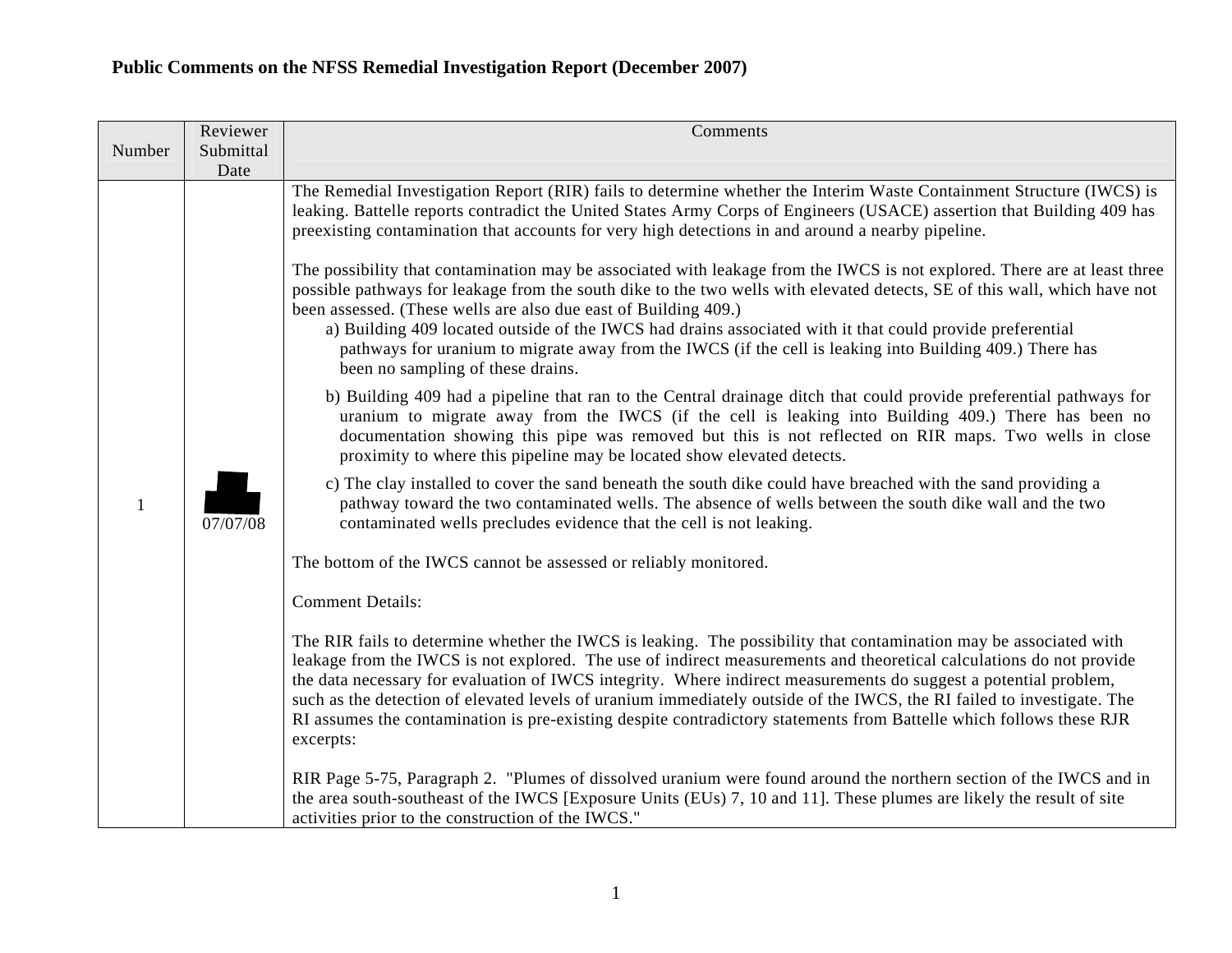|                            | Reviewer          | Comments                                                                                                                                                                                                                                                                                                                                                                                                                                                                                                                                                                                                                                                                                                                                                                                                                                                                                                                                                                                                                                                                                                                                                                                                                                                                                                                                                                                                                                                                                                                                                                                                                                                                                                                                                                                                                                                                                                                                                                                                                                                                                                                                                                                                                                                                                                                                                                                                                                                                                                                                                                                                                                                                                                                                                                                                                                                                                                                                                                                                |
|----------------------------|-------------------|---------------------------------------------------------------------------------------------------------------------------------------------------------------------------------------------------------------------------------------------------------------------------------------------------------------------------------------------------------------------------------------------------------------------------------------------------------------------------------------------------------------------------------------------------------------------------------------------------------------------------------------------------------------------------------------------------------------------------------------------------------------------------------------------------------------------------------------------------------------------------------------------------------------------------------------------------------------------------------------------------------------------------------------------------------------------------------------------------------------------------------------------------------------------------------------------------------------------------------------------------------------------------------------------------------------------------------------------------------------------------------------------------------------------------------------------------------------------------------------------------------------------------------------------------------------------------------------------------------------------------------------------------------------------------------------------------------------------------------------------------------------------------------------------------------------------------------------------------------------------------------------------------------------------------------------------------------------------------------------------------------------------------------------------------------------------------------------------------------------------------------------------------------------------------------------------------------------------------------------------------------------------------------------------------------------------------------------------------------------------------------------------------------------------------------------------------------------------------------------------------------------------------------------------------------------------------------------------------------------------------------------------------------------------------------------------------------------------------------------------------------------------------------------------------------------------------------------------------------------------------------------------------------------------------------------------------------------------------------------------------------|
| Number                     | Submittal<br>Date |                                                                                                                                                                                                                                                                                                                                                                                                                                                                                                                                                                                                                                                                                                                                                                                                                                                                                                                                                                                                                                                                                                                                                                                                                                                                                                                                                                                                                                                                                                                                                                                                                                                                                                                                                                                                                                                                                                                                                                                                                                                                                                                                                                                                                                                                                                                                                                                                                                                                                                                                                                                                                                                                                                                                                                                                                                                                                                                                                                                                         |
| $1$ (cont.)<br>$1$ (cont.) | 07/07/08          | RIR Page 5-75. Paragraph 4. "The Comprehensive Characterization and Hazard Assessment of the DOE-Niagara Falls<br>Storage Site, Battelle 1981, reported contamination in the fire water reservoir, Building 409. Contamination inside the<br>building was attributed to water seepage through the south wall from the earthen berm surrounding the reservoir. Low-<br>level soil contamination south of Building 409 was listed as the probable source of building contamination. In addition,<br>in 1985, as the K-65 residues were being transferred to Building 411 from the tower, Building 409 was used as a settling<br>tank in the treatment of slurry water.<br>According to unpublished construction reports, treated slurry water from various bays in Building 411 was pumped to<br>Building 409 for additional settling prior to being pumped to Ponds 3 and 4. Building 409 underwent a gross<br>decontamination operation using a high pressure wash in October 1985 after removal of the 'yellow cake' that had<br>accumulated during its use as an intermediate settling basin. This information suggests that there is a strong potential for<br>the residual groundwater contamination present south of the IWCS to be associated with these historical operations."<br>Unpublished construction reports noted in the RIR (above) concerning the use of Building 409 as an intermediate settling<br>basin were not provided in an appendix, and therefore, cannot be commented on.<br>However, the RIR records Building 409 as having been decontaminated: RIR Page 1-12 Paragraph 2. "Remedial actions were<br>also performed on Buildings 409 and 401. The superstructure, basement walls and floor slab of Building 409 were<br>decontaminated after treated water that had been stored in the building was pumped to a surface impoundment."<br>Battelle 1981, Page 4-13 described pre-existing contamination in Building 409 as minimal: "Several buildings have minimal<br>contamination and could be reused with minor remedial actions or demolished. These include the fire water reservoir (Building<br>409), the surge tank (Building 415), and the most southerly accelerator (Building 412)."<br>Battelle 1981, Page 4-11. Connecting Pipes and Drains. "Building 409 has connections both to the canal surrounding the<br>surge tank, Building 415, and to the Central Drainage Ditch. However, no contamination was found in the drains of<br>Building 409."<br>Battelle 1981, Page 5-13 described contamination, south of Building 409 as "superficial":<br>The area south of Building 409 was used for surface storage of crucibles, saw blades and other materials from<br>metallurgical operations in the Niagara region. This area has residual, superficial contamination remaining $(0.75m),$<br>over a 334 sq. m (3600 sq. ft) area.<br>During discussions with USACE staff about its belief that Building 409 has pre-existing contamination (even though the |
|                            |                   |                                                                                                                                                                                                                                                                                                                                                                                                                                                                                                                                                                                                                                                                                                                                                                                                                                                                                                                                                                                                                                                                                                                                                                                                                                                                                                                                                                                                                                                                                                                                                                                                                                                                                                                                                                                                                                                                                                                                                                                                                                                                                                                                                                                                                                                                                                                                                                                                                                                                                                                                                                                                                                                                                                                                                                                                                                                                                                                                                                                                         |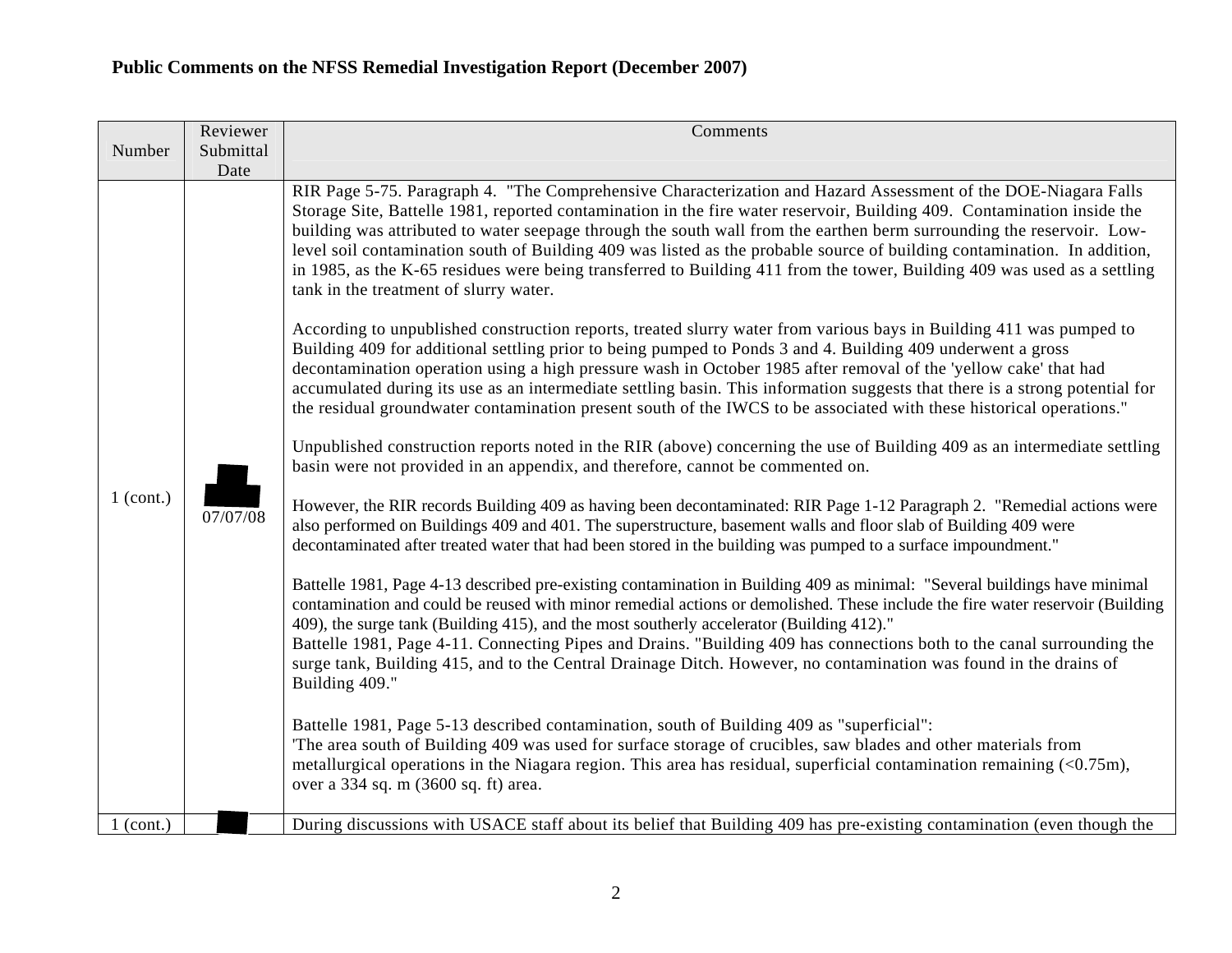|        | Reviewer          | Comments                                                                                                                                                                                                                                                                                                                                                                                                                                                                                                                                                                                                                                                                                                                                                                                                                                                                                                                                                                                                                                                                                                                                                                                                                                                                                                                                                                                                                                                                                                |
|--------|-------------------|---------------------------------------------------------------------------------------------------------------------------------------------------------------------------------------------------------------------------------------------------------------------------------------------------------------------------------------------------------------------------------------------------------------------------------------------------------------------------------------------------------------------------------------------------------------------------------------------------------------------------------------------------------------------------------------------------------------------------------------------------------------------------------------------------------------------------------------------------------------------------------------------------------------------------------------------------------------------------------------------------------------------------------------------------------------------------------------------------------------------------------------------------------------------------------------------------------------------------------------------------------------------------------------------------------------------------------------------------------------------------------------------------------------------------------------------------------------------------------------------------------|
| Number | Submittal<br>Date |                                                                                                                                                                                                                                                                                                                                                                                                                                                                                                                                                                                                                                                                                                                                                                                                                                                                                                                                                                                                                                                                                                                                                                                                                                                                                                                                                                                                                                                                                                         |
|        | 07/07/08          | wells immediately outside this building were not elevated) they mentioned a theory that perhaps the Department of<br>Energy (DOE) may have disposed of contaminated debris in Building 409 while constructing the IWCS - but since the<br>purpose of the IWCS was to house contaminated debris and residues, this theory would seem unlikely.                                                                                                                                                                                                                                                                                                                                                                                                                                                                                                                                                                                                                                                                                                                                                                                                                                                                                                                                                                                                                                                                                                                                                           |
|        |                   | Also because the wells immediately outside Building 409 did reflect elevated detections, we have not yet seen evidence<br>that the building itself is contaminated - this is why sampling the floor drains is recommended to identify one of three<br>possible pathways of leakage from the south dike wall.                                                                                                                                                                                                                                                                                                                                                                                                                                                                                                                                                                                                                                                                                                                                                                                                                                                                                                                                                                                                                                                                                                                                                                                            |
|        |                   | USACE should furnish the construction reports used to explain the use of Building 409 as an intermediate settling<br>basin for public review.                                                                                                                                                                                                                                                                                                                                                                                                                                                                                                                                                                                                                                                                                                                                                                                                                                                                                                                                                                                                                                                                                                                                                                                                                                                                                                                                                           |
|        |                   | Construction Problems: Published records relating to the construction of the IWCS show several problems were<br>encountered in building the clay dike surrounding the IWCS. In particular, the brown sand and gravel unit was found to<br>extend down to bedrock in one area of the southern dike.                                                                                                                                                                                                                                                                                                                                                                                                                                                                                                                                                                                                                                                                                                                                                                                                                                                                                                                                                                                                                                                                                                                                                                                                      |
|        |                   | Bechtel Geotechnical Post-Construction Reports Volume 2. South Dike. September-November 1983: "One location along<br>the southern section ( $E12051672$ ), a gray sand pocket was encountered near the top of the gray clay unit. As the sand<br>was removed, the real extent of the sand pocket spread to include both walls of the excavation. The excavation was<br>continued in that area until the underlying brown sand and gravel unit was reached. It was found that the brown sand and<br>gravel unit extended down to bedrock. It was estimated that water was entering the excavation at a rate of 5 gallons per<br>minute. After the bedrock was reached, the excavation was backfilled in an uncontrolled manner to the elevation of the<br>surrounding trench area (elevation 299). The fill was placed in a rapid manner to avoid further undercutting of the side<br>slopes due to the presence of running sand. Inspection indicated that the sand pocket was dipping downward in this area<br>in all directions from the center of the trench. As a result of this dip toward the north (inside wall of the excavation) a<br>thin layer of gray clay was exposed on the inside wall. It was also noted that large cracks had developed in both side<br>slopes due to undercutting of the slopes. The base of the trench was not inspected due to the presence of standing water.<br>It was again estimated that water was entering the excavation at a rate of 5 gallons per minute." |
|        |                   | Detection of high levels of dissolved uranium in and around underground pipes southeast of the southern dike warrant<br>investigation, particularly since Building 409 located outside of the IWCS had drains associated with it that could provide<br>preferential pathways for uranium to migrate away from the IWCS. Under these circumstances, existing groundwater wells<br>situated in the area south of the IWCS would not necessarily detect migration of uranium away from the IWCS. As noted in<br>the Summary section above, there are at least three possible pathways for leakage from the south wall to the two wells with                                                                                                                                                                                                                                                                                                                                                                                                                                                                                                                                                                                                                                                                                                                                                                                                                                                                |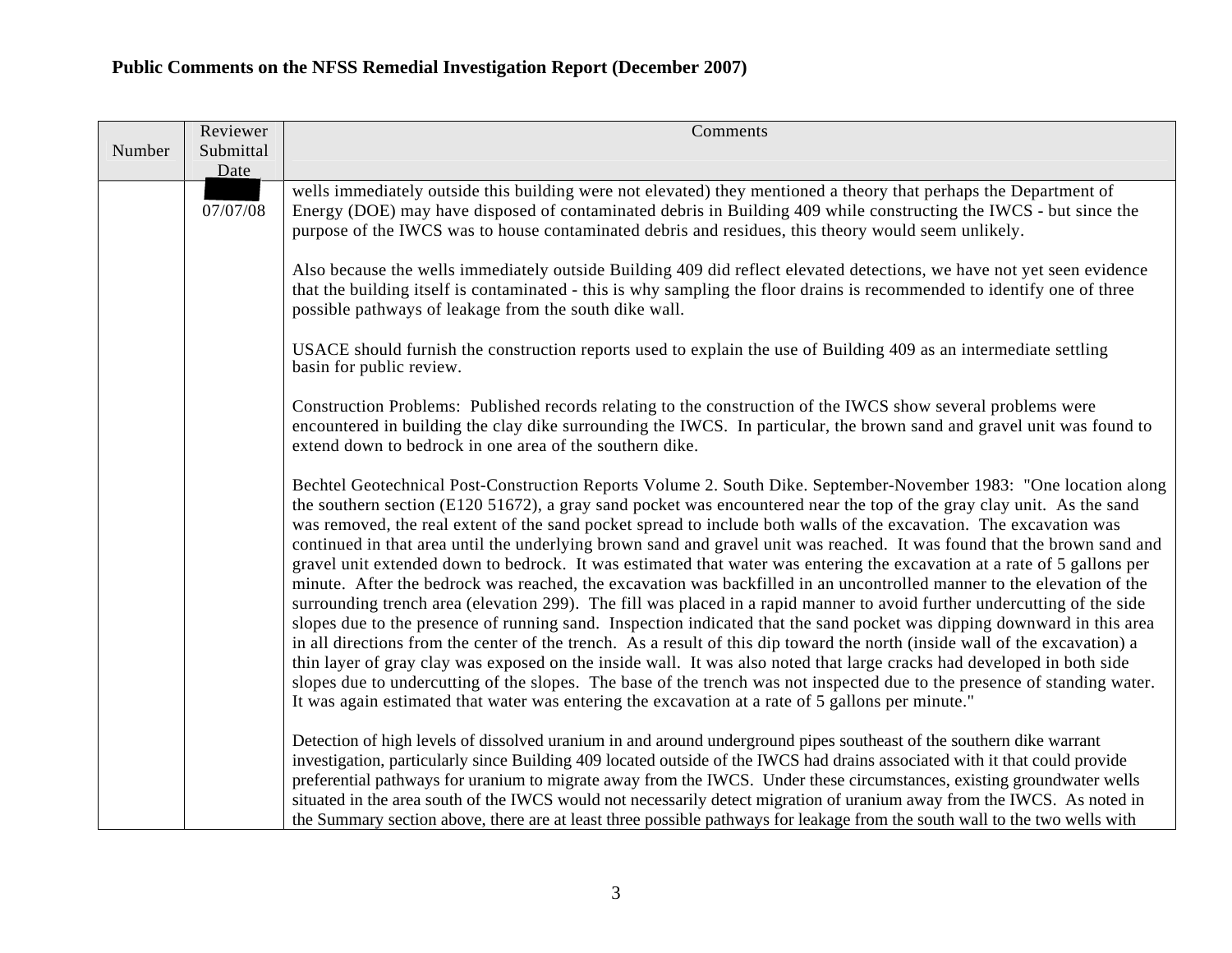|                | Reviewer  | Comments                                                                                                                                                                                                                                            |
|----------------|-----------|-----------------------------------------------------------------------------------------------------------------------------------------------------------------------------------------------------------------------------------------------------|
| Number         | Submittal |                                                                                                                                                                                                                                                     |
|                | Date      |                                                                                                                                                                                                                                                     |
|                |           | elevated detections SE of this wall. These two wells are also due east of Building 409 and in close proximity to the detached<br>pipeline with high uranium detections.                                                                             |
|                |           | To preclude leakage as an explanation for contamination of the SE wells USACE could consider:                                                                                                                                                       |
|                |           | • Installation of wells along the south dike wall                                                                                                                                                                                                   |
|                |           | Sampling of the drains of the former Building 409 and pipeline to the Central Drainage Ditch. The absence                                                                                                                                           |
| $1$ (cont.)    |           | of any soil sampling in this area is also noted.                                                                                                                                                                                                    |
|                | 07/07/08  | In recent conversation USACE has mentioned it might disturb the IWCS to install wells on a slope outside the southern                                                                                                                               |
|                |           | dike. However, several sets of wells have been installed on the IWCS perimeter slopes post-IWCS construction without                                                                                                                                |
|                |           | any problems noted.                                                                                                                                                                                                                                 |
|                |           | The RIR deliberately excluded certain waste operations from its review of historical documents, such as the storage and                                                                                                                             |
|                |           | disposal of KAPL nuclear reprocessing waste.                                                                                                                                                                                                        |
|                |           | Comment Details: Review of historical documents for the RIR was incomplete. Also, the RIR excluded certain past site                                                                                                                                |
|                |           | operations from its review of historic documents, such as the storage and disposal of KAPL nuclear reprocessing waste. The                                                                                                                          |
|                |           | RI claims to have carried out a comprehensive review of historical documents.                                                                                                                                                                       |
|                |           |                                                                                                                                                                                                                                                     |
|                |           | RIR Page xxxiv. E. S.3 RI Approach. "The RI began with a records review in order to gain an understanding of historic                                                                                                                               |
|                |           | site operations and how these operations may have contributed to potential contamination."                                                                                                                                                          |
|                |           | RIR Page 1-2. 1.3 RI Objectives and Scope. "Through a series of scopes of work (SOW) which governed the RI tasks                                                                                                                                    |
| $\overline{2}$ |           | and the Technical Project Planning (TPP) process which guided the program, the following items were identified as                                                                                                                                   |
|                | 07/07/08  | project objectives: Conduct an historical records search "                                                                                                                                                                                          |
|                |           |                                                                                                                                                                                                                                                     |
|                |           | RIR Page 2-2 Records Review. 2.2.2. Sources. "Four hundred forty-four documents and records were reviewed during the<br>performance of this task. Most of the documents were prepared by the DOE (or DOE contractors) and its predecessor agencies. |
|                |           | Documents authored by the U.S. Environmental Protection Agency (EPA), USACE and other governmental entities were also                                                                                                                               |
|                |           | reviewed. The documents reviewed are listed and summarized in Appendix D." However, Appendix D contains no documents                                                                                                                                |
|                |           | or records directly relating to KAPL waste. Only after numerous detections of Cesium-137, a fission product associated with                                                                                                                         |
|                |           | KAPL waste, were found throughout the NFSS was a review of KAPL documentation considered, four years after the                                                                                                                                      |
|                |           | initial records review. No search for historical KAPL records was carried out.                                                                                                                                                                      |
|                |           | Field Sampling Plan Addendum for the Disposal of Abandoned Drums and Collection of Additional Surface and                                                                                                                                           |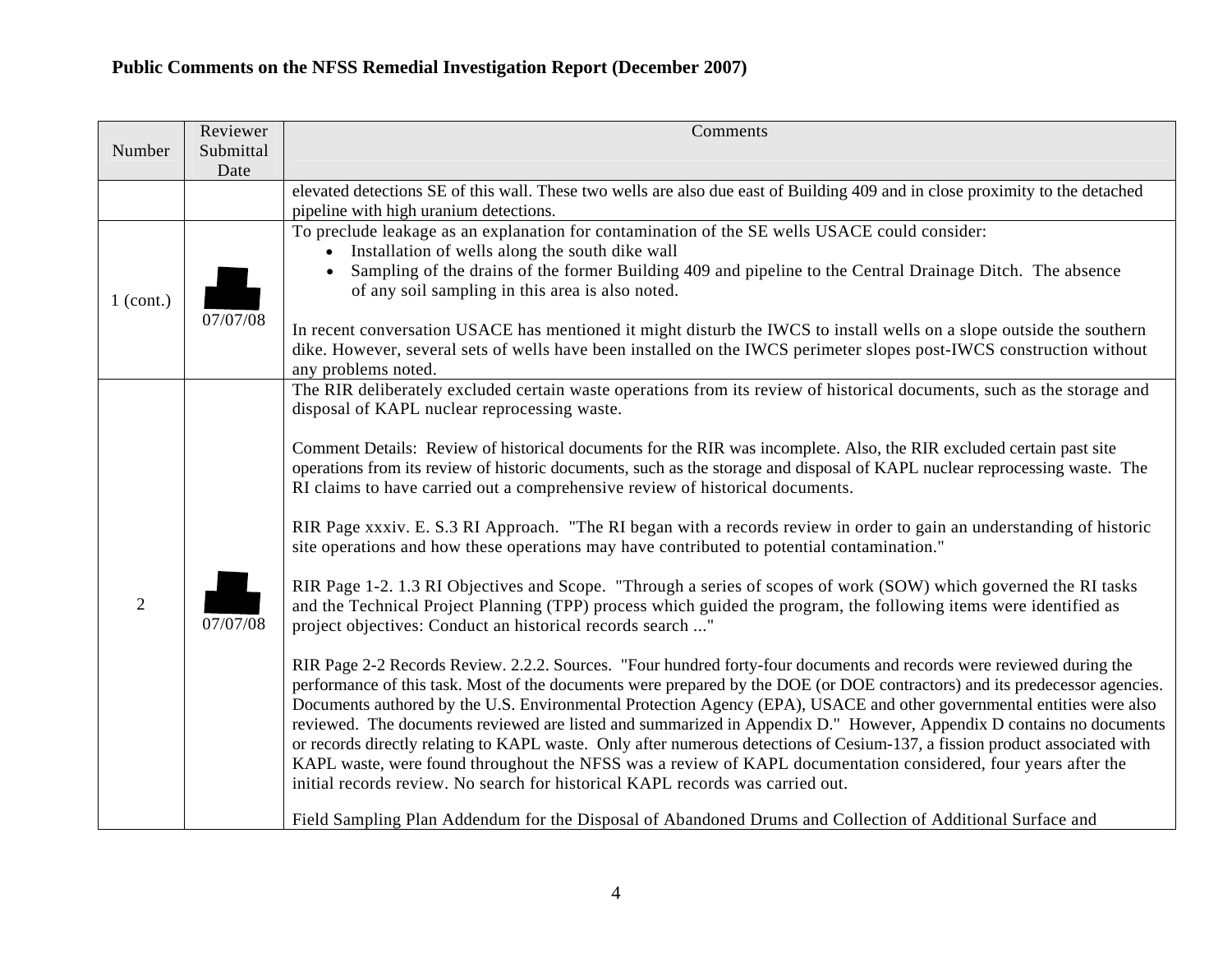|             | Reviewer          | Comments                                                                                                                                                                                                                                                                                                                                                                                                                                                                                                                                                                                                                                                                                                                                                                                                                                                                                                                                                                                      |
|-------------|-------------------|-----------------------------------------------------------------------------------------------------------------------------------------------------------------------------------------------------------------------------------------------------------------------------------------------------------------------------------------------------------------------------------------------------------------------------------------------------------------------------------------------------------------------------------------------------------------------------------------------------------------------------------------------------------------------------------------------------------------------------------------------------------------------------------------------------------------------------------------------------------------------------------------------------------------------------------------------------------------------------------------------|
| Number      | Submittal<br>Date |                                                                                                                                                                                                                                                                                                                                                                                                                                                                                                                                                                                                                                                                                                                                                                                                                                                                                                                                                                                               |
|             |                   | Subsurface Soil Samples, RIR NFSS, July 2003. Page 1, paragraph 2: "The activities described in this document are<br>based on the December 2002 SOWs. The objectives for this task are to:<br>-Further characterize contamination in the surface and subsurface soils in the EUs at the NFSS and the Niagara<br>Mohawk Property;<br>-Sample and dispose of abandoned drums found at the NFSS and Vicinity Property G and characterize the surface<br>and subsurface soil in the vicinity of the drums;<br>-Manage and dispose of investigation derived waste generated during this task.                                                                                                                                                                                                                                                                                                                                                                                                      |
| $2$ (cont.) | 07/07/08          | -Review available documentation on the KAPL wastes, gamma spectroscopy results and soil and<br>groundwater Remedial Investigation (RI) results to determine if re-analyses of surface soils collected<br>previously should be carried out or if additional samples should be collected. (The re-analysis of samples and<br>the collection of additional samples as a result of this review have been postponed to a later task.) "<br>The "available documentation" refers to a 2005 summary memo prepared by KAPL management regarding the 1950's<br>KAPL waste shipments to and from the LOOW site. However, this 2005 summary contained a number of<br>inconsistencies and failed to show that all KAPL waste actually left the LOOW site (for Oak Ridge.) It also did not<br>address the issue of total radioactivity contained in the waste shipments.<br>The failure of the RIR to review all relevant KAPL documents understates the potential KAPL volumes and impact at the<br>site. |
| 3           | 07/07/08          | Background samples were located in areas impacted by Department of Defense (DOD) and DOE activities at the<br>LOOW.<br><b>Comment Details:</b><br>Background groundwater samples on Modern landfill are not valid. The RIR erroneously assumed background<br>samples were taken in areas not impacted by DOE and or DOD activity,<br>RIR. Page 3-12 3.8.1.2. Background Samples.<br>"Background soil samples collected by EA for chemical analysis during the LOOW RI were also used for this RI.<br>Tetra Tech collected additional background samples for radiological analysis. Background sampling locations were<br>located in the buffer area of the former LOOW. These areas were considered to be representative background<br>sampling locations since they are close to Niagara Falls Storage Site (NFSS) and are presumably un-impacted by<br>LOOW or NFSS site-related activities."                                                                                               |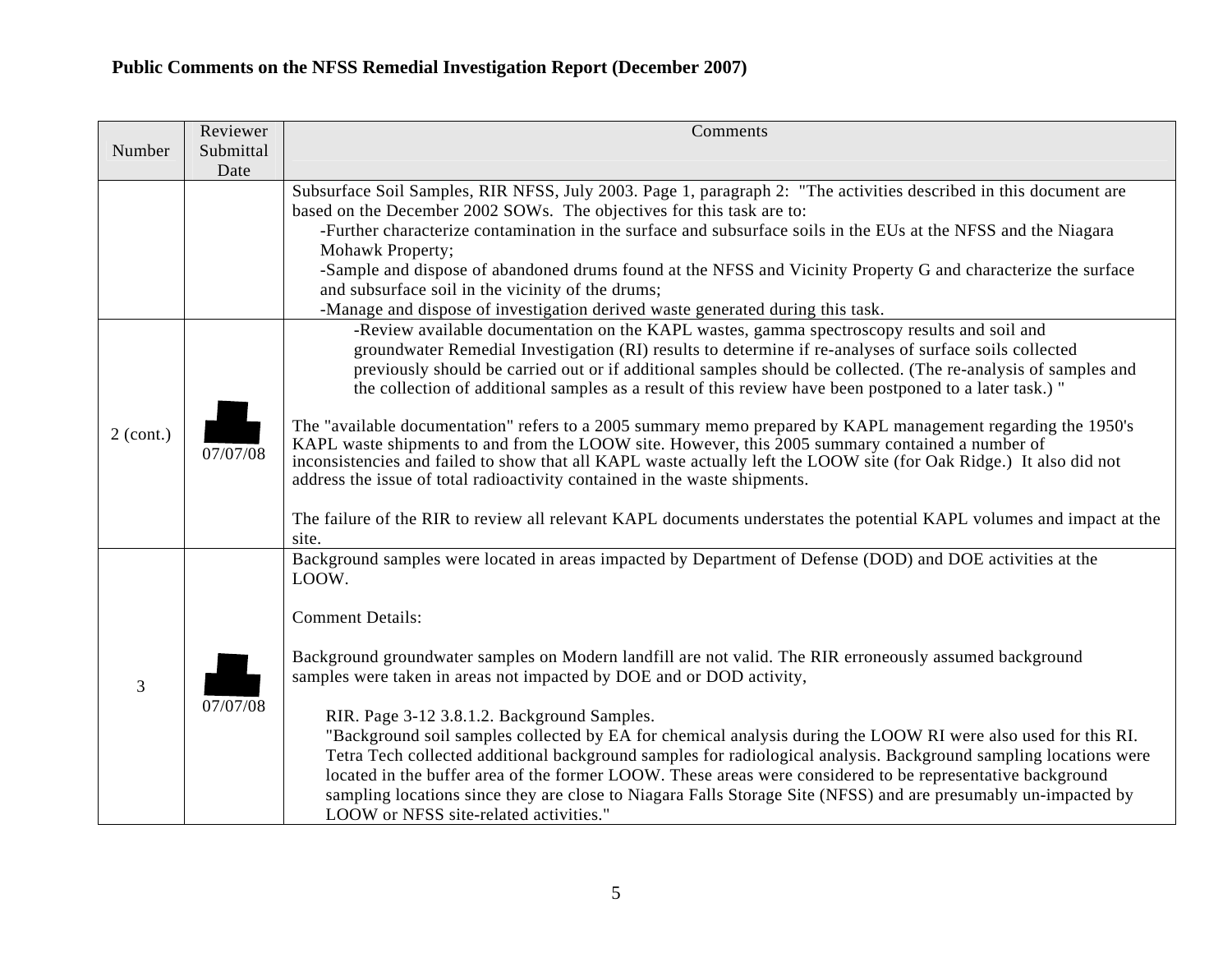| Number         | Reviewer          | Comments                                                                                                                                                                                                                                                                                                                                                                                                                                                            |
|----------------|-------------------|---------------------------------------------------------------------------------------------------------------------------------------------------------------------------------------------------------------------------------------------------------------------------------------------------------------------------------------------------------------------------------------------------------------------------------------------------------------------|
|                | Submittal<br>Date |                                                                                                                                                                                                                                                                                                                                                                                                                                                                     |
|                |                   | RIR Page 2-2. Paragraph 1.<br>"Wells on the adjacent Modem Landfill site were selected for background groundwater sampling. All of the Modern<br>Landfill wells that were designated as background wells are upgradient of the Modern Landfill disposal cell."<br>Background from Modern is not valid because:<br>-The Modern Landfill is adjacent to the NFSS, on the Developed part of the LOOW used for DOE and DOD<br>activities                                |
|                |                   | -The Modern Landfill is down-gradient of the former Lewiston Landfill, where chemical contamination<br>has previously been identified.                                                                                                                                                                                                                                                                                                                              |
|                |                   | Background samples used in the RIR for surface water and sediment were taken at the perimeter of the NFSS, despite<br>the prior history of contamination of the NFSS vicinity properties for both DOD and DOE contamination.                                                                                                                                                                                                                                        |
| $\overline{4}$ |                   | The RIR Groundwater Fate and Transport Model fails to account for the impact of the abandoned underground utility<br>lines on movement in the upper water bearing zone (UWBZ), although it concludes these pipelines provide potential<br>pathways for migration across the site. Sand lenses are not addressed.                                                                                                                                                    |
|                |                   | Comment Details: The RI Model for Groundwater Fate and Transport fails to account for the impact of the abandoned<br>underground utility lines on movement in the UWBZ, although it concludes these pipelines provide potential pathways for<br>migration across the site. Sand lenses are not addressed.                                                                                                                                                           |
|                | 07/07/08          | RIR Page xiv Paragraph 2. "it is possible that the pipelines/subsurface utilities and surrounding gravel provide a pathway<br>for site-related constituents to travel between EUs and may explain the existence of constituents in many of the areas.<br>Also, many manholes are damaged and allow surface water to enter the sewer system. Finally, given the age and generally<br>poor repair of the system, infiltration and exfiltration are likely occurring." |
|                |                   | RIR Page xlvii Paragraph 2 "Uranium isotopes are predicted to migrate offsite within 1,000 years at concentrations that exceed<br>the screening levels in EUs 1 and 11."                                                                                                                                                                                                                                                                                            |
|                |                   | The theoretical times calculated for contaminant migration off site are not accurate and should be recalculated using an<br>adjusted Groundwater Fate and Transport Model.                                                                                                                                                                                                                                                                                          |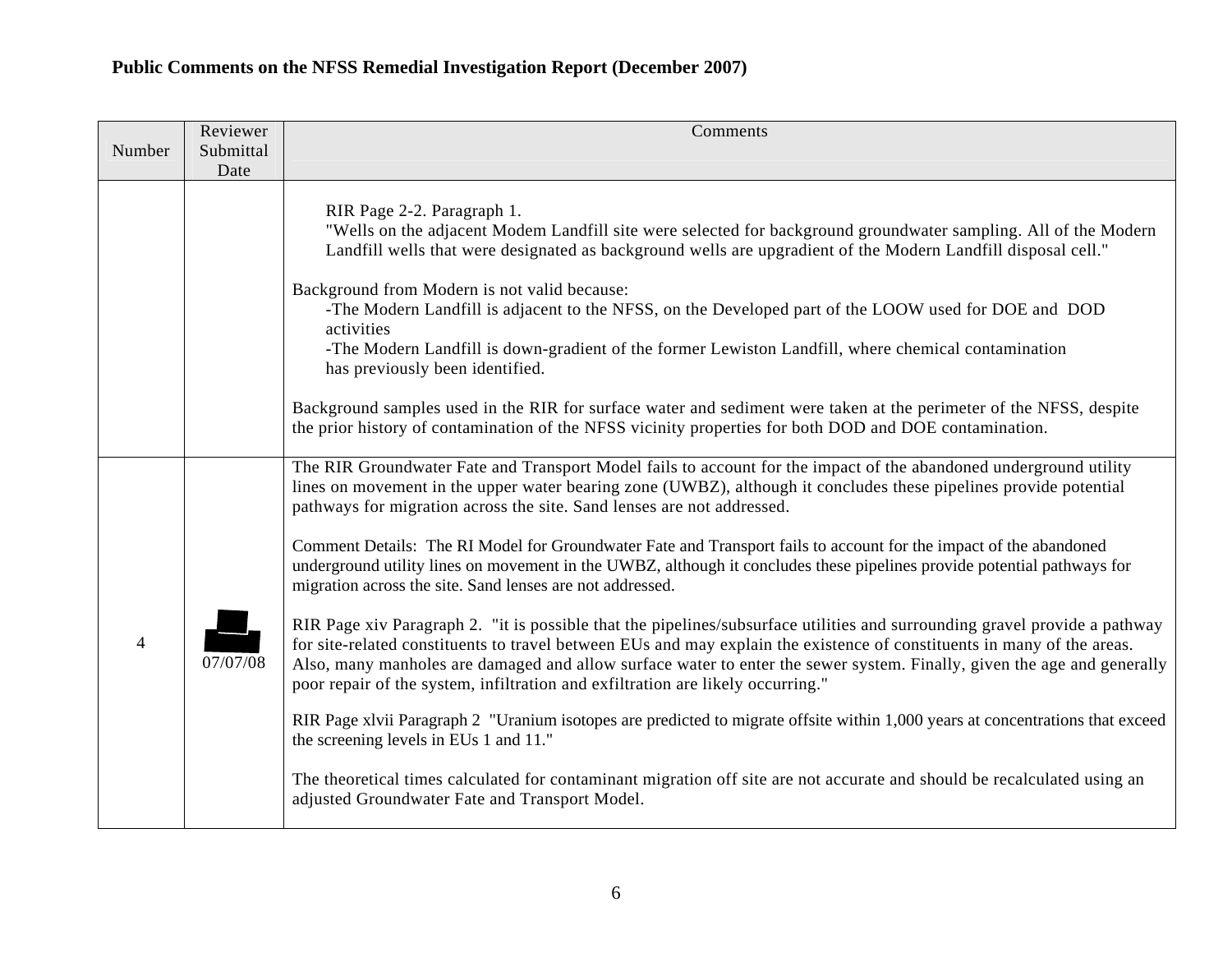|        | Reviewer          | Comments                                                                                                                                                                                                                                                                                                                                                                                                                                                                                                                                                                                                                                                                                                                                                                                                                                                                                                                                                                                                                                                                                                                                                                  |
|--------|-------------------|---------------------------------------------------------------------------------------------------------------------------------------------------------------------------------------------------------------------------------------------------------------------------------------------------------------------------------------------------------------------------------------------------------------------------------------------------------------------------------------------------------------------------------------------------------------------------------------------------------------------------------------------------------------------------------------------------------------------------------------------------------------------------------------------------------------------------------------------------------------------------------------------------------------------------------------------------------------------------------------------------------------------------------------------------------------------------------------------------------------------------------------------------------------------------|
| Number | Submittal<br>Date |                                                                                                                                                                                                                                                                                                                                                                                                                                                                                                                                                                                                                                                                                                                                                                                                                                                                                                                                                                                                                                                                                                                                                                           |
|        |                   | The model should also be reviewed with respect to the assumption that sand lenses are laterally discontinuous and<br>therefore do not effect migration times. Where sands lenses are not continuous they still impact timelines.                                                                                                                                                                                                                                                                                                                                                                                                                                                                                                                                                                                                                                                                                                                                                                                                                                                                                                                                          |
| 5      | 07/07/08          | The radiological groundwater plumes identified, end at the western NFSS fence line because there was no sampling<br>beyond the fence line and insufficient sampling at the boundary. Groundwater contamination would appear to<br>already extend further west onto the Niagara Mohawk property.<br>Comment Details: Radiological plumes end at the western NFSS fence line because there was no sampling beyond the<br>fence line. Groundwater contamination would appear to already extend further west onto the Niagara Mohawk property.<br>The RIR delineates groundwater plumes surrounding the IWCS as ending at the site boundaries, but a review of the total<br>uranium results for surface water in the West Ditch on Niagara Mohawk property shows close correlation with the total<br>uranium groundwater plumes to the west of the IWCS; i.e., the levels of total uranium in surface water in the West Ditch<br>increase and decrease as the ditch is followed north, according to the increase and decrease in total uranium in<br>groundwater on the adjacent NFSS. See color map below; surface water results for total dissolved uranium are inserted at |
|        |                   | left.<br>No groundwater samples were taken on the Niagara Mohawk property (a right of entry was in place.)<br>Groundwater samples should be taken between the NFSS fence line and the West Ditch on Niagara Mohawk property in<br>order to further delineate groundwater plumes.                                                                                                                                                                                                                                                                                                                                                                                                                                                                                                                                                                                                                                                                                                                                                                                                                                                                                          |
| 6      | 07/07/08          | Data for total uranium in surface water in the West Ditch suggests this ditch is receiving groundwater from the UWBZ.<br>Comment Details: There appears to be close correlation between the levels of total uranium in surface water at different<br>sampling points along the ditch and the total uranium upper level groundwater plumes on the adjacent NFSS. USACE<br>noted the phenomenon of discharge of the upper level groundwater to the Central Drainage Ditch but not to the West<br>Ditch.<br>The ability of the upper groundwater to become surface water, whenever the water table is above the level of the bottom<br>of the ditches on the NFSS provides an important additional migration path and should be incorporated into the fate and                                                                                                                                                                                                                                                                                                                                                                                                               |
| 7      | 07/07/08          | transport model for the NFSS<br>The potential for other fission products and transuranic materials to be present on the NFSS has not been adequately<br>investigated and is a significant data gap in the RIR. Five KAPL waste streams were excluded from investigation.                                                                                                                                                                                                                                                                                                                                                                                                                                                                                                                                                                                                                                                                                                                                                                                                                                                                                                  |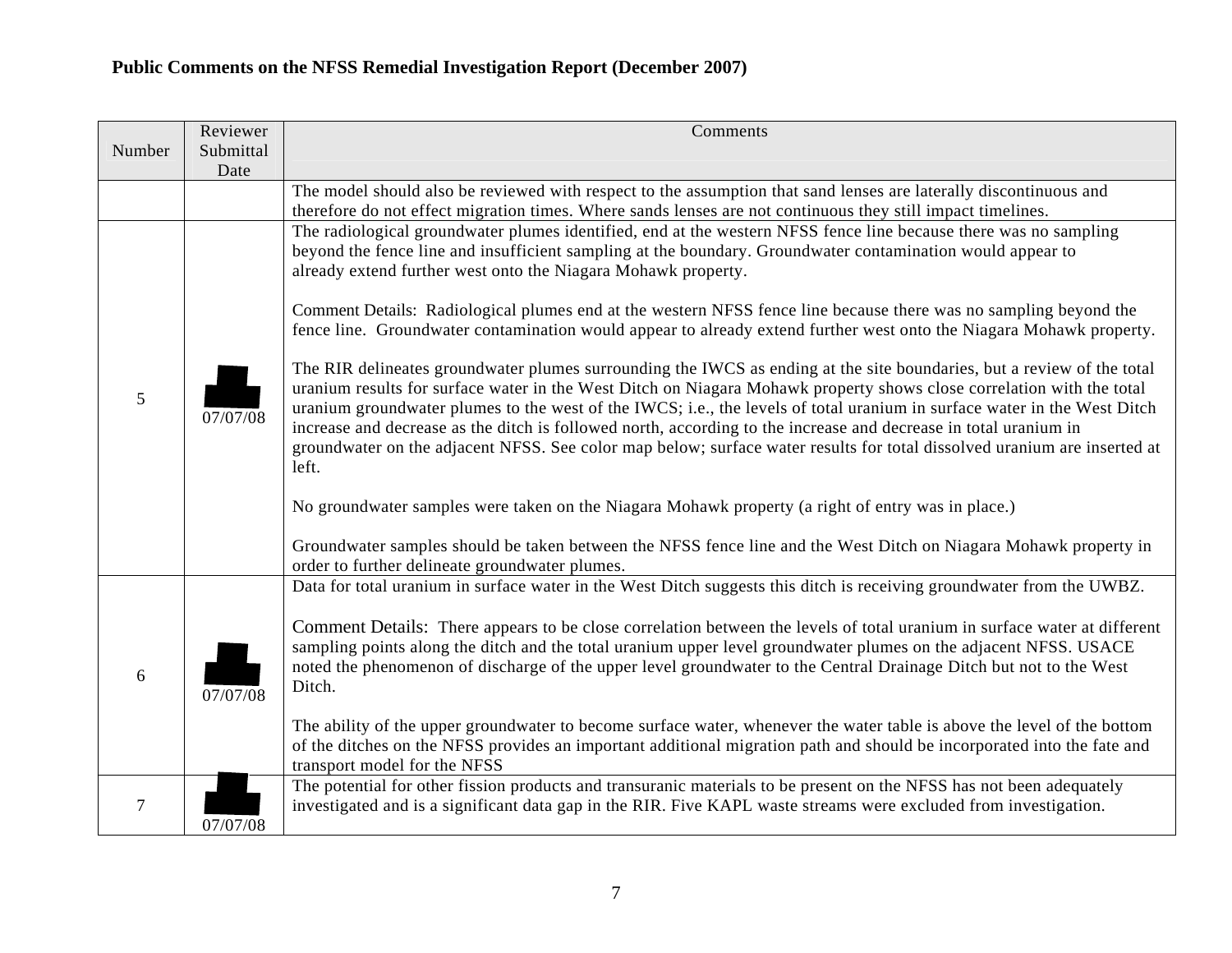|        | Reviewer          | Comments                                                                                                                                                                                                                                                                                                                                                                                                                                                                                                                                                                                                                                                                                         |
|--------|-------------------|--------------------------------------------------------------------------------------------------------------------------------------------------------------------------------------------------------------------------------------------------------------------------------------------------------------------------------------------------------------------------------------------------------------------------------------------------------------------------------------------------------------------------------------------------------------------------------------------------------------------------------------------------------------------------------------------------|
| Number | Submittal<br>Date |                                                                                                                                                                                                                                                                                                                                                                                                                                                                                                                                                                                                                                                                                                  |
|        |                   | Comment Details: The RIR identifies Cs-137 as a ROC on the NFSS, but does not appear to acknowledge the known<br>storage of fission-product contaminated materials on site.                                                                                                                                                                                                                                                                                                                                                                                                                                                                                                                      |
|        |                   | RIR Page 5-64- 5.9.1 Transuranic and Fission Product Data Review<br>"A review of almost 950 surface soil, subsurface soil and sediment samples was conducted to identify fission product<br>cesium-137 and the neutron activation product cobalt-60. Both of these radionuclides are produced in nuclear reactors and<br>are commonly present in radioactive wastes. Cesium-137 is also a common radionuclide present in fallout from<br>aboveground nuclear weapons tests. The existence of either of these radionuclides could be an indication that fission-<br>product contaminated materials were stored at NFSS."                                                                          |
|        |                   | The KAPL in Schenectady sent six different types of nuclear reprocessing waste to the site during the 1950s. - only one of<br>these waste streams has been considered, and only as an afterthought in the RIR.                                                                                                                                                                                                                                                                                                                                                                                                                                                                                   |
| 8      | 07/07/08          | The RIR omitted previously reported radium-226 sample data registering 856,000 pCi/g.<br><b>Comment Details:</b><br>RIR Page 5-55, paragraph 1<br>"The radium-226 concentration in sample SS203-003, collected approximately 80 feet south of Building 401 in EU<br>13, was $1,140$ pCi/g - the highest radium-226 concentration measured at the NFSS. The gamma radiation at this<br>location measured 200,000 counts per minute. This sample consisted of a single nugget, which accounted for almost<br>the entirety of the gamma radiation measured at this location."<br>The maximum detection for radium-226 in surface soil on the NFSS was $856,000$ pCi/g at the June 2003 TPP Meeting. |
| 9      | 07/07/08          | The RIR fails to establish background values for all relevant media and excludes data (ex. Plutonium239) on this basis.<br>The exclusion of positive detections of contaminants in this way leads to false conclusions about contamination on site.<br><b>Comment Details:</b><br>A core sample from Building 401 was analyzed and found to contain 5.7 pCi/g of Pu-239. The RIR does not include this<br>detection of Pu-239 in its site-wide evaluation of transuranic and fission product data.<br>RIR Page 55-66<br>"The conclusion based on available data is that americium-241, which has not been identified as a radionuclide of                                                        |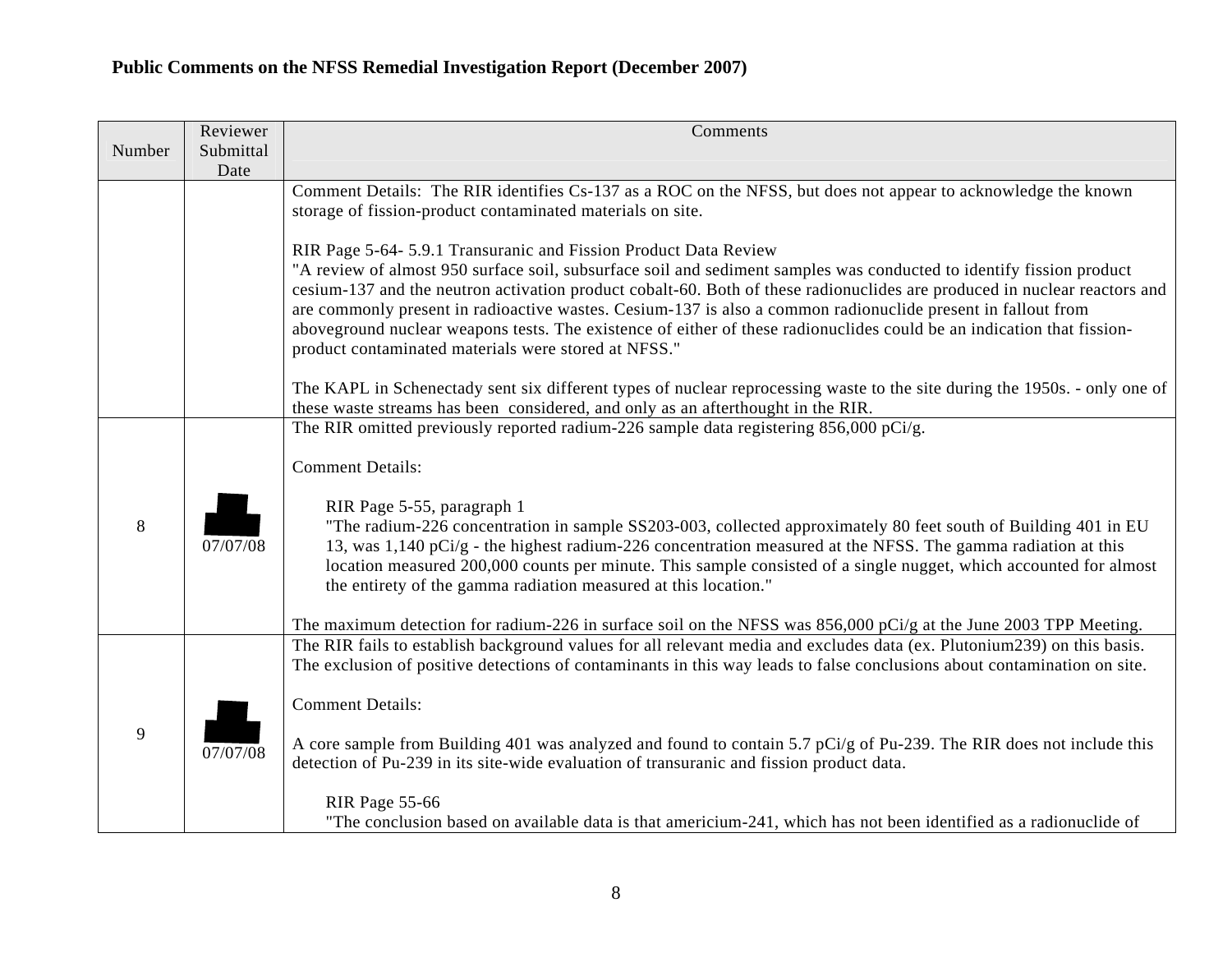|        | Reviewer          | Comments                                                                                                                                                                                                                                                                                                                                                                                                                                                                                                                                  |
|--------|-------------------|-------------------------------------------------------------------------------------------------------------------------------------------------------------------------------------------------------------------------------------------------------------------------------------------------------------------------------------------------------------------------------------------------------------------------------------------------------------------------------------------------------------------------------------------|
| Number | Submittal<br>Date |                                                                                                                                                                                                                                                                                                                                                                                                                                                                                                                                           |
|        |                   | concern (ROC) in the Baseline Risk Assessment (BRA), is not a contaminant, thus, it is unlikely that other<br>transuranics are present in significant concentrations or are widespread in NFSS soils/sediment. This is further<br>supported by a review of transuranic detections at the site. For example, there were only three very low detections of<br>plutonium 239/240 in soil out of 34 samples analyzed. These detections occurred in EU 8, EU 11 and EU 13 at<br>concentrations of 0.322, 0.129 and 0.536 pCi/g, respectively." |
|        |                   | The RIR excludes this Pu-239 detection because no RI background level was established:                                                                                                                                                                                                                                                                                                                                                                                                                                                    |
|        |                   | RIR Page 4-2. Section 4.3.1.2.<br>"Because no suitable background data sets for the cores or railroad ballast media were available, it was not<br>possible to determine if any parameter in these samples exceeded background. For this reason, site-related<br>constituents were not determined for these media."                                                                                                                                                                                                                        |
|        |                   | The RIR reports on the discovery of several abandoned drums on the NFSS and the neighboring Vicinity Property G. One<br>of the two drums on the NFSS contained radioactive process material.                                                                                                                                                                                                                                                                                                                                              |
| 10     | 07/07/08          | <b>Comment Details:</b>                                                                                                                                                                                                                                                                                                                                                                                                                                                                                                                   |
|        |                   | The RIR reports on the discovery of several abandoned drums on the NFSS and the neighboring Vicinity Property G.<br>One of the two drums on the NFSS contained Americium, likely to be associated with KAPL waste. (Vicinity Property<br>G drums were too deteriorated to sample.)                                                                                                                                                                                                                                                        |
|        |                   | The discovery of drums, despite prior DOE ground penetrating radar surveys, shows that ground penetrating radar<br>can not be relied upon to detect buried drums in the NFSS clay soils.                                                                                                                                                                                                                                                                                                                                                  |
|        |                   | The RIR analyzed the drum contents and found one drum contained Uranium residues along with Americium-241.                                                                                                                                                                                                                                                                                                                                                                                                                                |
|        |                   | Since Americium-241 would not be present in a natural Uranium product, is the source of this material KAPL?                                                                                                                                                                                                                                                                                                                                                                                                                               |
|        |                   | The Phase 2 RIR reported that gamma surveys failed to detect elevated levels of uranium and radium.<br>The contractor cited reverse correlations in comparing gamma survey work to soil sample results.                                                                                                                                                                                                                                                                                                                                   |
| 11     | 07/07/08          | <b>Comment Details:</b>                                                                                                                                                                                                                                                                                                                                                                                                                                                                                                                   |
|        |                   | The Phase 2 RI indicates gamma surveys could fail to detect elevated levels of uranium and radium. The report cites                                                                                                                                                                                                                                                                                                                                                                                                                       |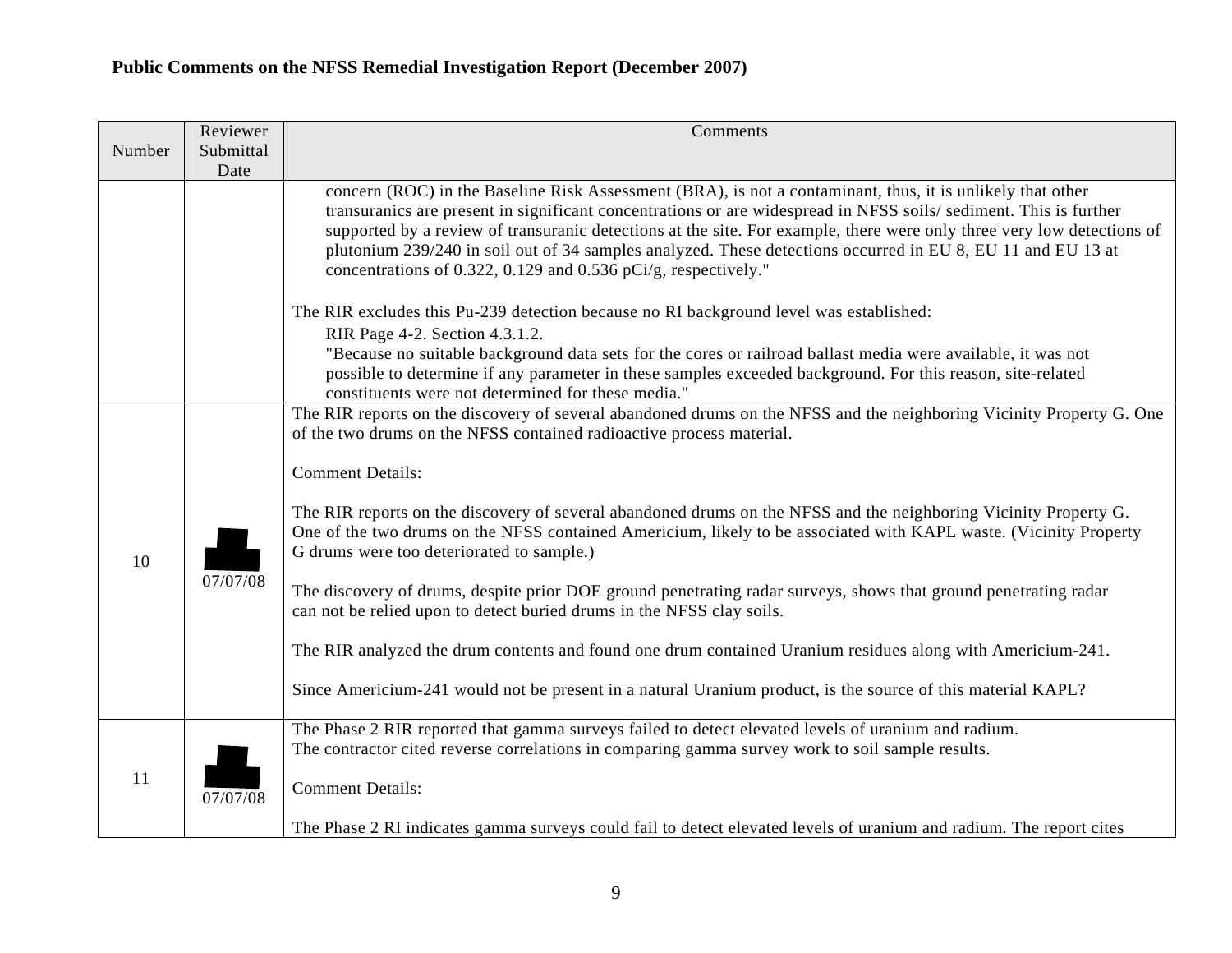|        | Reviewer          | Comments                                                                                                                                                                                                                                                                                                                                                                                                                                                                                                                                                                                                                                                                                                                                                                                                                                                                                                                                                                                                                    |
|--------|-------------------|-----------------------------------------------------------------------------------------------------------------------------------------------------------------------------------------------------------------------------------------------------------------------------------------------------------------------------------------------------------------------------------------------------------------------------------------------------------------------------------------------------------------------------------------------------------------------------------------------------------------------------------------------------------------------------------------------------------------------------------------------------------------------------------------------------------------------------------------------------------------------------------------------------------------------------------------------------------------------------------------------------------------------------|
| Number | Submittal<br>Date |                                                                                                                                                                                                                                                                                                                                                                                                                                                                                                                                                                                                                                                                                                                                                                                                                                                                                                                                                                                                                             |
|        |                   | reverse correlations in comparing gamma survey work to actual soil<br>sample results.                                                                                                                                                                                                                                                                                                                                                                                                                                                                                                                                                                                                                                                                                                                                                                                                                                                                                                                                       |
|        |                   | Does this change Data Quality Objectives for the sampling in the RI? i.e., could areas requiring remediation be materially<br>understated?                                                                                                                                                                                                                                                                                                                                                                                                                                                                                                                                                                                                                                                                                                                                                                                                                                                                                  |
|        |                   | Field Sampling Plan Addendum Revision 1, Phase 11 R1 at the NFSS, page 5. 2.3 Gamma<br>Walkover Surveys and Resulting Phase 11 Data Needs.                                                                                                                                                                                                                                                                                                                                                                                                                                                                                                                                                                                                                                                                                                                                                                                                                                                                                  |
|        |                   | "During Phase 1, gamma walkover surveys were used to screen the areas surrounding each planned surface soil and<br>sediment sample collection location to identify local "hotspots" where samples were collected. The edges of ditches<br>and nearby areas were similarly screened prior to collection of each sediment sample. Gamma readings ranged from<br>7,000 counts per minute (cpm) to 126,000 cpm. There does not appear to be a good correlation between the walkover<br>survey results and the results of radiological analysis of corresponding samples                                                                                                                                                                                                                                                                                                                                                                                                                                                         |
|        |                   | The correlation fails in two ways. The first failure is that a single reading from the gamma walkover survey exhibits<br>multiple concentrations from an individual constituent, some of which exceed the screening value. As an example, for the<br>11,000 cpm gamma survey reading, radium 226 concentrations ranged from 0.734 pCi/g to 9.49 pCi/g. Some of these<br>concentrations are above the 2.7 pCi/g screening value. The second failure is that some gamma walkover values exhibit a<br>reverse correlation (i.e., at 9,000 cpm uranium-238 has a value of 120 pCi/g and at 126,000 cpm the uranium-238 value is<br>1.8 pCi/g). This is probably due to the alpha particle disintegration of some of the isotopes (i.e. uranium-238) instead of<br>gamma ray emissions. In a walkover survey, detection of alpha particles would be reduced by shielding effects (e.g.,<br>distance, soil water and vegetation), whereas the gamma radiation penetrates the ground cover and would be more readily<br>detected." |
| 12     |                   | The RIR confirms the results of the IWCS environmental monitoring program, carried out over a twenty year period -that<br>dissolved uranium in the UWBZ is highly mobile. The groundwater modeling used for the RI fails to address the<br>chemistry of the upper and lower ground waters and the impact this has on contaminant solubility, notably radium,<br>thorium and uranium.                                                                                                                                                                                                                                                                                                                                                                                                                                                                                                                                                                                                                                        |
|        | 07/07/08          | The use of dissolved uranium in the upper groundwater should be evaluated as an indicator of radium and thorium<br>subsurface contamination.                                                                                                                                                                                                                                                                                                                                                                                                                                                                                                                                                                                                                                                                                                                                                                                                                                                                                |
|        |                   | <b>Comment Details:</b>                                                                                                                                                                                                                                                                                                                                                                                                                                                                                                                                                                                                                                                                                                                                                                                                                                                                                                                                                                                                     |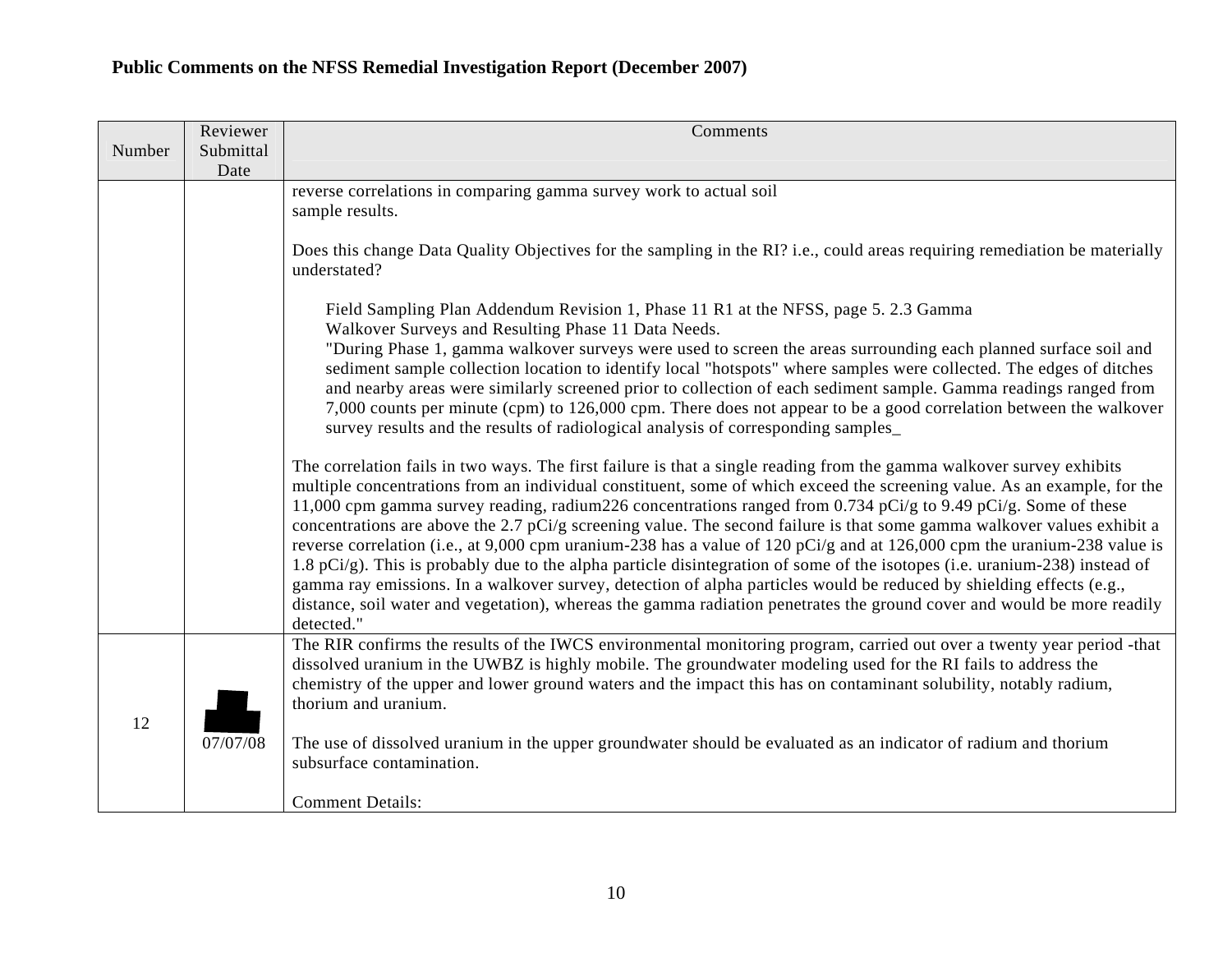| Number        | Reviewer<br>Submittal | Comments                                                                                                                                                                                                                                                                                                                                                                                                                                                                                                                                                                                                                                                                                                                                                                                                                                                                                     |
|---------------|-----------------------|----------------------------------------------------------------------------------------------------------------------------------------------------------------------------------------------------------------------------------------------------------------------------------------------------------------------------------------------------------------------------------------------------------------------------------------------------------------------------------------------------------------------------------------------------------------------------------------------------------------------------------------------------------------------------------------------------------------------------------------------------------------------------------------------------------------------------------------------------------------------------------------------|
|               | Date                  |                                                                                                                                                                                                                                                                                                                                                                                                                                                                                                                                                                                                                                                                                                                                                                                                                                                                                              |
|               |                       | Several groundwater plumes of dissolved uranium have been identified on the NFSS. However, the RI fails to consider<br>the geochemical issues of solubility of radionuclides in the upper and lower<br>groundwaters, in the context of the upper groundwater being a dilute sodium/calcium/magnesium sulphate solution,<br>while the lower groundwater is much more concentrated in sodium chloride/sulphate.                                                                                                                                                                                                                                                                                                                                                                                                                                                                                |
|               |                       | The effect of groundwater chemistry on solubility and migration should be reviewed for uranium, radium and thorium and<br>the findings incorporated in the RIR groundwater fate and transport model. Since uranium is present along with radium<br>and thorium in the NFSS residues, elevated uranium in the UWBZ should be evaluated as a useful indicator of subsurface<br>radium and thorium contamination.                                                                                                                                                                                                                                                                                                                                                                                                                                                                               |
|               |                       | RIR Page 5-75<br>"Plumes of dissolved uranium were found around the northern section of the IWCS and in the area south south-<br>southeast of the IWCS (EU 7, 10 and 11). These plumes are likely the result of site activities prior to the construction<br>of the IWCS.                                                                                                                                                                                                                                                                                                                                                                                                                                                                                                                                                                                                                    |
|               |                       | The issue of radium and uranium sorption in the clay soils of the NFSS has been investigated in the past and a number<br>of conclusions drawn, but thorium does not appear to have been evaluated.                                                                                                                                                                                                                                                                                                                                                                                                                                                                                                                                                                                                                                                                                           |
|               |                       | Geochemical Information for Sites Contaminated with Low Level Radioactive Wastes: I - Niagara Falls Storage Site,<br>F. G. Seeley and A. D. Kelmers. Oak Ridge, 1984. Abstract Page 9 Paragraph 4, Page 2 Paragraphs 9 & 2.<br>"Poor uranium sorption was exhibited by all soil/groundwater systems; maximum sorption ratios ranged from 3.9 to<br>9.0 L/kg at the lowest uranium solution concentrations tested and decreased to 1 L/kg at higher concentrations. One<br>sample of soil at the 13.7m (45 ft) depth (just above bedrock) showed high uranium sorption. Uranium was very<br>soluble in soil/groundwater systems; the apparent concentration limit was greater than $6 \text{ g/L}$ . The high solubility was<br>shown to be due to the formation of the soluble uranyltricarbonate anionic complex. Very high radium sorption ratios<br>(up to $11,200$ L/kg) were obtained." |
| 12<br>(cont.) | 07/07/08              | "The results suggest that any uranium which is in solution in the groundwater at the NFSS may be poorly retarded due<br>to the low uranium sorption ratio values and high solubility measured. Further, appreciable concentrations of uranium in<br>groundwater could be attained from soluble wastes. Release of uranium via migration could be a significant release<br>pathway. Solubilized radium would be expected to be effectively retarded by soil at the NFSS as a result of the very<br>high radium sorption ratios observed."                                                                                                                                                                                                                                                                                                                                                     |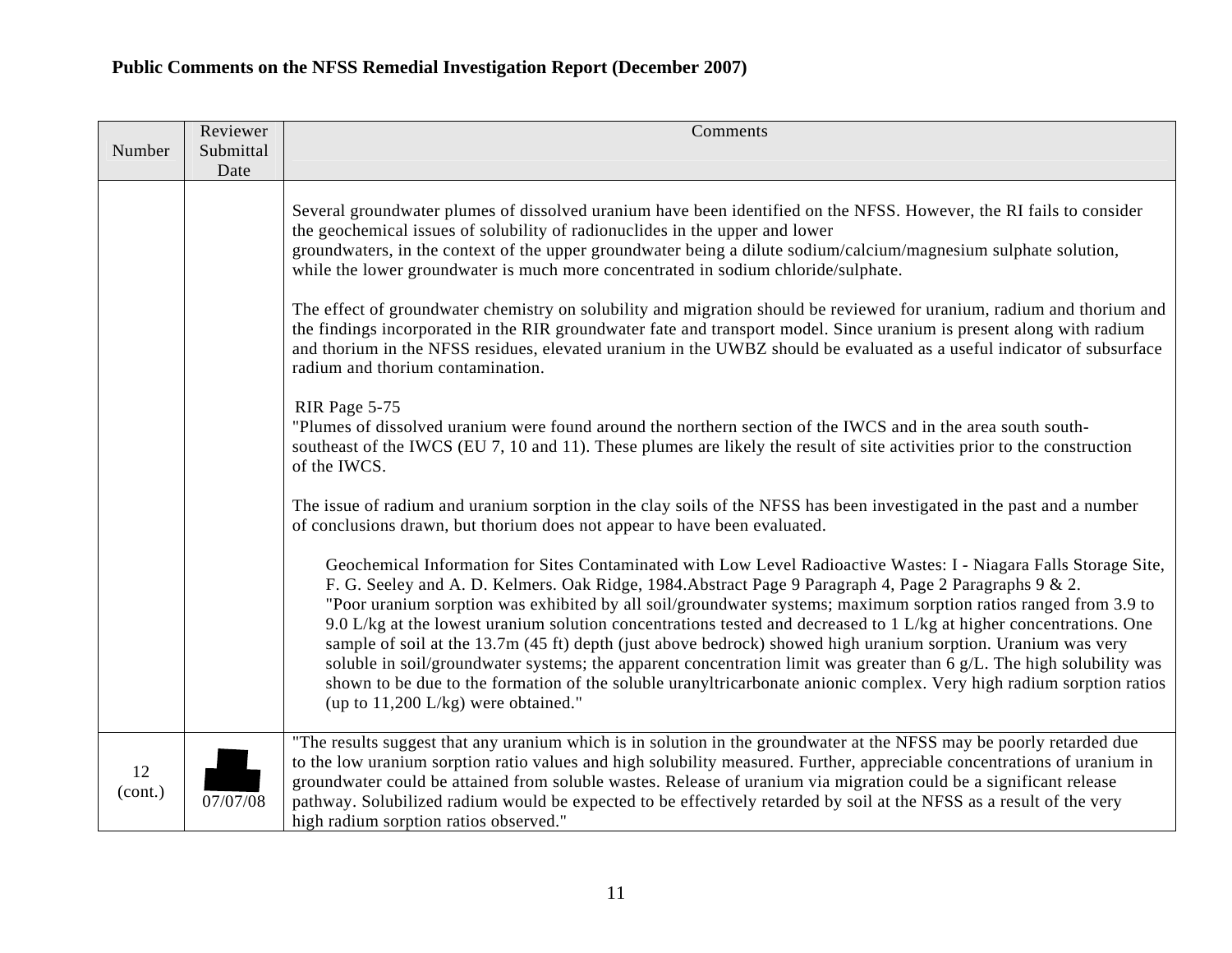| Number          | Reviewer<br>Submittal | Comments                                                                                                                                                                                                                                                                                                                                                                                                                                                                                                                                                                                                                                                                                                                                                                                                                                                                                                                                                                                                                                                                                                                                                                                                                                                                                                                                                                                                                                                                                                                                                                                                                                                                                                                                                                                                                                                                                                   |
|-----------------|-----------------------|------------------------------------------------------------------------------------------------------------------------------------------------------------------------------------------------------------------------------------------------------------------------------------------------------------------------------------------------------------------------------------------------------------------------------------------------------------------------------------------------------------------------------------------------------------------------------------------------------------------------------------------------------------------------------------------------------------------------------------------------------------------------------------------------------------------------------------------------------------------------------------------------------------------------------------------------------------------------------------------------------------------------------------------------------------------------------------------------------------------------------------------------------------------------------------------------------------------------------------------------------------------------------------------------------------------------------------------------------------------------------------------------------------------------------------------------------------------------------------------------------------------------------------------------------------------------------------------------------------------------------------------------------------------------------------------------------------------------------------------------------------------------------------------------------------------------------------------------------------------------------------------------------------|
|                 | Date                  |                                                                                                                                                                                                                                                                                                                                                                                                                                                                                                                                                                                                                                                                                                                                                                                                                                                                                                                                                                                                                                                                                                                                                                                                                                                                                                                                                                                                                                                                                                                                                                                                                                                                                                                                                                                                                                                                                                            |
|                 |                       |                                                                                                                                                                                                                                                                                                                                                                                                                                                                                                                                                                                                                                                                                                                                                                                                                                                                                                                                                                                                                                                                                                                                                                                                                                                                                                                                                                                                                                                                                                                                                                                                                                                                                                                                                                                                                                                                                                            |
| 13a             | 08/25/08              | Historically, background concentrations of total uranium in the upper groundwater at the LOOW site were measured off<br>site and found to be consistently less than 3 pCi/L. (NFSS Environmental Surveillance Reports 1982-1986.)<br>The offsite groundwater sampling locations were two residential wells north of the LOOW site, as shown in Fig 3-3,<br>Appendix A1, (NFSS Environmental Surveillance Report, 1986.)<br>Table 3-8, Appendix A1, "Annual Average Concentrations of Uranium in NFSS Water Samples, 1982-1986", shows on<br>site groundwater monitoring results also support the 3pCi/l background value as being correct - several on site wells<br>show concentrations of total uranium below 3pCi/L.                                                                                                                                                                                                                                                                                                                                                                                                                                                                                                                                                                                                                                                                                                                                                                                                                                                                                                                                                                                                                                                                                                                                                                                    |
| 13 <sub>b</sub> | 08/25/08              | The "background" concentration of total uranium in the upper groundwater at the LOOW site was artificially increased<br>when the NFSS Environmental Monitoring Program was altered and background samples were no longer measured at off<br>site locations.<br>In 1987, as a change to the NFSS Environmental Surveillance Program, sampling of domestic water supply wells was<br>terminated after first quarter results were obtained, since concentrations of uranium and radium had not exceeded<br>3.0pCi/L and 0.3pCi/L respectively, since 1983.<br>Table 3-3, Appendix A2, (NFSS Environmental Surveillance Report, 1987.)<br>For 1987, 1988 and 1989 the background concentration of total uranium in the upper groundwater was not measured,<br>since a background of less than 3.0pCi/L had been established for total uranium.<br>In 1990 a new on site background monitoring well, 20S, was drilled on the NFSS in the location shown in Appendix<br>A3 and the background for total uranium immediately increased to 8pCi/l from the formerly recognized value of $<$ 3<br>pCi/L.<br>Table 3.8 and Figure 3-4, Appendix A3, (NFSS Environmental Surveillance Report, 1992.).<br>In 1993 total uranium measured 13 pCi/L in well 20S.<br>In 1996 a historical average value for background total uranium in the upper groundwater was calculated as 7.59<br>pCi/L using the data from well 20S (now referred to as B02W20S) from 1992-1996.<br>In 1997 the historical average background for total uranium was 7.60 pCi/L (measured in 1997 as 7.68 pCi/L.)<br>In 1998 total uranium background as measured in well B02W20S was 9.95 pCi/L.<br>In 1999 total uranium background as measured in well B02W20S was 8.2 pCi/L.<br>In 2000 total uranium background as measured in well B02W20S was 8.669 pCi/L.<br>In 2001 total uranium background as measured in well B02W20S was $9.37$ pCi/L. |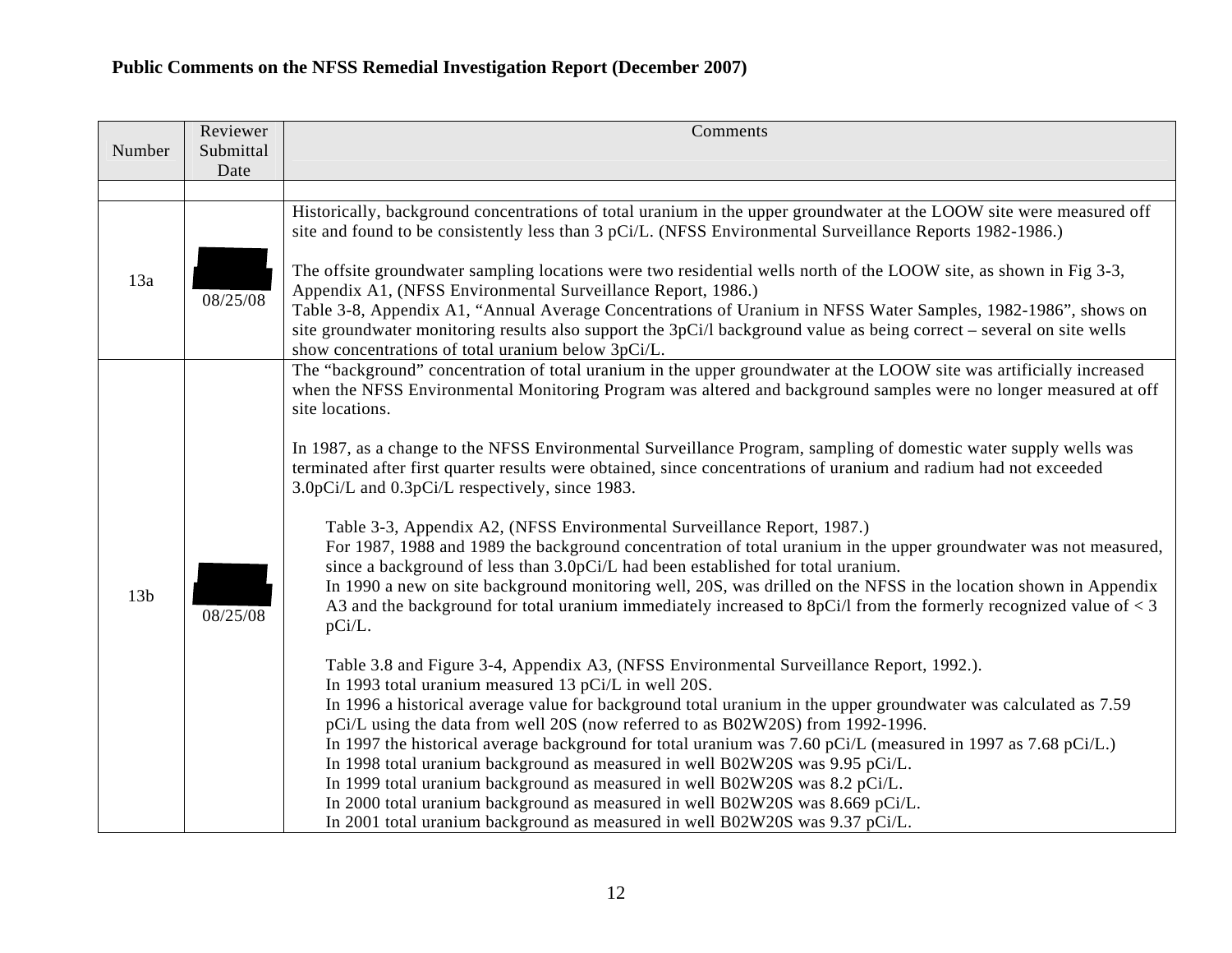| Number<br>Submittal<br>Date<br>In 2002 total uranium background as measured in well B02W20S was 10.30 pCi/L.<br>In 2003 total uranium background as measured in well B02W20S was 10.60 pCi/L.<br>In 2004 total uranium background as measured in well B02W20S was 8.83 pCi/L.<br>In 2005 total uranium background as measured in well B02W20S was 9.81 pCi/L.<br>In 2006 total uranium background as measured in well B02W20S was 8.200 pCi/L.<br>From 2002 onward background was determined by averaging the results from well B02W20S for the period 1992 –<br>1997.<br>According to the 2006 NFSS Environmental Monitoring Report (page 18)<br>background because it is distal from and not down gradient of the IWCS. Additional background groundwater was<br>sampled in 2003 from wells hydraulically up gradient from operations at the adjacent property of Modern Landfill.<br>Since this data, compiled for the RI, was comparable to historic groundwater concentrations from B02W20, this well<br>was verified to be representative of background conditions."<br>"Background" groundwater monitoring wells used for the NFSS RI are sited on Modern Landfill, a former NFSS Vicinity<br>Property which is known to have been previously impacted by both DOD and DOE operations, including outside storage<br>13c<br>of thousands of drums of K65. The fact that groundwater data from Modern is comparable to that from NFSS well<br>08/25/08<br>B02W2S, does not verify that well B02W2S is representative of background conditions, but instead serves to illustrate<br>how widespread groundwater contamination is on both the NFSS and the surrounding areas of the former LOOW site.<br>It is important to establish an accurate value for background uranium in groundwater at the NFSS (and LOOW site) since<br>this may impact future remediation efforts.<br>According to the Army Corps of Engineers, in a recent paper, "Utilizing Isotopic Uranium Ratios in Groundwater<br>Evaluations at NFSS", 2006,<br>"Evaluating the background concentration of uranium in groundwater at NFSS is central to both determining the<br>13d<br>nature and extent of site contamination and supporting assessments of human health and ecological risks."<br>08/25/08<br>"Cleanup decisions for groundwater can have substantial cost implications, so the ability to distinguish between<br>ambient and those reflecting site contamination is crucial." | Reviewer | Comments                                                                                                           |
|------------------------------------------------------------------------------------------------------------------------------------------------------------------------------------------------------------------------------------------------------------------------------------------------------------------------------------------------------------------------------------------------------------------------------------------------------------------------------------------------------------------------------------------------------------------------------------------------------------------------------------------------------------------------------------------------------------------------------------------------------------------------------------------------------------------------------------------------------------------------------------------------------------------------------------------------------------------------------------------------------------------------------------------------------------------------------------------------------------------------------------------------------------------------------------------------------------------------------------------------------------------------------------------------------------------------------------------------------------------------------------------------------------------------------------------------------------------------------------------------------------------------------------------------------------------------------------------------------------------------------------------------------------------------------------------------------------------------------------------------------------------------------------------------------------------------------------------------------------------------------------------------------------------------------------------------------------------------------------------------------------------------------------------------------------------------------------------------------------------------------------------------------------------------------------------------------------------------------------------------------------------------------------------------------------------------------------------------------------------------------------------------------------------------------------------------------------------------|----------|--------------------------------------------------------------------------------------------------------------------|
|                                                                                                                                                                                                                                                                                                                                                                                                                                                                                                                                                                                                                                                                                                                                                                                                                                                                                                                                                                                                                                                                                                                                                                                                                                                                                                                                                                                                                                                                                                                                                                                                                                                                                                                                                                                                                                                                                                                                                                                                                                                                                                                                                                                                                                                                                                                                                                                                                                                                        |          |                                                                                                                    |
|                                                                                                                                                                                                                                                                                                                                                                                                                                                                                                                                                                                                                                                                                                                                                                                                                                                                                                                                                                                                                                                                                                                                                                                                                                                                                                                                                                                                                                                                                                                                                                                                                                                                                                                                                                                                                                                                                                                                                                                                                                                                                                                                                                                                                                                                                                                                                                                                                                                                        |          |                                                                                                                    |
|                                                                                                                                                                                                                                                                                                                                                                                                                                                                                                                                                                                                                                                                                                                                                                                                                                                                                                                                                                                                                                                                                                                                                                                                                                                                                                                                                                                                                                                                                                                                                                                                                                                                                                                                                                                                                                                                                                                                                                                                                                                                                                                                                                                                                                                                                                                                                                                                                                                                        |          |                                                                                                                    |
|                                                                                                                                                                                                                                                                                                                                                                                                                                                                                                                                                                                                                                                                                                                                                                                                                                                                                                                                                                                                                                                                                                                                                                                                                                                                                                                                                                                                                                                                                                                                                                                                                                                                                                                                                                                                                                                                                                                                                                                                                                                                                                                                                                                                                                                                                                                                                                                                                                                                        |          |                                                                                                                    |
|                                                                                                                                                                                                                                                                                                                                                                                                                                                                                                                                                                                                                                                                                                                                                                                                                                                                                                                                                                                                                                                                                                                                                                                                                                                                                                                                                                                                                                                                                                                                                                                                                                                                                                                                                                                                                                                                                                                                                                                                                                                                                                                                                                                                                                                                                                                                                                                                                                                                        |          |                                                                                                                    |
|                                                                                                                                                                                                                                                                                                                                                                                                                                                                                                                                                                                                                                                                                                                                                                                                                                                                                                                                                                                                                                                                                                                                                                                                                                                                                                                                                                                                                                                                                                                                                                                                                                                                                                                                                                                                                                                                                                                                                                                                                                                                                                                                                                                                                                                                                                                                                                                                                                                                        |          |                                                                                                                    |
|                                                                                                                                                                                                                                                                                                                                                                                                                                                                                                                                                                                                                                                                                                                                                                                                                                                                                                                                                                                                                                                                                                                                                                                                                                                                                                                                                                                                                                                                                                                                                                                                                                                                                                                                                                                                                                                                                                                                                                                                                                                                                                                                                                                                                                                                                                                                                                                                                                                                        |          |                                                                                                                    |
|                                                                                                                                                                                                                                                                                                                                                                                                                                                                                                                                                                                                                                                                                                                                                                                                                                                                                                                                                                                                                                                                                                                                                                                                                                                                                                                                                                                                                                                                                                                                                                                                                                                                                                                                                                                                                                                                                                                                                                                                                                                                                                                                                                                                                                                                                                                                                                                                                                                                        |          |                                                                                                                    |
|                                                                                                                                                                                                                                                                                                                                                                                                                                                                                                                                                                                                                                                                                                                                                                                                                                                                                                                                                                                                                                                                                                                                                                                                                                                                                                                                                                                                                                                                                                                                                                                                                                                                                                                                                                                                                                                                                                                                                                                                                                                                                                                                                                                                                                                                                                                                                                                                                                                                        |          |                                                                                                                    |
|                                                                                                                                                                                                                                                                                                                                                                                                                                                                                                                                                                                                                                                                                                                                                                                                                                                                                                                                                                                                                                                                                                                                                                                                                                                                                                                                                                                                                                                                                                                                                                                                                                                                                                                                                                                                                                                                                                                                                                                                                                                                                                                                                                                                                                                                                                                                                                                                                                                                        |          |                                                                                                                    |
|                                                                                                                                                                                                                                                                                                                                                                                                                                                                                                                                                                                                                                                                                                                                                                                                                                                                                                                                                                                                                                                                                                                                                                                                                                                                                                                                                                                                                                                                                                                                                                                                                                                                                                                                                                                                                                                                                                                                                                                                                                                                                                                                                                                                                                                                                                                                                                                                                                                                        |          | "Background concentrations for the upper groundwater system were determined by averaging analytical results from   |
|                                                                                                                                                                                                                                                                                                                                                                                                                                                                                                                                                                                                                                                                                                                                                                                                                                                                                                                                                                                                                                                                                                                                                                                                                                                                                                                                                                                                                                                                                                                                                                                                                                                                                                                                                                                                                                                                                                                                                                                                                                                                                                                                                                                                                                                                                                                                                                                                                                                                        |          | 1992 through 1997 for the appropriate constituents at monitoring well B02W20S. This well was selected to represent |
|                                                                                                                                                                                                                                                                                                                                                                                                                                                                                                                                                                                                                                                                                                                                                                                                                                                                                                                                                                                                                                                                                                                                                                                                                                                                                                                                                                                                                                                                                                                                                                                                                                                                                                                                                                                                                                                                                                                                                                                                                                                                                                                                                                                                                                                                                                                                                                                                                                                                        |          |                                                                                                                    |
|                                                                                                                                                                                                                                                                                                                                                                                                                                                                                                                                                                                                                                                                                                                                                                                                                                                                                                                                                                                                                                                                                                                                                                                                                                                                                                                                                                                                                                                                                                                                                                                                                                                                                                                                                                                                                                                                                                                                                                                                                                                                                                                                                                                                                                                                                                                                                                                                                                                                        |          |                                                                                                                    |
|                                                                                                                                                                                                                                                                                                                                                                                                                                                                                                                                                                                                                                                                                                                                                                                                                                                                                                                                                                                                                                                                                                                                                                                                                                                                                                                                                                                                                                                                                                                                                                                                                                                                                                                                                                                                                                                                                                                                                                                                                                                                                                                                                                                                                                                                                                                                                                                                                                                                        |          |                                                                                                                    |
|                                                                                                                                                                                                                                                                                                                                                                                                                                                                                                                                                                                                                                                                                                                                                                                                                                                                                                                                                                                                                                                                                                                                                                                                                                                                                                                                                                                                                                                                                                                                                                                                                                                                                                                                                                                                                                                                                                                                                                                                                                                                                                                                                                                                                                                                                                                                                                                                                                                                        |          |                                                                                                                    |
|                                                                                                                                                                                                                                                                                                                                                                                                                                                                                                                                                                                                                                                                                                                                                                                                                                                                                                                                                                                                                                                                                                                                                                                                                                                                                                                                                                                                                                                                                                                                                                                                                                                                                                                                                                                                                                                                                                                                                                                                                                                                                                                                                                                                                                                                                                                                                                                                                                                                        |          |                                                                                                                    |
|                                                                                                                                                                                                                                                                                                                                                                                                                                                                                                                                                                                                                                                                                                                                                                                                                                                                                                                                                                                                                                                                                                                                                                                                                                                                                                                                                                                                                                                                                                                                                                                                                                                                                                                                                                                                                                                                                                                                                                                                                                                                                                                                                                                                                                                                                                                                                                                                                                                                        |          |                                                                                                                    |
|                                                                                                                                                                                                                                                                                                                                                                                                                                                                                                                                                                                                                                                                                                                                                                                                                                                                                                                                                                                                                                                                                                                                                                                                                                                                                                                                                                                                                                                                                                                                                                                                                                                                                                                                                                                                                                                                                                                                                                                                                                                                                                                                                                                                                                                                                                                                                                                                                                                                        |          |                                                                                                                    |
|                                                                                                                                                                                                                                                                                                                                                                                                                                                                                                                                                                                                                                                                                                                                                                                                                                                                                                                                                                                                                                                                                                                                                                                                                                                                                                                                                                                                                                                                                                                                                                                                                                                                                                                                                                                                                                                                                                                                                                                                                                                                                                                                                                                                                                                                                                                                                                                                                                                                        |          |                                                                                                                    |
|                                                                                                                                                                                                                                                                                                                                                                                                                                                                                                                                                                                                                                                                                                                                                                                                                                                                                                                                                                                                                                                                                                                                                                                                                                                                                                                                                                                                                                                                                                                                                                                                                                                                                                                                                                                                                                                                                                                                                                                                                                                                                                                                                                                                                                                                                                                                                                                                                                                                        |          |                                                                                                                    |
|                                                                                                                                                                                                                                                                                                                                                                                                                                                                                                                                                                                                                                                                                                                                                                                                                                                                                                                                                                                                                                                                                                                                                                                                                                                                                                                                                                                                                                                                                                                                                                                                                                                                                                                                                                                                                                                                                                                                                                                                                                                                                                                                                                                                                                                                                                                                                                                                                                                                        |          |                                                                                                                    |
|                                                                                                                                                                                                                                                                                                                                                                                                                                                                                                                                                                                                                                                                                                                                                                                                                                                                                                                                                                                                                                                                                                                                                                                                                                                                                                                                                                                                                                                                                                                                                                                                                                                                                                                                                                                                                                                                                                                                                                                                                                                                                                                                                                                                                                                                                                                                                                                                                                                                        |          |                                                                                                                    |
|                                                                                                                                                                                                                                                                                                                                                                                                                                                                                                                                                                                                                                                                                                                                                                                                                                                                                                                                                                                                                                                                                                                                                                                                                                                                                                                                                                                                                                                                                                                                                                                                                                                                                                                                                                                                                                                                                                                                                                                                                                                                                                                                                                                                                                                                                                                                                                                                                                                                        |          |                                                                                                                    |
|                                                                                                                                                                                                                                                                                                                                                                                                                                                                                                                                                                                                                                                                                                                                                                                                                                                                                                                                                                                                                                                                                                                                                                                                                                                                                                                                                                                                                                                                                                                                                                                                                                                                                                                                                                                                                                                                                                                                                                                                                                                                                                                                                                                                                                                                                                                                                                                                                                                                        |          |                                                                                                                    |
|                                                                                                                                                                                                                                                                                                                                                                                                                                                                                                                                                                                                                                                                                                                                                                                                                                                                                                                                                                                                                                                                                                                                                                                                                                                                                                                                                                                                                                                                                                                                                                                                                                                                                                                                                                                                                                                                                                                                                                                                                                                                                                                                                                                                                                                                                                                                                                                                                                                                        |          |                                                                                                                    |
|                                                                                                                                                                                                                                                                                                                                                                                                                                                                                                                                                                                                                                                                                                                                                                                                                                                                                                                                                                                                                                                                                                                                                                                                                                                                                                                                                                                                                                                                                                                                                                                                                                                                                                                                                                                                                                                                                                                                                                                                                                                                                                                                                                                                                                                                                                                                                                                                                                                                        |          |                                                                                                                    |
|                                                                                                                                                                                                                                                                                                                                                                                                                                                                                                                                                                                                                                                                                                                                                                                                                                                                                                                                                                                                                                                                                                                                                                                                                                                                                                                                                                                                                                                                                                                                                                                                                                                                                                                                                                                                                                                                                                                                                                                                                                                                                                                                                                                                                                                                                                                                                                                                                                                                        |          |                                                                                                                    |
|                                                                                                                                                                                                                                                                                                                                                                                                                                                                                                                                                                                                                                                                                                                                                                                                                                                                                                                                                                                                                                                                                                                                                                                                                                                                                                                                                                                                                                                                                                                                                                                                                                                                                                                                                                                                                                                                                                                                                                                                                                                                                                                                                                                                                                                                                                                                                                                                                                                                        |          |                                                                                                                    |
|                                                                                                                                                                                                                                                                                                                                                                                                                                                                                                                                                                                                                                                                                                                                                                                                                                                                                                                                                                                                                                                                                                                                                                                                                                                                                                                                                                                                                                                                                                                                                                                                                                                                                                                                                                                                                                                                                                                                                                                                                                                                                                                                                                                                                                                                                                                                                                                                                                                                        |          |                                                                                                                    |
| The designated background for uranium has tripled since 1989, as a direct result of siting "background" wells in<br>contaminated locations.                                                                                                                                                                                                                                                                                                                                                                                                                                                                                                                                                                                                                                                                                                                                                                                                                                                                                                                                                                                                                                                                                                                                                                                                                                                                                                                                                                                                                                                                                                                                                                                                                                                                                                                                                                                                                                                                                                                                                                                                                                                                                                                                                                                                                                                                                                                            |          |                                                                                                                    |
| 14<br>Uranium has been shown to be very soluble in the groundwater of the UWBZ at the NFSS (LOOW) site. Uranium in                                                                                                                                                                                                                                                                                                                                                                                                                                                                                                                                                                                                                                                                                                                                                                                                                                                                                                                                                                                                                                                                                                                                                                                                                                                                                                                                                                                                                                                                                                                                                                                                                                                                                                                                                                                                                                                                                                                                                                                                                                                                                                                                                                                                                                                                                                                                                     |          |                                                                                                                    |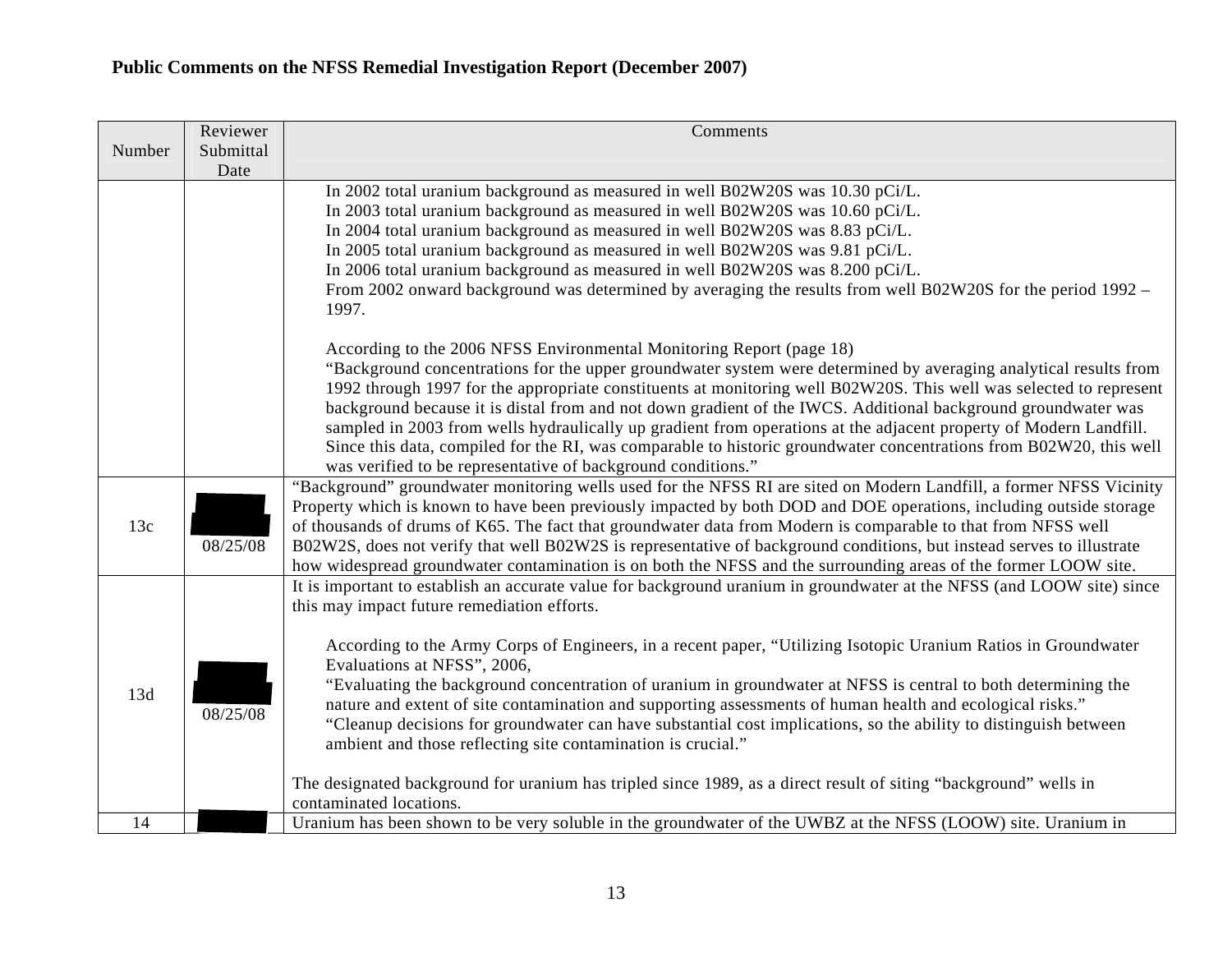|        | Reviewer          | Comments                                                                                                                                                                                                                                                                                                                                                                                                                                                                                                                                                                                                        |
|--------|-------------------|-----------------------------------------------------------------------------------------------------------------------------------------------------------------------------------------------------------------------------------------------------------------------------------------------------------------------------------------------------------------------------------------------------------------------------------------------------------------------------------------------------------------------------------------------------------------------------------------------------------------|
| Number | Submittal<br>Date |                                                                                                                                                                                                                                                                                                                                                                                                                                                                                                                                                                                                                 |
|        | 08/25/08          | solution is also poorly retarded by the clay soils, which contrasts with radium on site, which has been shown to be<br>retarded by the NFSS (LOOW) clay soils.                                                                                                                                                                                                                                                                                                                                                                                                                                                  |
|        |                   | The committee believes that the first indication of contamination leaching out of the IWCS is likely to be elevated levels<br>of uranium in groundwater. The uranium groundwater plumes in the UWBZ, immediately outside the IWCS, are<br>therefore of great concern, particularly the plumes south of the IWCS, where the uranium levels are very high and the<br>integrity of the clay dike is questionable.                                                                                                                                                                                                  |
| 15     | 08/25/08          | In regards to the "total uranium" groundwater plume immediately south of the IWCS, the committee requests clarification<br>of the analytical data for temporary well point (TWP) TWP833. The 2007 NFSS RIR documents sample GW-TWP833-<br>3511 as having a concentration of 9580 ug/L of total dissolved uranium. This value does not correlate with the analytical<br>data given for the individual uranium isotopes in the same sample. Is this a typographic error? Will USACE release a<br>Correction Sheet? Regardless of this discrepancy, uranium concentrations in sample GW-TWP833-3511 are very high. |
|        |                   | Review of the groundwater samples taken south of the IWCS and the rationale given for these samples, indicates that five<br>TWPs were sampled to evaluate the integrity of the subsurface clay dike near the southern perimeter of the IWCS and<br>another six TWPs were sampled to investigate the presence or absence of radiological and non-radiological compounds in<br>the groundwater associated with Building 409. (3)                                                                                                                                                                                  |
|        |                   | Sample GW-TWP833-3511, one of the samples taken to evaluate the integrity of the southern clay dike, was found to<br>contain high levels of uranium, casting doubt on the integrity of the dike at this location and opening up the possibility of<br>contamination beginning to move out of the IWCS.                                                                                                                                                                                                                                                                                                          |
| 16     | 08/25/08          | Building 409 has been identified as a potential source of the high levels of uranium in groundwater south of the IWCS,<br>notably that found in sample GW-TWP833-3511. However, the six groundwater samples taken specifically to investigate<br>radiological contamination associated with Building 409 do not support this theory: uranium concentrations were all<br>relatively low.                                                                                                                                                                                                                         |
|        |                   | The committee would like documentation on all further investigations that are planned concerning the issue of potential<br>leakage of the IWCS along the southern dike.                                                                                                                                                                                                                                                                                                                                                                                                                                         |
|        |                   | Further, what other data gaps have USACE identified in the course of their RI for the NFSS and what plans are there to<br>address these data gaps?                                                                                                                                                                                                                                                                                                                                                                                                                                                              |
| 17     |                   | The committee found the 2007 and partial 2008 surveillance data on the new Buffalo District Website. These data are<br>being reviewed and incorporated into existing time-line analyses.                                                                                                                                                                                                                                                                                                                                                                                                                        |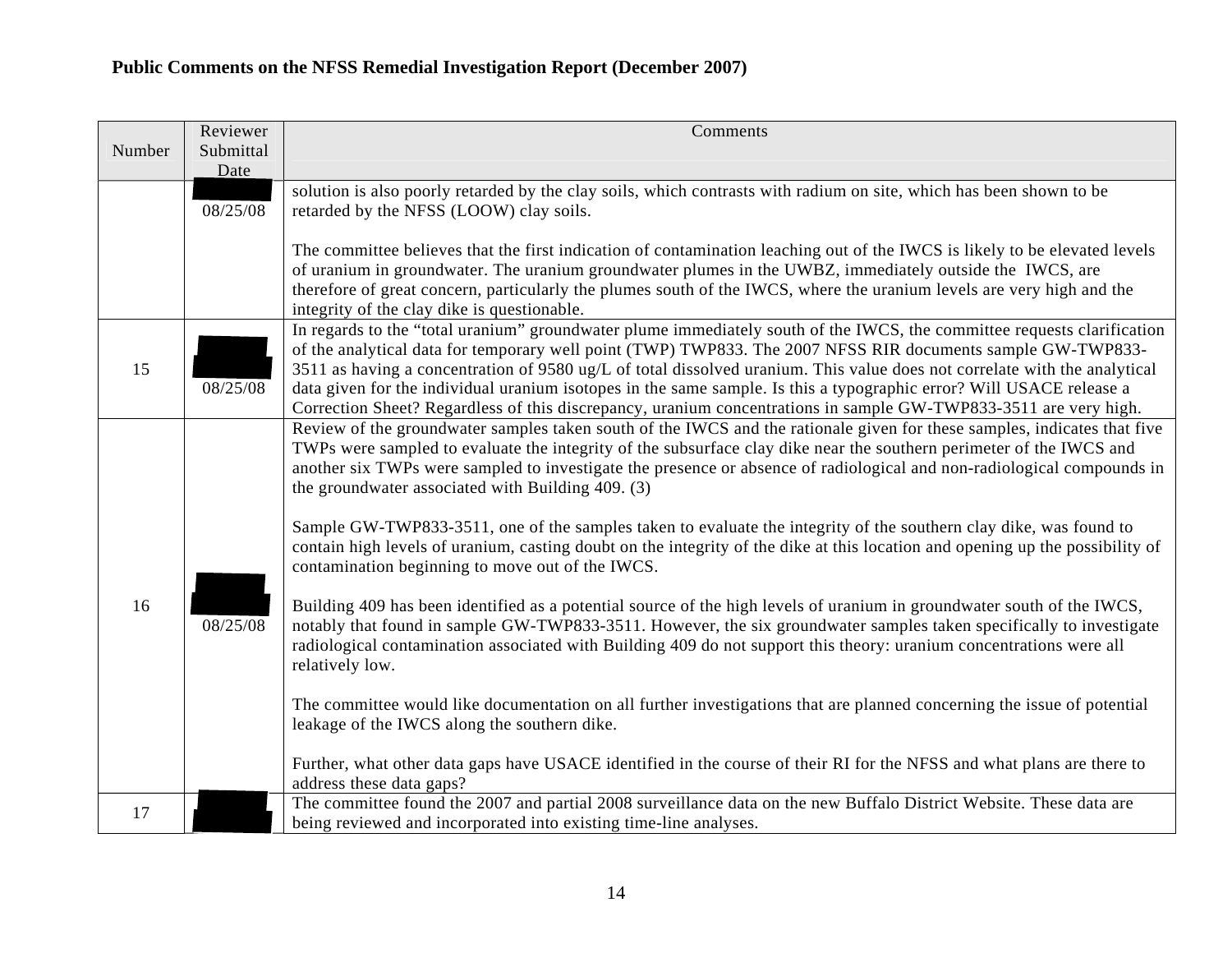|        | Reviewer  | Comments                                                                                                                                                                                                                                                                                                                                                                                                                                                                 |
|--------|-----------|--------------------------------------------------------------------------------------------------------------------------------------------------------------------------------------------------------------------------------------------------------------------------------------------------------------------------------------------------------------------------------------------------------------------------------------------------------------------------|
| Number | Submittal |                                                                                                                                                                                                                                                                                                                                                                                                                                                                          |
|        | Date      |                                                                                                                                                                                                                                                                                                                                                                                                                                                                          |
|        | 08/25/08  | The timing of the FS recommendations was discussed again. The outcome was the action to question USACE about the                                                                                                                                                                                                                                                                                                                                                         |
| 18     | 08/25/08  | opportunity to present the Committee recommendations on the scope of alternatives to evaluate. (One day later the<br>Buffalo District announced plans and an outline of the FS. This announcement implies that a contractor has been hired<br>and the process has begun.)                                                                                                                                                                                                |
|        |           | Escape From The Residues In Buildings 411, 413 And 414                                                                                                                                                                                                                                                                                                                                                                                                                   |
|        |           | 1) Failure of plugs and or leakage due to poor surface preparation and                                                                                                                                                                                                                                                                                                                                                                                                   |
|        |           | 2) Infiltration of rainwater and irrigation water into residues will produce additional leachate and                                                                                                                                                                                                                                                                                                                                                                     |
|        |           | 3) Failure to repair piezometers to monitor hydraulic conditions in residues.                                                                                                                                                                                                                                                                                                                                                                                            |
| 19     | 04/02/08  | "It's understood that the sealing of subsurface pipelines associated with the former LOOW water treatment<br>plant is a concern to the community. However, the pipe seal competence is likely longer term issues since<br>hydraulic heads are not expected to force movement for 200-300 years." (2008, USACE: Letters 4-11 to 5-4-<br>2008, p.3)                                                                                                                        |
|        |           | The premise is that the model estimates of the Hydraulic heads inside the 411 foundation can be trusted without<br>reinstallation of piezometers to validate the model.                                                                                                                                                                                                                                                                                                  |
|        |           | Also question posed by the RAD Radiation Committee at the USCAE Public meeting                                                                                                                                                                                                                                                                                                                                                                                           |
|        |           | "Will the piezometer well inside the Building 411be repaired or replaced? We need the data to determine the ground<br>water level inside the residue storage buildings and whether there is evidence of rainwater accumulation and/or<br>seasonal variations produced by flow into and out of the structure."                                                                                                                                                            |
|        |           | Escape From The Residues In Buildings 411, 413 And 414                                                                                                                                                                                                                                                                                                                                                                                                                   |
| 20     | 04/02/08  | Concrete failures at location of cracks, leaks and produced by excessive loading<br>"Additionally, wick drains were installed in the bays to dewater the residues to the extent possible and the<br>encapsulation of the buried buildings should not produce significant structural differentials and cracking<br>since they are removed from aerial exposure and somewhat in dynamic equilibrium with ambient geology."<br>(2008, USACE: Letters 4-11 to 5-4-2008, p.3) |
|        |           | Escape From The Residues In Buildings 411, 413 And 414                                                                                                                                                                                                                                                                                                                                                                                                                   |
| 21     |           | Flow into and along foundation bedding under buildings.                                                                                                                                                                                                                                                                                                                                                                                                                  |
|        |           | "The Building 411 foundation fill described in the cut-off wall log is not a sand lens." (2008, USACE: Letters 4-                                                                                                                                                                                                                                                                                                                                                        |
|        | 04/02/08  | 11 to $5-4-2008$ , p.3)                                                                                                                                                                                                                                                                                                                                                                                                                                                  |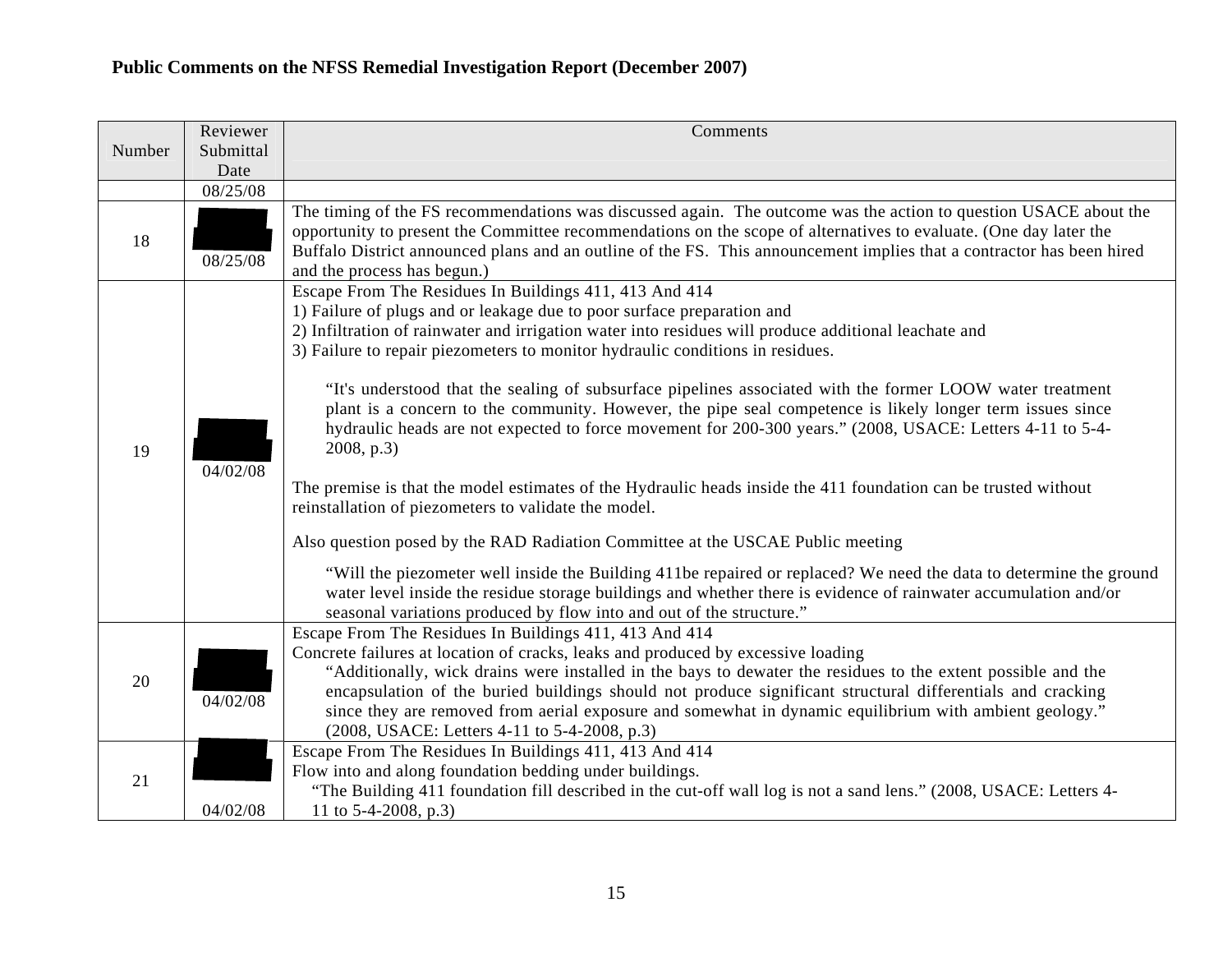|        | Reviewer          | Comments                                                                                                                                                                                                                                                                                                                                                                                                                                                                                                                                                                                                                                         |
|--------|-------------------|--------------------------------------------------------------------------------------------------------------------------------------------------------------------------------------------------------------------------------------------------------------------------------------------------------------------------------------------------------------------------------------------------------------------------------------------------------------------------------------------------------------------------------------------------------------------------------------------------------------------------------------------------|
| Number | Submittal<br>Date |                                                                                                                                                                                                                                                                                                                                                                                                                                                                                                                                                                                                                                                  |
|        |                   |                                                                                                                                                                                                                                                                                                                                                                                                                                                                                                                                                                                                                                                  |
|        |                   | There is no data on the fill under Building 411.                                                                                                                                                                                                                                                                                                                                                                                                                                                                                                                                                                                                 |
|        |                   | And                                                                                                                                                                                                                                                                                                                                                                                                                                                                                                                                                                                                                                              |
|        |                   |                                                                                                                                                                                                                                                                                                                                                                                                                                                                                                                                                                                                                                                  |
|        |                   | "The team looks forward to more closely focusing on items that the Radiation Committee has included in their<br>assessment as it relates to the short and long-term effectiveness in the Feasibility Study." (2008, USACE:<br>Letters 4-11 to 5-4-2008, p.3)                                                                                                                                                                                                                                                                                                                                                                                     |
|        |                   | When radioactivity liquids flow under the buildings the scope of demolition and excavation dramatically increases the<br>cost of remediation. It will be necessary to sample the ground water near the residue building foundations for radioactive<br>contamination before preparing any Feasibility Studies.                                                                                                                                                                                                                                                                                                                                   |
|        |                   | Escape From The Residues In Buildings 411, 413 and 414<br>Flow into the residues from below during the spring and flow out during the dry season consequently raising and lowering<br>the saturated zone inside Building 411                                                                                                                                                                                                                                                                                                                                                                                                                     |
| 22     | 04/02/08          | "High groundwater levels in the LWBZ will slow downward transport by "seasonally perching" the IWCS<br>material, as driven by upward pressures in the glacio-lacustrine clay (GLC) (from the alluvial sand and gravel and<br>fractured Queenston shale bedrock units). A weak vertical (downward) gradient through the GLC was assigned in<br>the numerical model to conservatively accounts for this seasonal hydrodynamic effect (i.e., the downward<br>gradient assumed all year long); again we're forcing transport in the model due to the "buttoned up" or contained<br>nature of the IWCS." (2008, USACE: Letters 4-11 to 5-4-2008, p.3) |
|        |                   | As well as                                                                                                                                                                                                                                                                                                                                                                                                                                                                                                                                                                                                                                       |
|        |                   | "vertical gradients vary with season, with 2/3 of the year being upward or equilibrated" (2008, USACE:<br>Letters 4-11 to 5-4-2008, p.3)                                                                                                                                                                                                                                                                                                                                                                                                                                                                                                         |
|        |                   | Downward Leakage Past The GLC                                                                                                                                                                                                                                                                                                                                                                                                                                                                                                                                                                                                                    |
|        |                   | Sand pockets that penetrate the GLC                                                                                                                                                                                                                                                                                                                                                                                                                                                                                                                                                                                                              |
| 23     | 04/02/08          | "Groundwater modeling (which assumed no cutoff wall/dike existed) indicates that the sand lenses on-site are<br>both vertically and laterally discontinuous and leaching beneath Building 411 will occur (i.e. uranium will leach<br>above background levels) within a 200 year timeframe." (2008, USACE: Letters 4-11 to 5-4-2008, p.3)                                                                                                                                                                                                                                                                                                         |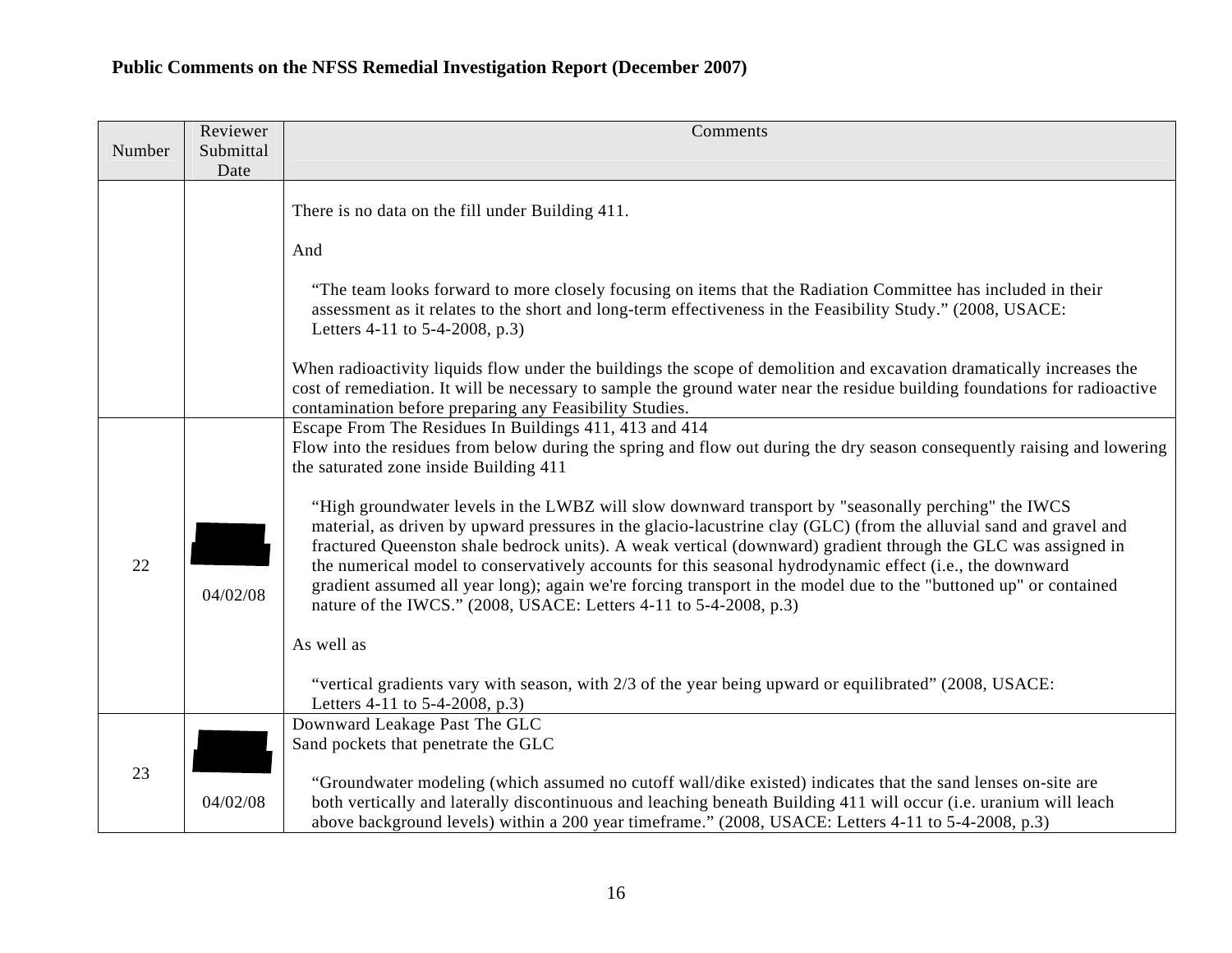| Number | Reviewer<br>Submittal | Comments                                                                                                                                                                                                                                                                                                                                                                                                                                                                                                                                                                                                                                                                                                                                                                                                                                                                                                                                                       |
|--------|-----------------------|----------------------------------------------------------------------------------------------------------------------------------------------------------------------------------------------------------------------------------------------------------------------------------------------------------------------------------------------------------------------------------------------------------------------------------------------------------------------------------------------------------------------------------------------------------------------------------------------------------------------------------------------------------------------------------------------------------------------------------------------------------------------------------------------------------------------------------------------------------------------------------------------------------------------------------------------------------------|
|        | Date                  |                                                                                                                                                                                                                                                                                                                                                                                                                                                                                                                                                                                                                                                                                                                                                                                                                                                                                                                                                                |
|        |                       |                                                                                                                                                                                                                                                                                                                                                                                                                                                                                                                                                                                                                                                                                                                                                                                                                                                                                                                                                                |
| 24     | 04/02/08              | Downward Leakage Past The GLC<br>Test borings and/or pilings under buildings prior to original building construction<br>"The layback and fill around 411 is indicative of slab concrete foundation and not vertical excavation with piles<br>(steel would have been too precious at that time to spend on un-needed piles - the GLC would have molded<br>around them with time and vertical gradients vary with season, with 2/3 of the year being upward or<br>equilibrated)." (2008, USACE: Letters 4-11 to 5-4-2008, p.3)                                                                                                                                                                                                                                                                                                                                                                                                                                   |
| 25     | 04/02/08              | Horizontal Leakage To and Past Clay Cutoff Walls<br>Lack of evidence that all pipes intercepting the clay cutoff walls were sealed at the wall interface<br>"It's understood that the sealing of subsurface pipelines associated with the former LOOW water treatment plant is a<br>concern to the community. However, the pipe seal competence is likely longer term issues since hydraulic heads are<br>not expected to force movement for 200-300 years. Additionally, the piping to the Central Drainage Ditch is truncated<br>by the cut-off wall that is down to $\sim$ 305 ft in elevation." (2008, USACE: Letters 4-11 to 5-4-2008, p.3)                                                                                                                                                                                                                                                                                                               |
| 26     | 04/02/08              | Horizontal Leakage To and Past Clay Cutoff Walls<br>Lack of geophysical investigation of the cutoff wall south, east and west of Building 411<br>"The Geophysical Survey of the IWCS indicates no short-term competency issues (e.g. cap settling, cutoff<br>wall/dike failure, seismic vulnerabilities, etc.) within the IWCS. USACE acknowledges that there are<br>limitations associated with this survey methodology. These limitations were leveraged to the extent possible by<br>integrating other geophysical survey methods. This investigation was not a stand alone integrity assessment,<br>but used as an additional weight of evidence in our integrity investigation." (2008, USACE: Letters 4-11 to 5-<br>$4-2008$ , p.3)<br>Also question posed by the RAD Radiation Committee at the USCAE Public meeting<br>What technology will USACE use to verify the integrity of the clay wall between Building 411 and the Central<br>drainage Ditch? |
| 27     | 04/02/08              | Horizontal Leakage To and Past Clay Cutoff Walls<br>Poorly located monitoring wells<br>"Lastly, contamination from seepage of the IWCS has not been identified in the Central Drainage Ditch, or<br>upper and lower groundwater-bearing zones, further indicating that legacy piping is truncated within the<br>IWCS; and any remnant external piping should not affect the long-term competency of the cell." (2008,                                                                                                                                                                                                                                                                                                                                                                                                                                                                                                                                          |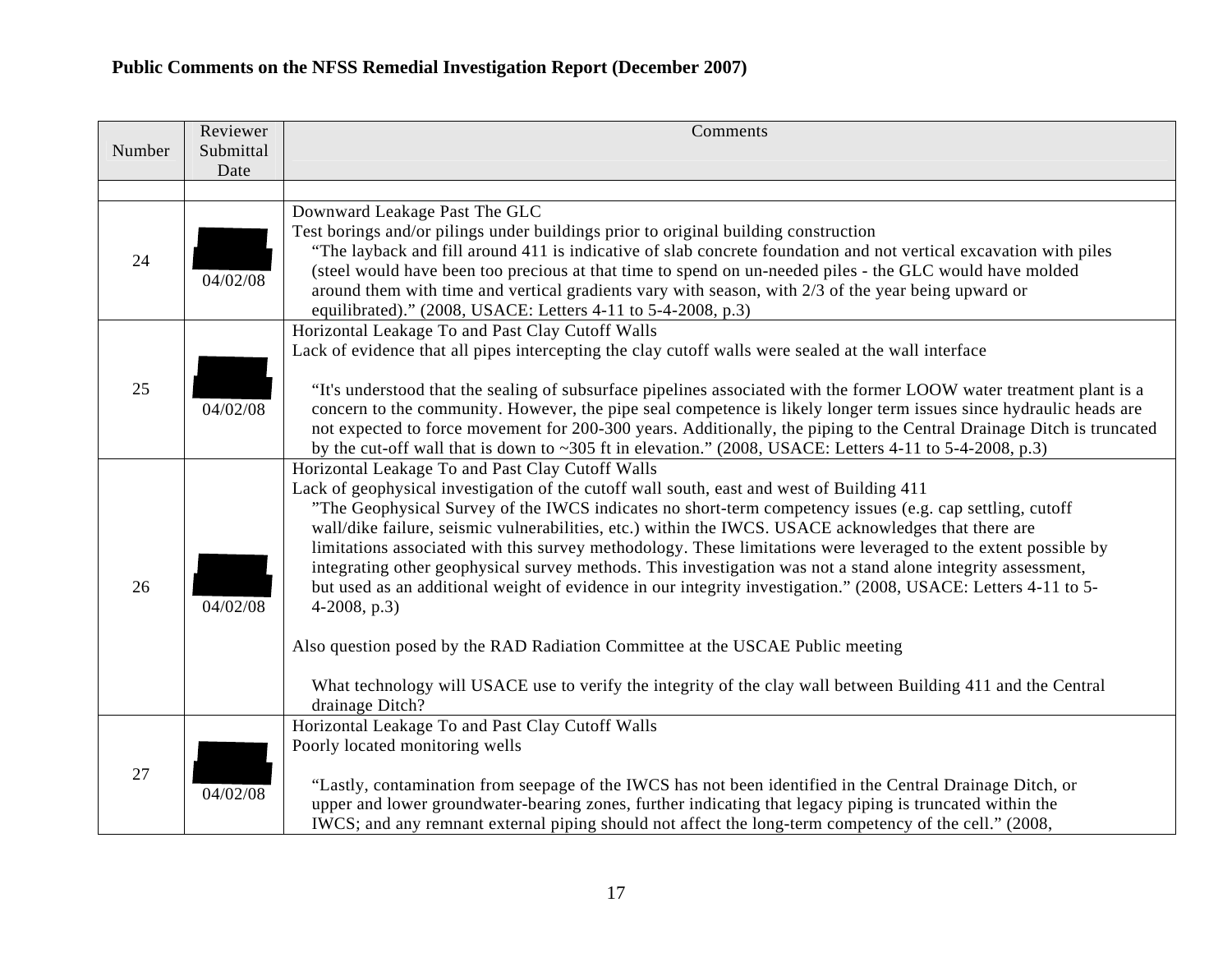|        | Reviewer   | Comments                                                                                                                                                                                                                   |
|--------|------------|----------------------------------------------------------------------------------------------------------------------------------------------------------------------------------------------------------------------------|
| Number | Submittal  |                                                                                                                                                                                                                            |
|        | Date       |                                                                                                                                                                                                                            |
|        |            | USACE: Letters 4-11 to 5-4-2008, p.3)                                                                                                                                                                                      |
|        |            | Horizontal Leakage To and Past Clay Cutoff Walls                                                                                                                                                                           |
|        |            | Hydrological model treats only the bulk properties of the soils and clay layers.                                                                                                                                           |
|        |            |                                                                                                                                                                                                                            |
| 28     |            | Also question posed by the RAD Radiation Committee at the USCAE Public meeting:                                                                                                                                            |
|        | 04/02/08   |                                                                                                                                                                                                                            |
|        |            | Will USACE refine the computer groundwater model with fine scale details of the wall of the buried buildings, the                                                                                                          |
|        |            | pipeline locations and the clay wall? The result may be dramatically different and demonstrate the sensitivity of the                                                                                                      |
|        |            | output to initial conditions.                                                                                                                                                                                              |
|        |            | Horizontal Leakage To and Past Clay Cutoff Walls                                                                                                                                                                           |
| 29     |            | No explanation for the above average radon flux measurements in the southeast and southwest corners of the IWCS as                                                                                                         |
|        | 04/02/08   | reported in the 2006 NFSS Environmental Surveillance Technical Memorandum.                                                                                                                                                 |
|        | <b>DOH</b> | P1-10 The fact that there were no criteria for U or Cs-137 until 1988, which is after most of the previous NFSS cleanup                                                                                                    |
| 30     | 07/22/08   | was done, is troubling and raises questions about the adequacy of previous cleanups. The apparent widespread presence of<br>surficial contamination and some subsurface contamination found at NFSS supports this concern. |
|        |            | P1-11 The underdrain from Building 411 (currently storing radioactive residues) must have drained somewhere and                                                                                                            |
| 31     | DOH        | should have been sealed. This should be documented and an indication provided that exterior drains were sealed                                                                                                             |
|        | 07/22/08   | adequately in order to last for the duration of the facilities life and that monitoring of potential leaks can occur.                                                                                                      |
|        |            | P2-6 The fact that deposits of sand and gravel up to 20 feet in thickness occur in the Brown Clay Unit is important, as that                                                                                               |
| 32     | <b>DOH</b> | nears the total thickness of the unit. This reduces potential low-permeability protection of this layer.                                                                                                                   |
|        | 07/22/08   |                                                                                                                                                                                                                            |
|        |            | P2-11 Climate data used for NFSS monitoring and analyses should be collected on site. Use of data from Niagara Falls                                                                                                       |
|        |            | Air Force Base located seven miles southeast and above the Niagara Escarpment is inappropriate and is a significant data                                                                                                   |
| 33     | <b>DOH</b> | gap. The incremental cost of installing a basic meteorological station at NFSS is negligible compared to the cost of                                                                                                       |
|        | 07/22/08   | ongoing maintenance and value of site data.                                                                                                                                                                                |
|        |            | P3-3 The annual dose limit of 100 mrem/yr above background for the public is the DOE primary standard (DOE Order                                                                                                           |
|        |            | 54005), and applies to all exposures pathways. For NFSS, which contains a fenced storage area, some public exposure                                                                                                        |
| 34     | <b>DOH</b> | could occur only through airborne emissions. In that case, the exposure should be limited to only 10 mrem/year. If NFSS                                                                                                    |
|        | 07/22/08   | is a disposal facility, then the appropriate dose would be 25 mrem/yr. The rationale as to why the dose limit is 100                                                                                                       |
|        |            | mrem/yr should be explained.                                                                                                                                                                                               |
|        |            | P3-6 The fact that Outfall 2 was a banded wooden pipe suggests that there were other wooden pipes installed at the time                                                                                                    |
| 35     | <b>DOH</b> | of LOOW plant construction. The inevitable loss of integrity of the wooden pipes is a concern due to the likelihood of                                                                                                     |
|        | 07/22/08   | enhancing subsurface migration.                                                                                                                                                                                            |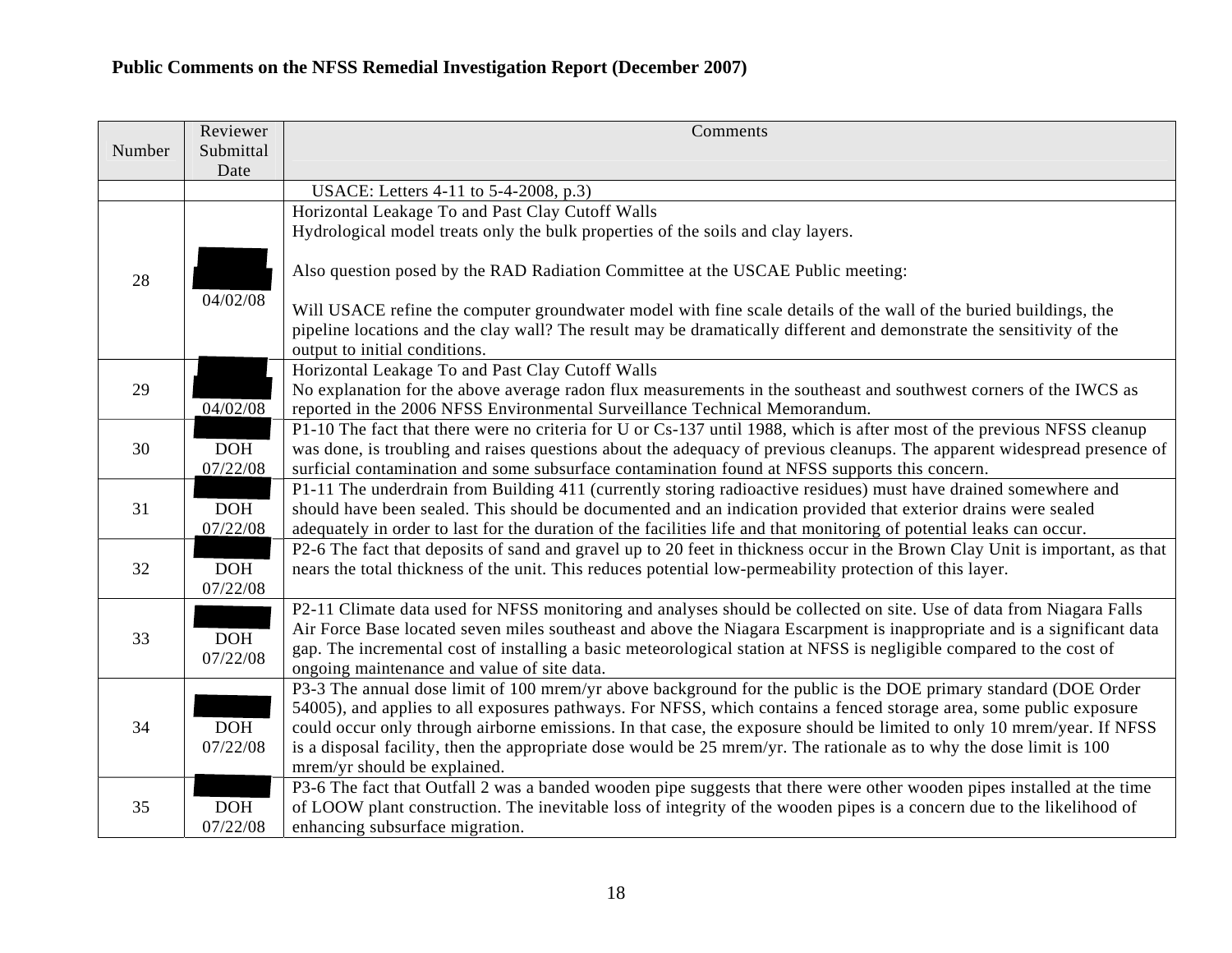|        | Reviewer   | Comments                                                                                                                   |
|--------|------------|----------------------------------------------------------------------------------------------------------------------------|
| Number | Submittal  |                                                                                                                            |
|        | Date       |                                                                                                                            |
|        |            | P3-7 It is stated that enough unbiased samples were collected to ensure adequate data coverage for each constituent and    |
| 36     | DOH        | media in each EU for risk assessment purposes. It is not clear how the number and locations of samples were determined.    |
|        | 07/22/08   |                                                                                                                            |
|        |            | P3-8 There is a discrepancy between the down hole gamma logging (Appendix K) and the borehole logs in Appendix N.          |
| 37     | <b>DOH</b> | For example, Boring 211 has a depth of 15 feet bgs, but the gamma log profile shows a depth to > 131 ft. Also, SB 214.     |
|        | 07/22/08   | The gamma log for SB811 indicates a depth of 231 feet bgs.                                                                 |
|        |            | P3-9 Selection of Lew-Port school and ANG WETS as background locations for gamma radiation raises concerns since           |
| 38     | <b>DOH</b> | both properties were once part of the LOOW.                                                                                |
|        | 07/22/08   |                                                                                                                            |
|        |            | Fig 3-14 The choice of background location BKGD-8 appears inappropriate since although it was in buffer areas, it was      |
|        |            | actually very close to roads and infrastructure associated with the TNT explosives storage and AFP-38 incinerator,         |
| 39     | <b>DOH</b> | railway and a drum storage area. There would seem to be other locations that could have been selected that were isolated   |
|        | 07/22/08   | from known activity areas. Use of Modern landfill groundwater wells as background also raises doubts since the Modern      |
|        |            | property was formerly associated with transport and unloading of materials in the LOOW and there was a former waste        |
|        |            | disposal area (Town of Lewiston landfill) which was not constructed to modern containment standards.                       |
|        |            | P 3-24 In 2000, the well development protocol was changed to maximize water clarity and reduce development time. It is     |
| 40     | DOH        | hard to understand how reducing the number of well volumes removed would result in better development. However, the        |
|        | 07/22/08   | 2003 development criteria was appropriate in determining representative groundwater was sampled.                           |
|        |            | P3-27 The groundwater sampling protocols used were generally appropriate, however, the choice of using a bailer for        |
| 41     | <b>DOH</b> | volatile organic compound (VOC) collection is puzzling as it is the device with most variability and negative sampling     |
|        | 07/22/08   | bias.                                                                                                                      |
|        |            | P3-38 Ten drums of investigation derived waste contained sufficient fission products that they required separate disposal. |
| 42     | <b>DOH</b> | The locations where the material in the ten drums that contained Pu-239/240 and Sr-90 originated is not noted here. The    |
|        | 07/22/08   | presence of these compounds at the LOOW is significant, and efforts to determine where the material came from should       |
|        |            | be pursued.                                                                                                                |
|        |            | P4-5 Including potential outliers of radium-226 and thorium-230 at SDBKGD-2 in the sediment background data set            |
|        |            | requires further explanation. This location is at the upgradient portion of the West Ditch on NFSS, yet had the maximum    |
| 43     | DOH        | sediment concentration values for radium-226 and thorium-230 found at NFSS and is located only 300 feet west of            |
|        | 07/22/08   | elevated radium-226 in soil (67.9 pCi/g). It would seem reasonable to conclude that this area had been affected by         |
|        |            | activities at NFSS and would not be considered to be background conditions.                                                |
|        |            | P 4-7 The methodology for determination of site-related constituents appears to include any description of, or review of   |
| 44     | <b>DOH</b> | historical activities and likely contaminants that might have been associated with those activities. This should be a key  |
|        | 07/22/08   | element of any attempt to identify site-related contaminants.                                                              |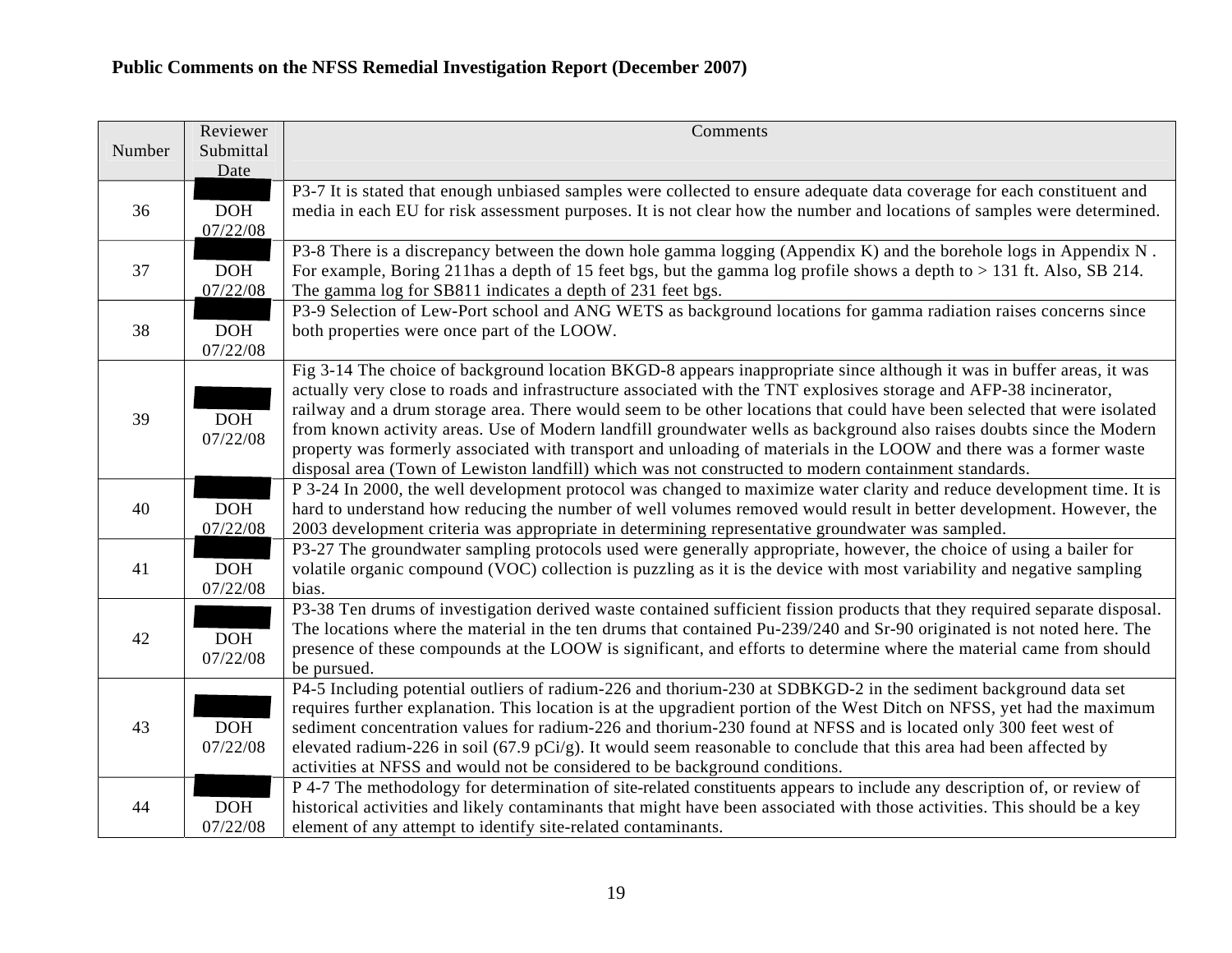|        | Reviewer               | Comments                                                                                                                                                                                                                                                                                                                                                                                                                                                                                                                                                                                                                                                                                                                                                                                                                                                                               |
|--------|------------------------|----------------------------------------------------------------------------------------------------------------------------------------------------------------------------------------------------------------------------------------------------------------------------------------------------------------------------------------------------------------------------------------------------------------------------------------------------------------------------------------------------------------------------------------------------------------------------------------------------------------------------------------------------------------------------------------------------------------------------------------------------------------------------------------------------------------------------------------------------------------------------------------|
| Number | Submittal<br>Date      |                                                                                                                                                                                                                                                                                                                                                                                                                                                                                                                                                                                                                                                                                                                                                                                                                                                                                        |
| 45     | <b>DOH</b><br>07/22/08 | P 4-11 Use of groundwater monitor wells on Modern Landfill property because they are upgradient and east of NFSS is<br>not entirely appropriate. In particular five monitor wells (PZ-21D,M and S, PZ-25S, MW-17) were chosen that are<br>located within an area known as the LOOW classification yard, and is identified as a DOD area of concern in the DERP-<br>FUDS investigations. Radiologic contamination of surficial soil did occur on the property now occupied by Modern<br>landfill and has been remediated ((Bechtel National Inc., 1983; Bechtel National Inc., 1986; Keller E. L., 1981;<br>Stukenbroeker, 1981). It seems more judicious selection of background locations could have been made.                                                                                                                                                                       |
| 46     | <b>DOH</b><br>07/22/08 | Fig 4-20 Very few of the groundwater locations in either the UWBZ or LWBZ do not have an exceedance of an site-<br>related constituents.                                                                                                                                                                                                                                                                                                                                                                                                                                                                                                                                                                                                                                                                                                                                               |
| 47     | <b>DOH</b><br>07/22/08 | Fig 4-25a No soil samples are shown below 5' depth.                                                                                                                                                                                                                                                                                                                                                                                                                                                                                                                                                                                                                                                                                                                                                                                                                                    |
| 48     | <b>DOH</b><br>07/22/08 | The presentation of the data is organized around the 18 EU which were defined for the BRA. However, it is unclear if the<br>designation of the EUs occurred before or after the investigation. Further clarification should be made as to the role of<br>historical information to guide the investigation and then to divide the site into EUs after review of the data.                                                                                                                                                                                                                                                                                                                                                                                                                                                                                                              |
| 49     | DOH<br>07/22/08        | p5-3 The essential human nutrients listed (Fe, Mg, Ca, K, Na) are also significant elements in minerals, and are<br>considered major cations which make up the geochemistry of groundwater and surface water. Therefore, their importance<br>goes beyond nutrition as they are also important in understanding groundwater conditions and processes affecting<br>subsurface contaminant fate and transport. The statements made are not incorrect, but to imply that these elements as only<br>of concern as human nutrients is inappropriate.                                                                                                                                                                                                                                                                                                                                         |
| 50     | <b>DOH</b><br>07/22/08 | p5-4 The discussion regarding contaminated groundwater and plumes is reasonable. It is a difficult thing to draw<br>delineated plume maps in the shallow groundwater as the site contains many complicating factors. For example, the<br>presence of buried pipelines or infrastructure, vertical fractures in the UCT, unknown distribution of surface releases,<br>groundwater-surface water interaction at ditches, non-uniform sand lens distribution may all affect the follow of<br>groundwater and hence the migration of contaminants leading to a complicated distribution. The site hydrogeologic<br>conceptual model should reflect this complex and difficult to monitor conditions. The plume maps that are shown only<br>place lines around the locations where contamination was discovered, and it should be recognized that this may be<br>incomplete and simplistic. |
| 51     | <b>DOH</b><br>07/22/08 | p 5-5 The uncertainty around the location of the radium storage vault suggests that a grid based soil sampling plan would<br>have been more appropriate to determine if contamination is present from this historical activity.                                                                                                                                                                                                                                                                                                                                                                                                                                                                                                                                                                                                                                                        |
| 52     | DOH                    | p 5-6 The presence of VOCs, metals and radionuclides at depths in soil greater than 10 feet invites explanation. If<br>radionuclides had the sorption coefficient assigned by the modeling [HGL 2007, Science Applications International                                                                                                                                                                                                                                                                                                                                                                                                                                                                                                                                                                                                                                               |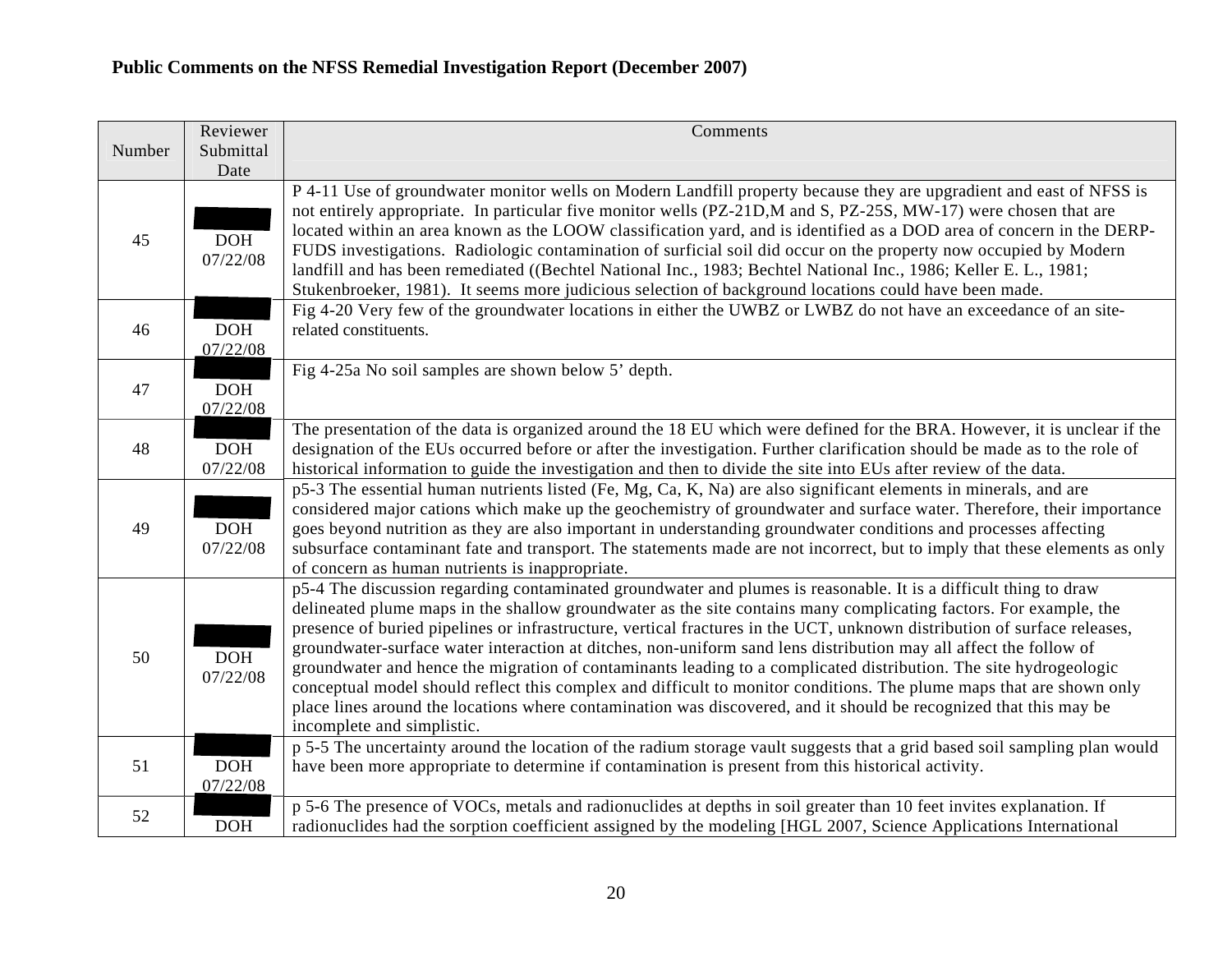|        | Reviewer         | Comments                                                                                                                                                                                |
|--------|------------------|-----------------------------------------------------------------------------------------------------------------------------------------------------------------------------------------|
| Number | Submittal        |                                                                                                                                                                                         |
|        | Date<br>07/22/08 | Corporation (SAIC) 2007a] and actually migrated downward from the surface over a period of only 60 years, this would                                                                    |
|        |                  | exceed expected travel times. This comment also applies to the presence of Cs-137 found in groundwater in EU1.                                                                          |
|        |                  | Fig 5-1 to 5-4 The inferred uranium plumes shown in these figures indicate that the presence of uranium in shallow                                                                      |
|        |                  | groundwater is widespread across the NFSS (with exception of northeast portion.                                                                                                         |
|        |                  | a. The plumes are not fully delineated and could be much larger than shown.                                                                                                             |
| 53     | <b>DOH</b>       | b. Elevated uranium occurs in shallow groundwater near the boundaries of the NFSS indicating either potential offsite                                                                   |
|        | 07/22/08         | (northwest) or onsite (from south or east) migration.                                                                                                                                   |
|        |                  | c. There is a clear presence of uranium in groundwater along the west and north boundaries of the IWCS                                                                                  |
|        |                  | d. The interpreted elevated Uranium along buried pipelines southeast of the IWCS is likely correct, indicating the                                                                      |
|        |                  | importance of buried utilities as potential groundwater pathways.<br>p5-13 The fact that a former sellite manufacturing area was present should have been included in the discussion of |
| 54     | DOH              | whether sodium was a site related contaminant (and not just a nutrient). Sellite is sodium sulfite.                                                                                     |
|        | 07/22/08         |                                                                                                                                                                                         |
|        |                  | p 5-19 The presence of slag or gravel and the resulting groundwater infiltration that inhibited further excavation indicates                                                            |
| 55     | DOH              | the importance of either natural or manmade deposits of coarse grained materials as groundwater pathways which could                                                                    |
|        | 07/22/08         | affect he migration of groundwater and contamination in a non-uniform manner.                                                                                                           |
|        |                  | p 5-20 The presence of enriched uranium at a depth of 5.5 feet should be further investigated. The implications that such                                                               |
| 56     | DOH              | material is a) present and b) could have migrated or been buried to that depth is significant as it represents a different                                                              |
|        | 07/22/08         | class of nuclear waste than typically associated with this site.                                                                                                                        |
|        |                  | sec 5.3.1.4 The figures summarizing the occurrence of site-related constituents in groundwater are Figures 4-18 and 4-19,                                                               |
| 57     | <b>DOH</b>       | not as shown.                                                                                                                                                                           |
|        | 07/22/08         | p5-21 The presence of elevated manganese or iron in groundwater does not need to be justified by the presence of                                                                        |
|        |                  | elevated Mn or Fe in soil. Reductive dissolution of iron and manganese from soil is a common process that can cause                                                                     |
| 58     | <b>DOH</b>       | elevated Mn and Fe in groundwater. The Mn plume is poorly defined since it is defined by only two locations (Fig 5-5).                                                                  |
|        | 07/22/08         | A more likely explanation that should be investigated is the potential presence of organic matter in the subsurface soils, or                                                           |
|        |                  | released organic compounds.                                                                                                                                                             |
|        |                  | p 5-22 Figures 5-8 to 5-12 show groundwater plumes for chlorinated ethenes and vinyl chloride. The compounds are part                                                                   |
| 59     |                  | of the degradation chain of tetrachloroethane which occurs under reducing conditions in groundwater. The presence of                                                                    |
|        | DOH              | methane in groundwater at MW 415A confirms that reducing conditions exist. The plume isopleths as drawn are merely                                                                      |
|        | 07/22/08         | interpretations as there is insufficient delineation of the plume to be confident of its extent. However, of more important                                                             |
|        |                  | significance for these VOC plumes is that the dissolved concentrations are at a level indicating the potential presence of a                                                            |
|        |                  | tetrachloroethane (PCE) fluid in the subsurface. PCE, a chlorinated solvent, behaves as a dense non-aqueous phase liquid                                                                |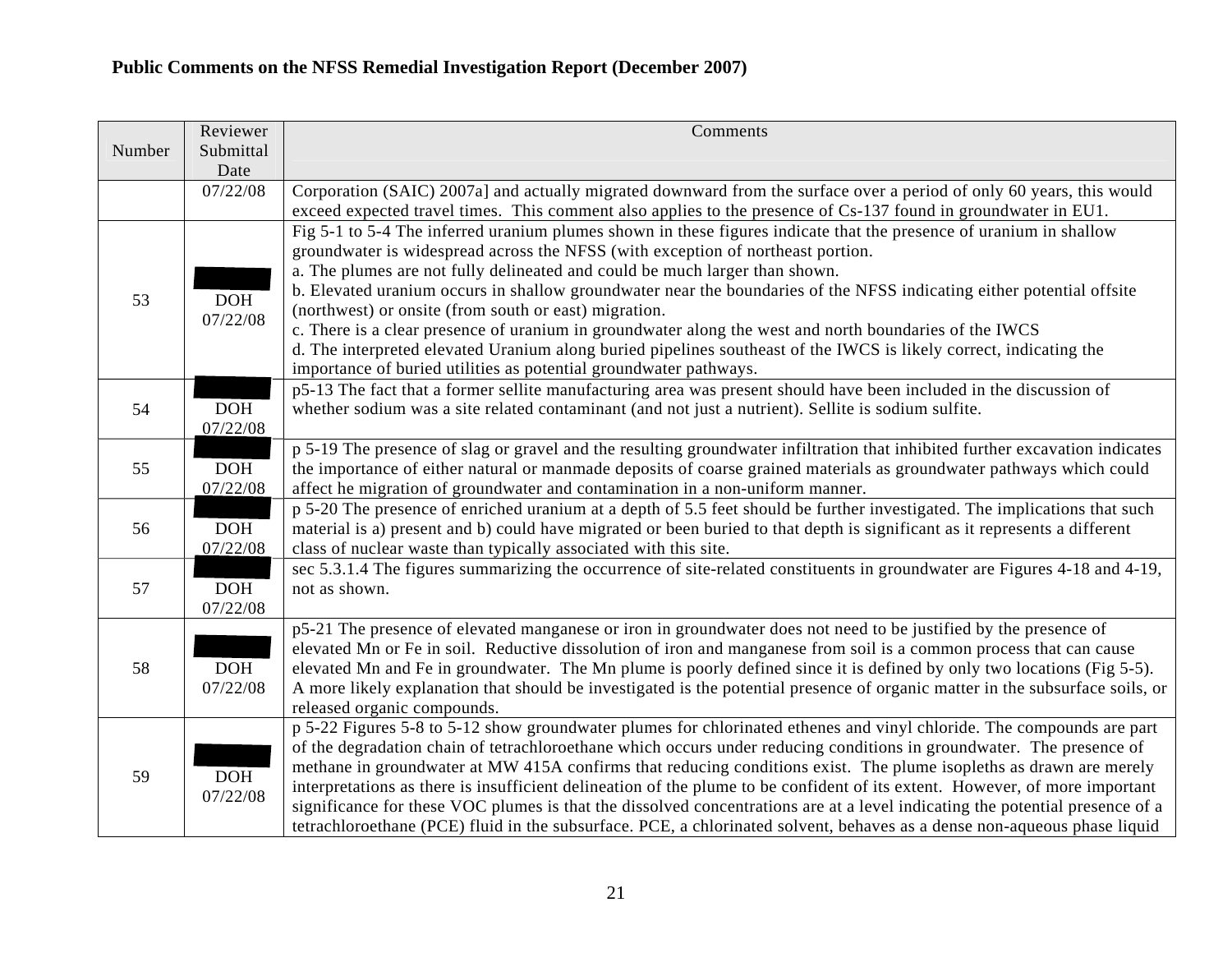|        | Reviewer               | Comments                                                                                                                                                                                                                                                                                                                                                                                                                                                                                                                                                                                |
|--------|------------------------|-----------------------------------------------------------------------------------------------------------------------------------------------------------------------------------------------------------------------------------------------------------------------------------------------------------------------------------------------------------------------------------------------------------------------------------------------------------------------------------------------------------------------------------------------------------------------------------------|
| Number | Submittal<br>Date      |                                                                                                                                                                                                                                                                                                                                                                                                                                                                                                                                                                                         |
|        |                        | (DNAPL) in groundwater and the observed concentration of 103.3 mg/L is approaching 50 % of the solubility of PCE in<br>water. The likely presence of a DNAPL source and dissolved plume should be further investigated in both the UWBZ<br>and, because it is a DNAPL, the LWBZ as well. Contrary to the fate and transport modeling discussed in section 7.3.4,<br>the modeling only addresses dissolved phases and does not account for DNAPL transport.                                                                                                                              |
| 60     | <b>DOH</b><br>07/22/08 | p 5-26 The compound 1,1,2-TCE is likely meant to be 1,1,2-TCA (i.e. trichloroethene).                                                                                                                                                                                                                                                                                                                                                                                                                                                                                                   |
| 61     | <b>DOH</b><br>07/22/08 | p 5-35 Since the lone subsurface soil sample exceeded background upper tolerance limits (UTLs) for radiologic<br>parameters, this indicates the need for further delineation at depth.                                                                                                                                                                                                                                                                                                                                                                                                  |
| 62     | <b>DOH</b><br>07/22/08 | p 5-38 The detection of RDX should be further investigated.                                                                                                                                                                                                                                                                                                                                                                                                                                                                                                                             |
| 63     | <b>DOH</b><br>07/22/08 | p 5-49 The significance of Cs-137 in groundwater appears to have been minimized since it was observed in wells below<br>the derived maximum contaminant level (MCL). However, what is not addressed is that Cs-137, a radiogenic isotope<br>often associated with atmospheric fallout or nuclear fission and the KAPL waste was found in groundwater. If the Cs-137<br>came from atmospheric fallout (perhaps Chernobyl in 1986?) and recharged to groundwater, then it usefulness as a tracer<br>may be important. Otherwise the presence of fission products at NFSS must be assumed. |
| 64     | DOH<br>07/22/08        | p 5-50 Actually, higher dissolved oxygen in MH09 would be more conducive to greater solubility and mobility of<br>uranium, contrary to what is stated in the text. The statement in the text should be clarified.                                                                                                                                                                                                                                                                                                                                                                       |
| 65     | <b>DOH</b><br>07/22/08 | p 5-52 It is noted that there is a lack of soil samples collected to evaluate the high gamma areas noted. This should be<br>investigated further.                                                                                                                                                                                                                                                                                                                                                                                                                                       |
| 66     | <b>DOH</b><br>07/22/08 | p 5-53 EU 12 may be wooded now, but photographs from the 1940's suggest that most land in this area had been cleared.<br>Can it be confirmed that this area remained wooded and had no activity for the duration of the past 65 years?                                                                                                                                                                                                                                                                                                                                                  |
| 67     | <b>DOH</b><br>07/22/08 | p 5-61 the presence of Pu-239 in the floor of Building 401 is significant as it confirms the presence of KAPL waste and<br>fission products at NFSS.                                                                                                                                                                                                                                                                                                                                                                                                                                    |
| 68     | <b>DOH</b><br>07/22/08 | p 5-63 The presence of americium-241 in West Ditch surface water is significant. It appears that americium-241 should<br>have been part of the analytical program for surface water at NFSS.                                                                                                                                                                                                                                                                                                                                                                                            |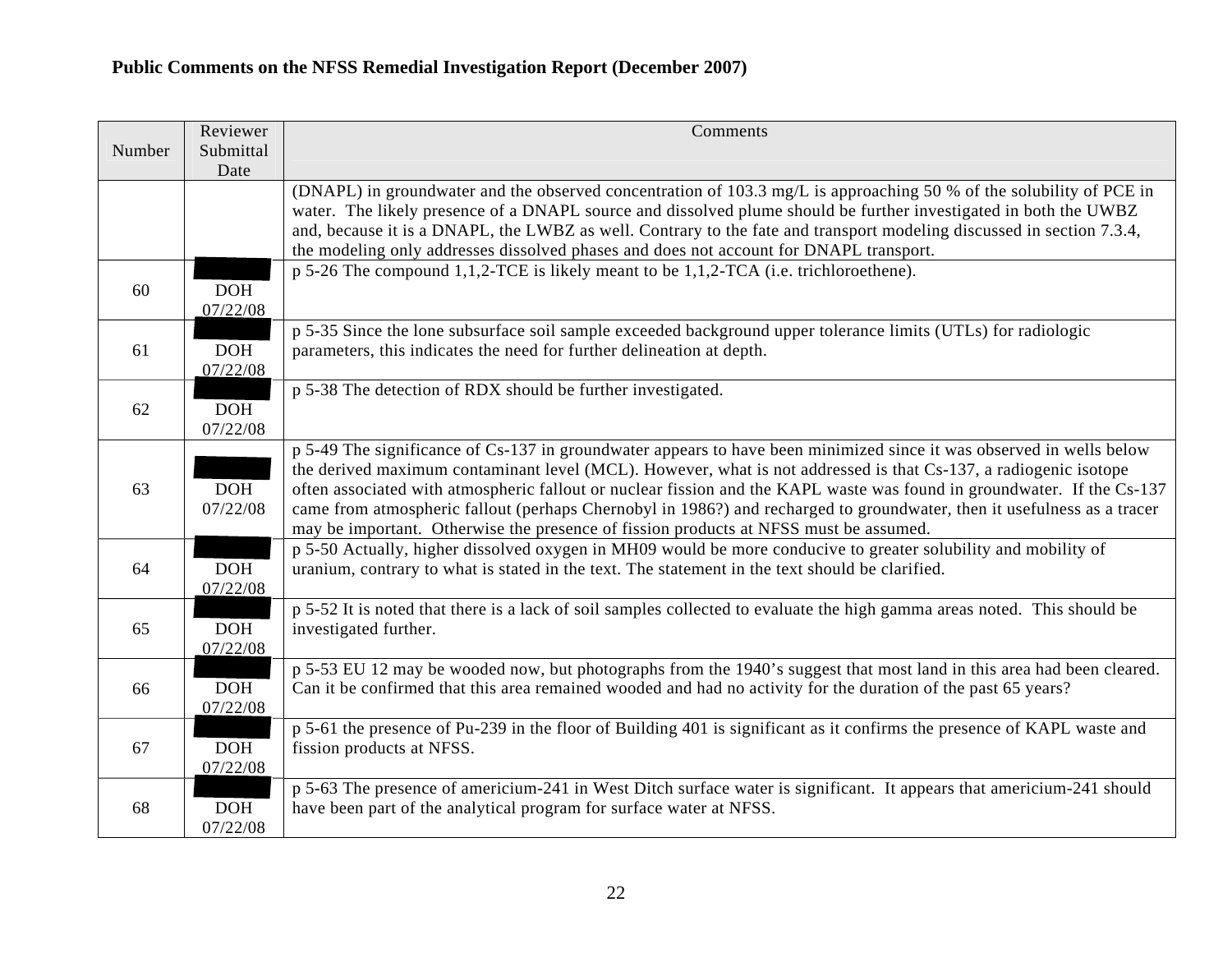|        | Reviewer               | Comments                                                                                                                                                                                                                                                                                                                                                                                                                                                                                                                                                                                                                                                                                                                                                                                                                                                                                                                                                                                                                                                                                                                                                                                                                                                           |
|--------|------------------------|--------------------------------------------------------------------------------------------------------------------------------------------------------------------------------------------------------------------------------------------------------------------------------------------------------------------------------------------------------------------------------------------------------------------------------------------------------------------------------------------------------------------------------------------------------------------------------------------------------------------------------------------------------------------------------------------------------------------------------------------------------------------------------------------------------------------------------------------------------------------------------------------------------------------------------------------------------------------------------------------------------------------------------------------------------------------------------------------------------------------------------------------------------------------------------------------------------------------------------------------------------------------|
| Number | Submittal              |                                                                                                                                                                                                                                                                                                                                                                                                                                                                                                                                                                                                                                                                                                                                                                                                                                                                                                                                                                                                                                                                                                                                                                                                                                                                    |
|        | Date                   |                                                                                                                                                                                                                                                                                                                                                                                                                                                                                                                                                                                                                                                                                                                                                                                                                                                                                                                                                                                                                                                                                                                                                                                                                                                                    |
| 69     | <b>DOH</b><br>07/22/08 | p 5-64 It appears to be a reasonable conclusion that historical operations on NFSS property have caused the impact by<br>metals and radionuclides on the Niagara Mohawk property.                                                                                                                                                                                                                                                                                                                                                                                                                                                                                                                                                                                                                                                                                                                                                                                                                                                                                                                                                                                                                                                                                  |
| 70     | <b>DOH</b><br>07/22/08 | Section 5.9 The evaluation of transuranic and fission product data raises several points for discussion. USACE created<br>strip charts for amercium-241, cesium-137 and enriched uranium and identified "outliers." It then intends go back to the<br>sampled locations and determine the reason for the "outlier" status. This methodology is completely backwards. The<br>preferred and more systematic approach by the EPA, Nuclear Regulatory Commission (NRC) and DOE under MARSSIM<br>is to start from the historical record, to determine which parts of the NFSS site are likely to be contaminated, which parts<br>may be contaminated and which parts had no contamination. Parts of the site that were likely contaminated would be<br>thoroughly examined, the number of samples and the gamma survey determined to give a statistically significant result.<br>Areas with no contamination would be explored in a more cursory fashion. In this way, USACE would home in<br>immediately on problem areas.<br>The absence of americium-241 does not imply the absence of transuranics, such as Pu-239. This again depends on a<br>review of the historical records. Since the waste from Schenectady was due to separation of plutonium from the waste |
|        |                        | materials, one does not expect to have a correlation. Americium-241 would generally follow the high-level waste and, to a<br>lesser extent, the uranium product stream. Americium-241 decays to neptunium-237, not Pu-239.                                                                                                                                                                                                                                                                                                                                                                                                                                                                                                                                                                                                                                                                                                                                                                                                                                                                                                                                                                                                                                         |
| 71     | DOH<br>07/22/08        | p 5-74 The conclusion that the previous remediation of West Ditch was incomplete appears correct. Transport of<br>contaminated sediment should be investigated further.                                                                                                                                                                                                                                                                                                                                                                                                                                                                                                                                                                                                                                                                                                                                                                                                                                                                                                                                                                                                                                                                                            |
| 72     | <b>DOH</b><br>07/22/08 | p 5-76 The presence of radiological and other site-related constituents in the LWBZ is significant by itself, and whether<br>or not it exceeds its UTL is important with respect to exposure. However, the fact that it is present in the lower aquifer<br>suggests that explanations of how it got there as it is contrary to expectations based on information in the RI.                                                                                                                                                                                                                                                                                                                                                                                                                                                                                                                                                                                                                                                                                                                                                                                                                                                                                        |
| 73     | <b>DOH</b><br>07/22/08 | p 5-77 Ballast by the rail road tracks has a correlation with radium-226. USACE appears to believe it is due to slag.<br>Another possibility is that the contamination is due to loading and unloading of railroad cars. Again, the historical record<br>and sample locations should shed light on this issue.                                                                                                                                                                                                                                                                                                                                                                                                                                                                                                                                                                                                                                                                                                                                                                                                                                                                                                                                                     |
| 74     | DOH<br>07/22/08        | The half-lives presented in Tables 6-1 to 6-3 are not site-specific rates of degradation. Many organic compounds degrade<br>in the environment, however, most processes are microbially-mediated and appropriate environmental conditions must be<br>present and maintained for the degradation to occur. For example, there are important differences between degradation<br>rate of a compound in surface water (exposed to oxygen and sunlight) compared to groundwater where conditions would<br>be much different. Therefore if these tabulated values are to be used to infer degradation half-lives at NFSS, then only<br>those half-lives that were determined under field and environmental conditions to be similar to NFSS should be<br>considered. Rates derived from laboratory microcosm studies have only limited applicability to predicting degradation in                                                                                                                                                                                                                                                                                                                                                                                        |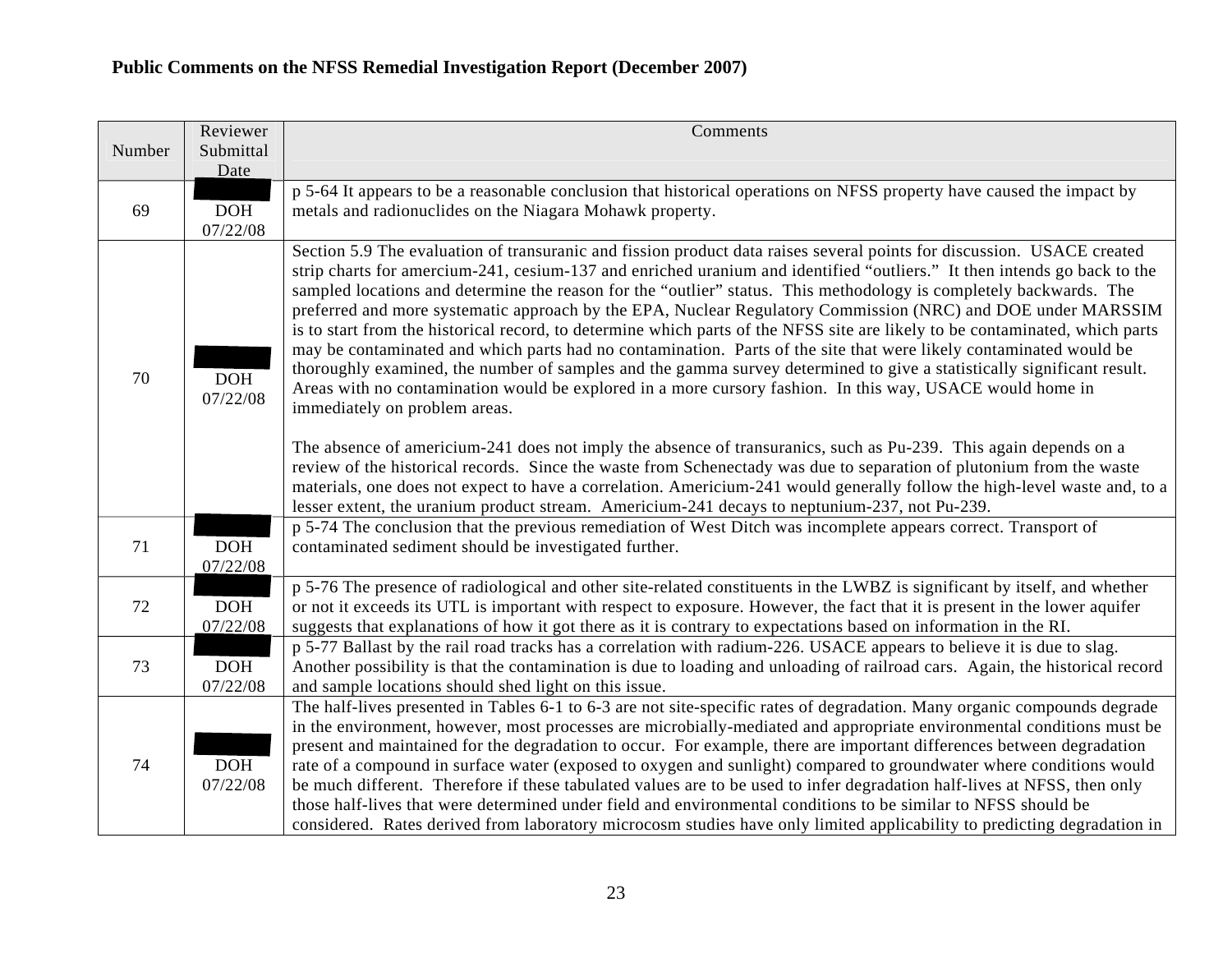|        | Reviewer               | Comments                                                                                                                                                                                                                                                                                                                                                                                                                                                                                                                                                                                                                                                                                                                                                                                                                                                                                                                  |
|--------|------------------------|---------------------------------------------------------------------------------------------------------------------------------------------------------------------------------------------------------------------------------------------------------------------------------------------------------------------------------------------------------------------------------------------------------------------------------------------------------------------------------------------------------------------------------------------------------------------------------------------------------------------------------------------------------------------------------------------------------------------------------------------------------------------------------------------------------------------------------------------------------------------------------------------------------------------------|
| Number | Submittal<br>Date      |                                                                                                                                                                                                                                                                                                                                                                                                                                                                                                                                                                                                                                                                                                                                                                                                                                                                                                                           |
|        |                        | the field. Similarly, distribution coefficients (Kd) are not necessarily transferable between sites, or laboratory and field.                                                                                                                                                                                                                                                                                                                                                                                                                                                                                                                                                                                                                                                                                                                                                                                             |
|        |                        | Therefore, results derived from use of these tabulated values should be considered very carefully as they are unlikely to<br>represent true behavior at the NFSS.                                                                                                                                                                                                                                                                                                                                                                                                                                                                                                                                                                                                                                                                                                                                                         |
| 75     | <b>DOH</b><br>07/22/08 | p 6-2 The dismissal of acetone and 2-butanone as contaminants of concern due to "tendency to quickly degrade in the<br>atmosphere and to biodegrade easily", and that they are potential laboratory contaminants appears unreasonable. The data<br>was reviewed and verified as being valid. The fact that these compounds were detected decades after operations ceased at<br>the site suggests that the assumption of rapid degradation and low migration concern are doubtful.                                                                                                                                                                                                                                                                                                                                                                                                                                         |
| 76     | <b>DOH</b><br>07/22/08 | p6-4 I disagree that a "complete understanding of the specific metal mobility and chemistry is beyond the scope of this<br>RI". Knowledge of a contaminants site-specific fate and transport characteristics is precisely what the RI is intended to<br>demonstrate.                                                                                                                                                                                                                                                                                                                                                                                                                                                                                                                                                                                                                                                      |
| 77     | <b>DOH</b><br>07/22/08 | Section 6.6 A RIR should contain a description of the site conceptual hydrogeologic model, and is missing from this<br>report.                                                                                                                                                                                                                                                                                                                                                                                                                                                                                                                                                                                                                                                                                                                                                                                            |
| 78     | 09/08/08               | The RI does not focus on the IWCS in proportion to the dominating concern for wastes inside and the potentials for their<br>release. This deficiency calls into some doubt the process by which the Army Corps is remediating the NFSS.                                                                                                                                                                                                                                                                                                                                                                                                                                                                                                                                                                                                                                                                                   |
| 79     | 09/08/08               | If the RI Step of the NFSS project is itself inadequate, and corrections are relegated to long-term planning, the requisite<br>long-term planning should be built explicitly into the project.                                                                                                                                                                                                                                                                                                                                                                                                                                                                                                                                                                                                                                                                                                                            |
| 80     | 09/08/08               | There is likely about as much strontium-90 as cesium-137 at the NFSS. Strontium-90 was not detected because its<br>laboratory detection limits were set too high, about ten times as high as for cesium-137.                                                                                                                                                                                                                                                                                                                                                                                                                                                                                                                                                                                                                                                                                                              |
|        |                        | The detection level for strontium-90 was about ten times too high to meet the requirements for an appropriate RI at the<br>NFSS.<br>The bottom-line {} remediation levels allow one excess cancer in a million, which is the risk accepted as default in the RAIS.                                                                                                                                                                                                                                                                                                                                                                                                                                                                                                                                                                                                                                                        |
| 81     | 09/08/08               | For this default, the limiting pathway is ingestion of milk produced by cows feeding on vegetation contaminated with up to<br>0.064 pCi/g of strontium-90 in soil on the site. The preliminary remediation goal (PRG) would limit strontium-90 to no more<br>than 0.064 pCi/g in soil. For a RI of a site like the NFSS to be adequate, the minimum detection level for strontium-90 in soil<br>samples would then be chosen as some fraction of 0.064 pCi/g, enough less than 0.064 pCi/g to allow confidence in the<br>remediation. A smaller fraction of this 0.064 pCi/g value would be selected if the actual remediation goal might be set more<br>conservatively, such as a subsistence farming land use scenario. A larger fraction might be selected if the actual remediation<br>goal were less conservative, such as some re residential or industrial land use scenarios. Stakeholders, regulators, and other |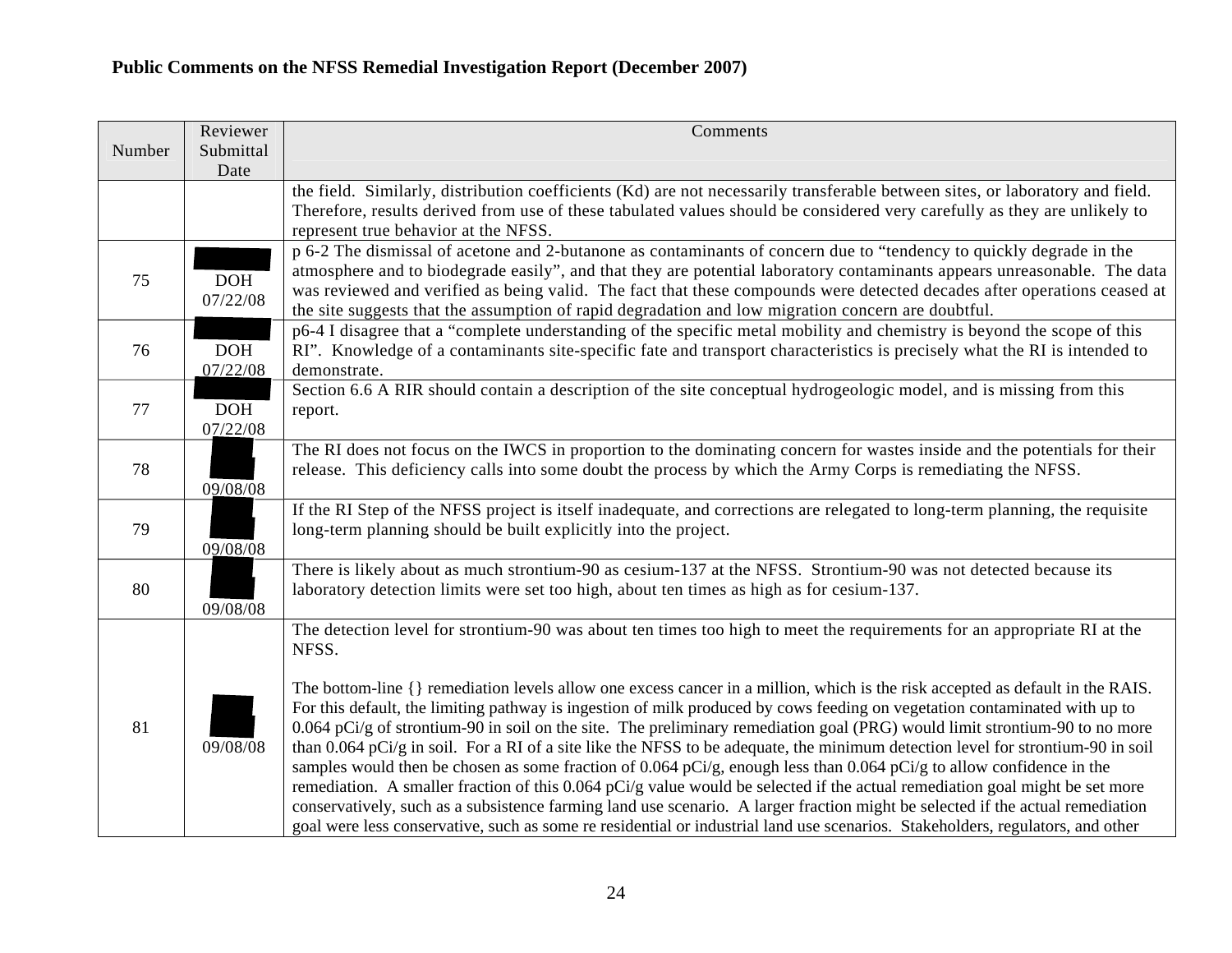|        | Reviewer  | Comments                                                                                                                                                                                                                                                                                                                                                                                                                                                                                                                                                                                                                                                                                                                                                                                                                                                                                                                                                                                                                                                                                                                                                                                                                                                                                                                                                                                                                                                                                                                                                                                                                                               |
|--------|-----------|--------------------------------------------------------------------------------------------------------------------------------------------------------------------------------------------------------------------------------------------------------------------------------------------------------------------------------------------------------------------------------------------------------------------------------------------------------------------------------------------------------------------------------------------------------------------------------------------------------------------------------------------------------------------------------------------------------------------------------------------------------------------------------------------------------------------------------------------------------------------------------------------------------------------------------------------------------------------------------------------------------------------------------------------------------------------------------------------------------------------------------------------------------------------------------------------------------------------------------------------------------------------------------------------------------------------------------------------------------------------------------------------------------------------------------------------------------------------------------------------------------------------------------------------------------------------------------------------------------------------------------------------------------|
| Number | Submittal |                                                                                                                                                                                                                                                                                                                                                                                                                                                                                                                                                                                                                                                                                                                                                                                                                                                                                                                                                                                                                                                                                                                                                                                                                                                                                                                                                                                                                                                                                                                                                                                                                                                        |
|        | Date      | decision makers would ordinarily be involved in selecting the target land use scenario and risk level for site remediation. Then                                                                                                                                                                                                                                                                                                                                                                                                                                                                                                                                                                                                                                                                                                                                                                                                                                                                                                                                                                                                                                                                                                                                                                                                                                                                                                                                                                                                                                                                                                                       |
|        |           | the RAIS would allow a site-specific remediation goal for on-site contaminants such as strontium-90 in media such as soil.                                                                                                                                                                                                                                                                                                                                                                                                                                                                                                                                                                                                                                                                                                                                                                                                                                                                                                                                                                                                                                                                                                                                                                                                                                                                                                                                                                                                                                                                                                                             |
|        |           | Some of the background sampling locations were probably contaminated with site-related materials, including fission<br>product(s). This contamination of the study background raised the levels against which site contamination was measured.                                                                                                                                                                                                                                                                                                                                                                                                                                                                                                                                                                                                                                                                                                                                                                                                                                                                                                                                                                                                                                                                                                                                                                                                                                                                                                                                                                                                         |
| 82     | 09/08/08  | This possibility of site-re related contamination of samples-collected-as background can be evaluated for the purpose of this<br>review by separating the background soil sample locations for the RI into two categories, based on pre-LOOW land use at the<br>background sampling locations. The Army Corps picked 16 locations outside the NFSS as representative of background for<br>the NFSS, un-impacted by site-re related contaminants. Sample locations and rationales are described for each background<br>location in Table 3-5 of the RIR. The description includes distance and direction from the NFSS and land use prior to<br>establishment of the LOOW. For the purpose of this re review, four of those 16 locations were selected on the basis of great<br>distance from likely LOOW influence and land use that might discourage storage of LOOW-related materials, or other<br>incidental LOOW uses. Table 3, on the next page, shows the four background locations designated for this re review as more<br>re-assured background:<br>B001 - 1,400 feet west of NFSS, unoccupied fore rest in LOOW buffer zone.<br>B002 - 1,800 feet southwest of NFSS, an orchard rd in LOOW buffer zone.<br>B013 - 16,000 feet west-northwest of NFSS, always a residential area.<br>SBK1 - one mi mile west of NFSS, "not impacted by site-specific opera rations.<br>Sample data from these four more re-assure red background locations were compared in Table 3 to the corresponding data from<br>the other 12 locations, designated for this re review as less-assured background<br>Table 3 is interpreted by radionuclide, as follows: |
|        |           | Cesium-137 - The arithmetic means of the more re-assured and the less-assured background sample results, and their statistical<br>uncertainties, in Table 3 are more re-assured background: $0.070 \pm 0.012$ pCi/g, less-assured background: $0.155 \pm 0.010$ pCi/g.<br>The mean cesium-137 in the less-assured background samples is a little mo more than twice the mean in the more re-assured<br>background samples. The mean of the less-assured background samples is 14 standard deviations of counting uncertainty above<br>the mean of the more re-assured background samples.                                                                                                                                                                                                                                                                                                                                                                                                                                                                                                                                                                                                                                                                                                                                                                                                                                                                                                                                                                                                                                                              |
| 83     | 09/08/08  | The buffer zone of the old LOOW is evidently contaminated with site-related fission product(s). The activity of this<br>background contamination is probably important for setting appropriate remediation goals for the NFSS.                                                                                                                                                                                                                                                                                                                                                                                                                                                                                                                                                                                                                                                                                                                                                                                                                                                                                                                                                                                                                                                                                                                                                                                                                                                                                                                                                                                                                         |
| 84     | 09/08/08  | The RI fails to include radon emissions and airborne pathways. This failure needs correction.                                                                                                                                                                                                                                                                                                                                                                                                                                                                                                                                                                                                                                                                                                                                                                                                                                                                                                                                                                                                                                                                                                                                                                                                                                                                                                                                                                                                                                                                                                                                                          |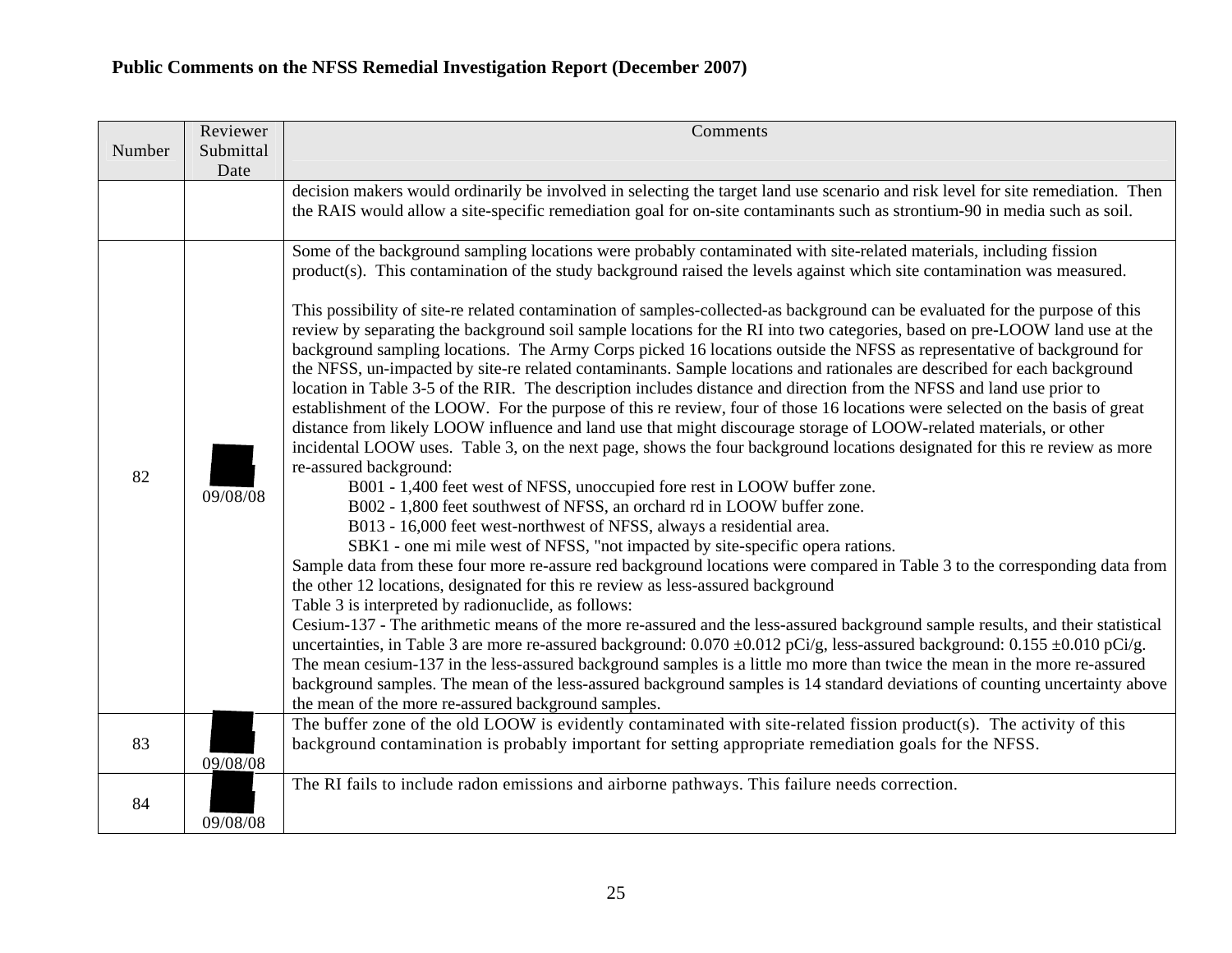|        | Reviewer                  | Comments                                                                                                                                                                                                                                                                                                                                                                                                                                                                                                                                                                                                 |
|--------|---------------------------|----------------------------------------------------------------------------------------------------------------------------------------------------------------------------------------------------------------------------------------------------------------------------------------------------------------------------------------------------------------------------------------------------------------------------------------------------------------------------------------------------------------------------------------------------------------------------------------------------------|
| Number | Submittal<br>Date         |                                                                                                                                                                                                                                                                                                                                                                                                                                                                                                                                                                                                          |
| 85     | 09/08/08                  | With fission products widespread at the NFSS, technetium-99 should be included as an analyte in the RI.                                                                                                                                                                                                                                                                                                                                                                                                                                                                                                  |
| 86     | 09/08/08                  | Surficial groundwater (—the unconfined aquifer—) under the NFSS generally flows into the Central Ditch and leaves the<br>site as surface water flowing northward in the ditch.                                                                                                                                                                                                                                                                                                                                                                                                                           |
| 87     | 09/08/08                  | Flows of surficial water in the area of interest are probably dominated by extended, lineal preferred pathways.                                                                                                                                                                                                                                                                                                                                                                                                                                                                                          |
| 88     | 09/08/08                  | Interactions between groundwater and artificial lineal features on the NFSS should be evaluated in order to assess<br>contaminant transport on and off of the site.                                                                                                                                                                                                                                                                                                                                                                                                                                      |
| 89     | 09/08/08                  | Problems with validation of data restrict the inferences that can be drawn from the analytical results of the RI.                                                                                                                                                                                                                                                                                                                                                                                                                                                                                        |
| 90     | 09/08/08                  | There is no explicit basis within the RI to judge its overall validity and realism.                                                                                                                                                                                                                                                                                                                                                                                                                                                                                                                      |
| 91     | 09/08/08                  | The RI generally does not satisfy the EPA Reviewer Checklist.                                                                                                                                                                                                                                                                                                                                                                                                                                                                                                                                            |
| 92     | 09/08/08                  | The Army Corps should have obtained a wider range of interests, viewpoints, and inputs into the remediation process in<br>order to develop an adequate Sampling and Analysis Plan for the RI at the NFSS.                                                                                                                                                                                                                                                                                                                                                                                                |
| 93     | <b>US EPA</b><br>08/27/08 | The IWCS has a design life of 25-50 years. In 1984, DOE proposed a ten-year timeframe in which to review the integrity<br>of the IWCS and to implement modifications as required. To date, approximately 26 years have elapsed. What are<br>USACE's plans for periodic review of the IWCS's integrity and for any modifications to the IWCS? Besides the<br>geophysical surveys performed by USACE to evaluate the integrity of the IWCS, is USACE considering physical<br>inspections of the IWCS barriers (e.g., via partial trenches) to evaluate the integrity and confirm the geophysical findings? |
| 94     | <b>US EPA</b><br>08/27/08 | The groundwater radiological conditions and modeling should consider the total and dissolved phase of the radionuclides.<br>Figures showing groundwater plumes of the total phase need to be included in the RIR.                                                                                                                                                                                                                                                                                                                                                                                        |
| 95     | <b>US EPA</b><br>08/27/08 | The source of cesium-137 in groundwater is not well determined: possibly because of insufficient availability of historical<br>information vis-à-vis site operations and waste handling. There may be a potential cesium-137 groundwater plume                                                                                                                                                                                                                                                                                                                                                           |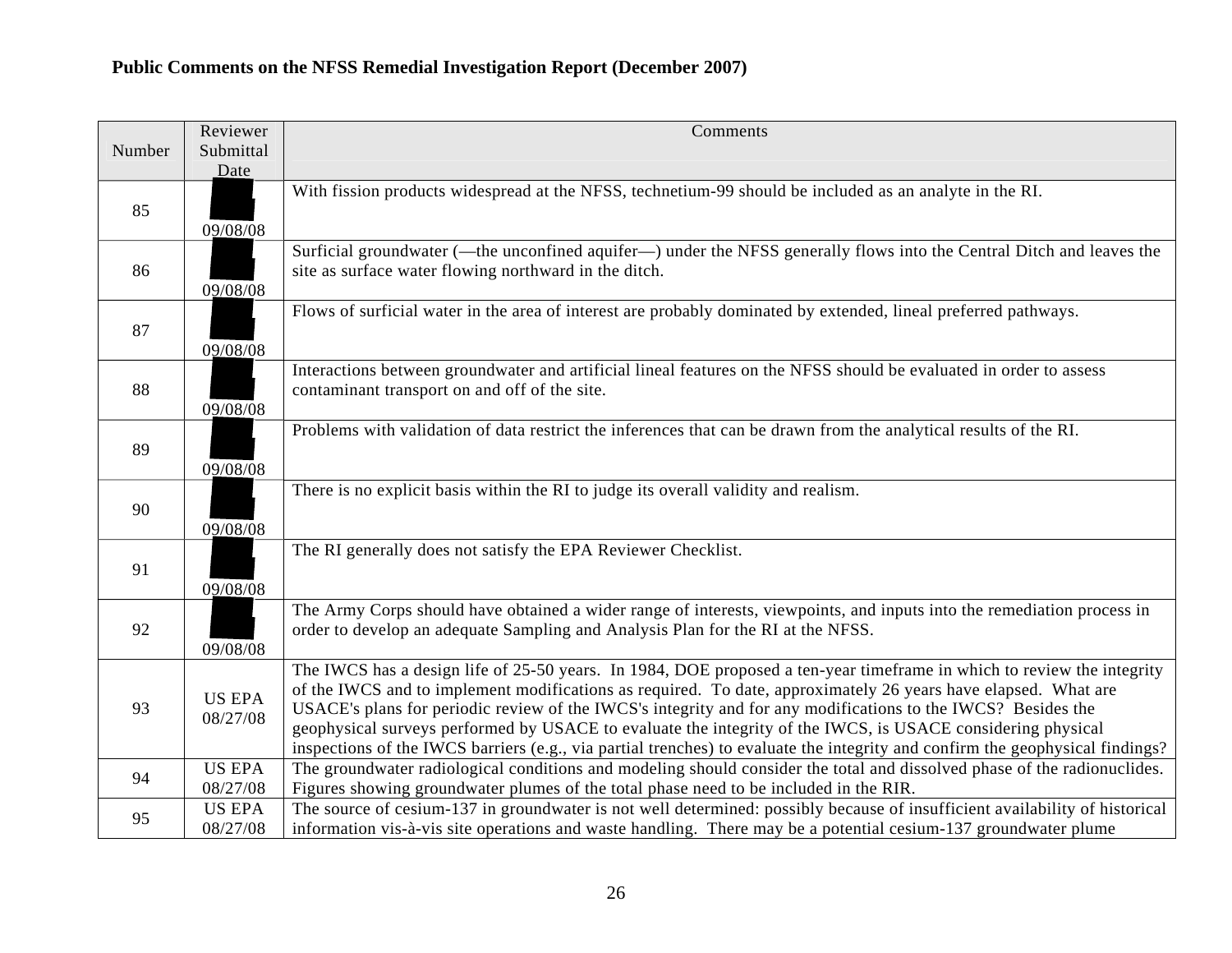|        | Reviewer                  | Comments                                                                                                                                                                                                                                                                                                                                                                                                                                                                                                                                                                                                                                                                                               |
|--------|---------------------------|--------------------------------------------------------------------------------------------------------------------------------------------------------------------------------------------------------------------------------------------------------------------------------------------------------------------------------------------------------------------------------------------------------------------------------------------------------------------------------------------------------------------------------------------------------------------------------------------------------------------------------------------------------------------------------------------------------|
| Number | Submittal<br>Date         |                                                                                                                                                                                                                                                                                                                                                                                                                                                                                                                                                                                                                                                                                                        |
|        |                           | centered along/near the Central Ditch and extending from EU 11 to EU 2. The location 1 this potential plume needs                                                                                                                                                                                                                                                                                                                                                                                                                                                                                                                                                                                      |
|        |                           | further evaluation. Also, further evaluation of plutonium-239 is recommended at least in areas containing cesium-137.                                                                                                                                                                                                                                                                                                                                                                                                                                                                                                                                                                                  |
| 96     | <b>US EPA</b><br>08/27/08 | It seems that the objectives of the DOE previous remedial actions are less stringent than those of USACE. This seems<br>evident because USACE remedial-investigations concluded the elevated levels of radioactivity still exist within the area<br>previously remediated by DOE. As such, it is prudent that USACE re-investigate vicinity properties. If this is not<br>possible because of pre-existing agreements between USACE and DOE at the time of FUSRAP responsibility transfer,<br>then other means are needed to assure vicinity properties and any other off site areas potentially impacted from former<br>operations of the LOOW site are properly remedied.                            |
| 97     | <b>US EPA</b><br>08/27/08 | Given the fact that radioactivity is still found in surface water and sediment samples, it is prudent that USACE<br>investigates off-site sediment and surface water bodies that could have been impacted by historical discharges, including<br>the outfalls at Niagara River.                                                                                                                                                                                                                                                                                                                                                                                                                        |
| 98     | <b>US EPA</b><br>08/27/08 | Groundwater modeling indicates that a groundwater plume is migrating off-site. As such, we recommend that off-site<br>groundwater monitoring wells be installed and monitored along with on-site wells routinely in quarterly bases to account<br>for seasonal variation, including the monitoring of private wells downgradient of NFSS.                                                                                                                                                                                                                                                                                                                                                              |
| 99     | <b>US EPA</b><br>08/27/08 | The presence of elevated levels of total radium-226 and radium-228 in groundwater is not fully addressed in the RIR.<br>This needs to be addressed and plume maps provided showing data of total and dissolved phases.                                                                                                                                                                                                                                                                                                                                                                                                                                                                                 |
| 100    | <b>US EPA</b><br>08/27/08 | At times USACE attempts to link the source of contamination found with previous site operations and storage of waste,<br>while at other times the source of contamination in certain areas remains undetermined (e.g., the source of the<br>groundwater uranium plumes on the north and west sides of the IWCS, the source of radium-226 and radium-228 in<br>groundwater near the IWCS, the source of Cs-137 in certain EUs, etc.). Can the source of the plumes near the IWCS be<br>due to the materials stored inside the IWCS? Determining the source of the contaminants will provide a better<br>understanding of the site conditions and consequently aid in the FS and remedial action phases. |
| 101    | <b>US EPA</b><br>08/27/08 | The metals analyses method used to assess total-uranium in seems to underestimate the total-uranium concentrations<br>when the contaminant levels are elevated. As such, when metals analyses are performed to assess total-uranium ( $\mu$ g/L),<br>USACE should give consideration. to also use also use the specific activities for each uranium isotope to obtain total<br>uranium in µg/L and compare the results of both methods to identify any potential errors, overestimates, or<br>underestimates.                                                                                                                                                                                          |
| 102    | <b>US EPA</b><br>08/27/08 | It is prudent that USACE investigates off site areas that could have been impacted from historical discharges via run-off,<br>pipelines, underground utilities, previous usage, and groundwater plumes.                                                                                                                                                                                                                                                                                                                                                                                                                                                                                                |
| 103    | <b>US EPA</b><br>08/27/08 | Given that fact that USACE still needs to re-investigate vicinity properties (e.g., groundwater, private wells, surface<br>water, sediment, outfalls, underground utilities etc.) and address potential on-site data gaps (e.g., contaminants in<br>groundwater and possibly intrusive inspection of the IWCS), USACE should evaluate the new findings and determine the<br>need for revising the Baseline and Ecological Risk Assessments and groundwater modeling.                                                                                                                                                                                                                                   |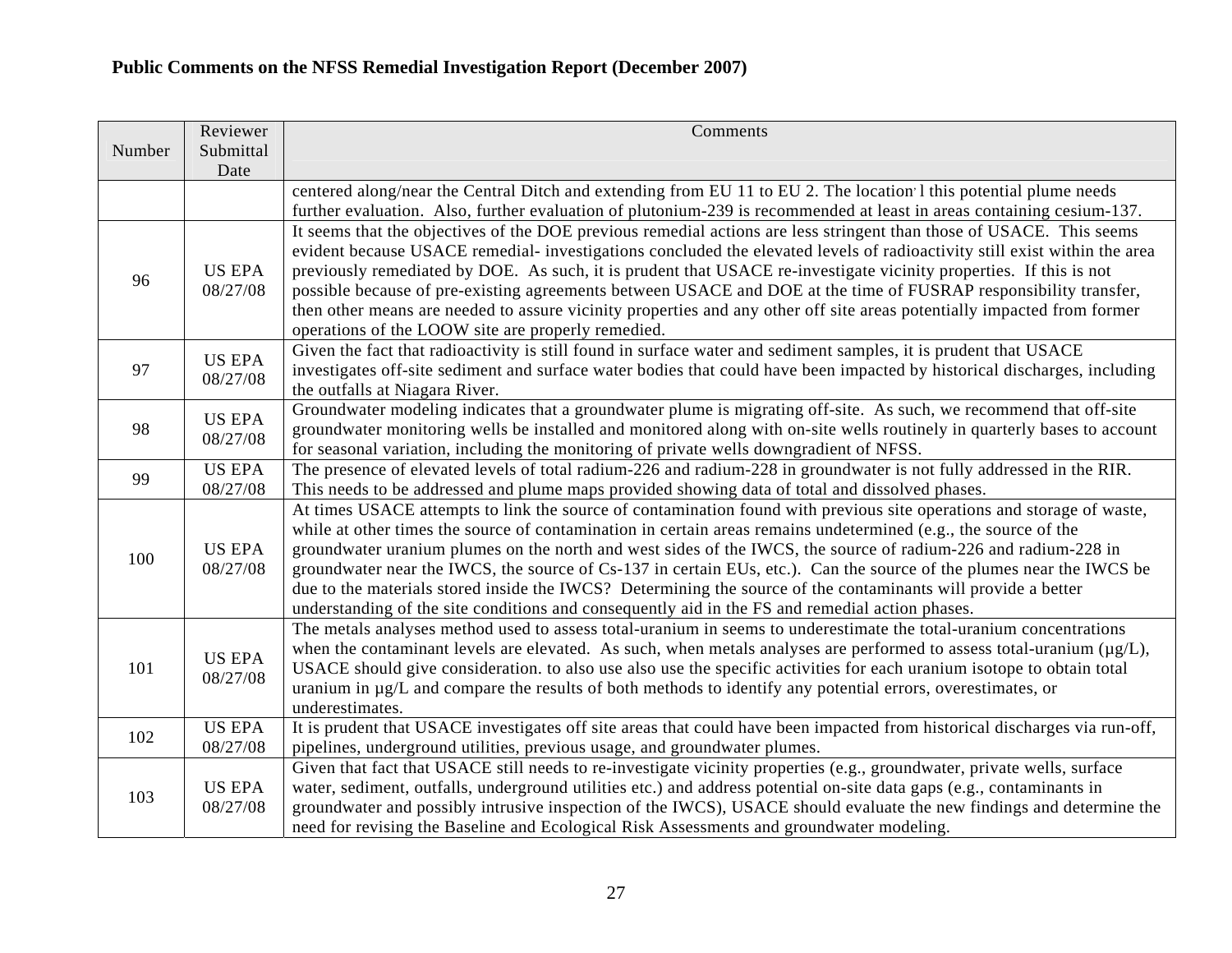|        | Reviewer                  | Comments                                                                                                                                                                                                                                                                                                                                                                                                                                                                                                                                                                                                                                                                                                                                                                                                                |
|--------|---------------------------|-------------------------------------------------------------------------------------------------------------------------------------------------------------------------------------------------------------------------------------------------------------------------------------------------------------------------------------------------------------------------------------------------------------------------------------------------------------------------------------------------------------------------------------------------------------------------------------------------------------------------------------------------------------------------------------------------------------------------------------------------------------------------------------------------------------------------|
| Number | Submittal<br>Date         |                                                                                                                                                                                                                                                                                                                                                                                                                                                                                                                                                                                                                                                                                                                                                                                                                         |
| 104    | <b>US EPA</b><br>08/27/08 | EPA believes that the groundwater investigations performed by USACE to date, especially in the UWBZ are interim<br>investigations to gain some understanding of the contaminant conditions in groundwater. EPA anticipates that USACE<br>will fully address the final groundwater conditions, on-site and off-site, after the removal of contaminant sources in<br>surface and subsurface soil, underground utilities, and other structures.                                                                                                                                                                                                                                                                                                                                                                            |
| 105    | <b>US EPA</b><br>08/27/08 | Section ESA, Page xxxv, Site Description: The text indicates that "the surrounding area land use consists primarily of<br>row-crops and orchards, abandoned agricultural fields, and second-growth forests". This appears to be inaccurate as there<br>is considerable public interest in the NFSS, particularly because the NFSS is near a growing population. Although Figure<br>1-7 shows the surrounding land use, it doesn't show where individual residences are located. Consistent with this<br>comment, it can be noted that the greenery that appears toward the east and north of the site in Figure 1-12, consists of the<br>Modern Landfill and CWM properties. Perhaps a tax map could be provided which would show the density of residential<br>properties within the private land shown on Figure 1-7. |
| 106    | <b>US EPA</b><br>08/27/08 | Section ES.S, Page xxxvii, EU 3 and EU 4., Acid Area: Were the acids only used in support of the DNT operations or<br>were they also used in radiological operations such as pickling of nuclear fuel?                                                                                                                                                                                                                                                                                                                                                                                                                                                                                                                                                                                                                  |
| 107    | <b>US EPA</b><br>08/27/08 | Section ES.7: Did the BRA include the toxicity risk from the uranium isotopes? If not, then the toxicity risk assessment<br>should be included.                                                                                                                                                                                                                                                                                                                                                                                                                                                                                                                                                                                                                                                                         |
| 108    | <b>US EPA</b><br>08/27/08 | Section ES.7, Page xlvi, I <sup>st</sup> paragraph. The risk to the subsistence farmer from pipeline and subsurface utilities assumes<br>limited exposure time. This may change in the future scenario should contaminants within such utilities be relocated in<br>the future due to construction or disturbance of such lines. Therefore, exposure of subsistence farmer to contaminants<br>identified in such utilities may need to be considered.                                                                                                                                                                                                                                                                                                                                                                   |
| 109    | <b>US EPA</b><br>08/27/08 | Section: ES.7, Page xlvi 1 <sup>st</sup> paragraph: Even when contaminants in groundwater may meet the human health risk criteria,<br>USACE should address the presence of contaminants in groundwater to meet the MCLs set forth in the Safe Drinking<br>Water Act.                                                                                                                                                                                                                                                                                                                                                                                                                                                                                                                                                    |
| 110    | <b>US EPA</b><br>08/27/08 | Section ES.9, Paragraph xlvii, 2 <sup>nd</sup> paragraph: It is unclear why groundwater samples were not collected from EU 9.<br>Please explain given that there is a groundwater plume near the western boundary of EU 7 that abuts the eastern boundary<br>of EU 9 and that radiological contamination was found on the banks of the West Ditch that is located in EU 9. Future<br>groundwater sampling in EU 9 should be considered.                                                                                                                                                                                                                                                                                                                                                                                 |
| 111    | <b>US EPA</b><br>08/27/08 | Section 1.5, Page 1-4, $2nd$ paragraph: The paragraph states, in part, "Radioactively contaminated soil from a vicinity<br>property was excavated and placed on the R-10 pile in 1981. "The DOE remedial objectives of 1981 may not meet the<br>current USACE objectives that are set to meet CERCLA standards. As such, the RIR needs to specify which vicinity<br>property is referred to in this paragraph and USACE should consider revisiting such property, re-assess the radiological<br>conditions, and take the necessary actions to ensure the protection of the public health and the environment.                                                                                                                                                                                                           |
| 112    | <b>US EPA</b><br>08/27/08 | Section 1.5, Page 1-4, $4th$ paragraph,: The paragraph states, in part, "The residues containing low levels of radioisotopes<br>(K-65, L-30, and F-32) were placed into the IWCS "It's unclear what is meant by the term "low levels" in this sentence                                                                                                                                                                                                                                                                                                                                                                                                                                                                                                                                                                  |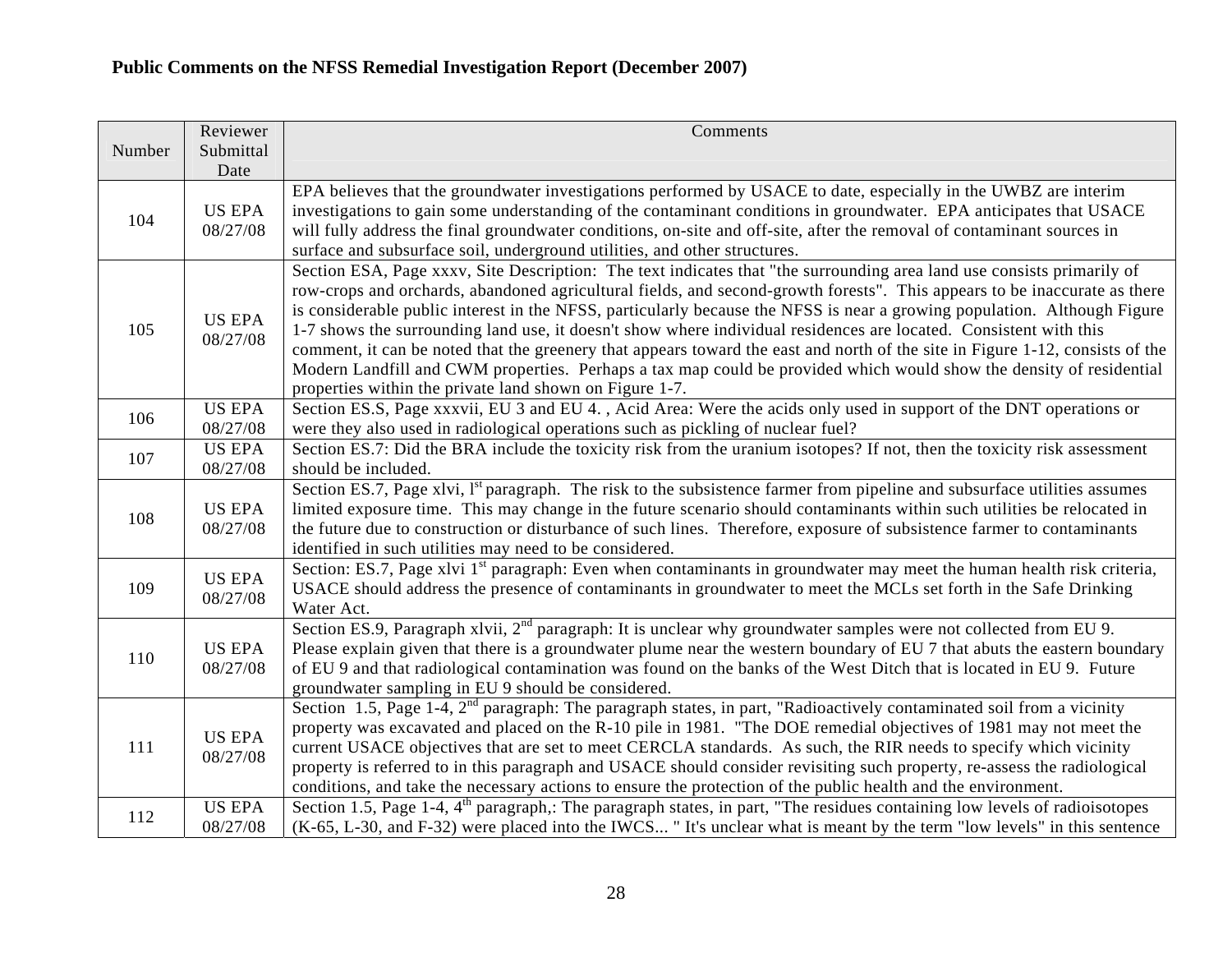|        | Reviewer                  | Comments                                                                                                                                                                                                               |
|--------|---------------------------|------------------------------------------------------------------------------------------------------------------------------------------------------------------------------------------------------------------------|
| Number | Submittal<br>Date         |                                                                                                                                                                                                                        |
|        |                           | when historical data indicates radium-226 concentrations as high as $500,000$ pCi/g, especially when in the remainder of                                                                                               |
|        |                           | the RIR refers to sampling results of much lower concentrations as elevated levels. Please explain or revise                                                                                                           |
|        |                           | Section 1.5.3.1, Page 1-9: The radiological surveys performed by AEC in 1970 within the LOOW boundary were                                                                                                             |
|        |                           | conducted by using a sodium iodide gamma detector held at a height of one meter above the ground surface. Such                                                                                                         |
|        | <b>US EPA</b>             | surveying method is inefficient to identify contamination in surface soil; and mostly ineffective to identify contamination                                                                                            |
| 113    | 08/27/08                  | in, subsurface soil. Therefore, USACE should consider re-investigating the former AEC; surveyed areas and; if                                                                                                          |
|        |                           | necessary, conduct a historical site assessment for all suspect area, that are located outside the current NFSS site                                                                                                   |
|        |                           | boundary. Given that USACE identified elevated levels of contamination in previously remediated areas within the<br>NFSS, it is more likely to identify contamination in previously remediated areas outside the NFSS. |
|        |                           | Section 1.5.3.2, Page 1-9: It is unclear if the DOE considered a review of archive aerial photographs as part of their study                                                                                           |
|        |                           | of the NFSS to identify any potential fill areas. It seems that USACE based their historical site assessment (HSA) on                                                                                                  |
|        | <b>US EPA</b>             | previous work and records obtained from the DOE and it is unclear if a review of archive aerial photographs was part of                                                                                                |
| 114    | 08/27/08                  | the HSA. If the HSA did not include a review of archive aerial photograph; then such a review is recommended to                                                                                                        |
|        |                           | identify any potential undocumented areas: - Otherwise, USACE should state that the HSA included a review of archival                                                                                                  |
|        |                           | aerial photographs and discuss the findings.                                                                                                                                                                           |
|        | <b>US EPA</b><br>08/27/08 | Section 1.5.3.2, Page 1-11, 2 <sup>nd</sup> paragraph: Previous remedial actions performed by DOE seem to be conducted under the                                                                                       |
|        |                           | objective of meeting only general dose rate action levels attributed to external radiation. This can be supported by                                                                                                   |
| 115    |                           | USACE RIs, which concluded that elevated levels of radioactivity still exist in previously remediated areas within the                                                                                                 |
|        |                           | NFSS. As such, USACE should consider re-investigating all vicinity properties previously remediated by DOE to meet                                                                                                     |
|        |                           | USACE remedial action objectives.                                                                                                                                                                                      |
| 116    | <b>US EPA</b>             | Section 3.1, Page 3-4, 1 <sup>st</sup> paragraph: Given that the ditches are inundated 50% of the year, were the inaccessible areas                                                                                    |
|        | 08/27/08<br><b>US EPA</b> | investigated? If not, inaccessible areas should be investigated in future field activities.<br>Section 3.4.3.3, Page 3-9: While sampling, pebbles were removed from the sample. At times, the radioactive material     |
| 117    | 08/27/08                  | could be in the form of chunks of slag. After removing the pebbles, were they scanned prior to discarding them?                                                                                                        |
|        | <b>US EPA</b>             | Section 3.12.2.3, Page 3-31: Given the previous site operational history, the outfalls at Niagara River need to be                                                                                                     |
| 118    | 08/27/08                  | investigated.                                                                                                                                                                                                          |
| 119    |                           | Chapter 4, TABLES: A footnote needs to be included for all applicable tables associated with Chapter 4 to explain the                                                                                                  |
|        | <b>US EPA</b>             | meaning of the dashed lines "-". Do the dashed lines mean the ROC or COC wasn't detected or wasn't analyzed for?                                                                                                       |
|        | 08/27/08                  | Please define the meaning of the dashed lines.                                                                                                                                                                         |
| 120    |                           | Chapter 4, TABLES: The tables associated with the surface soil results include surface soils collected from a depth 0-0.5'.                                                                                            |
|        | <b>US EPA</b><br>08/27/08 | While the tables associated with subsurface soil include all surface and surface soil samples collected from a depth of 0-                                                                                             |
|        |                           | 10'. This provides an overlap of data presentation. Although this type of presentation may be beneficial for the BRA, the                                                                                              |
|        |                           | data should be provided separately in the RIR (e.g., surface soil includes data for samples collected from 0-0.5', and                                                                                                 |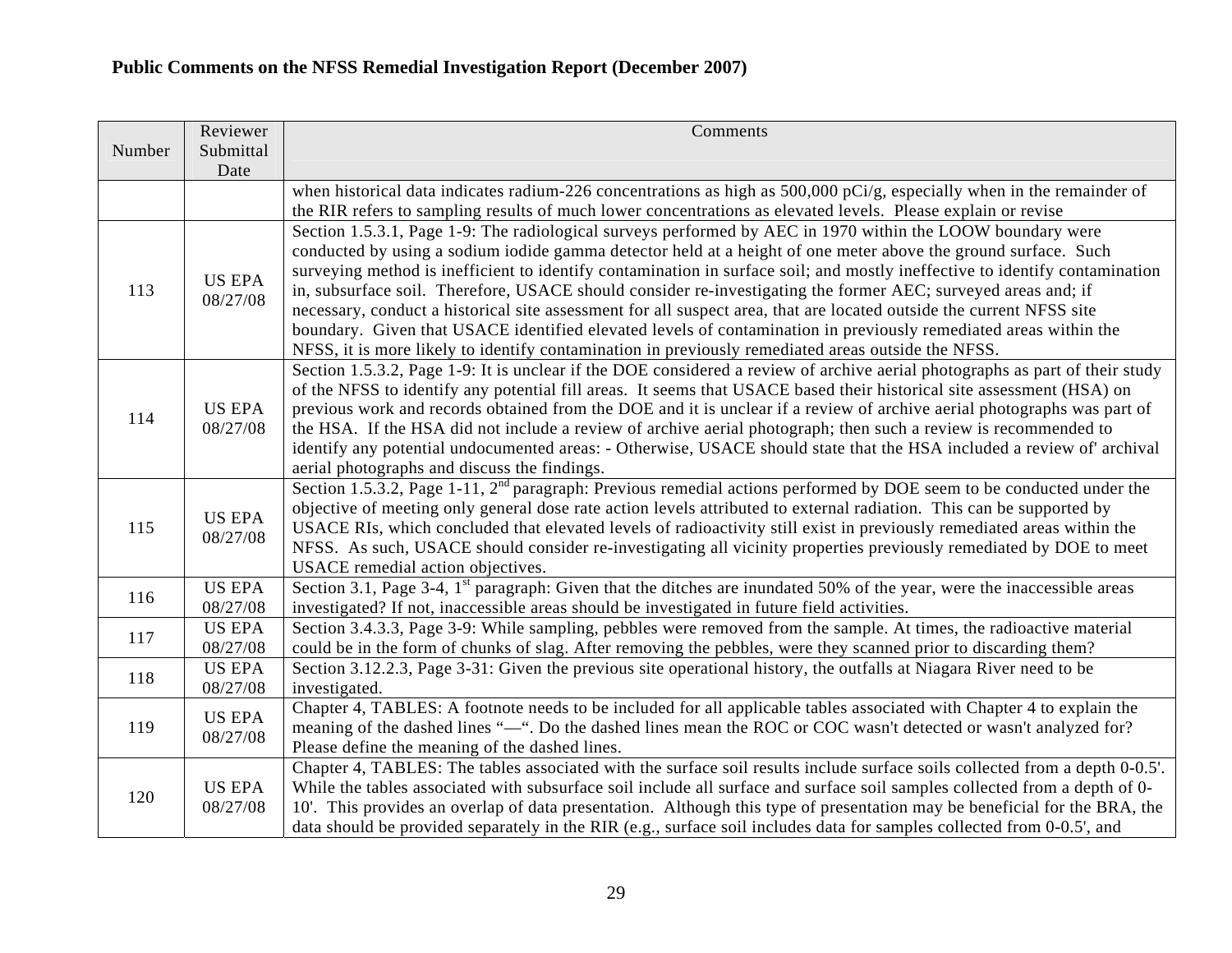|        | Reviewer                  | Comments                                                                                                                                                                                                                                                                                                                                                                                                                                                                                                                                                                                                                                                                                                                                                                                                                                                                                                                                                                                                                                                                                                                                                                                                                                                                                                                                                                                                                                                                                                                                                                                                                                                                                                                                                                                                                                                                    |
|--------|---------------------------|-----------------------------------------------------------------------------------------------------------------------------------------------------------------------------------------------------------------------------------------------------------------------------------------------------------------------------------------------------------------------------------------------------------------------------------------------------------------------------------------------------------------------------------------------------------------------------------------------------------------------------------------------------------------------------------------------------------------------------------------------------------------------------------------------------------------------------------------------------------------------------------------------------------------------------------------------------------------------------------------------------------------------------------------------------------------------------------------------------------------------------------------------------------------------------------------------------------------------------------------------------------------------------------------------------------------------------------------------------------------------------------------------------------------------------------------------------------------------------------------------------------------------------------------------------------------------------------------------------------------------------------------------------------------------------------------------------------------------------------------------------------------------------------------------------------------------------------------------------------------------------|
| Number | Submittal<br>Date         |                                                                                                                                                                                                                                                                                                                                                                                                                                                                                                                                                                                                                                                                                                                                                                                                                                                                                                                                                                                                                                                                                                                                                                                                                                                                                                                                                                                                                                                                                                                                                                                                                                                                                                                                                                                                                                                                             |
|        |                           | subsurface soil includes data for samples collected from 0.5-10') to aid in identifying the source of the groundwater<br>plume. More importantly, the depth of contamination is essential for the purpose of groundwater modeling and the way<br>the data is presented makes it difficult for others to reuse the data in groundwater modeling efforts. The soil data should<br>be separated accordingly without an overlap of the results. It would be very beneficial if a table is provided indicating the<br>depth of every individual sample.                                                                                                                                                                                                                                                                                                                                                                                                                                                                                                                                                                                                                                                                                                                                                                                                                                                                                                                                                                                                                                                                                                                                                                                                                                                                                                                          |
| 121    | <b>US EPA</b><br>08/27/08 | Sections 4.4.2, Page 4-7, Step 1: The paragraph states "the frequency of detection for each parameter in each data set was<br>determined. Parameters that were not detected in at least 5 percent of the samples in each EU/medium were dropped from<br>further evaluation and were not considered to be site-related constituents ". Screening site-related constituents based on<br>the frequency of detection may be an acceptable method only when sufficient sampling locations are considered to define<br>the extent of contamination. EPA believes that additional sampling locations need to be installed to define groundwater<br>plumes in on-site and off-site areas. Therefore, it may be premature to eliminate contaminants from the list of site-related<br>constituents when more data is needed, especially the deletion of radium-226 and radium-228, which are the primary on-<br>site contaminants and are found at elevated concentrations on EU 4, EU 10 and EU 11. Further, USACE should give<br>consideration to mitigating contaminants found in point-source areas.                                                                                                                                                                                                                                                                                                                                                                                                                                                                                                                                                                                                                                                                                                                                                                              |
| 122    | <b>US EPA</b><br>08/27/08 | Chapter 5: The total-uranium sediment/soil sample results are reported in units of $\mu$ g/g. While EPA understands the<br>purpose of reporting the total-uranium groundwater sample results in $\mu g/L$ , it is unclear of what is the benefit of reporting<br>soil/sediment samples results in units of $\mu$ g/g.                                                                                                                                                                                                                                                                                                                                                                                                                                                                                                                                                                                                                                                                                                                                                                                                                                                                                                                                                                                                                                                                                                                                                                                                                                                                                                                                                                                                                                                                                                                                                       |
| 123    | <b>US EPA</b><br>08/27/08 | Section 5.1.1, Page 5-3, $3^{rd}$ paragraph: This paragraph talks about the use of total uranium in $\mu$ g/L rather than the sum of<br>the uranium isotopes in pCi/L. We understand that the total uranium results in µg/L reported in the RIR were obtained<br>via the metals analytical method instead of obtaining it by using the specific activities for each uranium isotope to convert<br>the total uranium from $pCi/L$ to $\mu g/L$ . We also understand that the conversion factor of 0.9 to convert the total uranium<br>from pCi/L to $\mu$ g/L as stated in the Drinking Water Act can't be used because this factor only applies to natural uranium,<br>whereas the uranium at NFSS is not natural and thus the isotopic uranium ratios differ. EPA performed a comparison<br>between total uranium results obtained via the metals analytical method and those calculated by using the specific<br>activities for each uranium isotope to determine the appropriateness of the metals analytical method. The results are<br>included in Table 1, which is attached at the end of the comments. Overall the metals analytical method seems to be an<br>appropriate method to estimate total-uranium with some comments, which are listed below.<br>The total total-uranium results for EU6 seem to be underestimated by approximately 30%. We recommend using<br>the individual uranium specific activities to calculate total uranium when there is a significant difference between<br>the results.<br>The maximum detected dissolved total-uranium result for EU 10 appears to be entered incorrectly (Table 4-104).<br>This number may need to be 958 µg/L instead of the reported value of 9580 µg/L. Please check the number and<br>revise if necessary. If there is a significant underestimate between the revised number and the calculated number, |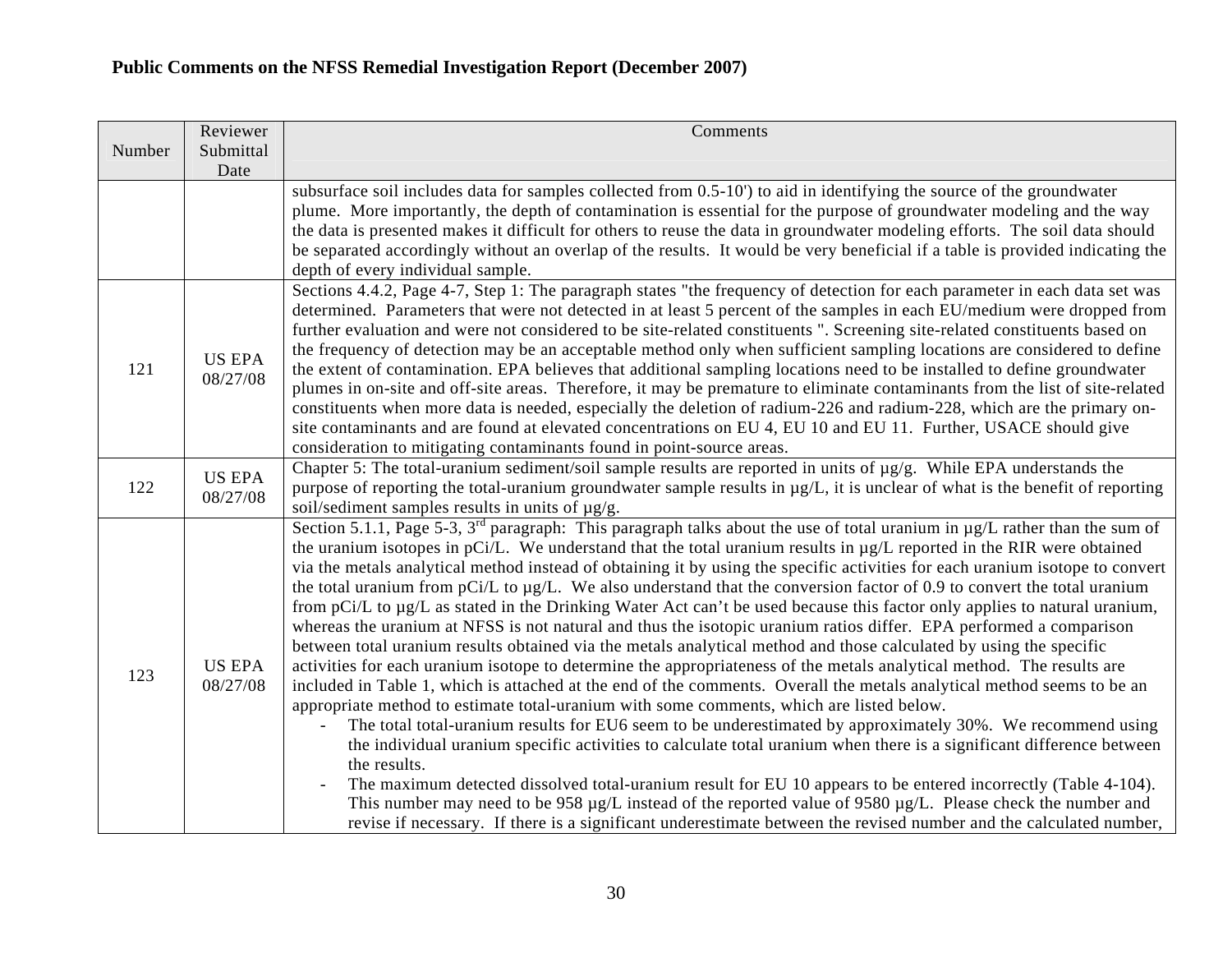|        | Reviewer                  | Comments                                                                                                                                      |
|--------|---------------------------|-----------------------------------------------------------------------------------------------------------------------------------------------|
| Number | Submittal                 |                                                                                                                                               |
|        | Date                      |                                                                                                                                               |
|        |                           | then the calculated number should be used. Note that the dissolved total-uranium result of 9580 $\mu$ g/L is also                             |
|        |                           | reported in Table 4-118.                                                                                                                      |
|        |                           | The total total-uranium results for EU 10 seem to be underestimated by approximately 60%. We recommend                                        |
|        |                           | using the individual uranium specific activities to calculate total uranium when there is a significant                                       |
|        |                           | underestimate between the results.                                                                                                            |
|        |                           | The dissolved total uranium results for EU 11 seem to be underestimated by approximately 63%. We recommend                                    |
|        |                           | using the individual uranium specific activities to calculate total uranium when there is a significant<br>underestimate between the results. |
|        |                           | The dissolved total-uranium results for EU 13 seem to be underestimated by approximately 21%. We recommend                                    |
|        |                           | using the individual uranium specific activities to calculate total uranium when there is a significant                                       |
|        |                           | underestimate between the results.                                                                                                            |
|        |                           | Section 5.1.1, Page 5-3, last paragraph: This paragraph talks about the use of total and dissolved radionuclide                               |
|        | <b>US EPA</b><br>08/27/08 | concentrations in groundwater plumes and modeling. It is unclear why the total radionuclide concentrations were only                          |
|        |                           | used to define the plume and were excluded from the groundwater modeling. USACE has collected data on the                                     |
| 124    |                           | groundwater chemistry (i.e., carbonate, sulfate, phosphate, fluoride, chloride, silicate, pH, etc) that can influence the                     |
|        |                           | solubility and insolubility of radionuclides in groundwater. As such, both total and dissolved data along with the                            |
|        |                           | groundwater chemistry should be used in the groundwater modeling.                                                                             |
|        | <b>US EPA</b><br>08/27/08 | Section 5.2 (EU 1 and 2), Page 5-4: Certain soil samples collected from EU 1 exhibited trace amounts of Cs-137 which                          |
| 125    |                           | may be attributed to the storage of KAPL waste in this EU. Therefore, because KAPL waste also included plutonium,                             |
|        |                           | then the soil in this EU should be investigated for the potential presence of plutonium.                                                      |
|        |                           | Section 5.2 (EU 1 and 2), Page 5-4: It is unclear whether groundwater samples collected from EU 1 were analyzed for                           |
|        | <b>US EPA</b><br>08/27/08 | Cs-137 and plutonium isotopes (Table 4-96). Given that there is a groundwater plume migrating from EU2 towards EU 1                           |
| 126    |                           | and the fact that Cs-137 was identified in EU 2 groundwater at a maximum concentration of 61.5 pCi/L, groundwater                             |
|        |                           | samples collected from EU 1 should be analyzed for both Cs-137 and Pu-239 and those collected from EU 2 should also                           |
|        |                           | include the analyses for Pu-239.                                                                                                              |
| 127    | <b>US EPA</b>             | Section 5.2 (EU 1 and 2), Page 5-4: Given the fact that there is a plume along the northern boundary of EU 1, off-site                        |
|        | 08/27/08                  | monitoring wells north of EU 1 are necessary to identify and delineate a potential off-site plume.                                            |
| 128    | <b>US EPA</b>             | Section 5.3 (EU 3 and 4), Page 5-14: It is unclear why the dissolved analyses for all radionuclides are not reported in                       |
|        | 08/27/08                  | Table 4-9 for EU 3. Please included such results or explain why the dissolved analyses were not performed/included.                           |
| 129    |                           | Section 5.3 (EU 3 and 4), Page 5-14: Cs-137 was identified in surface soil and in groundwater while it was not identified                     |
|        | <b>US EPA</b>             | in subsurface soil. Therefore, there is a chance that Cs-137 was either missed in subsurface soil or the Cs-137 in surface                    |
|        | 08/27/08                  | soil is isolated from that identified in groundwater, thus raising the possibility of a Cs-137 groundwater plume entering                     |
|        |                           | EU from another EU. Further evaluation for potential Cs-137 plume in groundwater may be necessary.                                            |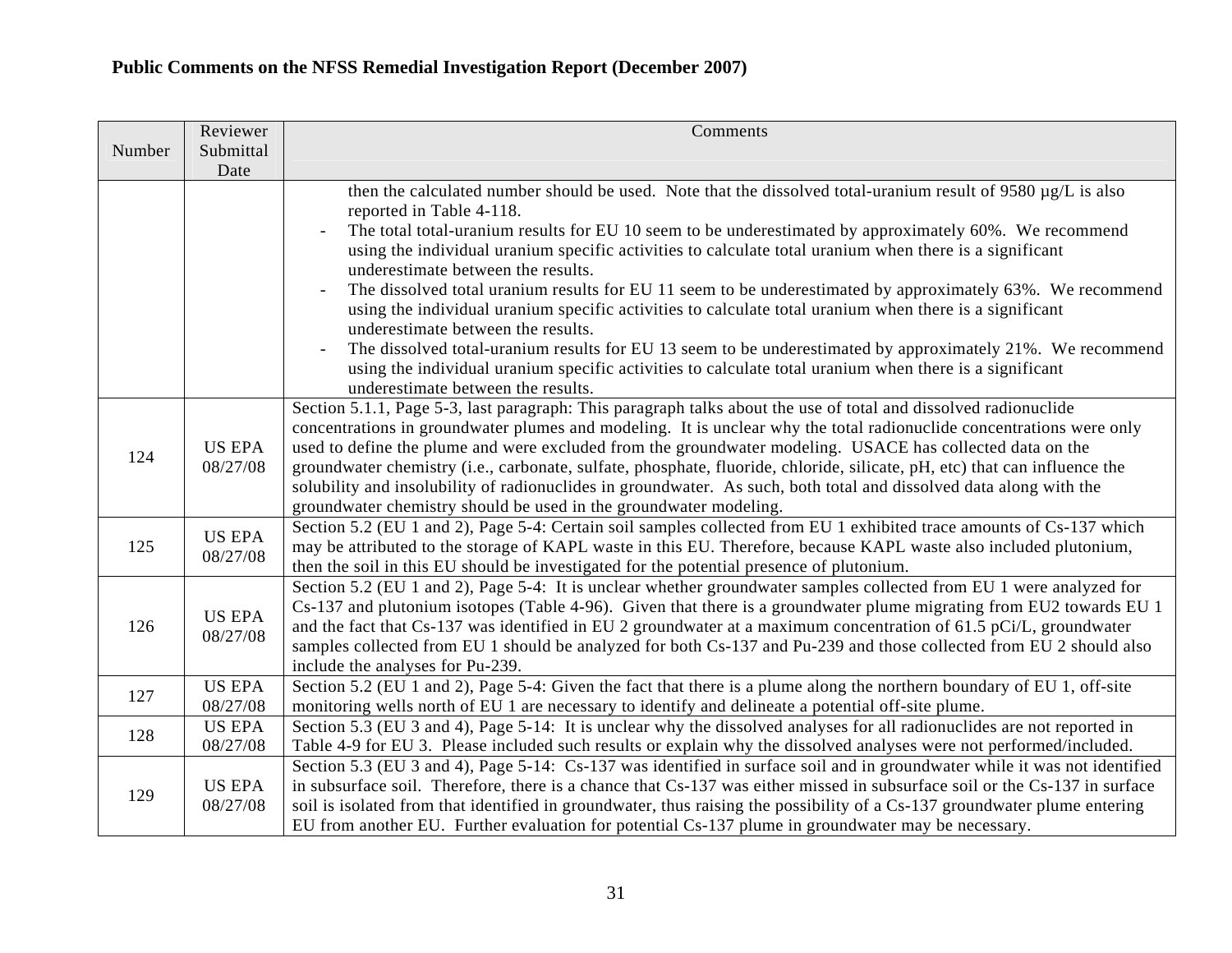|        | Reviewer                  | Comments                                                                                                                                                                                                                                              |
|--------|---------------------------|-------------------------------------------------------------------------------------------------------------------------------------------------------------------------------------------------------------------------------------------------------|
| Number | Submittal                 |                                                                                                                                                                                                                                                       |
|        | Date                      | Section 5.3 (EU 3 and 4), Page 5-14: A maximum concentration of total radium-226 and total radium-228 of 10.7 pCi/L                                                                                                                                   |
| 130    | <b>US EPA</b>             | and 70.4 pCi/L, respectively, are identified in the groundwater of EU 4. It is unclear why a figure to show a radium plume                                                                                                                            |
|        | 08/27/08                  | for EU 4 is not provided in the RIR. Such figure should be provided.                                                                                                                                                                                  |
| 131    | <b>US EPA</b>             | Section 5.3 (EU 3 and 4), Page 5-14: The elevated concentrations total radium-226 and radium-228 need to be addressed                                                                                                                                 |
|        | 08/27/08                  | in this section.                                                                                                                                                                                                                                      |
|        |                           | Section 5.5.1.4 (EU 8), Page 5-38: In addition to the uranium plume in groundwater, there is a potential to have a radium                                                                                                                             |
| 132    | <b>US EPA</b>             | plume. That is, the sum of thorium-230 and thorium 232 may slightly exceed 5 pCi/L. Because both of the                                                                                                                                               |
|        | 08/27/08                  | aforementioned thorium isotopes are parents to radium-226 and radium-228, respectively, there is a potential ingrowth of                                                                                                                              |
|        |                           | radium that may exceed the MCL in the future. Further groundwater sampling of thorium may be needed in this EU.<br>Section 5.6.1.4, 2 <sup>nd</sup> bullet (EU 7, 10 and 11), Page 5-49: The uranium plume found on the south side of the IWCS may be |
| 133    | <b>US EPA</b>             | associated with the sanitary sewer and water lines, while the uranium plumes found on the north and west sides of the                                                                                                                                 |
|        | 08/27/08                  | IWCS are not associated with any source. The source of such plume needs to be identified and reported in the RIR.                                                                                                                                     |
|        |                           | Section 5.6.1.4, (EU 7, 10 and 11), Page 5-49: In Table 4-118, the total and dissolved radium-226 concentrations                                                                                                                                      |
|        |                           | collected from monitoring well GWTWP851-3565 are 2.59 and 2.75 pCi/L, respective. The "equality" in such results                                                                                                                                      |
|        |                           | suggests that radium-226 may be present in a soluble form. Yet, four other wells exhibiting total radium-226                                                                                                                                          |
|        | <b>US EPA</b><br>08/27/08 | concentrations ranging from 4.58 to 11.3 pCi/L, don't have reported results for dissolved radium-226. Similarly, a total of                                                                                                                           |
| 134    |                           | seven monitoring wells exhibiting elevated concentrations of total radium-228 ranging from 8.59 to 126 pCi/L did not                                                                                                                                  |
|        |                           | have dissolved radium-228 data reported in the RIR. Please explain if whether groundwater samples exhibiting elevated                                                                                                                                 |
|        |                           | concentrations of total radium-226 and radium-228 were also analyzed for dissolved radium-226 and radium-228.                                                                                                                                         |
|        |                           | Analyses on dissolved radium-226 and radium-228 must be performed on those samples that exhibited elevated                                                                                                                                            |
|        |                           | concentrations of total radium-226 and radium-228.                                                                                                                                                                                                    |
| 135    | <b>US EPA</b><br>08/27/08 | Section 5.6.1.4, 4 <sup>th</sup> bullet (EU 7, 10 and 11), Page 5-49: This paragraph discusses the detection of elevated concentrations                                                                                                               |
|        |                           | of Cs-137 in EU 10 during the phase 2 sampling activities and then Cs-137 was not detected during the phase 3 sampling<br>activities. The reasoning of such behavior and the source of Cs-137 in EU 10 should be discussed.                           |
|        |                           | Section 5.6.1.4 (EU 7, 10 and 11), Page 5-49: Elevated concentrations of radium-226 and radium-228 were identified in                                                                                                                                 |
| 136    | <b>US EPA</b>             | EU 10 groundwater samples, yet neither the results nor the source were discussed in this section. The results and the                                                                                                                                 |
|        | 08/27/08                  | source of the elevated radium concentrations need to be addressed in this section.                                                                                                                                                                    |
| 137    |                           | Section 5.6.1.4 (EU 7, 10 and 11), Page 5-49: A sufficient number of wells exhibiting total radium-226 and radium-228 in                                                                                                                              |
|        | <b>US EPA</b><br>08/27/08 | excess of the MCL in EU 10 and at least two wells in EU 11 we identified. Yet no figures were provided to show the                                                                                                                                    |
|        |                           | plumes for radium-226 and radium-228. Such figures need to be included in the RIR.                                                                                                                                                                    |
| 138    | <b>US EPA</b>             | Section 5.9.4.1, Page 5-66: The paragraph states, in part, "For example, there were only three very low detections for                                                                                                                                |
|        | 08/27/08                  | plutonium 239/240 out of 34 samples analyzed. These detections occurred in EU 8, EU 11, and EU 13 at concentrations                                                                                                                                   |
|        |                           | of '0.322, 0.129, and 0.536 pCi/g, respectively." This section needs to address the plutonium-239 concentration of 5.72                                                                                                                               |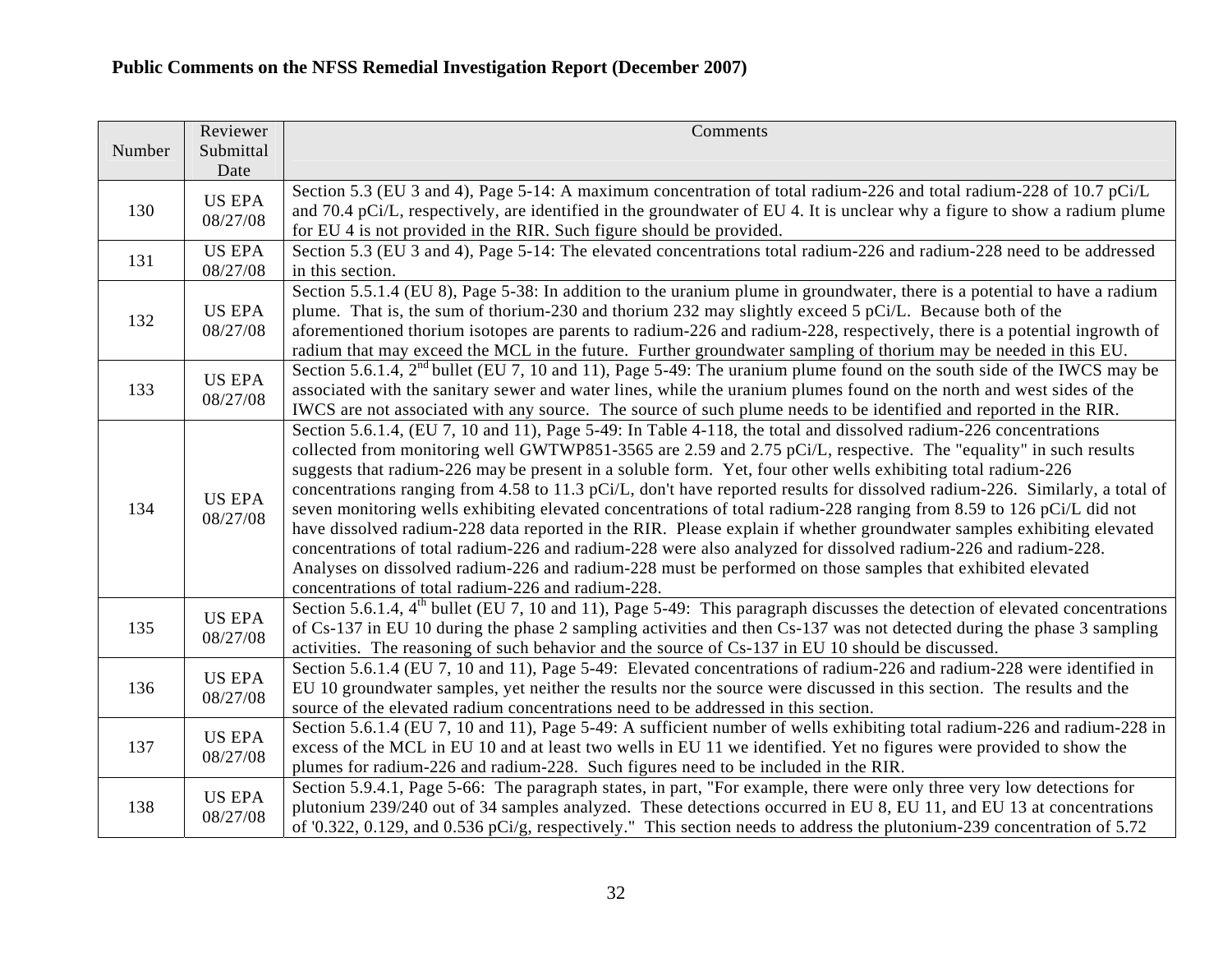|        | Reviewer                  | Comments                                                                                                                                                                                                                                                                                                                                                                                                                                                                                                                                                                                                                                                                                                                                                                                                                                                                        |
|--------|---------------------------|---------------------------------------------------------------------------------------------------------------------------------------------------------------------------------------------------------------------------------------------------------------------------------------------------------------------------------------------------------------------------------------------------------------------------------------------------------------------------------------------------------------------------------------------------------------------------------------------------------------------------------------------------------------------------------------------------------------------------------------------------------------------------------------------------------------------------------------------------------------------------------|
| Number | Submittal<br>Date         |                                                                                                                                                                                                                                                                                                                                                                                                                                                                                                                                                                                                                                                                                                                                                                                                                                                                                 |
|        |                           | pCi/g that was found in Railroad Ballast and Core Samples, which is listed in Table 4-2 of the RIR.                                                                                                                                                                                                                                                                                                                                                                                                                                                                                                                                                                                                                                                                                                                                                                             |
| 139    | <b>US EPA</b><br>08/27/08 | Section 5.9.5, Page 5-72: Further evaluation of fission products in the UWBZ is recommended, especially Cs-137 and to a<br>lesser extent Pu-239 unless new data reveals significant changes in the levels of plutonium.                                                                                                                                                                                                                                                                                                                                                                                                                                                                                                                                                                                                                                                         |
| 140    | <b>US EPA</b><br>08/27/08 | Section 5.10.1.2, Page 5-73: Although the maximum concentration (i.e., 3.66 pCi/L) of radium-226 may not be too<br>significant under the current discharge conditions, consideration should be given to historical off-site surface water<br>discharges where radiological concentrations could be more significant, which can be supported by the presence of much<br>higher levels of radioactivity in sediment samples collected from the on-site ditches. Therefore, USACE should consider<br>investigation off-site sediment and surface water bodies.                                                                                                                                                                                                                                                                                                                     |
| 141    | <b>US EPA</b><br>08/27/08 | Section 5.10.1.3, Page 5-74: USACE should consider investigating off-site sediment and surface water bodies that could<br>have been potentially impacted by historical off-site discharges.                                                                                                                                                                                                                                                                                                                                                                                                                                                                                                                                                                                                                                                                                     |
| 142    | <b>US EPA</b><br>08/27/08 | Section 5.10.1.4, Page 5-74: The presence of elevated concentrations of radium-226 and radium-228 found in many<br>monitoring wells collected from the UWBZ should also be discussed in this section.                                                                                                                                                                                                                                                                                                                                                                                                                                                                                                                                                                                                                                                                           |
| 143    | <b>US EPA</b><br>08/27/08 | Section 6.3, Page 6-6, $3^{rd}$ paragraph, $1^{st}$ sentence: This may be true under current conditions. Future scenarios where the<br>sediment may be relocated and thus increasing the exposure duration should be considered to assess the risk and the need<br>for remedial action or institutional controls. Also, off-site sediments that could have been impacted by former discharges<br>should be investigated and the associated risks assessed.                                                                                                                                                                                                                                                                                                                                                                                                                      |
| 144    | <b>US EPA</b><br>08/27/08 | Section 6.4, Page 6-7, 2 <sup>nd</sup> paragraph, 3 <sup>rd</sup> sentence: Off-site surface water should be investigated and the associated risks<br>assessed.                                                                                                                                                                                                                                                                                                                                                                                                                                                                                                                                                                                                                                                                                                                 |
| 145    | <b>US EPA</b><br>08/27/08 | Section 6.6, Page 6-8, 1 <sup>st</sup> paragraph: USACE should also consider including off-site groundwater monitoring in their<br>annual monitoring report. Figure 4-9 of Appendix E of the RIR shows locations of private wells within a 3 1/2 mile radius<br>of NFSS in 1994. As a safety measure, USACE should also consider monitoring private well #2, which is located north-<br>northwest at a distance of 1 1/2 miles downgradient of NFSS.                                                                                                                                                                                                                                                                                                                                                                                                                            |
| 146    | <b>US EPA</b><br>08/27/08 | Section 6.6.1, Page 6-9, $1st$ paragraph: It is unclear if the groundwater modeling considered the scenario where no<br>maintenance is performed on the IWCS and the failure of engineering controls. Such scenario should be considered to<br>determine the impact of the IWCS on the environment and the surrounding community when maintenance of the IWCS<br>stops and engineering controls fail.                                                                                                                                                                                                                                                                                                                                                                                                                                                                           |
| 147    | <b>US EPA</b><br>08/27/08 | Section 6.6.1, Page 6-10, top of page: It is unclear why only the dissolved concentrations were used to define the<br>isoconcentrations (i.e., the shape and extent of the plume). This may be acceptable for the purpose of the BRA when<br>assuming the water as a drinking water source (filtered water). However, addressing only the dissolved phase may not be<br>sufficient (i.e., when irrigation is considered as an exposure route in the resident farmer scenario). Further, addressing<br>only the dissolved phase may be insufficient to identify and delineate any potential groundwater plume. As such, the<br>BRA should consider both the dissolved and the suspended phase (total) of radionuclides in groundwater. Also, the RIR<br>should include figures to show any potential plumes associated with the suspended phase. It is prudent to understand the |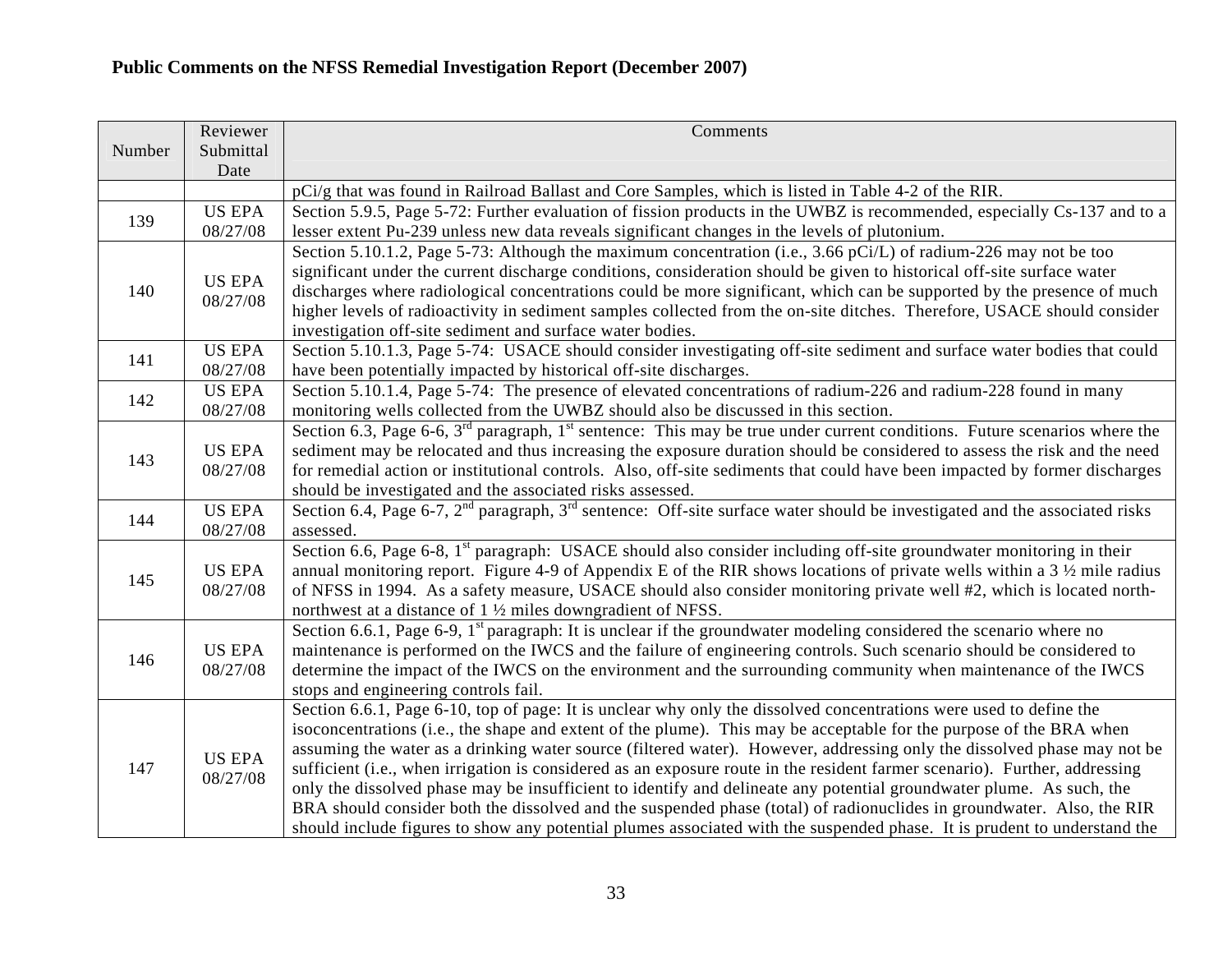|        | Reviewer                  | Comments                                                                                                                                                                                                                                                                                                                                                                                                                                                                                                                                                                                                                                                     |
|--------|---------------------------|--------------------------------------------------------------------------------------------------------------------------------------------------------------------------------------------------------------------------------------------------------------------------------------------------------------------------------------------------------------------------------------------------------------------------------------------------------------------------------------------------------------------------------------------------------------------------------------------------------------------------------------------------------------|
| Number | Submittal<br>Date         |                                                                                                                                                                                                                                                                                                                                                                                                                                                                                                                                                                                                                                                              |
|        |                           | groundwater chemistry and explain the behavior of radionuclides in groundwater (e.g., why higher levels of radionuclides<br>are found in the suspended phase than a dissolved phase or vise versa, and how the radionuclide solubility level changes<br>based on the groundwater chemistry). Off-site groundwater monitoring wells may be needed should the findings identify<br>a groundwater plume, whether suspended or dissolved, exiting the site boundary.                                                                                                                                                                                             |
| 148    | <b>US EPA</b><br>08/27/08 | Section 6.6.2, Page 6-10, 1 <sup>st</sup> sentence: It would be beneficial if a sentence is added to list the considered four failure<br>scenarios.                                                                                                                                                                                                                                                                                                                                                                                                                                                                                                          |
| 149    | <b>US EPA</b><br>08/27/08 | Section 7.1.5, Page 7-3, groundwater: The BRA should also address the toxicity risk from uranium.                                                                                                                                                                                                                                                                                                                                                                                                                                                                                                                                                            |
| 150    | <b>US EPA</b><br>08/27/08 | Section 7.3.4, Page 7-12, groundwater: Total radium-226 (monitoring well GW313-747 exhibited 10.7 pCi/L) and<br>radium-228 (monitoring well GW313-747 exhibited 70.4 pCi/L) concentrations in excess of the MCL were identified in<br>EU 4 (see Table 4-99 and Table 4-113). This should be discussed in this section of the RIR. Further assessment of<br>radium in EU 4 is necessary.                                                                                                                                                                                                                                                                      |
| 151    | <b>US EPA</b><br>08/27/08 | Section 7.3.7, Page 7-21, Groundwater Fate and transport Modeling, 2 <sup>nd</sup> paragraph: The paragraph states, in part, "It is<br>concluded that existing reported radium concentrations in EU 7/10 plume are less than the MCL now (considering both<br>total and dissolved results)". This statement may not be true as concentrations ranging from 5.35 to 126 pCi/L of total<br>radium-226 and radium-228 were measured in EU 10. Also, the same consideration (e.g., total and dissolved) should be<br>given to all radionuclides in all EUs.                                                                                                      |
| 152    | <b>US EPA</b><br>08/27/08 | Section 7.3.10, Page 7-28, groundwater: Total radium-226 (monitoring well GW-TWP830-3502 exhibited 10 pCi/L, GW-<br>TWP852-3568 exhibited 5.35 pCi/L, and GW-TWP856-3580 exhibited 11.3 pCi/L) and radium-228 (monitoring wells<br>GW102-745, GW-TWP830-3502, GW-TWP831-3505, GWTWP853-3571, GW-TWP854-3574, GW-TWP856-3580, and<br>GW-TWP858-3586 exhibited concentrations ranging from 8.59 to 126 pCi/L) concentrations in excess of the MCL were<br>identified in EU 10 (see Table 4-104 and Table 4-118), This should be discussed in this section of the RIR and included<br>in the plume figures. Further assessment of radium in EU 10 is necessary. |
| 153    | <b>US EPA</b><br>08/27/08 | Section 7.3.10, Page 7-28, Groundwater Fate and Transport Modeling: Be specific as to what will be the basis of using a<br>different Kd during the FS (e.g., measurements to determine a site-specific Kd).                                                                                                                                                                                                                                                                                                                                                                                                                                                  |
| 154    | <b>US EPA</b><br>08/27/08 | Section 7.3.11, Page 7-32, Groundwater Fate and Transport Modeling: The modeling results should specify how far out<br>south will the plume migrate off-site.                                                                                                                                                                                                                                                                                                                                                                                                                                                                                                |
| 155    | <b>US EPA</b><br>08/27/08 | Section 7.3.17 (EU 17): This is a site wide EU for all media. It is unclear why only the groundwater media is addressed<br>in this section. The remaining media (surface soil, subsurface soil, surface water, sediment, and pipelines are<br>underground utilities) should be included in this section.                                                                                                                                                                                                                                                                                                                                                     |
| 156    | <b>US EPA</b><br>08/27/08 | Chapter 7: Under the "Recommendations" sections of each EU, USACE indicates the medium/media that needs further<br>evaluation in the FS. It is unclear what the "further evaluation" will comprise, that is, does it mean evaluating<br>alternatives of Action, No Action, and so on, or does the evaluation also include further investigations prior to evaluating                                                                                                                                                                                                                                                                                         |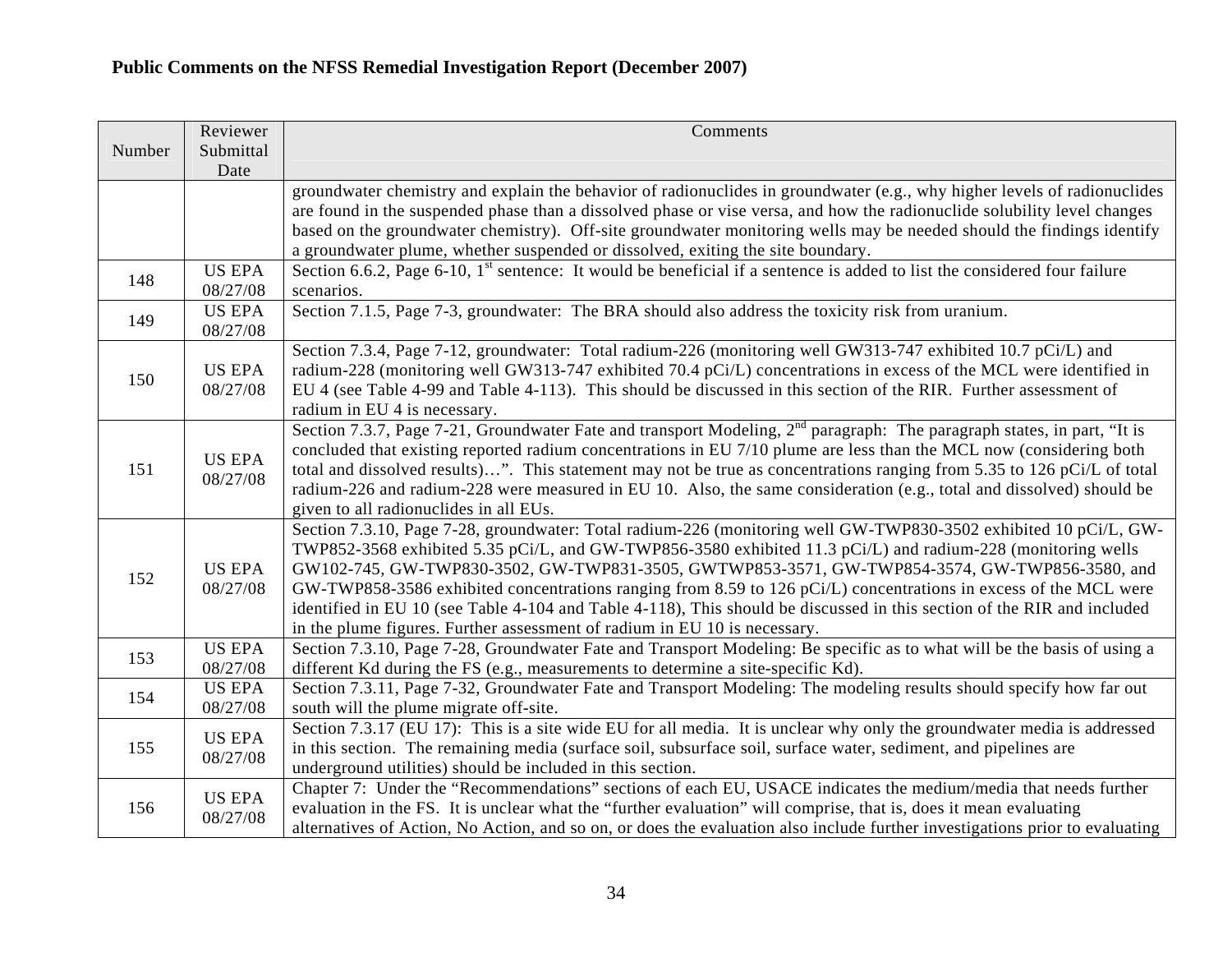|        | Reviewer      | Comments                                                                                                                             |
|--------|---------------|--------------------------------------------------------------------------------------------------------------------------------------|
| Number | Submittal     |                                                                                                                                      |
|        | Date          |                                                                                                                                      |
|        |               | the alternatives. Certain media (groundwater as an example), areas (on-site and off-site), and certain parameters (radium-           |
|        |               | 226, radium-228, Cs-137, and Pu-239) need further assessment prior to evaluating alternatives in the FS. EPA                         |
|        |               | recommends that USACE address such data gaps prior to evaluating the associated alternatives in the FS.                              |
| 157    | <b>US EPA</b> | Chapter 7: It would help if the "Nature of Occurrence" sections for each EU, differentiated between chlorinated and non-             |
|        | 08/27/08      | chlorinated VOCs.                                                                                                                    |
| 158    | <b>US EPA</b> | Section 7.3.17, Page 7-48, 1 <sup>st</sup> paragraph: The paragraph talks about the plumes located northwest and southwest of the    |
|        | 08/27/08      | IWCS. The plumes on the north and west of the IWCS should be addressed as well.                                                      |
|        |               | Section 7.3.17, Page 7-49, Groundwater Fate and transport Modeling, last paragraph: The paragraph states, in part, "It is            |
|        | <b>US EPA</b> | concluded that existing reported radium concentrations in EU 7/10 plume are less than the MCL now (considering both                  |
| 159    | 08/27/08      | total and dissolved results) ". This statement may not be true as concentrations ranging from 5.35 to 126 pCi/L of total             |
|        |               | radium-226 and radium-228 were measured in EU 10. Also, the same consideration (e.g., total and dissolved) should be                 |
|        |               | given to all radionuclides in all EUs.                                                                                               |
| 160    | <b>US EPA</b> | Editorial- Page xxxviii, EU 12, 2 <sup>nd</sup> line: Replace "central portion this EU" with "central portion of this EU".           |
|        | 08/27/08      |                                                                                                                                      |
| 161    | <b>US EPA</b> | Editorial- Section ES. 9, Page xlvii, last paragraph: Delete the extra period "" at the end of the paragraph.                        |
|        | 08/27/08      |                                                                                                                                      |
| 162    | <b>US EPA</b> | Editorial- Section 2.3, Page 1-2, 8 <sup>th</sup> bullet: The more appropriate acronym for "Screening-Level Ecological Risk          |
|        | 08/27/08      | Assessment" is SLERA. Consider replacing SERA with SLERA.                                                                            |
| 163    | <b>US EPA</b> | Editorial- Page 3-3, 4 <sup>th</sup> paragraph: Replace "extend" with "extent".                                                      |
|        | 08/27/08      |                                                                                                                                      |
| 164    | <b>US EPA</b> | Editorial- Page 3-3, Section 3.2, 1 <sup>st</sup> paragraph: Replace "horizontal and vertical datums" with "horizontal and vertical  |
|        | 08/27/08      | data". Also, replace "surface and vertical datum" with "surface and a vertical datum".                                               |
| 165    | <b>US EPA</b> | Editorial- Page 5-28, 2 <sup>nd</sup> line of 2 <sup>nd</sup> paragraph: Replace "gamma walkover or were random samples" with "gamma |
|        | 08/27/08      | walkover or where random samples"                                                                                                    |
| 166    | <b>US EPA</b> | Editorial-Page 6-8, Section 6.6.1, subsection 1: Delete extra period "" at the end of the paragraph.                                 |
|        | 08/27/08      |                                                                                                                                      |
| 167    | <b>US EPA</b> | Editorial- Section 7.1.5, Page 7-3, last paragraph: The more appropriate acronym for "Screening-Level Ecological Risk                |
|        | 08/27/08      | Assessment" is SLERA. Consider replacing SERA with SLERA.                                                                            |
| 168    | <b>US EPA</b> | Editorial- Section 7.2.2, page 7-4, 2 <sup>nd</sup> paragraph: Replace "strontium-190" with "strontium-90".                          |
|        | 08/27/08      |                                                                                                                                      |
| 169    | <b>US EPA</b> | Editorial- Section 7.3.16, Page 44, Relation to history: Replace "that would were" with "that were".                                 |
|        | 08/27/08      |                                                                                                                                      |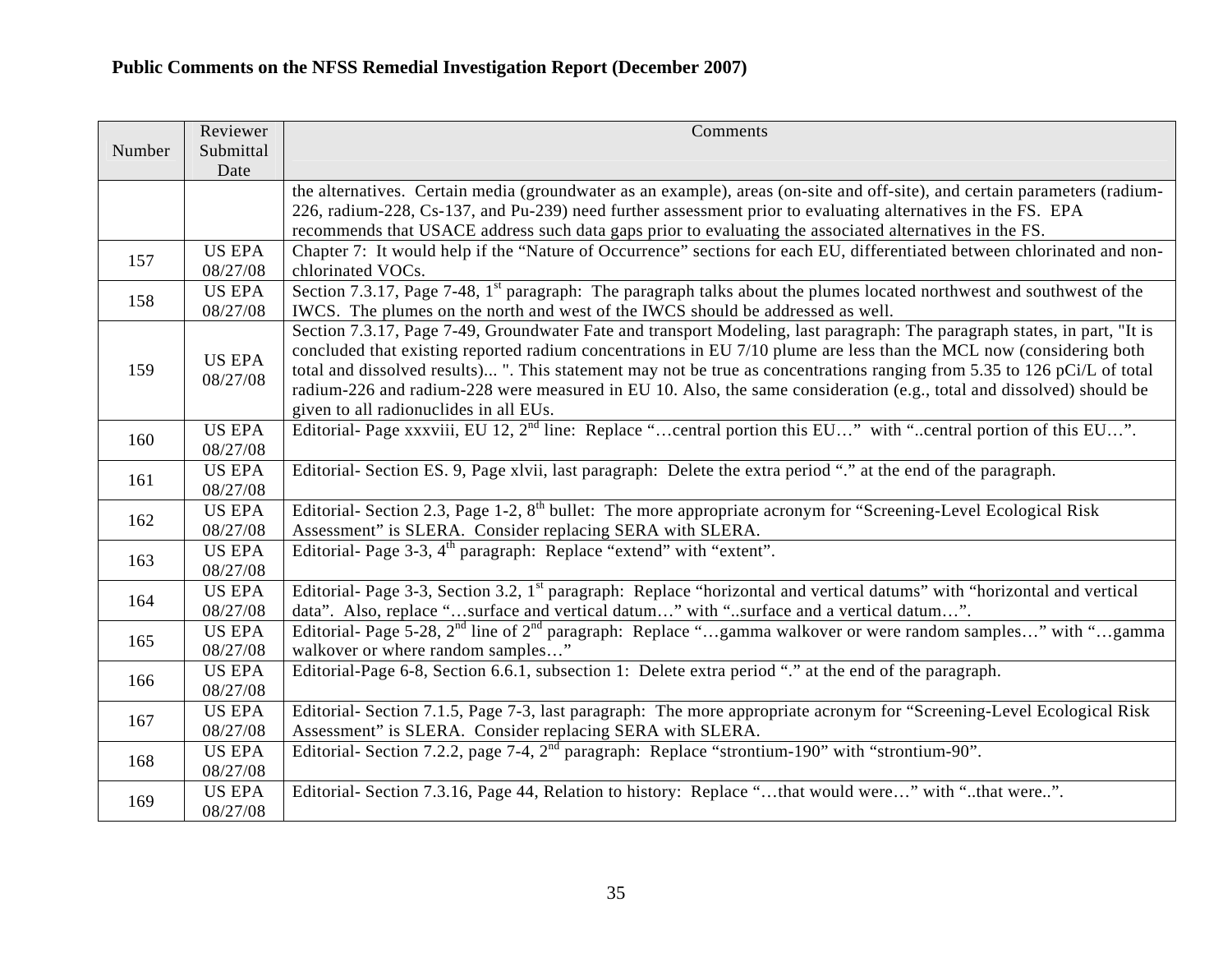| Number | Reviewer                  | Comments                                                                                                                                                                                                                                                                                                                                                                                                                                                                                                                                                                                                                                                                                                                                                                                       |
|--------|---------------------------|------------------------------------------------------------------------------------------------------------------------------------------------------------------------------------------------------------------------------------------------------------------------------------------------------------------------------------------------------------------------------------------------------------------------------------------------------------------------------------------------------------------------------------------------------------------------------------------------------------------------------------------------------------------------------------------------------------------------------------------------------------------------------------------------|
|        | Submittal<br>Date         |                                                                                                                                                                                                                                                                                                                                                                                                                                                                                                                                                                                                                                                                                                                                                                                                |
| 170    | <b>US EPA</b><br>08/27/08 | Editorial- Table 3-7 and 3-18: Under the "Analyses" column, replace "exposives" with "explosives".                                                                                                                                                                                                                                                                                                                                                                                                                                                                                                                                                                                                                                                                                             |
| 171    | <b>US EPA</b><br>09/16/08 | It is inappropriate in the BRA to compare the detected contaminant concentrations to background concentrations when<br>identifying site-related constituents. Recommended risk assessment policy does not provide for background comparison<br>as a method to select contaminants of concern (COCs) in the human health or ecological risk assessment. The EPA<br>recommended policy is to include all radionuclides and chemicals that exceed human health and ecological risk-based<br>screening values in the risk assessment and discuss any comparisons to background in the Uncertainty Section of the<br>report. This could result in the addition of radionuclides or chemicals to the list of site-related constituents and<br>potentially increase the calculated values of the BRA. |
| 172    | <b>US EPA</b><br>09/16/08 | The drinking water exposure parameters for the subsistence adult and child and the resident adult and child of 2.3 and 0.5<br>L/day are not recommended by EPA Region 2. An adult drinking water ingestion rate of 2 L/day and a child's ingestion<br>rate of 1 L/day are the recommended values. The use of these values in the risk assessment calculations will change the<br>cancer risk and non- cancer hazard index (HI) values (which are already greater than target levels) for the receptors<br>potentially exposed to groundwater.                                                                                                                                                                                                                                                  |
| 173    | <b>US EPA</b><br>09/16/08 | The equation for the calculation of the PRGs for the subsistence farmer could not be found in the appendices of the BRA.<br>EPA would like to check this equation so that a spot check of the PRGs can be performed.                                                                                                                                                                                                                                                                                                                                                                                                                                                                                                                                                                           |
| 174    | <b>US EPA</b><br>09/16/08 | For illustration purposes only, the upper water-bearing zone groundwater chemical concentrations should be compared to<br>surface water screening criteria in the ecological risk assessment to determine if any potential exceedances may exist.                                                                                                                                                                                                                                                                                                                                                                                                                                                                                                                                              |
| 175    | <b>US EPA</b><br>09/16/08 | The SLERA contains 'a Weight of Evidence Assessment (Section 4.6) that attempts to understand the contexts of the risks<br>based on various pieces of evidence and aims to "extend the separate findings from risk assessment towards the holistic<br>view of risk management." Risk management is something that needs to be presented in a separate; document (e.g.<br>Technical Memo or the FS) where the risk assessment results and other considerations (economic, future land use,<br>community acceptance, etc.) are discussed and weighed to determine if remedial actions are necessary. Since this Weight<br>of Evidence Assessment presents information for use in risk management decisions, it should be removed from this risk<br>assessment report.                            |
| 176    | <b>US EPA</b><br>09/16/08 | There should be an explanation in the ecological risk assessment as to why carnivorous fish are not included as receptors<br>of concern. It seems that the aquatic habitats at the site may not be suitable for fish survival but it is not stated specifically                                                                                                                                                                                                                                                                                                                                                                                                                                                                                                                                |
| 177    | <b>US EPA</b><br>09/16/08 | The statements presented in Section 4.2.1.1 Terrestrial Habitats need to be verified. The section states that areas of the<br>site exhibit wetlands characteristics but their federal jurisdictional status has not been determined. The conclusion of the<br>section is that " no federally designated wetlands exist on NFSS (NYSDEC 2004)." It seems that wetlands delineation<br>is necessary for the site to determine if federally regulated wetlands are present or absent.                                                                                                                                                                                                                                                                                                             |
| 178    | <b>US EPA</b><br>09/16/08 | The BRA addresses the on-site conditions and the potential migration of contaminant to off-site locations. There is a<br>potential for the presence of contamination at vicinity properties, off-site underground utilities, and at outfall locations                                                                                                                                                                                                                                                                                                                                                                                                                                                                                                                                          |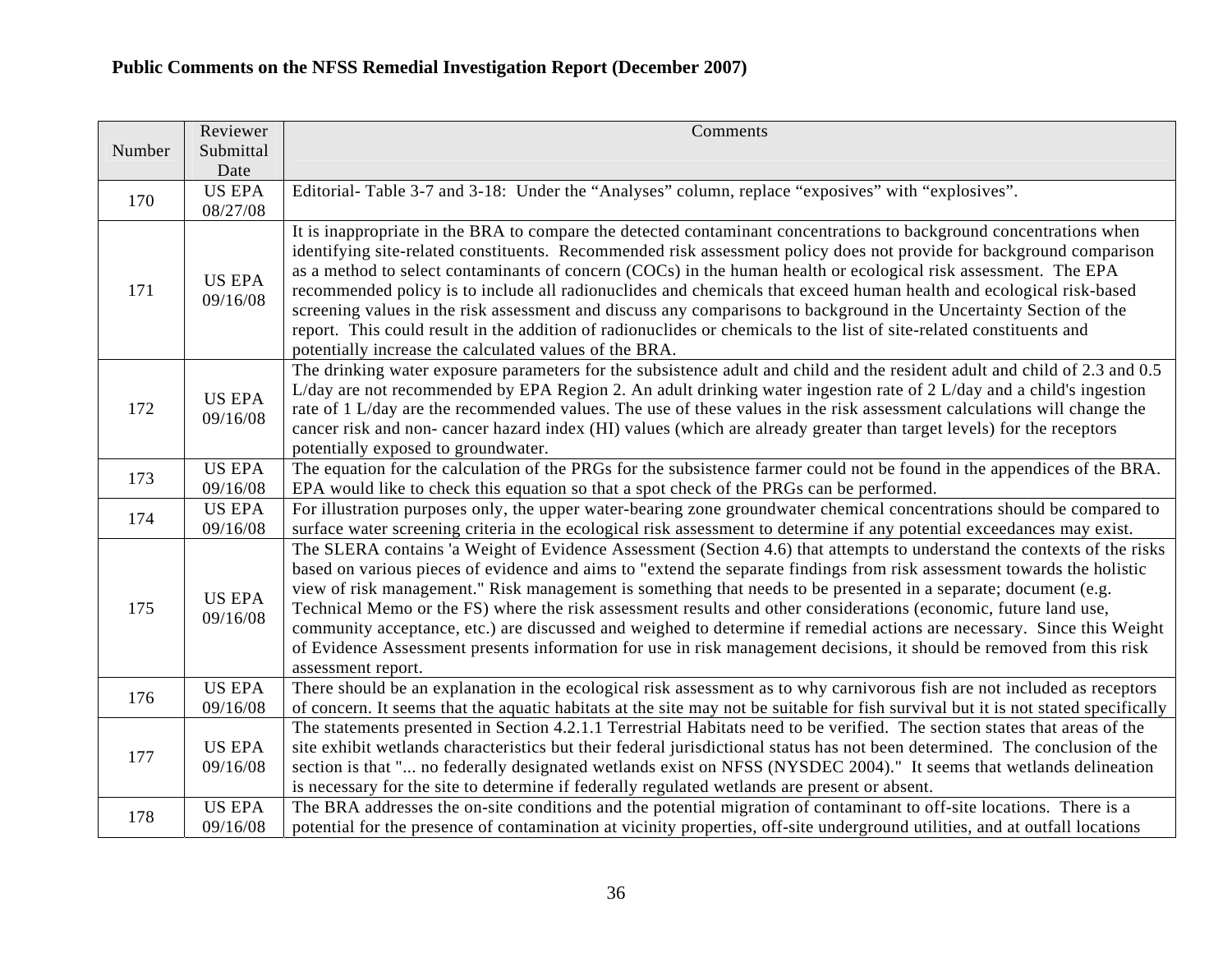|        | Reviewer                  | Comments                                                                                                                                                                                                                                                                                                                                                                                                                                                                                                                                                                         |
|--------|---------------------------|----------------------------------------------------------------------------------------------------------------------------------------------------------------------------------------------------------------------------------------------------------------------------------------------------------------------------------------------------------------------------------------------------------------------------------------------------------------------------------------------------------------------------------------------------------------------------------|
| Number | Submittal<br>Date         |                                                                                                                                                                                                                                                                                                                                                                                                                                                                                                                                                                                  |
|        |                           | that are not addressed in the RIR or the BRA. The off-site areas should be investigated and the BRA revised or amended<br>if deemed necessary.                                                                                                                                                                                                                                                                                                                                                                                                                                   |
| 179    | <b>US EPA</b><br>09/16/08 | At other sites, when radium-226 or radium-228 are present, elevated levels of radon-222 and radon-220 where measured<br>in people's homes due to site related contamination. At times, the contaminated material was brought indoors and reused<br>in the house structures. Other times, the radon entered the homes via, cracks, unfinished floors, or basement sumps.<br>Please, provide a justification why the radon pathway was not considered in the BRA given that radium-226 is the<br>primary site contaminant.                                                         |
| 180    | <b>US EPA</b><br>09/16/08 | Page 1-2, Section 1.1: The strategy and objectives are tailored to address the contaminants with the NFSS site boundary<br>and the potential for off-site contaminant migration. Depending on the results of future off-site investigations, the<br>strategy and objectives may need to be expanded to include vicinity properties, underground utilities, and outfalls. Also,<br>off-site groundwater monitoring and sampling is necessary as the groundwater modeling may not be appropriate for this<br>application.                                                          |
| 181    | <b>US EPA</b><br>09/16/08 | Page 3-3, Section 3.1.1, last paragraph: The paragraph discusses the finding of the hot rock about the size of a dime that<br>contained over 800,000 pCi/g of radium-226 and similar elevated concentrations of other radionuclides. The paragraph<br>then provides a justification that such results were not used in the risk/dose assessment because the rock was effectively<br>removed. USACE needs to discuss the likelihood of similar rocks to be present in surface and subsurface soils at the site<br>or consider including such results in the risk/dose assessment. |
| 182    | <b>US EPA</b><br>09/16/08 | Page 4-13, Section 4.2.4.1, Section 4.2.4.1, Soil Dwelling Invertebrates Terrestrial Exposure Class: The fact that<br>earthworms and other soil dwelling invertebrates serve as food items for insectivorous birds and mammals can be added<br>to this section.                                                                                                                                                                                                                                                                                                                  |
| 183    | <b>US EPA</b><br>09/16/08 | Page 4-16, Section 4.2.4.2, Aquatic Biota-Eating Predator Exposure Class: An upper trophic level fish species is missing<br>as a selected receptor of concern for this exposure class. There should be a discussion of the reason(s) why no fish are<br>evaluated through the food chain pathway. This comment relates to the General Comment mentioned above.                                                                                                                                                                                                                   |
| 184    | <b>US EPA</b><br>09/16/08 | Page 4-19, Section 4.3.2.1. Screening Steps for COPCs, Steps 2 and 3: Both of these screening steps state that HQs<br>should be summed "  separately for organic and inorganic COPCs to obtain HIs for soil, sediment, and surface water."<br>EPA ecological risk assessment guidance recommends that all HQs be summed together to calculate a Hazard Index.                                                                                                                                                                                                                    |
| 185    | <b>US EPA</b><br>09/16/08 | Page 4-19, Section 4.3.2.1, Screening Steps for COPCs, Step 3: This step states that the lower of the RME or maximum<br>concentration will be used to calculate average daily doses. EPA guidance recommends that the average concentration be<br>used in the risk assessment calculations when the maximum concentration is not used (less conservative screening).                                                                                                                                                                                                             |
| 186    | <b>US EPA</b><br>09/16/08 | Section 4.3.2.3. Exposure Evaluation for COPCs: The ADD equations need to be revised to include parentheses around<br>the BAFs or BCFs and the corresponding media/biota intake value.                                                                                                                                                                                                                                                                                                                                                                                           |
| 187    | <b>US EPA</b><br>09/16/08 | Page 4-21, Section 4.3.2.3, Exposure Evaluation for COPCs: The ADD equation for terrestrial animals needs to be<br>corrected; the term BCFa is present in the equation and BAFa in the definition of terms.                                                                                                                                                                                                                                                                                                                                                                      |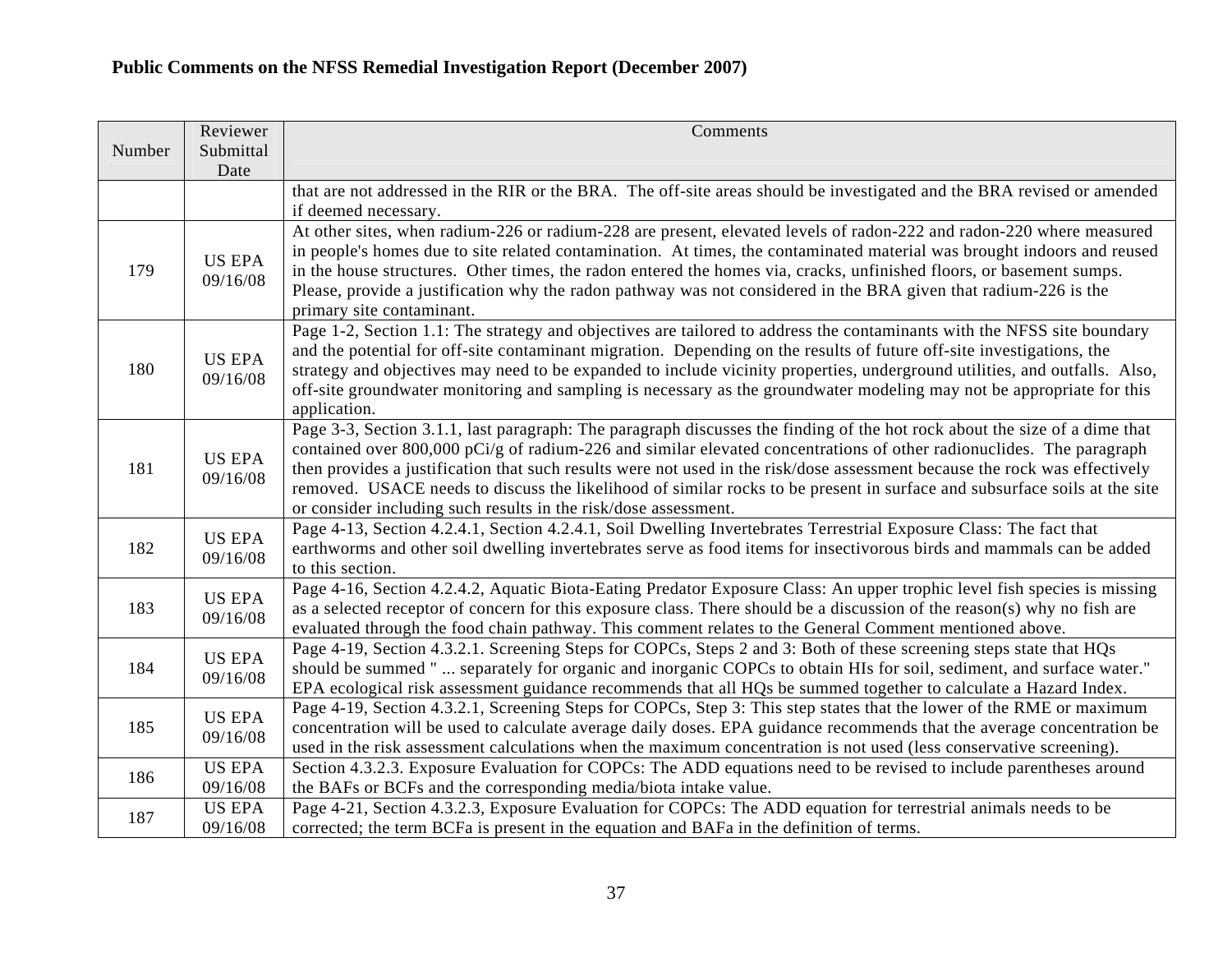|        | Reviewer          | Comments                                                                                                                                                                                                                                               |
|--------|-------------------|--------------------------------------------------------------------------------------------------------------------------------------------------------------------------------------------------------------------------------------------------------|
| Number | Submittal<br>Date |                                                                                                                                                                                                                                                        |
|        | US EPA            | Table 2.2: There is no information on the source of the toxicity values used in this table. They should be included so that                                                                                                                            |
| 188    | 09/16/08          | these values can be verified as the most up to-date EPA approved values.                                                                                                                                                                               |
|        | <b>US EPA</b>     | Table 2.6: The resident child HI from ingestion of food items of 0.08 does not agree with the value of 0.8 presented on                                                                                                                                |
| 189    | 09/16/08          | page 2-41. Please correct this discrepancy.                                                                                                                                                                                                            |
|        | <b>US EPA</b>     | Table 2.7: The total RME ILCR for the construction worker presented here is 1.4E+02. The correct value should be 9.4E-                                                                                                                                 |
| 190    | 09/16/08          | 04. Please correct this discrepancy.                                                                                                                                                                                                                   |
|        | <b>US EPA</b>     | Table 2.8: The subsistence farmer adult and child HI values from ingestion of food items of 0.1 and 0.3 do not agree with                                                                                                                              |
| 191    | 09/16/08          | the values presented on page 2-45 (0.01 and 0.03). Also, the recreational adolescent HI from exposure to surface soil of                                                                                                                               |
|        |                   | 0.0004 does not agree with the value on page 2-47 of 0.0003. Please correct these discrepancies.                                                                                                                                                       |
| 192    | <b>US EPA</b>     | Table 2.10: The surface water HIs for the construction worker and maintenance worker of 0.00005 do not agree with the                                                                                                                                  |
|        | 09/16/08          | values (0.00004) presented on pages 2-52 and 2-53. Please correct this discrepancy.                                                                                                                                                                    |
|        | <b>US EPA</b>     | Table 3.7 through Table 3.17: The footnotes state "Values are provided if the exposure pathway is identified as complete<br>in the conceptual site model, otherwise "--" is shown". For all the receptors, sometimes either %-" is shown for risk with |
| 193    | 09/16/08          | the associated dose or vise-versa. It is unclear how can the exposure pathway can be identified for the dose assessment                                                                                                                                |
|        |                   | and not identified for the risk assessment or vise-versa. Please revise or explain with justification.                                                                                                                                                 |
|        |                   | Table 4.2:                                                                                                                                                                                                                                             |
|        |                   | a) The management goals for both the terrestrial and aquatic populations and communities mention " past                                                                                                                                                |
| 194    | <b>US EPA</b>     | MED activities"; this should be changed to NFSS instead.                                                                                                                                                                                               |
|        | 09/16/08          | b) The decision rules for assessment endpoints $3, 4, 5, 6, 7$ , and $8$ are missing text describing the outcome if the sum                                                                                                                            |
|        |                   | of fractions or sum of HQs is greater than 1.                                                                                                                                                                                                          |
|        |                   | c) Assessment Endpoint 7 is missing the selected receptor of mallard duck.                                                                                                                                                                             |
|        |                   | Table 4.3 through Table 4.11: Conservative wildlife exposure parameters need to be used in the calculation for average                                                                                                                                 |
|        |                   | daily dose in a SLERA. In order to maximize the dose, the minimum body weight and the maximum ingestion rate for                                                                                                                                       |
|        | <b>US EPA</b>     | each selected receptor needs to be used. A review of these tables indicates that several average values (body weight, food                                                                                                                             |
| 195    | 09/16/08          | ingestion rate, and water ingestion rate) were used instead of the most conservative values for the short-tailed shrew, red                                                                                                                            |
|        |                   | fox, red-tailed hawk, mallard duck, raccoon, great blue heron, and eastern cottontail. The American robin had its diet<br>divided into a plant fraction and animal fraction of 50% each. In order to be conservative, the most contaminated dietary    |
|        |                   | component, either plant or animal, should be used as 100% of the diet.                                                                                                                                                                                 |
| 196    | <b>US EPA</b>     | Throughout the more appropriate acronym for Screening-Level Ecological Risk Assessment is SLERA. Consider                                                                                                                                              |
|        | 09/16/08          | replacing "SERA" with "SLERA".                                                                                                                                                                                                                         |
| 197    | <b>NYSDEC</b>     | Page 1-4, last paragraph: With respect to ARARs, New York state requirements should also be taken into account.                                                                                                                                        |
|        | 09/12/08          |                                                                                                                                                                                                                                                        |
| 198    | <b>NYSDEC</b>     | Page 2-4, Section 2.2.2.1. first paragraph: Why weren't recent soil borings by CWM (post 1993) or USACE's FUDS                                                                                                                                         |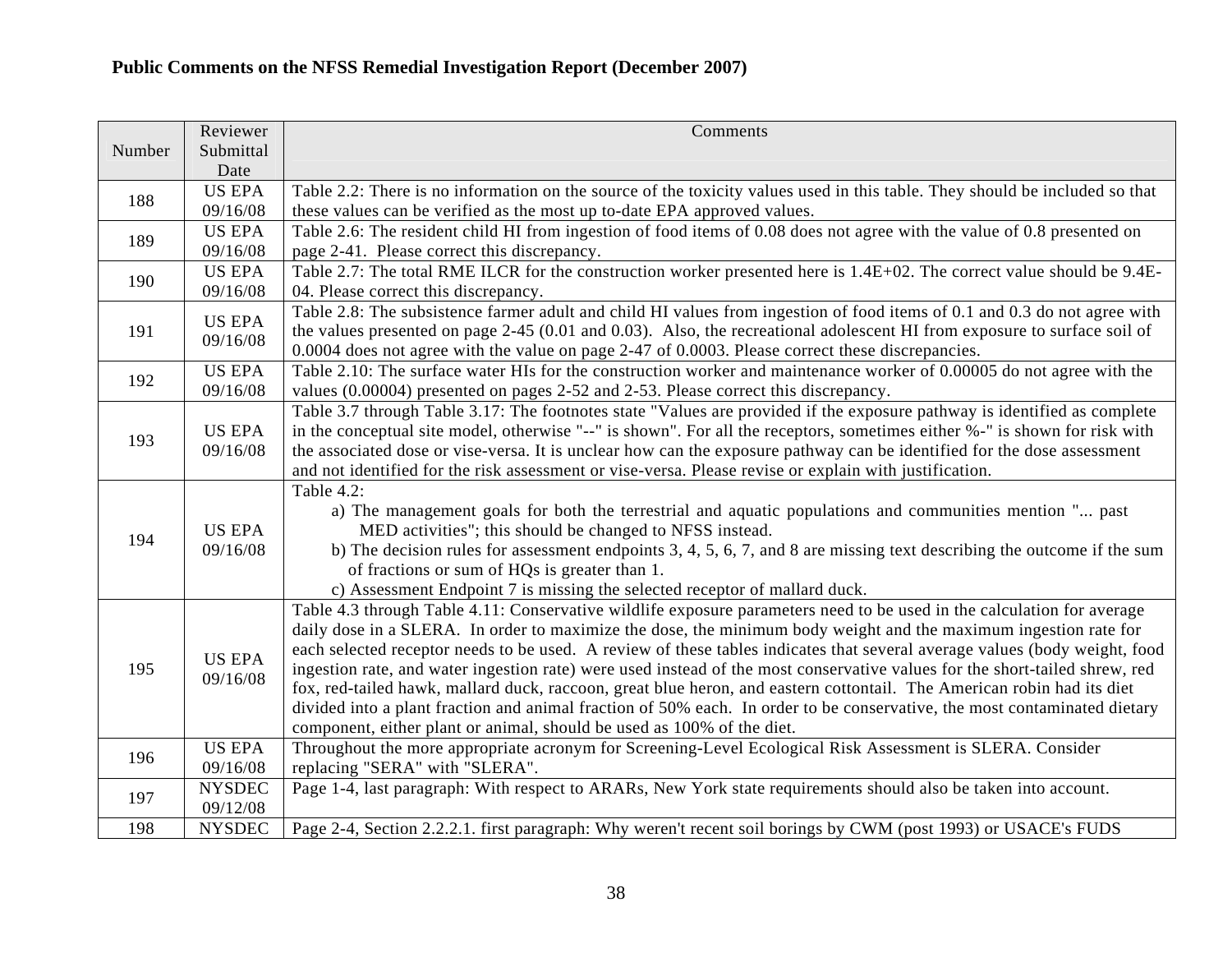|        | Reviewer                  | Comments                                                                                                                                                                                                                                                                                                                                                                                                                                                                                                                                             |
|--------|---------------------------|------------------------------------------------------------------------------------------------------------------------------------------------------------------------------------------------------------------------------------------------------------------------------------------------------------------------------------------------------------------------------------------------------------------------------------------------------------------------------------------------------------------------------------------------------|
| Number | Submittal<br>Date         |                                                                                                                                                                                                                                                                                                                                                                                                                                                                                                                                                      |
|        | 09/12/08                  | contractor (EA Engineering) reviewed as part of the program?                                                                                                                                                                                                                                                                                                                                                                                                                                                                                         |
| 199    | <b>NYSDEC</b><br>09/12/08 | Page 2-6, Section 2.2.2.2. Figures 2. 10, 2.11, 2.12: Although these Figures may be better presented as 3 dimensional<br>animations on a computer, they do not translate well in two dimensions. Traditional Isopach or surface contour maps of<br>the different unconsolidated deposits may better present the underlying geology.                                                                                                                                                                                                                  |
| 200    | <b>NYSDEC</b><br>09/12/08 | Page 2-7, Section 2.2.2.3.2, third paragraph: When considering the distribution of sand lenses within the UCT at the area<br>of interest, the reader should understand the set of data used (as shown in Figure 2.8) and the focus of the study (NFSS).                                                                                                                                                                                                                                                                                              |
| 201    | <b>NYSDEC</b><br>09/12/08 | Page 2-11, Section 2.3.1. first paragraph: The term "statistically disconnected" with respect to sand lenses may be true in<br>a statistical sense, but is better supported by field data.                                                                                                                                                                                                                                                                                                                                                           |
| 202    | <b>NYSDEC</b><br>09/12/08 | Page 2-11, Section 2.3.2: Please note that due to the limited amount of hydraulic conductivity data for the GLC unit, the<br>power of the statistical evaluation is reduced.                                                                                                                                                                                                                                                                                                                                                                         |
| 203    | <b>NYSDEC</b><br>09/12/08 | Page 2-12, Section 2.3.6: Please note that some of the monitoring wells depicted on Figure 2.25 as Queenston Formation<br>wells, are not screened in the bedrock (FP01D, F802LD, F102D, W202D, W1206D, W1101D, W1103D. W1104D &<br>W1105D).                                                                                                                                                                                                                                                                                                          |
| 204    | <b>NYSDEC</b><br>09/12/08 | Page 2-14, Section 2.4.1, second paragraph: Please explain what "semivariogram analysis" is and why it is useful in<br>evaluating sand lens correlation.                                                                                                                                                                                                                                                                                                                                                                                             |
| 205    | <b>NYSDEC</b><br>09/12/08 | Page 2-17, Section 2_5.1, last paragraph. Figure 2.28:<br>Does USACE realize that several of the wells on the CWM property used to create Figure 2.28 are part of<br>$\bullet$<br>groundwater extraction systems?<br>It is not understood why a wider number of monitoring wells on the CWM property, measured on October 17,<br>$\bullet$<br>2000, were used to create this Figure (and other potentiometric surface maps).<br>Why are water level measurements from only one year (two events) reviewed when water level measurements<br>$\bullet$ |
|        |                           | have been taken annually for several years? Multiple years of consistent flow directions creates a much more<br>compelling argument.                                                                                                                                                                                                                                                                                                                                                                                                                 |
| 206    | <b>NYSDEC</b><br>09/12/08 | Page 2-21, Section 2.6, second paragraph: Water budgets are conducted by CWM (and possibly Modern) annually. In<br>addition, CWM has an on-site weather station.                                                                                                                                                                                                                                                                                                                                                                                     |
| 207    | <b>NYSDEC</b><br>09/12/08 | Page 3-1, Section 3.2: Finite difference modeling was performed by CWM in the mid-1980's and in 2002.                                                                                                                                                                                                                                                                                                                                                                                                                                                |
| 208    | <b>NYSDEC</b><br>09/12/08 | Page 3-7. Section 3.3.3.2, Figure 3.4: Please provide information on the selection of recharge areas. Especially the<br>swampland ponded water depicted on the eastern side of the IWCS.                                                                                                                                                                                                                                                                                                                                                             |
| 209    | <b>NYSDEC</b><br>09/12/08 | Page 3-13. Section 3.4.3.1, first paragraph: Was the zonation of hydraulic conductivity based on field data, or to make<br>the model "fit" water level measurements?                                                                                                                                                                                                                                                                                                                                                                                 |
| 210    | <b>NYSDEC</b>             | Page 3-14. Section 3.4.3.2, third paragraph: The text states: "the model tends to over predict the hydraulic heads near                                                                                                                                                                                                                                                                                                                                                                                                                              |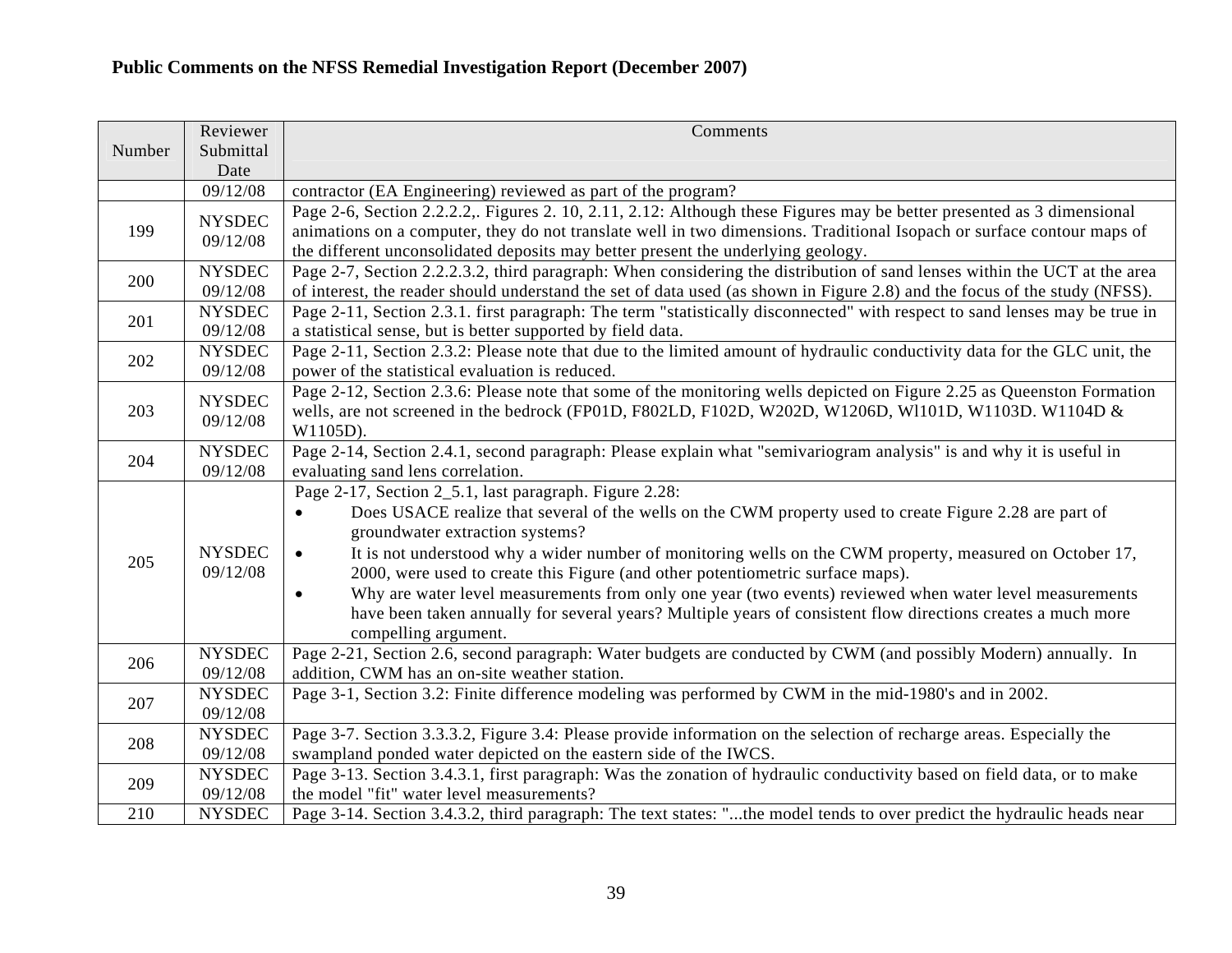|        | Reviewer                  | Comments                                                                                                                                                                   |
|--------|---------------------------|----------------------------------------------------------------------------------------------------------------------------------------------------------------------------|
| Number | Submittal                 |                                                                                                                                                                            |
|        | Date                      |                                                                                                                                                                            |
|        | 09/12/08                  | the Central Drainage Ditch". Could this be related to the selection of this area as a "recharge area" (as shown on Figure                                                  |
|        |                           | $3.4)$ ?                                                                                                                                                                   |
| 211    | <b>NYSDEC</b>             | Page 4-15, Section 4.3.2.1, last bullet on excluding constituents: Does this statement mean that if a constituent is not                                                   |
|        | 09/12/08                  | widespread, it's transport is not modeled? What if a constituent is in one isolated area and in high concentrations?                                                       |
| 212    | <b>NYSDEC</b>             | Page 4-29, Section 4.5: It is not clear from the simulations, whether the model considers groundwater discharge to                                                         |
|        | 09/12/08                  | surface water (Central Drainage Ditch, West Ditch).                                                                                                                        |
| 213    | <b>NYSDEC</b><br>09/12/08 | Page xxxv, Section ES.4 first paragraph: Change "and on the northwest by the village of Lewiston" to " and on the<br>northwest by property owned by the town of Lewiston". |
|        | <b>NYSDEC</b>             | Page xli, Section ES.4 Surface and Subsurface Soil, first paragraph: A description of the "sealing" of the pipeline utilities                                              |
| 214    | 09/12/08                  | extending off-site should be provided if available. If documentation is not available, the sealing of the pipelines should                                                 |
|        |                           | be field confirmed (and sealed if not).                                                                                                                                    |
|        |                           | Page xli, Section ES.6, Groundwater, first paragraph: The term "Plume" should not be used to describe the presence of                                                      |
|        | <b>NYSDEC</b>             | radionuclides, metals or organic compounds in the groundwater. Insufficient data is presented in the report to                                                             |
| 215    | 09/12/08                  | substantiate the areas of elevated groundwater contaminants (as depicted on the Figures of Section 5) and appear to be a                                                   |
|        |                           | figment of computerized contouring of data and not representative of actual field conditions. This is not an acceptable                                                    |
|        |                           | and responsible method to present groundwater information.                                                                                                                 |
|        | <b>NYSDEC</b><br>09/12/08 | Page 1-4, Section 1.5, fifth paragraph: NYSDEC comments on the 1986 DOE Record of Decision include the                                                                     |
| 216    |                           | Department's position that shallow land burial (such as the waste containment structure) is not appropriate for the K-65                                                   |
|        |                           | waste. The Department considers the K-65 waste to be "Greater than Class C" material.                                                                                      |
| 217    | <b>NYSDEC</b>             | Page 1-5. Section 1.5, first paragraph: It is the Department's understanding that Building 403 was used as a firehouse not                                                 |
|        | 09/12/08                  | a laboratory and office building. Please clarify.                                                                                                                          |
| 218    | <b>NYSDEC</b>             | Page 1-5, Section 1.5.1, Baker-Smith Area: It is the Department's understanding that the Baker Smith area was used for                                                     |
|        | 09/12/08                  | warehousing, a pipe shop and other "hand-shops".                                                                                                                           |
| 219    | <b>NYSDEC</b>             | Page 1-6, Section 1.5.1, Power Area: It should be mentioned that Building 401 was originally a coal fired, steam plant                                                     |
|        | 09/12/08                  | with coal storage located on the south side of the building.                                                                                                               |
| 220    | <b>NYSDEC</b>             | Page 1-6, Section 1.5.1, Freshwater Treatment Plant: Given the importance of the current status of the former water                                                        |
|        | 09/12/08                  | treatment plant for the storage of residues, much greater detail of the design, operation and use of treatment plant                                                       |
|        |                           | units/buildings should be provided.                                                                                                                                        |
| 221    | <b>NYSDEC</b>             | Page 1-6, Section 1.5.2: The materials originally "stored" in Building 411 and the Baker-Smith Area should be identified                                                   |
|        | 09/12/08                  | and listed in the report.                                                                                                                                                  |
| 222    | <b>NYSDEC</b>             | Page 1-9, Section 1.5.2, Other Wastes: Other operations and materials stored at the site (Fuel Rods, Cesium "caps",                                                        |
|        | 09/12/08                  | Uranium billets, "new naval waste area") should be included in discussions of historical operations.                                                                       |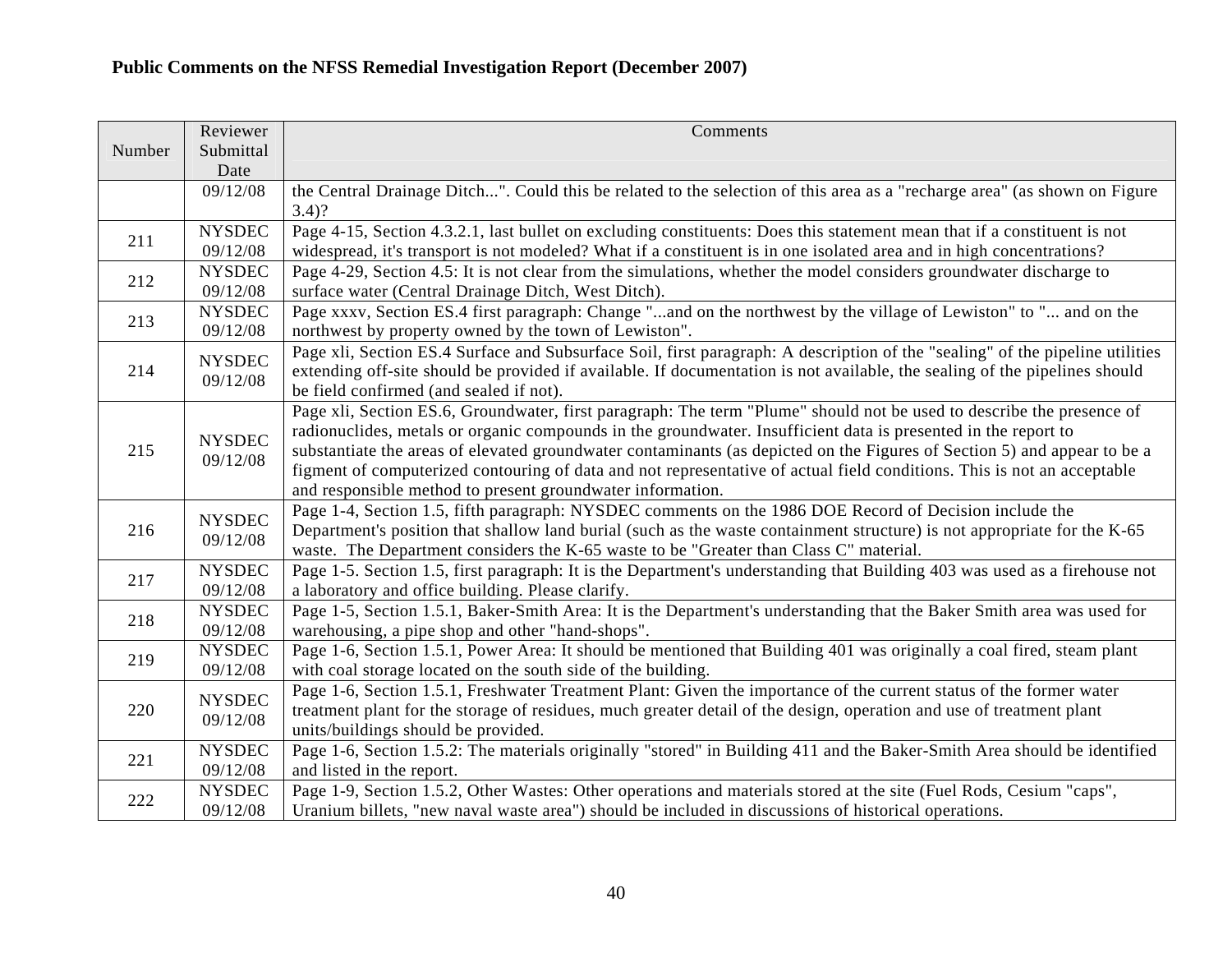|        | Reviewer      | Comments                                                                                                                     |
|--------|---------------|------------------------------------------------------------------------------------------------------------------------------|
| Number | Submittal     |                                                                                                                              |
|        | Date          |                                                                                                                              |
| 223    | <b>NYSDEC</b> | Page 1-9, Section 1.5.3.1: The results of the 1970 AEC radiological survey may not have been sufficiently sensitive,         |
|        | 09/12/08      | given that the detector was located one meter above the ground during the survey.                                            |
|        | <b>NYSDEC</b> | Page 2-3, Section 2.2.3: Given that 444 documents and records associated with past construction, waste storage and           |
| 224    | 09/12/08      | remedial activities were reviewed to generate this section, three pages of findings is insufficient. Much greater discussion |
|        |               | on historical information should be presented.                                                                               |
| 225    | <b>NYSDEC</b> | Page 2-11, Section 2.3.6: Why does this report use meteorology data from Niagara Falls Air Force base when the               |
|        | 09/12/08      | groundwater modeling report uses data from Lewiston?                                                                         |
| 226    | <b>NYSDEC</b> | Page 2-13, Section 2.4.1: Is General Engineering Laboratories ELAP certified?                                                |
|        | 09/12/08      |                                                                                                                              |
| 227    | <b>NYSDEC</b> | Page 3-3, Section 3. 1, Table 3-2: The sample naming convention is illogical. Linking the EU to the sample name would        |
|        | 09/12/08      | make data review much simpler.                                                                                               |
|        | <b>NYSDEC</b> | Page 3-4, Section 3.2.1: Were efforts made to tie the topographic survey to surveys of CWM and/or Modem Landfill?            |
| 228    | 09/12/08      | The top paragraph on the page discusses areas of settlement on the IWCS cap noted during the 1999 survey. Please             |
|        |               | provide a figure showing these locations.                                                                                    |
| 229    | <b>NYSDEC</b> | Page 3-6, Section 3.3.2.3, last paragraph: Given the importance of underground utilities as potential migration pathways,    |
|        | 09/12/08      | a greater discussion of the non-intrusive geophysical survey techniques and findings must be included in the report.         |
| 230    | <b>NYSDEC</b> | Page 3-10, Section 3.5.2: Why was the site broken into six sectors for the gamma walkover survey when it was                 |
|        | 09/12/08      | previously broken into 14 EUs? This inconsistency only adds to confusion when reviewing the results.                         |
| 231    | <b>NYSDEC</b> | Page 3-12, Section 3.6.2: NYSDOH considers surface soil to be the interval 0 - 2" for exposure (the RI used 0 - 6" as        |
|        | 09/12/08      | surface soil).                                                                                                               |
|        | <b>NYSDEC</b> | Page 3-22, Section 3.10.2.3: Were the new permanent wells surveyed?                                                          |
| 232    | 09/12/08      |                                                                                                                              |
|        |               | Were wells installed in the LWBZ cased off to prevent "dragdown", prior to advancing from the UWBZ to the LWBZ?              |
| 233    | <b>NYSDEC</b> | Page 3-25, Section 3.10.2.6: The report mentions that two site-wide water level measurement events were conducted            |
|        | 09/12/08      | $(12/7/99)$ and $8/24/00$ ). Is the data associated with these events presented somewhere?                                   |
| 234    | <b>NYSDEC</b> | Page 3-25, Section 3.10.2.7: Were the TWPs surveyed?                                                                         |
|        | 09/12/08      |                                                                                                                              |
| 235    | <b>NYSDEC</b> | Page 3-25. Section 3.10.2.10: Since the TWPs were not developed prior to sampling, this may skew the metals and              |
|        | 09/12/08      | radiological analytical results due to turbidity.                                                                            |
| 236    | <b>NYSDEC</b> | Page 3-38, Section 3.16.1.2: Is the source of the ten drums of solid Investigation Derived Waste, which were rejected by     |
|        | 09/12/08      | the disposal facility (WCS), known?                                                                                          |
| 237    | <b>NYSDEC</b> | Page 4-1, Section 4.2, first bullet: Within the first bullet it states: "Numerous small chips of radioactive waste residue   |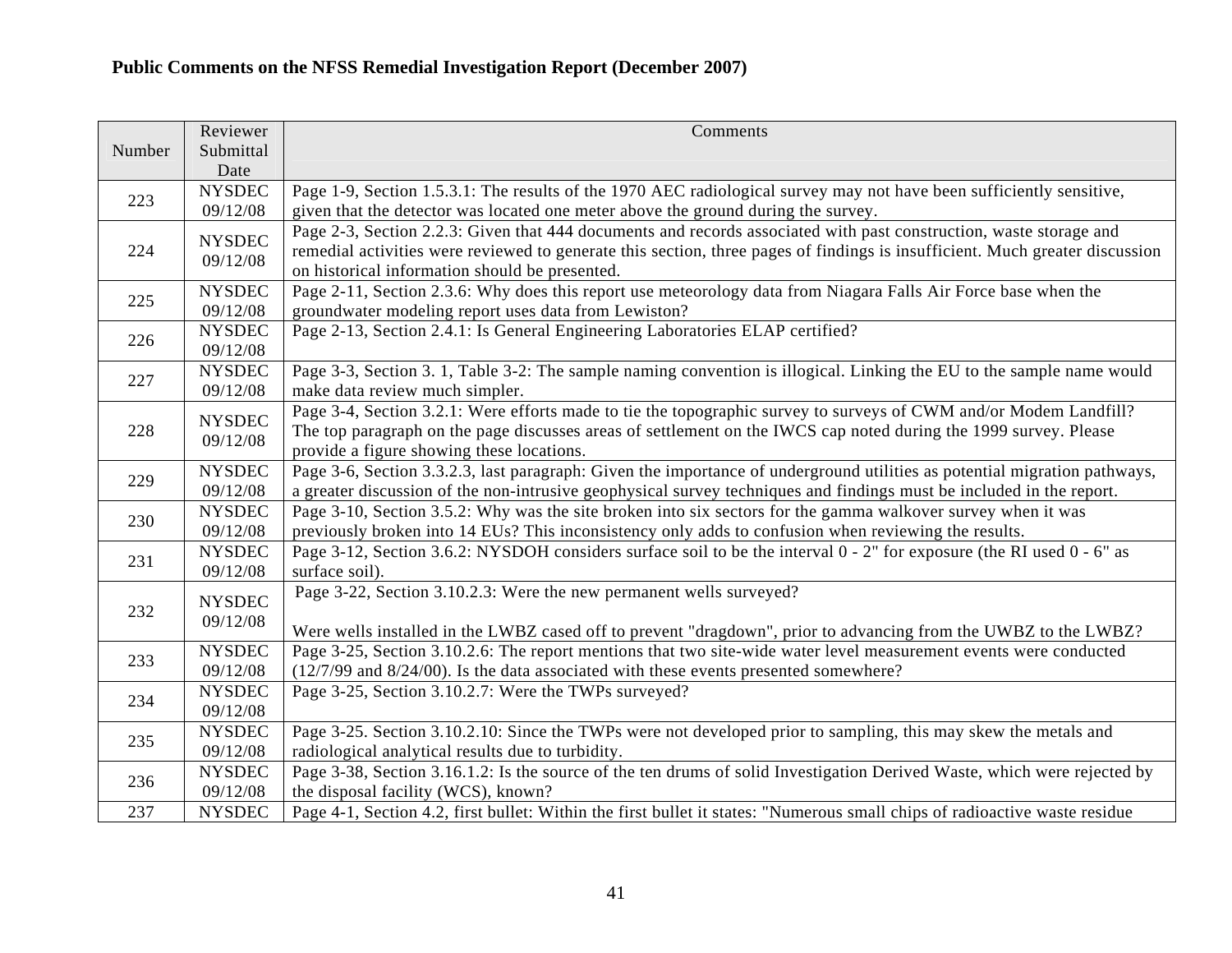|        | Reviewer                  | Comments                                                                                                                                                                                                                                                                                                                                                                                                                                                                                                                                                             |
|--------|---------------------------|----------------------------------------------------------------------------------------------------------------------------------------------------------------------------------------------------------------------------------------------------------------------------------------------------------------------------------------------------------------------------------------------------------------------------------------------------------------------------------------------------------------------------------------------------------------------|
| Number | Submittal<br>Date         |                                                                                                                                                                                                                                                                                                                                                                                                                                                                                                                                                                      |
|        | 09/12/08                  | with elevated gamma readings were found near the ground surface in the vicinity of these trenches". It is my<br>understanding in speaking with Corp representatives that these chips were collected upon discovery and surrounding soils                                                                                                                                                                                                                                                                                                                             |
|        |                           | were re-surveyed. This needs to be better documented in the report.                                                                                                                                                                                                                                                                                                                                                                                                                                                                                                  |
| 238    | <b>NYSDEC</b><br>09/12/08 | Page 4-1, Section 4.2: Please note the information contained in Table 4-1 indicates several other "significant" findings in<br>addition to those presented here.                                                                                                                                                                                                                                                                                                                                                                                                     |
| 239    | <b>NYSDEC</b><br>09/12/08 | Page 4-1. Section 4.3: Why weren't the analytical results from the drum, road core and railroad ballast used to determine<br>site related contaminants? Couldn't these matrices contribute to site contamination?                                                                                                                                                                                                                                                                                                                                                    |
| 240    | <b>NYSDEC</b><br>09/12/08 | Page 4-2, Section 4.3.1: It is not understood why a background data set could not be established for roadways and railroad<br>ballast. Aren't there roads or railroads not impacted by the site? Or for railroad ballast, why not statistically evaluate the<br>data set and look for outliers? For roadways, a simple review of the data would indicate results out of the expected range<br>(such as 26 ppm of arochlor-1254 in sample RC-coreOl-3730 or 5.72 pCi/g of Pu-239 in RC-core3-3734).                                                                   |
| 241    | <b>NYSDEC</b><br>09/12/08 | Page 4-2, Section 4.3.2: The uranium content seems elevated in the sample of Drum 1. Please provide additional details.                                                                                                                                                                                                                                                                                                                                                                                                                                              |
| 242    | <b>NYSDEC</b><br>09/12/08 | Page 4-2, Section 4.4.1: Because the first reference to an actual number for specific Background Screening Value was<br>found in Table 4-20, it is suggested that within the written text of the document that a listing of background screening<br>values for chemicals be placed in the chemical section and background screening values for radionuclides be placed in the<br>radionuclide section. It might even be helpful if these lists were on separate pages so that they could be removed from the<br>document, making it accessible upon further reading. |
| 243    | <b>NYSDEC</b><br>09/12/08 | Page 4-5, Section 4.4.1. second bullet: Was the railroad bed near the monitoring wells in question sampled to support the<br>hypothesis proposed for the elevated Uranium in samples from these wells?                                                                                                                                                                                                                                                                                                                                                               |
| 244    | <b>NYSDEC</b><br>09/12/08 | Page 4-5, Section 4.4.1, fifth and sixth bullets: The appropriateness of the background locations for surface water and<br>sediment needs to be reviewed considering that they are not upgradient/ upstream/ upwind of the site (and the R-10 pile<br>was uncovered for years).                                                                                                                                                                                                                                                                                      |
| 245    | <b>NYSDEC</b><br>09/12/08 | Page 4-6, Section 4.4.1, Statistical Evaluation: Due to the limited amount of background data, the power of the statistical<br>evaluation is diminished. Therefore, the determination of Upper tolerance limits may be questionable and should be used<br>with caution.                                                                                                                                                                                                                                                                                              |
| 246    | <b>NYSDEC</b><br>09/12/08 | Page 4-7, Section 4.4.2: It is understood that statistical evaluation of data can be powerful. However it can also be<br>confusing. Simpler methods for selecting site related contaminants of concern should also be presented (such as process<br>knowledge, site use, historical information).                                                                                                                                                                                                                                                                    |
| 247    | <b>NYSDEC</b><br>09/12/08 | Page 4-9, Section 4.5: The use of the correct units for Uranium should be carefully observed. For uranium analysis on<br>liquid media pCi/L or $\mu$ g/L can be used depending on the purpose of the analysis and standard being compared. However,<br>for soils or sediments the units have to be reported as pCi/g. This comment is applicable to all soil/sediment sample<br>results.                                                                                                                                                                             |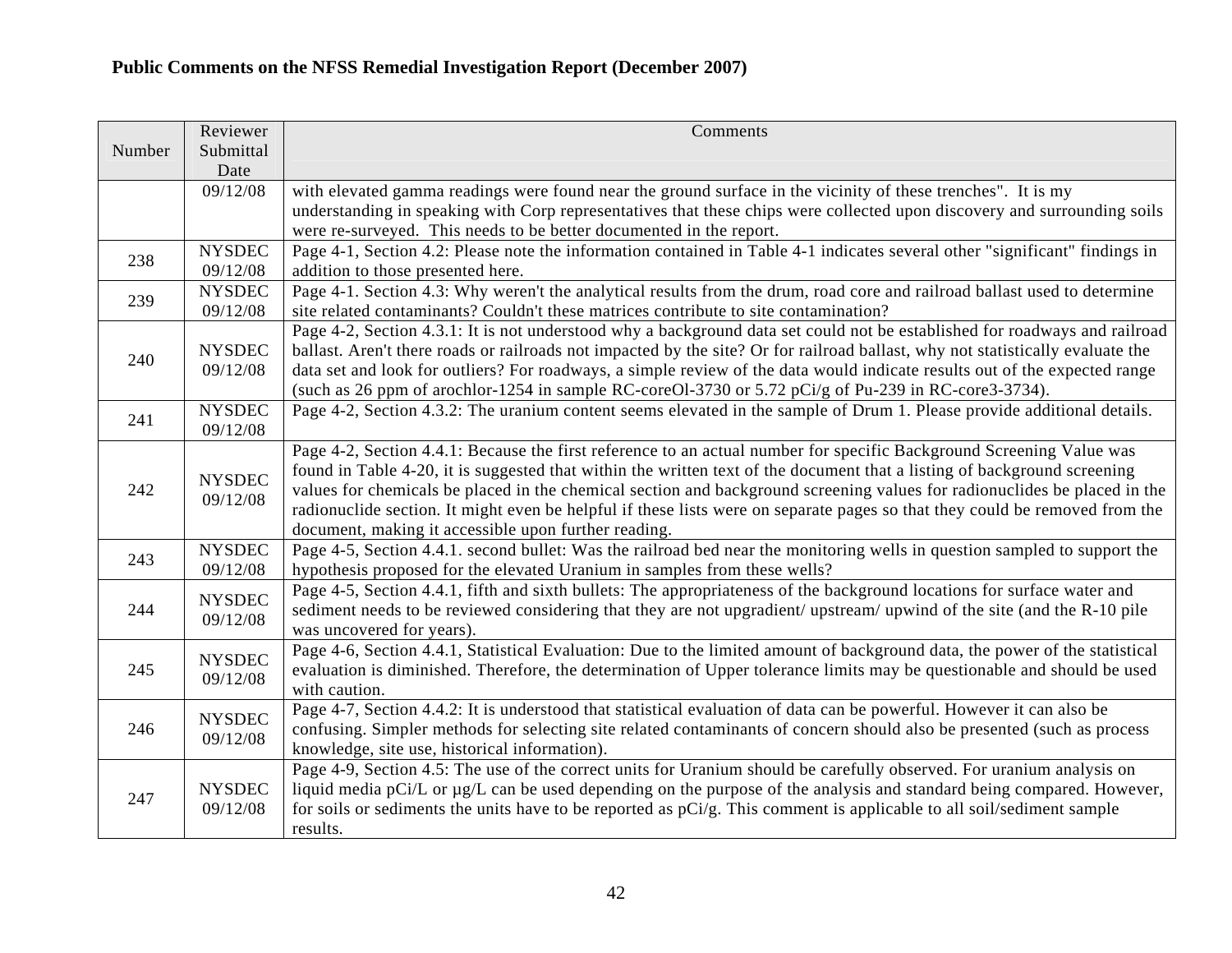|        | Reviewer                  | Comments                                                                                                                                                                                                                                                                                                                                                                                                                                                                                                                                                                                                |
|--------|---------------------------|---------------------------------------------------------------------------------------------------------------------------------------------------------------------------------------------------------------------------------------------------------------------------------------------------------------------------------------------------------------------------------------------------------------------------------------------------------------------------------------------------------------------------------------------------------------------------------------------------------|
| Number | Submittal<br>Date         |                                                                                                                                                                                                                                                                                                                                                                                                                                                                                                                                                                                                         |
| 248    | <b>NYSDEC</b><br>09/12/08 | Page 4-10, Section 4.6.1.: With respect to naturally-occurring inorganic compounds, it is not advisable to "pool" data<br>from different strata; or to mix surface soil data with subsurface soil data.                                                                                                                                                                                                                                                                                                                                                                                                 |
| 249    | <b>NYSDEC</b><br>09/12/08 | Page 4-11, Section 4.9.1: It is not advisable to mix data from different flow zones.                                                                                                                                                                                                                                                                                                                                                                                                                                                                                                                    |
| 250    | <b>NYSDEC</b><br>09/12/08 | Page 5-2, Section 5.1.1, second paragraph: If samples were collected from a ditch or drainage way, sediment is a proper<br>term for the sample. Materials in-these locations are much more likely from migration and/or deposition during<br>rainfall/runoff events.                                                                                                                                                                                                                                                                                                                                    |
| 251    | <b>NYSDEC</b><br>09/12/08 | Page 5-4, Section 5.1.2, second paragraph: With the exception of the last sentence, this paragraph explains the<br>distribution and migration characteristics of the site. However, the last sentence contradicts the reality of the<br>hydrogeologic setting. As stated elsewhere in these comments, the use of the term "plume" is inaccurate and gives a<br>exaggerated depiction of groundwater conditions and migration.                                                                                                                                                                           |
| 252    | <b>NYSDEC</b><br>09/12/08 | Page 5-4, Section 5.1.2, last paragraph: Bis (2-ethylhexyl) phthalate is a common laboratory contaminant and should have<br>been addressed as part of data validation. Presenting a "plume" of this constituent is inappropriate and should not be<br>presented.                                                                                                                                                                                                                                                                                                                                        |
| 253    | <b>NYSDEC</b><br>09/12/08 | Page 5-6, Section 5.2.1.1, third bullet: The discovery of positive Cs-137 analytical results at several locations around the<br>site needs to be explained. Cs-137 has been shown, in some instances to result from global fallout settling in low laying<br>areas, or as subtly mentioned on this page, in areas of former building foundations, inferring possible accumulated fallout<br>off a roof drip edge or from KAPL waste being present. Plutonium-239 analysis should be performed to rule out the latter.<br>In any event, a discussion should be presented highlighting potential sources. |
| 254    | <b>NYSDEC</b><br>09/12/08 | Page 5-6, Section 5.2.1.1, fourth bullet: Were shallow soil sampling results consistent with the results of the gamma<br>walkover survey (did the walkover survey detect contamination not identified by the soil sampling or visa-versa)?                                                                                                                                                                                                                                                                                                                                                              |
| 255    | <b>NYSDEC</b><br>09/12/08 | Page 5-7, Section 5.2.1.1, second bullet: Please define what is meant by "exceedances of the background UTL by a<br>factor of at least 10 were relatively few."                                                                                                                                                                                                                                                                                                                                                                                                                                         |
| 256    | <b>NYSDEC</b><br>09/12/08 | Page 5-7, Section 5.2.1.1, third bullet: With respect to the distribution of Cs-137 detections in soil samples, it is not<br>unexpected to have compounds present in a random fashion, especially considering the manner in which materials were<br>stored and handled at the facility.                                                                                                                                                                                                                                                                                                                 |
| 257    | <b>NYSDEC</b><br>09/12/08 | Page 5-7, Section 5.2.1.1, fourth bullet: The value of the information presented in this bullet would be greatly enhanced<br>if the locations, concentrations and identity of the detected compounds were provided.                                                                                                                                                                                                                                                                                                                                                                                     |
| 258    | <b>NYSDEC</b><br>09/12/08 | Page 5-8, Section 5.2.1.1. first bullet: This bullet provides only the bear minimum of information on the sampling results.<br>Where were above background levels of radionuclides detected in the subsurface? What about metals? Volatile<br>organics? The information presented is more appropriate for an executive summary rather than a presentation of the<br>results of the investigation.                                                                                                                                                                                                       |
| 259    | <b>NYSDEC</b>             | Page 5-8, Section 5.2.1.1, second bullet: Please provide the identification numbers corresponding to the abandoned drum                                                                                                                                                                                                                                                                                                                                                                                                                                                                                 |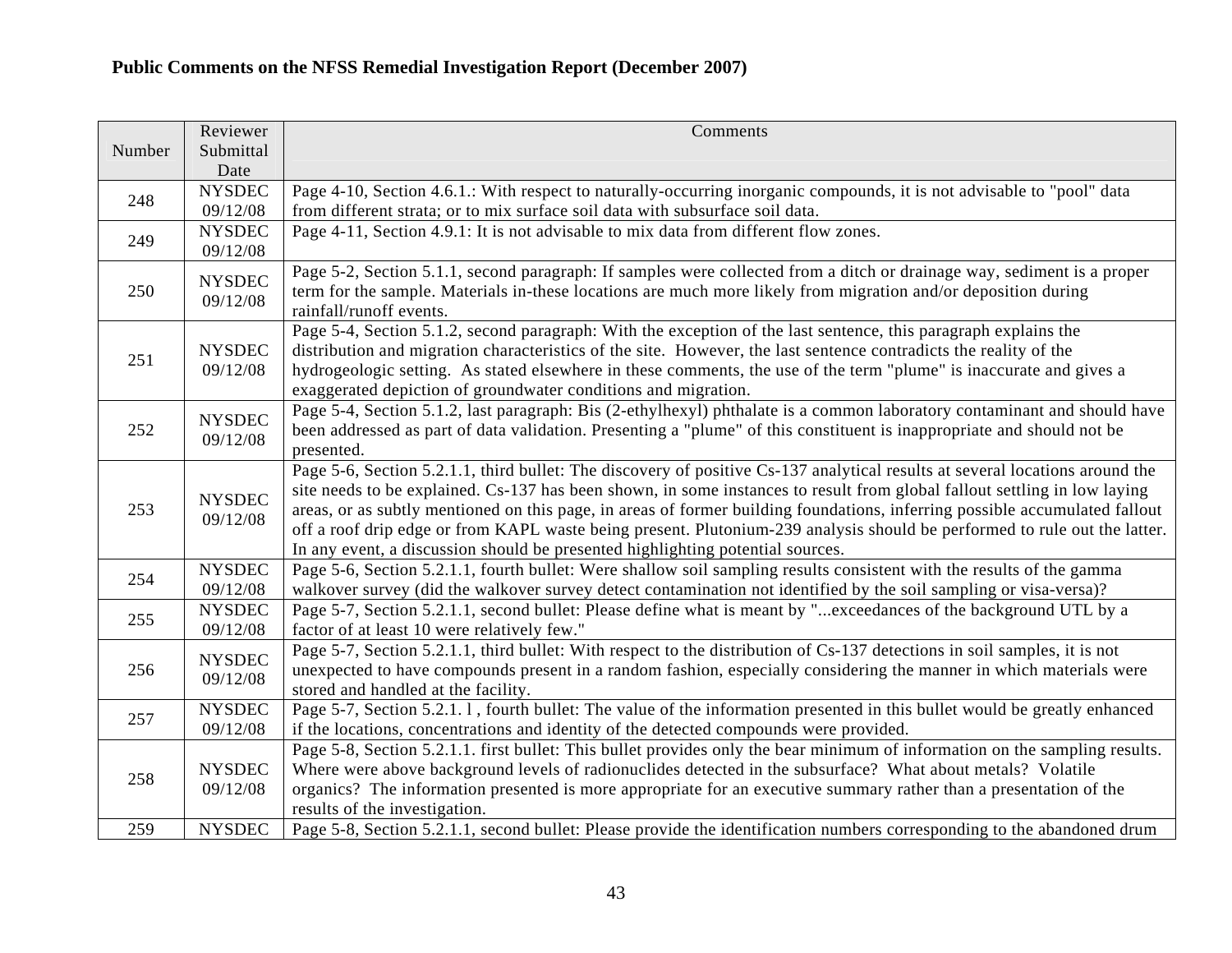|        | Reviewer                  | Comments                                                                                                                                                                                                                                                                                                                                                                                                                                                                                                                                                                                                                                                                                                                                        |
|--------|---------------------------|-------------------------------------------------------------------------------------------------------------------------------------------------------------------------------------------------------------------------------------------------------------------------------------------------------------------------------------------------------------------------------------------------------------------------------------------------------------------------------------------------------------------------------------------------------------------------------------------------------------------------------------------------------------------------------------------------------------------------------------------------|
| Number | Submittal<br>Date         |                                                                                                                                                                                                                                                                                                                                                                                                                                                                                                                                                                                                                                                                                                                                                 |
|        | 09/12/08                  | samples referenced in this bullet. Please provide specific information on the compounds which were detected in samples<br>of the material within the drum and the soil beneath the drum. This information will allow the reviewer to better assess<br>the statement in the report that the drum is not the source of compounds detected in the soil.                                                                                                                                                                                                                                                                                                                                                                                            |
| 260    | <b>NYSDEC</b><br>09/12/08 | Page 5-9, Section 5.2.1.4, first bullet: Given the characteristics of the unconsolidated strata the groundwater samples<br>containing elevated dissolved total uranium were collected from, it is more likely that the contamination exists in discrete<br>areas and not as a continuous "plume". In order to substantiate the "plume" depicted in Figure 5-4, several additional<br>groundwater sampling points containing elevated dissolved total uranium are necessary between and in the vicinity of the<br>two wells used.                                                                                                                                                                                                                |
| 261    | <b>NYSDEC</b><br>09/12/08 | Page 5-10, Section 5.2.1.4, second bullet: Why does the report consider ten times the background UTL as the criteria for<br>determining impact to the groundwater? The purpose of the investigation is to characterize the different media. Often, just<br>the presence of a constituent is sufficient to warrant additional investigation. This bullet is also inconsistent with the<br>information presented in the fourth bullet, as Cs-137 is a radionuclide and it was detected in excess of 10 x the UTL (non-<br>detect).                                                                                                                                                                                                                |
| 262    | <b>NYSDEC</b><br>09/12/08 | Page 5-10, Section 5.2.1.4, fourth bullet: Please correct the first sentence to read: "Cesium-137 was detected in<br>groundwater at location MW 404A and GW810A". The detection of cesium-137 in groundwater is of concern to this<br>Department, and the investigation and characterization of the presence of cesium-137 in groundwater at this area was not<br>sufficient. Simply making calculations on two individual sampling results does not answer the questions of why the<br>contaminant is present. Are wells 404A and GW810A isolated areas exhibiting the highest levels of contamination or do<br>other areas exist? Why did the resample of well GW810A not detect cesium-137? What was different? Does USACE<br>have a theory? |
| 263    | <b>NYSDEC</b><br>09/12/08 | Page 5-12, Section 5.2.2: Please see previous comments on the use of the term "plume".                                                                                                                                                                                                                                                                                                                                                                                                                                                                                                                                                                                                                                                          |
| 264    | <b>NYSDEC</b><br>09/12/08 | Page 5-16, Section 5.3.1.1, Trenches 411,412, 413: Why weren't parameters other than radiological parameters<br>investigated? Doesn't the name "New Naval Waste Area" suggest the materials at the area were possibly associated with<br>the Navy Interim Pilot Production Plant? Discolored materials and elevated PID readings were noted in all three trenches.<br>Wouldn't this suggest other contaminants besides radionuclides could be present?                                                                                                                                                                                                                                                                                          |
| 265    | <b>NYSDEC</b><br>09/12/08 | Page 5-18, Section 5.3.1.1. second bullet: It is not clear why the presence of ballast in the area leads the author to suggest<br>that the ballast is responsible for elevated concentrations of radium-226 in soil samples. Was ballast noted in the samples?<br>How does the ballast explain the presence of other contaminants detected in these samples?                                                                                                                                                                                                                                                                                                                                                                                    |
| 266    | <b>NYSDEC</b><br>09/12/08 | Page 5-18, Section 5.3.1.1. fifth bullet: The report should also discuss the locations of the detections, not just state<br>"frequently" or the "maximum concentration". Several locations had detections of PCBs above New York State cleanup<br>standards.                                                                                                                                                                                                                                                                                                                                                                                                                                                                                    |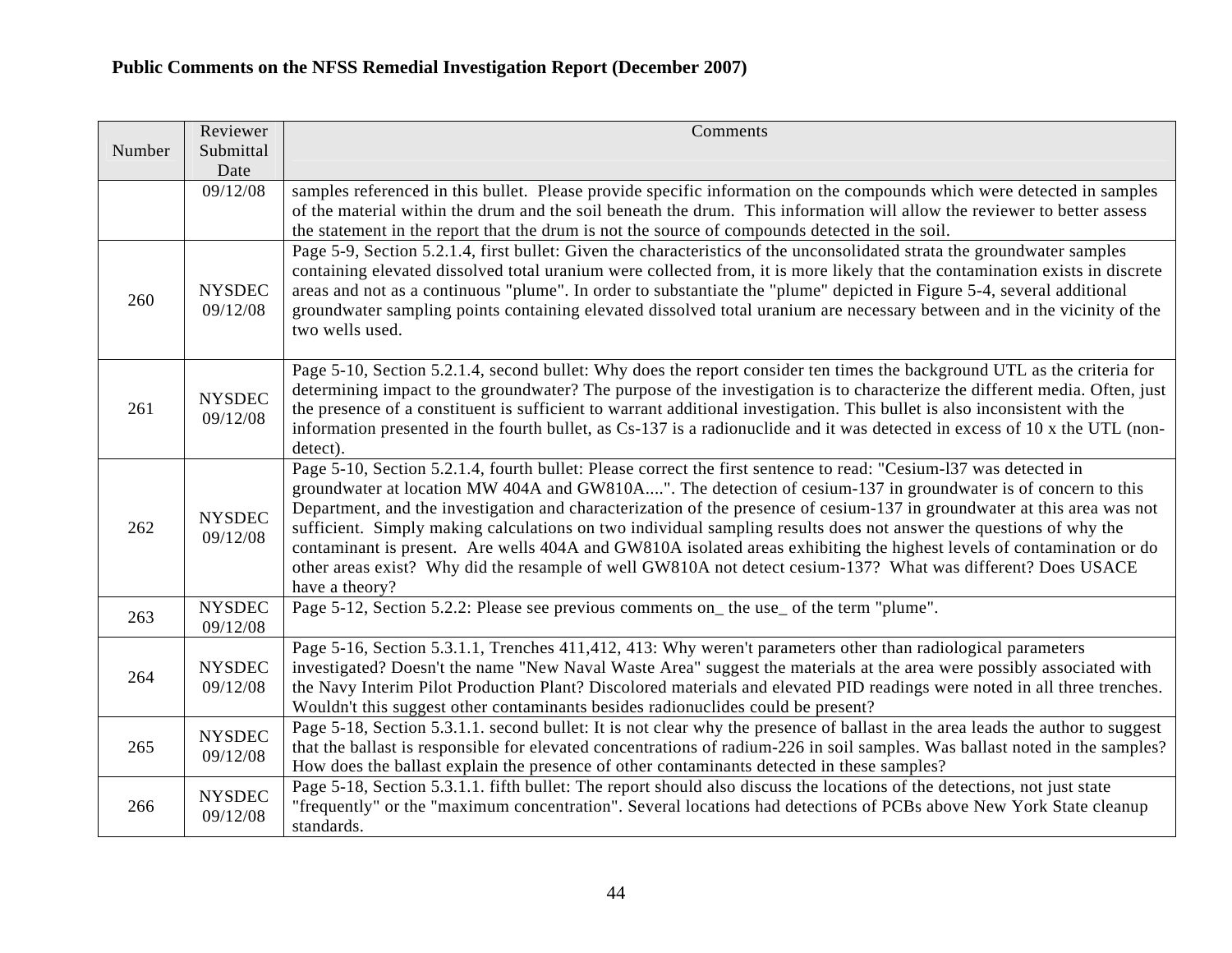|        | Reviewer                  | Comments                                                                                                                                                                                                      |
|--------|---------------------------|---------------------------------------------------------------------------------------------------------------------------------------------------------------------------------------------------------------|
| Number | Submittal<br>Date         |                                                                                                                                                                                                               |
|        | <b>NYSDEC</b>             | Page 5-18, Section 5.3.1.1, sixth bullet: It should be noted that Tetrachloroethylene (PCE) was detected at a                                                                                                 |
| 267    | 09/12/08                  | concentration of 63 parts per million in boring SB415.                                                                                                                                                        |
|        | <b>NYSDEC</b>             | Page 5-19, Section 5.3.1.1, fifth bullet: Please clarify which sample number corresponds with which material sampled.                                                                                         |
| 268    | 09/12/08                  |                                                                                                                                                                                                               |
| 269    | <b>NYSDEC</b>             | Page 5-20, Section 5.3.1.2: Regardless of turbidity, elevated metals were present in the water sample. This implies that                                                                                      |
|        | 09/12/08                  | the contaminants are subject to suspension, transport and migration; and therefore a potential problem.                                                                                                       |
|        | <b>NYSDEC</b>             | Page 5-21, Section 5.3.1.4: Review of the Section 5 Figures depicting groundwater "plumes" leads one to believe                                                                                               |
| 270    | 09/12/08                  | groundwater migrates in several directions from the same location. This observation is an additional reason why the                                                                                           |
|        | <b>NYSDEC</b>             | Department does not consider the Report's presentation of groundwater conditions is appropriate.                                                                                                              |
| 271    | 09/12/08                  | Page 5-22, Section 5.3.1.4, first bullet: It is not so much the concentration of Cs-137 in groundwater samples, but more<br>its presence that is of concern                                                   |
|        |                           | Page 5-22, Section 5.3.1.4. second bullet: The concentration of PCE in monitoring well 415A warrants additional                                                                                               |
|        |                           | investigation and possible interim remedial actions.                                                                                                                                                          |
|        | <b>NYSDEC</b>             |                                                                                                                                                                                                               |
| 272    | 09/12/08                  | Please note that due to the low solubility of PCE, the high concentration of PCE detected in well 415A may indicate the                                                                                       |
|        |                           | presence of separate phase product in the vicinity of this location. The Department will not consider natural attenuation as                                                                                  |
|        |                           | a viable remedial option to address contamination of this magnitude.                                                                                                                                          |
| 273    | <b>NYSDEC</b>             | Page 5-23, Section 5.3.1.5. first bullet: Just because a contaminant is not prevalent at numerous locations does not                                                                                          |
|        | 09/12/08                  | exclude the possibility of it being a problem at individual locations.                                                                                                                                        |
| 274    | <b>NYSDEC</b><br>09/12/08 | Page 5-24, Section 5.3.1.5, fifth bullet: The results of samples collected from MH32 and MH35 are not discussed in the<br>groundwater section of this EU. The results are discussed further in Section 5.3.2. |
|        |                           | Page 5-24, Section 5.3.1.5, Sanitary Sewers, first bullet: The concern, again, is the presence of Cs-137 in samples, not                                                                                      |
| 275    | <b>NYSDEC</b><br>09/12/08 | necessarily the concentration. Is there a theory on whether these Cs-137 detections are due to groundwater infiltration                                                                                       |
|        |                           | or the opposite?                                                                                                                                                                                              |
|        |                           | Page 5-25, Section 5.3.1.5. Storm Sewers, first bullet: It is interesting to note that adjacent manholes MH35 (acid                                                                                           |
| 276    | <b>NYSDEC</b><br>09/12/08 | sewer) and MH22 (storm sewer) both detected VOCs. However an investigation of groundwater in the vicinity was not                                                                                             |
|        |                           | conducted to determine if this media is affected. Investigation of this area should be conducted.                                                                                                             |
| 277    | <b>NYSDEC</b>             | Page 5-25, Section 5.3.2: How can the limit of contamination in the pipeline be determined when no samples are                                                                                                |
|        | 09/12/08                  | collected downstream of the impacted locations? Additional sampling is necessary.                                                                                                                             |
| 278    |                           | Page 5-26, Section 5.3.3, second bullet: Please note the following with respect to past usage of PCE: Multiple government                                                                                     |
|        | <b>NYSDEC</b>             | uses of the property involved the use of solvents such as the Navy Interim Pilot Production Plant, Air Force Plant 68, and                                                                                    |
|        | 09/12/08                  | the Boron-10 Plant. Evidence of past disposal in the area includes abandoned drums, waste piles, pipes, sumps. It is not<br>unreasonable to consider past government operations as a potential source.        |
|        |                           |                                                                                                                                                                                                               |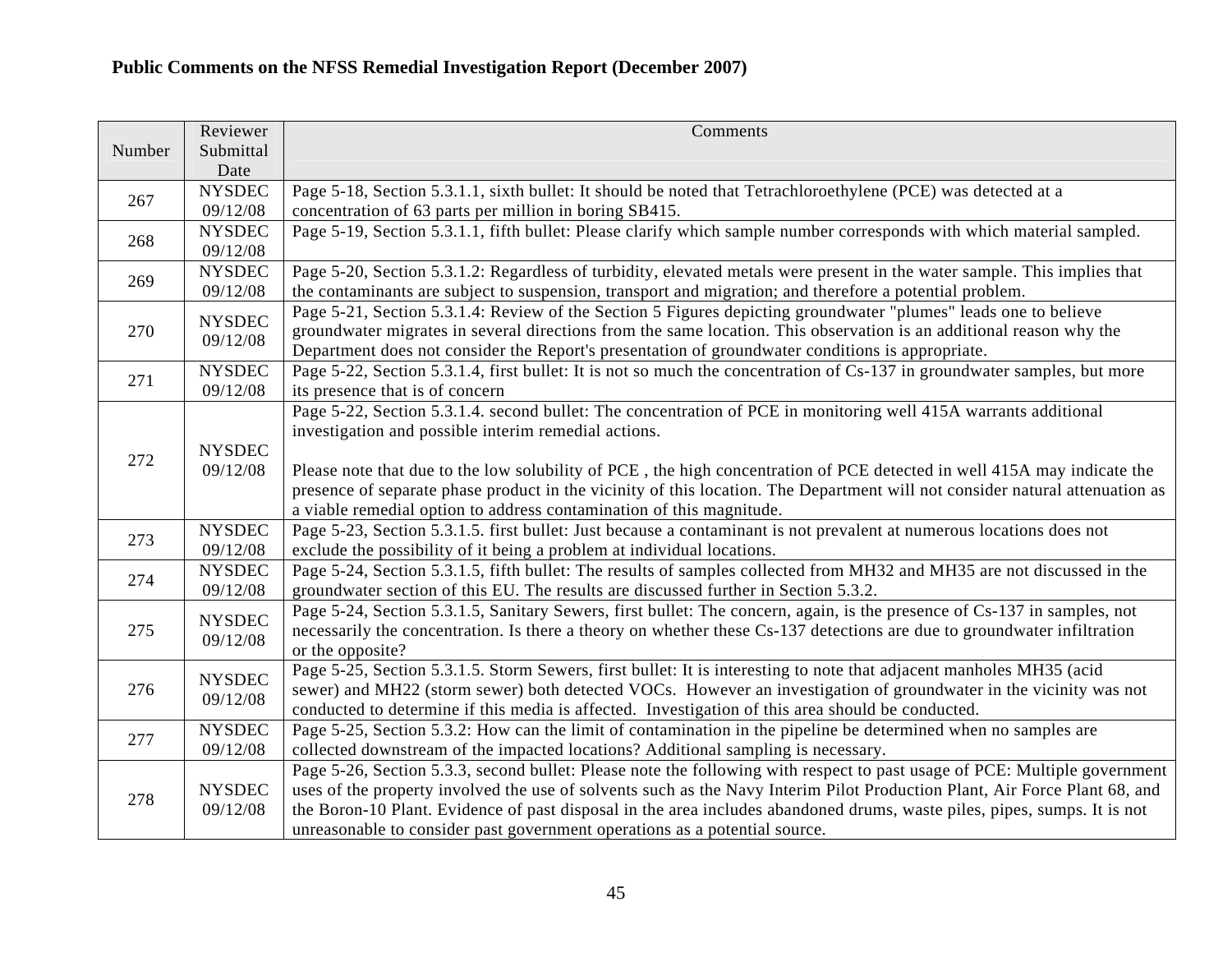| Date<br>Please remove the last sentence of this bullet, since the contamination noted on the NFSS is not associated with CWM<br>operations, although CWM does operate groundwater extraction systems associated with past Federal Government<br>contamination (P1202s and PCB Warehouse remedial systems).<br>Page 5-26, Section 5.3.3, fifth bullet: The presence of bis(2-ethylhexyl)phthalate in sample results could also be<br><b>NYSDEC</b><br>279<br>09/12/08<br>associated with analytical laboratory contamination.<br>Page 5-26, Section 5.3.3, sixth bullet: The presence of PCBs in this area could be related to oil jacketed lines, heat<br><b>NYSDEC</b><br>transfer fluids or gaskets caulks and seals. The presence of PCE could be associated with the disposal of spent<br>280<br>09/12/08<br>solvent associated with the operations discussed in the comments in the second bullet.<br><b>NYSDEC</b><br>Page 5-26, Section 5.3.3 eighth bullet: It is expected that elevated gamma walkover survey readings would be<br>281<br>09/12/08<br>associated with surface soil containing radionuclides.<br>Page 5-27, Section 5.4.1: It would have been helpful if subsurface samples were taken northeast of road core RC 14<br><b>NYSDEC</b><br>282<br>09/12/08<br>to assist in bounding the groundwater/soil contamination noted on the CWM side of the fence.<br><b>NYSDEC</b><br>Page 5-32, Section 5.4.1.4, second paragraph: Data from monitoring well BH57 (screened in the upper Queenston<br>283<br>09/12/08<br>formation) should not be compared to background values for the LWBZ data.<br><b>NYSDEC</b><br>Page 5-33, Section 5.4.2: When discussing elevated surface soils in the southeast corner of EU6, is the author<br>284<br>09/12/08<br>referring to sample locations 606 and/or 6B005?<br>Page 5-35, Section 5.5.1.1: Please provide the locations, detected parameters and concentrations of contaminants<br><b>NYSDEC</b><br>285<br>09/12/08<br>discussed in this section. The current discussion is vague.<br>Page 5-36, Section 5.5.1.1, first and second bullet: Please note that the source of debris piles investigated by trench<br>$\ensuremath{\mathsf{NYSDEC}}$<br>302 and 305 is believed to be the result of DOE remedial work preformed on Modern Landfill property in the 1980's<br>286<br>09/12/08<br>(Vine Street/Vicinity Property N North).<br><b>NYSDEC</b><br>Page 5-38, Section 5.5.1.4, first bullet: Please note that the groundwater contamination noted in samples collected<br>287<br>09/12/08<br>from wells 302/302A and 313 are not part of a "plume" and have different radiological signatures.<br>Page 5-40, Section 5.5.2: The best explanation of the dissolved uranium plume is that the "plume" does not exist and<br><b>NYSDEC</b><br>288<br>09/12/08<br>is a figment of computer contouring.<br>Page 5-43, Section 5.6.1.1, second bullet: Subsurface soil sample 8D006 (0.8) should also be noted when discussing<br><b>NYSDEC</b><br>289<br>09/12/08<br>samples with elevated contaminants.<br>Page 5-45, Section 5.6.1.1, fourth bullet: Was a sample of the "chips" exhibiting the high gamma readings collected<br><b>NYSDEC</b><br>290<br>09/12/08<br>and analyzed?<br>Page 5-46, Section 5.6.1.1, first bullet: The detection of "Niobium-95" in Trench 810 should be discussed.<br><b>NYSDEC</b><br>291<br>09/12/08 |        | Reviewer  | Comments |
|-------------------------------------------------------------------------------------------------------------------------------------------------------------------------------------------------------------------------------------------------------------------------------------------------------------------------------------------------------------------------------------------------------------------------------------------------------------------------------------------------------------------------------------------------------------------------------------------------------------------------------------------------------------------------------------------------------------------------------------------------------------------------------------------------------------------------------------------------------------------------------------------------------------------------------------------------------------------------------------------------------------------------------------------------------------------------------------------------------------------------------------------------------------------------------------------------------------------------------------------------------------------------------------------------------------------------------------------------------------------------------------------------------------------------------------------------------------------------------------------------------------------------------------------------------------------------------------------------------------------------------------------------------------------------------------------------------------------------------------------------------------------------------------------------------------------------------------------------------------------------------------------------------------------------------------------------------------------------------------------------------------------------------------------------------------------------------------------------------------------------------------------------------------------------------------------------------------------------------------------------------------------------------------------------------------------------------------------------------------------------------------------------------------------------------------------------------------------------------------------------------------------------------------------------------------------------------------------------------------------------------------------------------------------------------------------------------------------------------------------------------------------------------------------------------------------------------------------------------------------------------------------------------------------------------------------------------------------------------------------------------------------------------------------------------------------------------------------------------------------------------------------------------------------------------------------------------------------------------------------------------------------------------------------------------------------------------------------------------------------------------------------------------|--------|-----------|----------|
|                                                                                                                                                                                                                                                                                                                                                                                                                                                                                                                                                                                                                                                                                                                                                                                                                                                                                                                                                                                                                                                                                                                                                                                                                                                                                                                                                                                                                                                                                                                                                                                                                                                                                                                                                                                                                                                                                                                                                                                                                                                                                                                                                                                                                                                                                                                                                                                                                                                                                                                                                                                                                                                                                                                                                                                                                                                                                                                                                                                                                                                                                                                                                                                                                                                                                                                                                                                                       | Number | Submittal |          |
|                                                                                                                                                                                                                                                                                                                                                                                                                                                                                                                                                                                                                                                                                                                                                                                                                                                                                                                                                                                                                                                                                                                                                                                                                                                                                                                                                                                                                                                                                                                                                                                                                                                                                                                                                                                                                                                                                                                                                                                                                                                                                                                                                                                                                                                                                                                                                                                                                                                                                                                                                                                                                                                                                                                                                                                                                                                                                                                                                                                                                                                                                                                                                                                                                                                                                                                                                                                                       |        |           |          |
|                                                                                                                                                                                                                                                                                                                                                                                                                                                                                                                                                                                                                                                                                                                                                                                                                                                                                                                                                                                                                                                                                                                                                                                                                                                                                                                                                                                                                                                                                                                                                                                                                                                                                                                                                                                                                                                                                                                                                                                                                                                                                                                                                                                                                                                                                                                                                                                                                                                                                                                                                                                                                                                                                                                                                                                                                                                                                                                                                                                                                                                                                                                                                                                                                                                                                                                                                                                                       |        |           |          |
|                                                                                                                                                                                                                                                                                                                                                                                                                                                                                                                                                                                                                                                                                                                                                                                                                                                                                                                                                                                                                                                                                                                                                                                                                                                                                                                                                                                                                                                                                                                                                                                                                                                                                                                                                                                                                                                                                                                                                                                                                                                                                                                                                                                                                                                                                                                                                                                                                                                                                                                                                                                                                                                                                                                                                                                                                                                                                                                                                                                                                                                                                                                                                                                                                                                                                                                                                                                                       |        |           |          |
|                                                                                                                                                                                                                                                                                                                                                                                                                                                                                                                                                                                                                                                                                                                                                                                                                                                                                                                                                                                                                                                                                                                                                                                                                                                                                                                                                                                                                                                                                                                                                                                                                                                                                                                                                                                                                                                                                                                                                                                                                                                                                                                                                                                                                                                                                                                                                                                                                                                                                                                                                                                                                                                                                                                                                                                                                                                                                                                                                                                                                                                                                                                                                                                                                                                                                                                                                                                                       |        |           |          |
|                                                                                                                                                                                                                                                                                                                                                                                                                                                                                                                                                                                                                                                                                                                                                                                                                                                                                                                                                                                                                                                                                                                                                                                                                                                                                                                                                                                                                                                                                                                                                                                                                                                                                                                                                                                                                                                                                                                                                                                                                                                                                                                                                                                                                                                                                                                                                                                                                                                                                                                                                                                                                                                                                                                                                                                                                                                                                                                                                                                                                                                                                                                                                                                                                                                                                                                                                                                                       |        |           |          |
|                                                                                                                                                                                                                                                                                                                                                                                                                                                                                                                                                                                                                                                                                                                                                                                                                                                                                                                                                                                                                                                                                                                                                                                                                                                                                                                                                                                                                                                                                                                                                                                                                                                                                                                                                                                                                                                                                                                                                                                                                                                                                                                                                                                                                                                                                                                                                                                                                                                                                                                                                                                                                                                                                                                                                                                                                                                                                                                                                                                                                                                                                                                                                                                                                                                                                                                                                                                                       |        |           |          |
|                                                                                                                                                                                                                                                                                                                                                                                                                                                                                                                                                                                                                                                                                                                                                                                                                                                                                                                                                                                                                                                                                                                                                                                                                                                                                                                                                                                                                                                                                                                                                                                                                                                                                                                                                                                                                                                                                                                                                                                                                                                                                                                                                                                                                                                                                                                                                                                                                                                                                                                                                                                                                                                                                                                                                                                                                                                                                                                                                                                                                                                                                                                                                                                                                                                                                                                                                                                                       |        |           |          |
|                                                                                                                                                                                                                                                                                                                                                                                                                                                                                                                                                                                                                                                                                                                                                                                                                                                                                                                                                                                                                                                                                                                                                                                                                                                                                                                                                                                                                                                                                                                                                                                                                                                                                                                                                                                                                                                                                                                                                                                                                                                                                                                                                                                                                                                                                                                                                                                                                                                                                                                                                                                                                                                                                                                                                                                                                                                                                                                                                                                                                                                                                                                                                                                                                                                                                                                                                                                                       |        |           |          |
|                                                                                                                                                                                                                                                                                                                                                                                                                                                                                                                                                                                                                                                                                                                                                                                                                                                                                                                                                                                                                                                                                                                                                                                                                                                                                                                                                                                                                                                                                                                                                                                                                                                                                                                                                                                                                                                                                                                                                                                                                                                                                                                                                                                                                                                                                                                                                                                                                                                                                                                                                                                                                                                                                                                                                                                                                                                                                                                                                                                                                                                                                                                                                                                                                                                                                                                                                                                                       |        |           |          |
|                                                                                                                                                                                                                                                                                                                                                                                                                                                                                                                                                                                                                                                                                                                                                                                                                                                                                                                                                                                                                                                                                                                                                                                                                                                                                                                                                                                                                                                                                                                                                                                                                                                                                                                                                                                                                                                                                                                                                                                                                                                                                                                                                                                                                                                                                                                                                                                                                                                                                                                                                                                                                                                                                                                                                                                                                                                                                                                                                                                                                                                                                                                                                                                                                                                                                                                                                                                                       |        |           |          |
|                                                                                                                                                                                                                                                                                                                                                                                                                                                                                                                                                                                                                                                                                                                                                                                                                                                                                                                                                                                                                                                                                                                                                                                                                                                                                                                                                                                                                                                                                                                                                                                                                                                                                                                                                                                                                                                                                                                                                                                                                                                                                                                                                                                                                                                                                                                                                                                                                                                                                                                                                                                                                                                                                                                                                                                                                                                                                                                                                                                                                                                                                                                                                                                                                                                                                                                                                                                                       |        |           |          |
|                                                                                                                                                                                                                                                                                                                                                                                                                                                                                                                                                                                                                                                                                                                                                                                                                                                                                                                                                                                                                                                                                                                                                                                                                                                                                                                                                                                                                                                                                                                                                                                                                                                                                                                                                                                                                                                                                                                                                                                                                                                                                                                                                                                                                                                                                                                                                                                                                                                                                                                                                                                                                                                                                                                                                                                                                                                                                                                                                                                                                                                                                                                                                                                                                                                                                                                                                                                                       |        |           |          |
|                                                                                                                                                                                                                                                                                                                                                                                                                                                                                                                                                                                                                                                                                                                                                                                                                                                                                                                                                                                                                                                                                                                                                                                                                                                                                                                                                                                                                                                                                                                                                                                                                                                                                                                                                                                                                                                                                                                                                                                                                                                                                                                                                                                                                                                                                                                                                                                                                                                                                                                                                                                                                                                                                                                                                                                                                                                                                                                                                                                                                                                                                                                                                                                                                                                                                                                                                                                                       |        |           |          |
|                                                                                                                                                                                                                                                                                                                                                                                                                                                                                                                                                                                                                                                                                                                                                                                                                                                                                                                                                                                                                                                                                                                                                                                                                                                                                                                                                                                                                                                                                                                                                                                                                                                                                                                                                                                                                                                                                                                                                                                                                                                                                                                                                                                                                                                                                                                                                                                                                                                                                                                                                                                                                                                                                                                                                                                                                                                                                                                                                                                                                                                                                                                                                                                                                                                                                                                                                                                                       |        |           |          |
|                                                                                                                                                                                                                                                                                                                                                                                                                                                                                                                                                                                                                                                                                                                                                                                                                                                                                                                                                                                                                                                                                                                                                                                                                                                                                                                                                                                                                                                                                                                                                                                                                                                                                                                                                                                                                                                                                                                                                                                                                                                                                                                                                                                                                                                                                                                                                                                                                                                                                                                                                                                                                                                                                                                                                                                                                                                                                                                                                                                                                                                                                                                                                                                                                                                                                                                                                                                                       |        |           |          |
|                                                                                                                                                                                                                                                                                                                                                                                                                                                                                                                                                                                                                                                                                                                                                                                                                                                                                                                                                                                                                                                                                                                                                                                                                                                                                                                                                                                                                                                                                                                                                                                                                                                                                                                                                                                                                                                                                                                                                                                                                                                                                                                                                                                                                                                                                                                                                                                                                                                                                                                                                                                                                                                                                                                                                                                                                                                                                                                                                                                                                                                                                                                                                                                                                                                                                                                                                                                                       |        |           |          |
|                                                                                                                                                                                                                                                                                                                                                                                                                                                                                                                                                                                                                                                                                                                                                                                                                                                                                                                                                                                                                                                                                                                                                                                                                                                                                                                                                                                                                                                                                                                                                                                                                                                                                                                                                                                                                                                                                                                                                                                                                                                                                                                                                                                                                                                                                                                                                                                                                                                                                                                                                                                                                                                                                                                                                                                                                                                                                                                                                                                                                                                                                                                                                                                                                                                                                                                                                                                                       |        |           |          |
|                                                                                                                                                                                                                                                                                                                                                                                                                                                                                                                                                                                                                                                                                                                                                                                                                                                                                                                                                                                                                                                                                                                                                                                                                                                                                                                                                                                                                                                                                                                                                                                                                                                                                                                                                                                                                                                                                                                                                                                                                                                                                                                                                                                                                                                                                                                                                                                                                                                                                                                                                                                                                                                                                                                                                                                                                                                                                                                                                                                                                                                                                                                                                                                                                                                                                                                                                                                                       |        |           |          |
|                                                                                                                                                                                                                                                                                                                                                                                                                                                                                                                                                                                                                                                                                                                                                                                                                                                                                                                                                                                                                                                                                                                                                                                                                                                                                                                                                                                                                                                                                                                                                                                                                                                                                                                                                                                                                                                                                                                                                                                                                                                                                                                                                                                                                                                                                                                                                                                                                                                                                                                                                                                                                                                                                                                                                                                                                                                                                                                                                                                                                                                                                                                                                                                                                                                                                                                                                                                                       |        |           |          |
|                                                                                                                                                                                                                                                                                                                                                                                                                                                                                                                                                                                                                                                                                                                                                                                                                                                                                                                                                                                                                                                                                                                                                                                                                                                                                                                                                                                                                                                                                                                                                                                                                                                                                                                                                                                                                                                                                                                                                                                                                                                                                                                                                                                                                                                                                                                                                                                                                                                                                                                                                                                                                                                                                                                                                                                                                                                                                                                                                                                                                                                                                                                                                                                                                                                                                                                                                                                                       |        |           |          |
|                                                                                                                                                                                                                                                                                                                                                                                                                                                                                                                                                                                                                                                                                                                                                                                                                                                                                                                                                                                                                                                                                                                                                                                                                                                                                                                                                                                                                                                                                                                                                                                                                                                                                                                                                                                                                                                                                                                                                                                                                                                                                                                                                                                                                                                                                                                                                                                                                                                                                                                                                                                                                                                                                                                                                                                                                                                                                                                                                                                                                                                                                                                                                                                                                                                                                                                                                                                                       |        |           |          |
|                                                                                                                                                                                                                                                                                                                                                                                                                                                                                                                                                                                                                                                                                                                                                                                                                                                                                                                                                                                                                                                                                                                                                                                                                                                                                                                                                                                                                                                                                                                                                                                                                                                                                                                                                                                                                                                                                                                                                                                                                                                                                                                                                                                                                                                                                                                                                                                                                                                                                                                                                                                                                                                                                                                                                                                                                                                                                                                                                                                                                                                                                                                                                                                                                                                                                                                                                                                                       |        |           |          |
|                                                                                                                                                                                                                                                                                                                                                                                                                                                                                                                                                                                                                                                                                                                                                                                                                                                                                                                                                                                                                                                                                                                                                                                                                                                                                                                                                                                                                                                                                                                                                                                                                                                                                                                                                                                                                                                                                                                                                                                                                                                                                                                                                                                                                                                                                                                                                                                                                                                                                                                                                                                                                                                                                                                                                                                                                                                                                                                                                                                                                                                                                                                                                                                                                                                                                                                                                                                                       |        |           |          |
|                                                                                                                                                                                                                                                                                                                                                                                                                                                                                                                                                                                                                                                                                                                                                                                                                                                                                                                                                                                                                                                                                                                                                                                                                                                                                                                                                                                                                                                                                                                                                                                                                                                                                                                                                                                                                                                                                                                                                                                                                                                                                                                                                                                                                                                                                                                                                                                                                                                                                                                                                                                                                                                                                                                                                                                                                                                                                                                                                                                                                                                                                                                                                                                                                                                                                                                                                                                                       |        |           |          |
|                                                                                                                                                                                                                                                                                                                                                                                                                                                                                                                                                                                                                                                                                                                                                                                                                                                                                                                                                                                                                                                                                                                                                                                                                                                                                                                                                                                                                                                                                                                                                                                                                                                                                                                                                                                                                                                                                                                                                                                                                                                                                                                                                                                                                                                                                                                                                                                                                                                                                                                                                                                                                                                                                                                                                                                                                                                                                                                                                                                                                                                                                                                                                                                                                                                                                                                                                                                                       |        |           |          |
|                                                                                                                                                                                                                                                                                                                                                                                                                                                                                                                                                                                                                                                                                                                                                                                                                                                                                                                                                                                                                                                                                                                                                                                                                                                                                                                                                                                                                                                                                                                                                                                                                                                                                                                                                                                                                                                                                                                                                                                                                                                                                                                                                                                                                                                                                                                                                                                                                                                                                                                                                                                                                                                                                                                                                                                                                                                                                                                                                                                                                                                                                                                                                                                                                                                                                                                                                                                                       |        |           |          |
|                                                                                                                                                                                                                                                                                                                                                                                                                                                                                                                                                                                                                                                                                                                                                                                                                                                                                                                                                                                                                                                                                                                                                                                                                                                                                                                                                                                                                                                                                                                                                                                                                                                                                                                                                                                                                                                                                                                                                                                                                                                                                                                                                                                                                                                                                                                                                                                                                                                                                                                                                                                                                                                                                                                                                                                                                                                                                                                                                                                                                                                                                                                                                                                                                                                                                                                                                                                                       |        |           |          |
|                                                                                                                                                                                                                                                                                                                                                                                                                                                                                                                                                                                                                                                                                                                                                                                                                                                                                                                                                                                                                                                                                                                                                                                                                                                                                                                                                                                                                                                                                                                                                                                                                                                                                                                                                                                                                                                                                                                                                                                                                                                                                                                                                                                                                                                                                                                                                                                                                                                                                                                                                                                                                                                                                                                                                                                                                                                                                                                                                                                                                                                                                                                                                                                                                                                                                                                                                                                                       |        |           |          |
|                                                                                                                                                                                                                                                                                                                                                                                                                                                                                                                                                                                                                                                                                                                                                                                                                                                                                                                                                                                                                                                                                                                                                                                                                                                                                                                                                                                                                                                                                                                                                                                                                                                                                                                                                                                                                                                                                                                                                                                                                                                                                                                                                                                                                                                                                                                                                                                                                                                                                                                                                                                                                                                                                                                                                                                                                                                                                                                                                                                                                                                                                                                                                                                                                                                                                                                                                                                                       |        |           |          |
|                                                                                                                                                                                                                                                                                                                                                                                                                                                                                                                                                                                                                                                                                                                                                                                                                                                                                                                                                                                                                                                                                                                                                                                                                                                                                                                                                                                                                                                                                                                                                                                                                                                                                                                                                                                                                                                                                                                                                                                                                                                                                                                                                                                                                                                                                                                                                                                                                                                                                                                                                                                                                                                                                                                                                                                                                                                                                                                                                                                                                                                                                                                                                                                                                                                                                                                                                                                                       |        |           |          |
|                                                                                                                                                                                                                                                                                                                                                                                                                                                                                                                                                                                                                                                                                                                                                                                                                                                                                                                                                                                                                                                                                                                                                                                                                                                                                                                                                                                                                                                                                                                                                                                                                                                                                                                                                                                                                                                                                                                                                                                                                                                                                                                                                                                                                                                                                                                                                                                                                                                                                                                                                                                                                                                                                                                                                                                                                                                                                                                                                                                                                                                                                                                                                                                                                                                                                                                                                                                                       |        |           |          |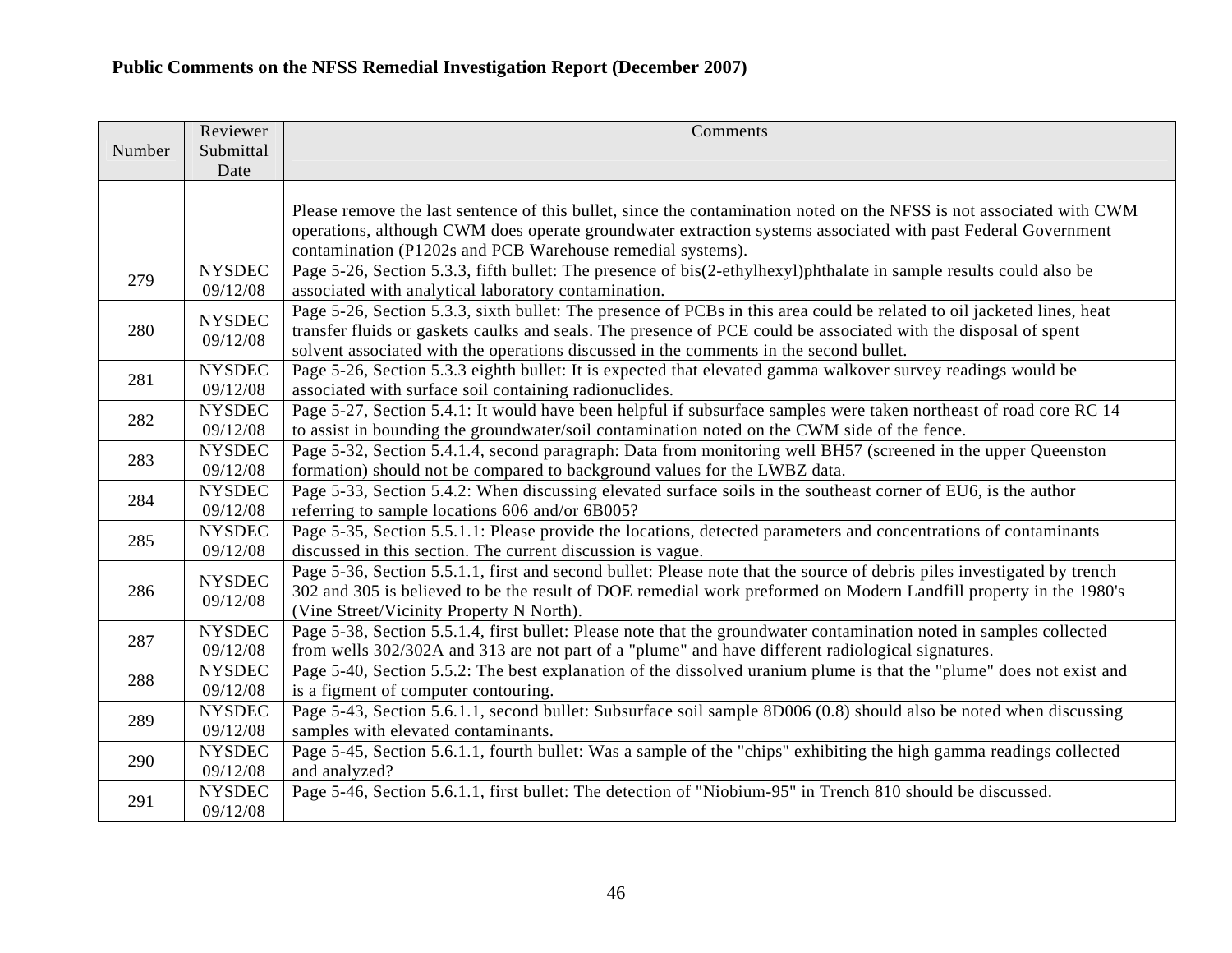|        | Reviewer      | Comments                                                                                                                      |
|--------|---------------|-------------------------------------------------------------------------------------------------------------------------------|
| Number | Submittal     |                                                                                                                               |
|        | Date          |                                                                                                                               |
|        | <b>NYSDEC</b> | Page 5-49, Section 5.6.1.4, second bullet: Additional investigation is required to support the statements in this bullet. The |
| 292    | 09/12/08      | elevated uranium-234 samples were collected from different media (groundwater and sanitary sewer). Other groundwater          |
|        |               | samples in the vicinity do not indicate contamination of the same magnitude and characteristics.                              |
| 293    | <b>NYSDEC</b> | Page 5-49. Section 5.6.1.4, fourth bullet: The concern with Cs-137 is not the concentration but rather its presence           |
|        | 09/12/08      | since cesium is not associated with uranium milling residues.                                                                 |
| 294    | <b>NYSDEC</b> | Page 5-49, Section 5.6.1.4, fifth bullet: Bis(2-ethylhexyl)phthalate is a common laboratory contaminant. The                  |
|        | 09/12/08      | concentrations noted are not unusual in analytical reporting.                                                                 |
| 295    | <b>NYSDEC</b> | Page 5-49, Section 5.6.1.5: Due to the detection of elevated contaminants in samples collected from the underground           |
|        | 09/12/08      | utilities and the potential of these pipelines to serve as a migration pathway, further field investigation is required.      |
| 296    | <b>NYSDEC</b> | Page 5-51, Section 5.6.2: The localized areas of groundwater contamination identified north of the IWCS could be              |
|        | 09/12/08      | related to the open storage of R-10 residues in vicinity of this area.                                                        |
| 297    | <b>NYSDEC</b> | Page 5-51, Section 5.6.3, first bullet: The disposal of building materials in the burial areas could be a potential           |
|        | 09/12/08      | source of detected contaminants.                                                                                              |
| 298    | <b>NYSDEC</b> | Page 5-51. Section 5.6.3, second bullet: It is highly unlikely Cs-137 would migrate up-gradient in groundwater from           |
|        | 09/12/08      | EU 1 & 2 to EU 7.                                                                                                             |
| 299    | <b>NYSDEC</b> | Page 5-52, Section 5.6.3, third bullet: Soil samples should be collected from the areas on the northwest, east and            |
|        | 09/12/08      | southeast side of the IWCS where elevated gamma readings were noted, to address this identified data gap.                     |
| 300    | <b>NYSDEC</b> | Page 5-53, Section 5.7.1.1: In summary, the contaminated soil identified in the vicinity of Building 401 will need to         |
|        | 09/12/08      | be addressed as part of the removal and remediation of Building 401.                                                          |
| 301    | <b>NYSDEC</b> | Page 5-59. Section 5.7.1.4, third bullet: The text of this bullet points out why the areas of elevated concentrations in      |
|        | 09/12/08      | groundwater should not be referred to as plumes at this facility.                                                             |
|        | <b>NYSDEC</b> | Page 5-60, Section 5.7.1.5, Floor Drains: The analytical data associated with samples collected from the Building             |
| 302    | 09/12/08      | 401 floor drains identified high levels of various contaminants. These drains (and associated piping) must be                 |
|        |               | addressed as part of the building remediation and removal.                                                                    |
|        |               | Page 5-62, Section 5.7.3, second bullet: It would be useful if, as part of the discussion on the correlation of soil          |
| 303    | <b>NYSDEC</b> | sample results to gamma walkover data, there was an evaluation of the soil data to determine if other radioactive             |
|        | 09/12/08      | parameters were present besides gamma emitters. In other words, was the gamma survey effective in identifying                 |
|        |               | areas of surface radiation contamination, given the range of radioactive materials possibly present?                          |
| 304    | <b>NYSDEC</b> | Page 5-74, Section 5.10.1.4, first bullet: Please rewrite to read: "Several areas of localized groundwater contamination      |
|        | 09/12/08      | were identified". The term "plume" gives the impression of migration.                                                         |
|        |               | Also, see previous discussion on areas of groundwater contamination.                                                          |
| 305    | <b>NYSDEC</b> | Page 5-75, Section 5.10.1.4, second bullet: Given its proximity to the IWCS and concerns over the identified                  |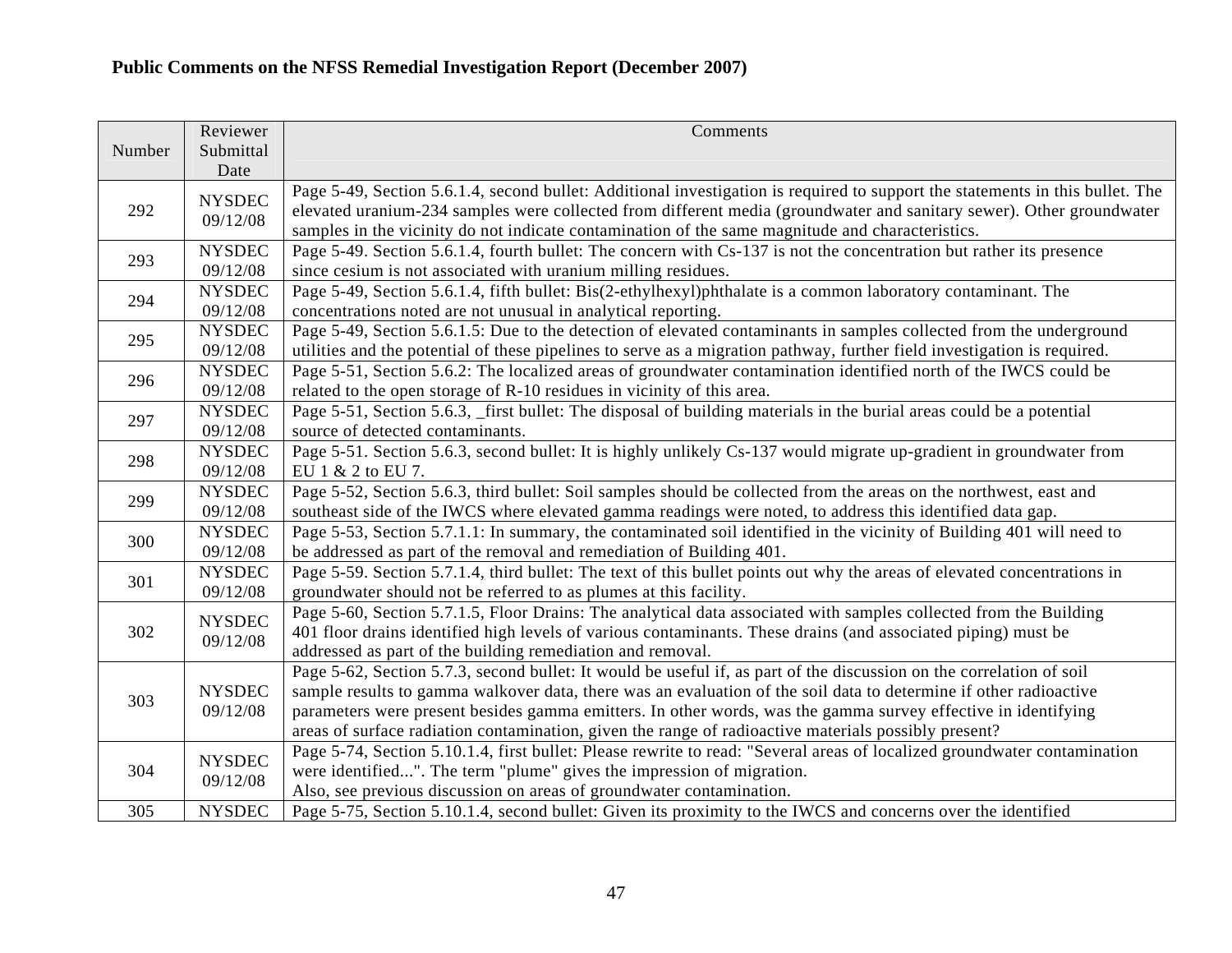|        | Reviewer                  | Comments                                                                                                                    |
|--------|---------------------------|-----------------------------------------------------------------------------------------------------------------------------|
| Number | Submittal<br>Date         |                                                                                                                             |
|        | 09/12/08                  | contamination in the former Building 409 area, additional characterization and remedial work are warranted.                 |
|        | <b>NYSDEC</b>             | Page 5-75, Section 5.10.1.4, third bullet: Figure 5-16 does not accurately portray the groundwater potentiometric surface   |
| 306    | 09/12/08                  | of the UWBZ at the NFSS.                                                                                                    |
| 307    | <b>NYSDEC</b>             | Page 5-76, Section 5.10.1.4, second bullet: This statement is not adequately supported by information gathered as part      |
|        | 09/12/08                  | of the RI. Additional groundwater monitoring investigation is required to substantiate.                                     |
| 308    | <b>NYSDEC</b>             | Page 5-78, Section 5.10.2: Replace "plumes" with "groundwater impacts".                                                     |
|        | 09/12/08                  |                                                                                                                             |
| 309    | <b>NYSDEC</b>             | Page 6-1, Section 6. 1, second paragraph: New York state regulations must also be considered ARARs.                         |
|        | 09/12/08                  |                                                                                                                             |
| 310    | <b>NYSDEC</b>             | Page 6-3, Section 6.1, Semi-volatile organic compounds (SVOCs): Bis(2-ethylhexyl)phthalate is a common laboratory           |
|        | 09/12/08                  | contaminant. Evaluation of analytical data detecting this compound should take that into consideration.                     |
| 311    | <b>NYSDEC</b>             | Page 6-8, Section 6.6: Please see Department comments on the "Groundwater Flow and Contaminant Transport                    |
|        | 09/12/08                  | Modeling Report".                                                                                                           |
| 312    | <b>NYSDEC</b>             | Page 6-9, Section 6.6.1, Item "3": Please see previous comments on the depiction of groundwater contamination.              |
|        | 09/12/08                  |                                                                                                                             |
|        |                           | Page 6-9, Section 6.6.1, last paragraph: As previously commented on in Section 5, the "definition" of a groundwater         |
|        | <b>NYSDEC</b><br>09/12/08 | plume is not based on actual field/geologic conditions. Given the groundwater flow characteristics of the upper water       |
| 313    |                           | bearing unit, and attenuation of contaminants in geologic material with a high ion exchange potential, the release would    |
|        |                           | have to have occurred approximately 1000 years ago in order for contaminants to have migrated the distance depicted         |
|        |                           | by the report in the northwest portion of the NFSS.                                                                         |
|        | <b>NYSDEC</b>             | Page 6-10, Section 6.6.2: Please understand that modeling is a tool used as part of the remedial decision making process.   |
| 314    | 09/12/08                  | Results of modeling are only as good as the imputed data and assumptions used. The drawbacks of modeling for the            |
|        |                           | time frames evaluated here are inherent with the inability to calibrate and validate for the long period (1000's of years). |
|        | <b>NYSDEC</b>             | Page 6-13, Section 6.6.4: While the distribution coefficient $(K_d)$ used for uranium-238 (3.6 L/Kg), as part of the        |
| 315    | 09/12/08                  | groundwater modeling, is much lower than what would be expected in a clay rich material; the purpose of the modeling        |
|        |                           | was to present a worst case scenario.                                                                                       |
| 316    | <b>NYSDEC</b>             | Page 7-4, Section 7.2.2, second paragraph: Please change strontium-190 to strontium-90.                                     |
|        | 09/12/08                  |                                                                                                                             |
| 317    | <b>NYSDEC</b>             | Page 7-9, Section 7.3.2. Recommendations: Please clarify the proposed recommendations for Subsurface Utilities (How         |
|        | 09/12/08                  | did the contaminants detected in this media drop out?)                                                                      |
| 318    | <b>NYSDEC</b>             | Page 7-13, Section 7.3.4, Nature of Occurrence: Given the numerous contaminants and media affected at this EU,              |
|        | 09/12/08                  | additional investigation is necessary to fully characterize the unit. Further investigation must define the nature, extent  |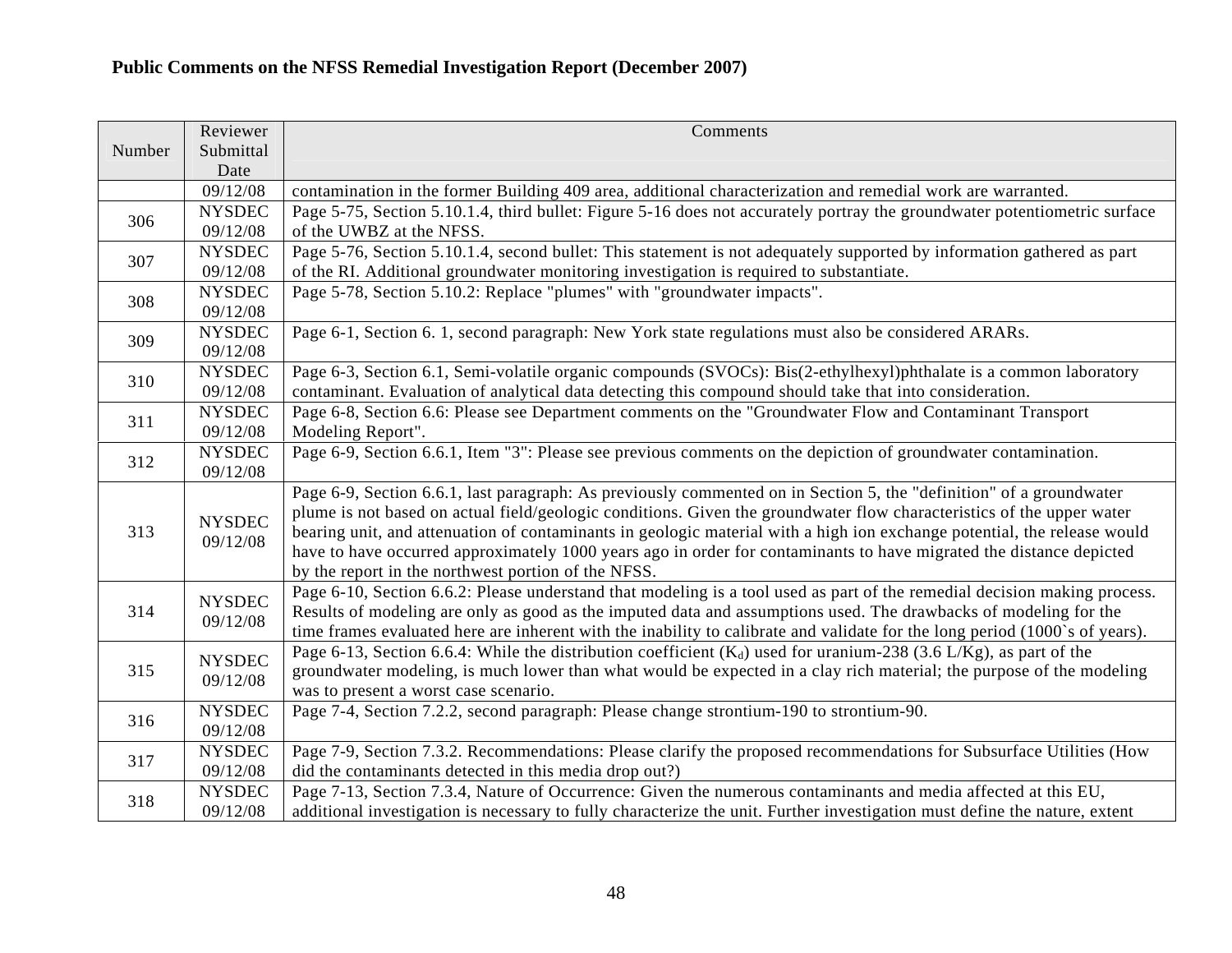|        | Reviewer               | Comments                                                                                                                                |
|--------|------------------------|-----------------------------------------------------------------------------------------------------------------------------------------|
| Number | Submittal              |                                                                                                                                         |
|        | Date                   |                                                                                                                                         |
|        |                        | and rate of migration of the identified contaminants.                                                                                   |
| 319    | <b>NYSDEC</b>          | Page 7-15, Section 7.3.4. Recommendations: Remedial action will be required for this EU.                                                |
|        | 09/12/08               |                                                                                                                                         |
| 320    | <b>NYSDEC</b>          | Page 7-30, Section 7.3.10, Recommendations: Besides the IWCS, the FS should evaluate soil/groundwater adjacent to                       |
|        | 09/12/08               | the unit and the ability to monitor the IWCS.                                                                                           |
| 321    | <b>NYSDEC</b>          | Page 7-38, Section 7.3.13, Recommendations: Building 401 should be taken down, followed by remediation of its                           |
|        | 09/12/08               | foundation and subsurface.                                                                                                              |
| 322    | <b>NYSDEC</b>          | Page 7-42, Section 7.3.15, Recommendations: Site drainage should continue to be monitored with respect to remedial                      |
|        | 09/12/08               | actions taken at other EUs and to assess groundwater discharge to surface water.                                                        |
|        | <b>NYSDEC</b>          | Page 7-46, Section 7.3.17, Recommendations: As stated previously, the characterization of groundwater contamination                     |
| 323    | 09/12/08               | in this report is not accurate or scientifically based. Any conclusions based on the flawed assumptions are also                        |
|        |                        | potentially flawed.                                                                                                                     |
|        |                        | Subsurface Geologic Conditions. It is rare that modelers have such a wealth of subsurface data as is available for the                  |
|        |                        | NFSS, CWM and Modern sites. More than 700 boreholes were evaluated to assess the geologic conditions and related data                   |
|        |                        | needed for input parameters to the flow and transport models. However, as in all geologic sampling exercise, the information            |
|        |                        | and knowledge gained is derived from discrete locations where the samples were taken. It is often necessary to make                     |
|        |                        | assumptions as to what conditions exist between boreholes, and it is important that subsurface data be available to provide a           |
|        |                        | three-dimensional understanding of the geologic lithology, stratigraphy and characteristics. As shown in the report (see HGL            |
|        |                        | Fig 2.8), many borehole locations are available on the NFSS, CWM and to a lesser degree on the Modern Landfill. However,                |
| 324    | <b>DOH</b>             | there is a paucity of data to the west and northwest of the NFSS, which also happens to be the general direction of groundwater         |
|        | 07/22/08               | flow. Therefore, there is uncertainty as to actual conditions in this important region of the model and requires modelers to make       |
|        |                        | assumptions as to continuity of geologic units and their properties. This can be considered to be a data gap in knowledge of            |
|        |                        | subsurface conditions.                                                                                                                  |
|        |                        |                                                                                                                                         |
|        |                        | The presence of fractures in the UCT to a depth of approximately 9 feet $(2.7 \text{ m})$ is noted and characterized as minor. However, |
|        |                        | discontinuities in the clayey matrix due to fracturing is commonly observed in surficial clay tills and their role in contaminant       |
|        |                        | fracture has been found to be significant                                                                                               |
|        |                        | Hydraulic Properties. The evaluation of hydraulic conductivity values provides a reasonable estimation of the characteristics           |
| 325    |                        | for the various hydrostratigraphic layers. However, it is important to point out that there is variability associated with each         |
|        | <b>DOH</b><br>07/22/08 |                                                                                                                                         |
|        |                        | layer's properties, and therefore any estimates of groundwater velocity or flux should reflect that variability. For example, it is     |
|        |                        | clear from the distribution of KH values that the alluvial sand and gravel unit generally has a KH ten times higher than the            |
|        |                        | UCT unit, but the range of values also overlaps. So, there may be areas where the two units have essentially the same KH. In            |
|        |                        | the big picture, use of geometric mean values is reasonable; however, the variability that may occur at the smaller, local scale        |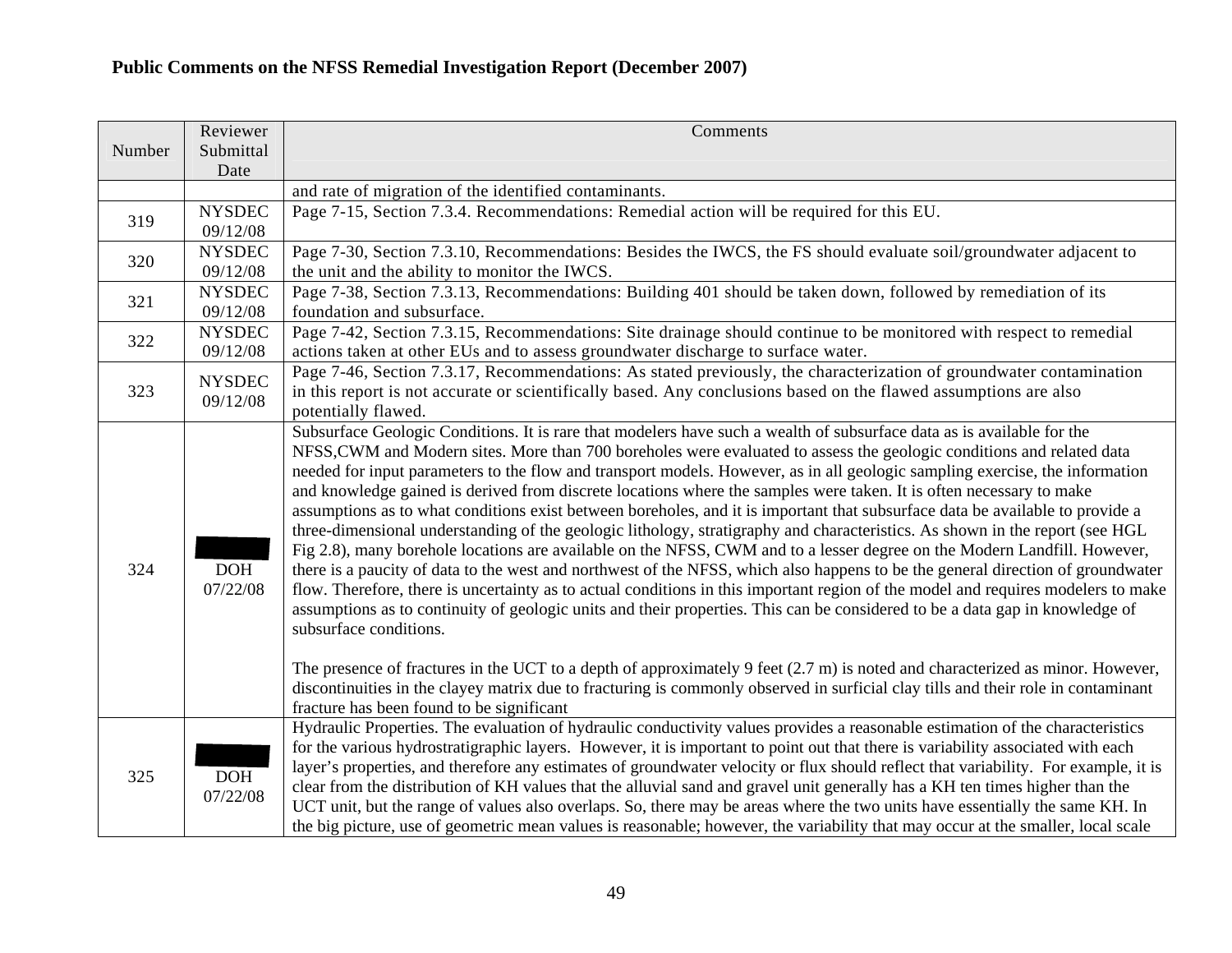|        | Reviewer               | Comments                                                                                                                                                                                                                                                                                                                                                                                                                                                                                                                                                                                                                                                                                                                                                                                                                                                                                                                                                                                                                                                                                                                                       |
|--------|------------------------|------------------------------------------------------------------------------------------------------------------------------------------------------------------------------------------------------------------------------------------------------------------------------------------------------------------------------------------------------------------------------------------------------------------------------------------------------------------------------------------------------------------------------------------------------------------------------------------------------------------------------------------------------------------------------------------------------------------------------------------------------------------------------------------------------------------------------------------------------------------------------------------------------------------------------------------------------------------------------------------------------------------------------------------------------------------------------------------------------------------------------------------------|
| Number | Submittal              |                                                                                                                                                                                                                                                                                                                                                                                                                                                                                                                                                                                                                                                                                                                                                                                                                                                                                                                                                                                                                                                                                                                                                |
|        | Date                   |                                                                                                                                                                                                                                                                                                                                                                                                                                                                                                                                                                                                                                                                                                                                                                                                                                                                                                                                                                                                                                                                                                                                                |
|        |                        | should not be overlooked when interpreting groundwater flow and transport.                                                                                                                                                                                                                                                                                                                                                                                                                                                                                                                                                                                                                                                                                                                                                                                                                                                                                                                                                                                                                                                                     |
|        |                        | As noted in HGL table 2.4, the KH for UCT and GLC have equivalent geometric means and same values were used in the<br>model (HGL Table 2.5). But, the variability of KH in the UCT extends over six orders of magnitude. The GLC is believed to<br>be more homogeneous than the UCT, but there are apparently only five hydraulic conductivity measurements. Since the GLC is<br>part of the underlying natural "containment" of the IWCS, there should be better characterization of the properties of the GLC<br>unit. The GLC has also been described as containing occasional laminations of silt, and sand and gravel (Golder Associates<br>Inc., 1988; Wehran-Envirotech, 1990; Wehran Engineering Corporation, 1977). These small scale features can be important in<br>transmitting groundwater or contaminants on a local scale.                                                                                                                                                                                                                                                                                                      |
|        |                        | The distribution of K for the Alluvial Sand and gravel unit (HGL Figure 2.23) appears to rely on only three values in the direct<br>vicinity of the IWCS. Since the IWCS is a repository of contaminants, the ASG is a significant aquifer unit and modeling of the<br>transport form this location is very important, this lack of localized K data appears to be a deficiency. Lastly, the distribution of<br>hydraulic conductivity shown on HGL Figures 2.21 to 2.25 are inferred from the available data, and should be regarded as<br>reasonable estimates given the available data. Different values than shown may exist between the borehole locations, and there<br>area no data locations outside of the NFSS, CWM and Modern property lines.                                                                                                                                                                                                                                                                                                                                                                                       |
| 326    | <b>DOH</b><br>07/22/08 | The distribution of sand lenses in the UCT is an important feature. The presence of the more-permeable sandy zones within a<br>low-permeability clayey unit holds the implication that there could be pathways or increased migration of groundwater flow<br>and contaminant migration through the sand lenses. Of particular interest, is that for the three waste disposal facilities, the<br>NFSS happens to sit directly over an area which appears to have a higher frequency of sand lens occurrence. The reason as to<br>why more sand lenses were apparently observed in the vicinity of the IWCS may not be known or real, but could be due to the<br>increased density of boreholes on the NFSS, differences in investigation techniques, or just plain bad luck. If a similar density<br>of boreholes were installed in nearby properties, a similar pattern of sand lens occurrence might be observed. The significance<br>of the sand lenses relate to understanding groundwater flow paths, selection of the hydraulic conductivity values used in the<br>model and proper positioning of groundwater monitoring well locations. |
|        |                        | The authors have evaluated the sand lenses using geostatistics in order to determine the spatial extent of the sand lenses and<br>ultimately whether they are connected flow paths (see Appendix B). The compilation of sand lens data is extensive and<br>thorough. However the semi-variogram approach used is not convincing that the sand lenses are not interconnected.                                                                                                                                                                                                                                                                                                                                                                                                                                                                                                                                                                                                                                                                                                                                                                   |
| 327    | <b>DOH</b><br>07/22/08 | Water Budget. One potential scenario to be considered in the FS is to leave the IWCS residues in place. In that case an<br>assessment of the long term potential climate change issues and effect on precipitation, temperature, evapotranspiration and<br>recharge should be addressed.                                                                                                                                                                                                                                                                                                                                                                                                                                                                                                                                                                                                                                                                                                                                                                                                                                                       |
| 328    |                        | Sec 3.3.3.3 The stream boundary for the Central Drainage Ditch is incorrect. The Central Drainage Ditch drains to Four Mile                                                                                                                                                                                                                                                                                                                                                                                                                                                                                                                                                                                                                                                                                                                                                                                                                                                                                                                                                                                                                    |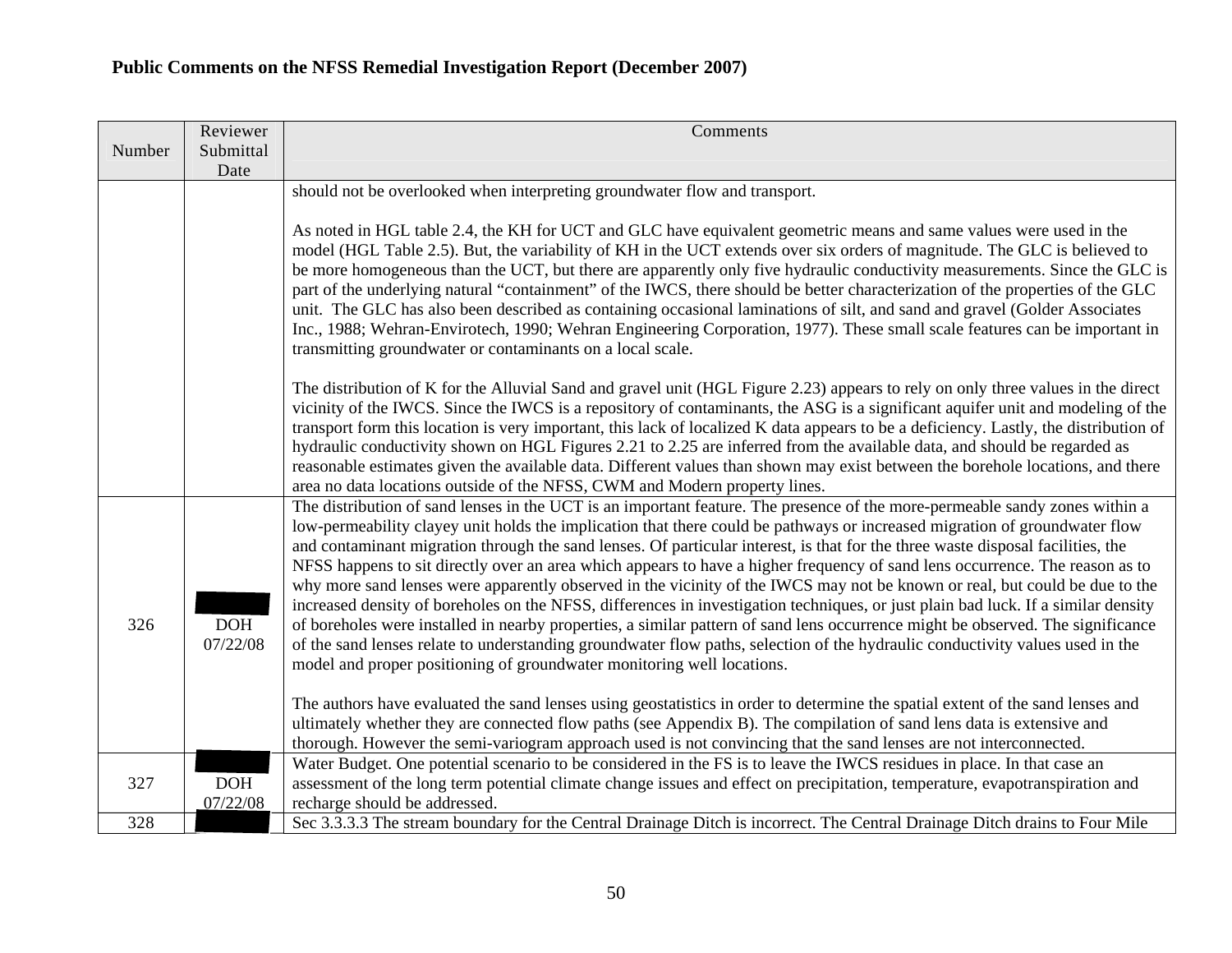|                | Reviewer               | Comments                                                                                                                                                                                                                                                                                                                                                                                                                                                                                                                                                                                                                                                                                                                                                                                                                                                                                                                                                                                                                                                                                                                                                                                                                                                                                                                                                                                                                                                                                                                                                                                                                                                                                                                                                                                                                                                                                                                                                                                                                                                                                                                                                                                                                                                                                                                                                                                                                                                                                                                                                                                                                                                                                                                                                                                                                                                                                                                                                                                                                                                                                                                                                                                             |
|----------------|------------------------|------------------------------------------------------------------------------------------------------------------------------------------------------------------------------------------------------------------------------------------------------------------------------------------------------------------------------------------------------------------------------------------------------------------------------------------------------------------------------------------------------------------------------------------------------------------------------------------------------------------------------------------------------------------------------------------------------------------------------------------------------------------------------------------------------------------------------------------------------------------------------------------------------------------------------------------------------------------------------------------------------------------------------------------------------------------------------------------------------------------------------------------------------------------------------------------------------------------------------------------------------------------------------------------------------------------------------------------------------------------------------------------------------------------------------------------------------------------------------------------------------------------------------------------------------------------------------------------------------------------------------------------------------------------------------------------------------------------------------------------------------------------------------------------------------------------------------------------------------------------------------------------------------------------------------------------------------------------------------------------------------------------------------------------------------------------------------------------------------------------------------------------------------------------------------------------------------------------------------------------------------------------------------------------------------------------------------------------------------------------------------------------------------------------------------------------------------------------------------------------------------------------------------------------------------------------------------------------------------------------------------------------------------------------------------------------------------------------------------------------------------------------------------------------------------------------------------------------------------------------------------------------------------------------------------------------------------------------------------------------------------------------------------------------------------------------------------------------------------------------------------------------------------------------------------------------------------|
| Number         | Submittal<br>Date      |                                                                                                                                                                                                                                                                                                                                                                                                                                                                                                                                                                                                                                                                                                                                                                                                                                                                                                                                                                                                                                                                                                                                                                                                                                                                                                                                                                                                                                                                                                                                                                                                                                                                                                                                                                                                                                                                                                                                                                                                                                                                                                                                                                                                                                                                                                                                                                                                                                                                                                                                                                                                                                                                                                                                                                                                                                                                                                                                                                                                                                                                                                                                                                                                      |
|                | <b>DOH</b>             | Creek, and not Six-Mile Creek as shown on figures 3.1 and 3.4.                                                                                                                                                                                                                                                                                                                                                                                                                                                                                                                                                                                                                                                                                                                                                                                                                                                                                                                                                                                                                                                                                                                                                                                                                                                                                                                                                                                                                                                                                                                                                                                                                                                                                                                                                                                                                                                                                                                                                                                                                                                                                                                                                                                                                                                                                                                                                                                                                                                                                                                                                                                                                                                                                                                                                                                                                                                                                                                                                                                                                                                                                                                                       |
|                | 07/22/08               |                                                                                                                                                                                                                                                                                                                                                                                                                                                                                                                                                                                                                                                                                                                                                                                                                                                                                                                                                                                                                                                                                                                                                                                                                                                                                                                                                                                                                                                                                                                                                                                                                                                                                                                                                                                                                                                                                                                                                                                                                                                                                                                                                                                                                                                                                                                                                                                                                                                                                                                                                                                                                                                                                                                                                                                                                                                                                                                                                                                                                                                                                                                                                                                                      |
| 329            | <b>DOH</b><br>07/22/08 | Sec 4.3.2.1 The use of Kd isotherm based sorption models to simulate the migration of metals and radionuclides is a common<br>approach but has strong limitations. The interaction between dissolved ions in solution with solid mineral phases can be<br>described through the use of isotherms. An isotherm is a plot of the mass sorbed on the solid surface versus the concentration<br>of the constituent in solution, at a fixed temperature. As the concentration of the sorbate is increased, the mass sorbed also<br>increases in a linear or non-linear manner. Isotherms are empirically derived from laboratory batch or column experiments. The<br>slope of a linear isotherm is known as Kd or the distribution coefficient. The distribution coefficient approach uses one<br>parameter to describe partitioning between solution and solid matrix that may be due to several geochemical processes, and it is<br>usually assumed to be constant in an aquifer. Equilibrium and reversibility of reactions is assumed. Site mineralogy is an<br>important factor, but is neglected (Zhu and Burden, 2001). This simple method of describing ion sorption can be easily<br>incorporated into a mathematical solution of the advection-dispersion equation, that can be solved analytically or by numerical<br>methods. As a result most groundwater solute transport model codes (including the one used for this project) use an isotherm<br>approach to describe surface-solute interaction and retardation. However, the assumptions and difficulties associated with Kds<br>make the applicability of these models to environmental problems concerning metals questionable.<br>Deficiencies in the Kd approach have been known for some time (Bethke and Brady, 2000); (Brady and Bethke, 2000); (Cherry<br>et al., 1984); (Reardon, 1981)), models using Kd are still applied to metals in groundwater problems ((Sandia National<br>Laboratories, 1999); (U. S. EPA, 1996a); (U.S. EPA, 1999); (U.S. EPA, 2001)). Attempts have been made to make the Kd<br>approach more appropriate through the use of generic Kd vs. pH relationships and selectivity coefficients derived from a<br>geochemical model (U. S. EPA, 1996b) or including non-linearity and probabilistic approaches (U. S. EPA, 1996a).<br>Some factors which most affect dissolved metal concentrations are the total concentrations of metal in the soil, soil solution pH<br>, organic matter content, and the presence of iron and manganese oxides (Sauve et al., 2000b). Redox conditions are also<br>important. Distribution coefficients of a metal can vary over several orders of magnitude for given pH, total metals in soil or<br>organic matter content. Given the multivariate influences that affect metal concentration in solution, it is unlikely that empirical<br>approaches alone will be successful in predicting metal transport at a particular contaminated site (Sauve et al., 2000a). There<br>are however, some advantages of the Kd based model approach which include:<br>• Simple and easy to include in transport models<br>• Many models are available with this formulation |
|                |                        | • Retardation concept is easily understood                                                                                                                                                                                                                                                                                                                                                                                                                                                                                                                                                                                                                                                                                                                                                                                                                                                                                                                                                                                                                                                                                                                                                                                                                                                                                                                                                                                                                                                                                                                                                                                                                                                                                                                                                                                                                                                                                                                                                                                                                                                                                                                                                                                                                                                                                                                                                                                                                                                                                                                                                                                                                                                                                                                                                                                                                                                                                                                                                                                                                                                                                                                                                           |
| 329<br>(cont.) | <b>DOH</b>             | • Works best for weakly sorbing, low concentration, contaminants which participate in few reactions and where chemical                                                                                                                                                                                                                                                                                                                                                                                                                                                                                                                                                                                                                                                                                                                                                                                                                                                                                                                                                                                                                                                                                                                                                                                                                                                                                                                                                                                                                                                                                                                                                                                                                                                                                                                                                                                                                                                                                                                                                                                                                                                                                                                                                                                                                                                                                                                                                                                                                                                                                                                                                                                                                                                                                                                                                                                                                                                                                                                                                                                                                                                                               |
|                | 07/22/08               | conditions and pH do not vary. Some disadvantages of the Kd based model approach include:                                                                                                                                                                                                                                                                                                                                                                                                                                                                                                                                                                                                                                                                                                                                                                                                                                                                                                                                                                                                                                                                                                                                                                                                                                                                                                                                                                                                                                                                                                                                                                                                                                                                                                                                                                                                                                                                                                                                                                                                                                                                                                                                                                                                                                                                                                                                                                                                                                                                                                                                                                                                                                                                                                                                                                                                                                                                                                                                                                                                                                                                                                            |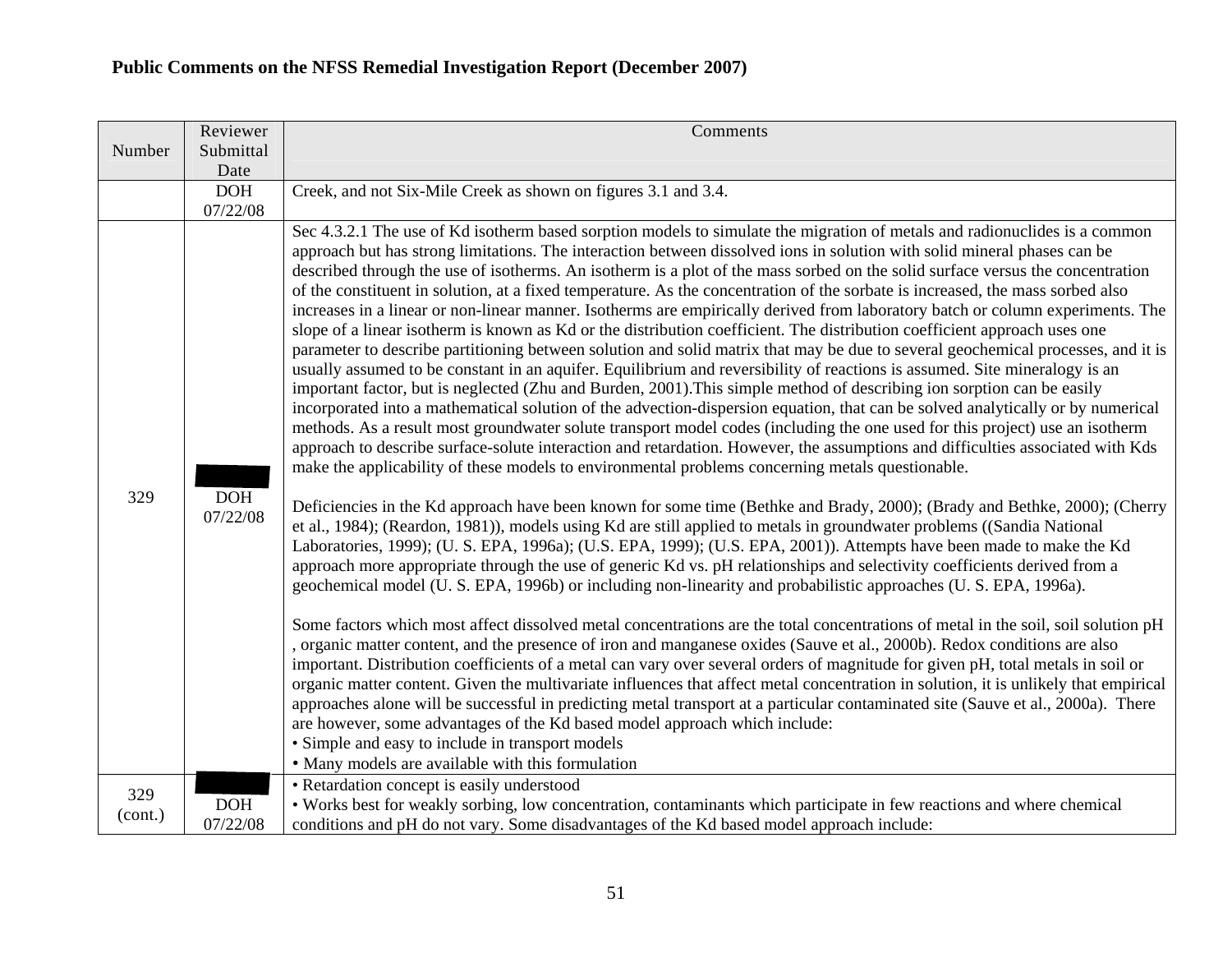|        | Reviewer   | Comments                                                                                                                                                                              |
|--------|------------|---------------------------------------------------------------------------------------------------------------------------------------------------------------------------------------|
| Number | Submittal  |                                                                                                                                                                                       |
|        | Date       |                                                                                                                                                                                       |
|        |            | • simplistic and compromises the role of geochemistry                                                                                                                                 |
|        |            | • can only simulate one solute at a time (Zhu and Anderson, 2002)                                                                                                                     |
|        |            | • assumes an unlimited number of sorption sites and does not include competition                                                                                                      |
|        |            | • a site specific Kd does not ensure correct assessment of fate under transient system conditions                                                                                     |
|        |            | • changes in aqueous speciation and temporal variations are not accommodated (Langmuir, 1997)                                                                                         |
|        |            | • typically overestimate plume advance and underestimate "tailing" (Brady and Bethke, 2000)The characterization                                                                       |
|        |            | requirements for contaminated sites which contain metals and radionuclides, in either soil or groundwater should be enhanced                                                          |
|        |            | to include geochemical measurements of groundwater and characterization of all solid phases and aquifer mineralogy. This has                                                          |
|        |            | not been done at NFSS. Screening level and detailed risk assessments for the migration of metals in groundwater should be                                                             |
|        |            | supported by geochemical calculations and reactive transport modeling. Kd-based transport models should not be relied on as                                                           |
|        |            | the only modeling tool unless the very specific conditions for Kd use can be demonstrated at the site.                                                                                |
|        |            |                                                                                                                                                                                       |
|        |            | The minimum approach for screening metals-contaminated sites should include use of equilibrium models (e.g. MINTEQA2)                                                                 |
|        |            | to identify potential reactions, characterization of mineral phases present and provide an opportunity to verify that reactions are                                                   |
|        |            | actually occurring. In general, for an important site such as NFSS, simple coupled reactive transport models, or even more                                                            |
|        |            | sophisticated models, could be applied to better understand issues of metal/radionuclide transport.<br>It appears that the same Kd value was used in all of the model layers. This is |
| 330    | <b>DOH</b> | inappropriate as each layer will have different lithology and other characteristics.                                                                                                  |
|        | 07/22/08   |                                                                                                                                                                                       |
|        |            | Sec 4.4.3.4 The model calculations for organic contaminants which include a                                                                                                           |
|        |            | biodegradation rate should only be considered to be for information or bounding purposes                                                                                              |
|        |            | rather than a simulation of likely behavior. Additional site-specific information would                                                                                               |
| 331    | DOH        | need to be collected and evaluated in order to provide confidence that the model decay                                                                                                |
|        | 07/22/08   | rates are reasonable for site conditions, and that NFSS aquifer conditions would remain                                                                                               |
|        |            | conducive for continued biodegradation in the future. Inclusion of a no-decay case would                                                                                              |
|        |            | be useful to bound the likely behavior of the organic contaminants.                                                                                                                   |
|        |            | Sec 4.4.3.5 Use of the MINTEQA2 geochemical model is appropriate to estimate the                                                                                                      |
|        |            | solubility of elements and complexes at NFSS. However, it appears that the                                                                                                            |
|        |            | methodology used involved the measured geochemistry of only one groundwater sample                                                                                                    |
| 332    | <b>DOH</b> | (Appendix D). The selected well was OW04B, completed in the UCT.                                                                                                                      |
|        | 07/22/08   | Unfortunately there are no other geochemical analyses presented for the UWBZ, or the                                                                                                  |
|        |            | LWBZ, so there is no confidence that the one selected geo is in fact representative of groundwater at NFSS. In addition,                                                              |
|        |            | Table 3 of Appendix D does not indicate the critical parameters pH, dissolved oxygen or redox conditions at which the                                                                 |